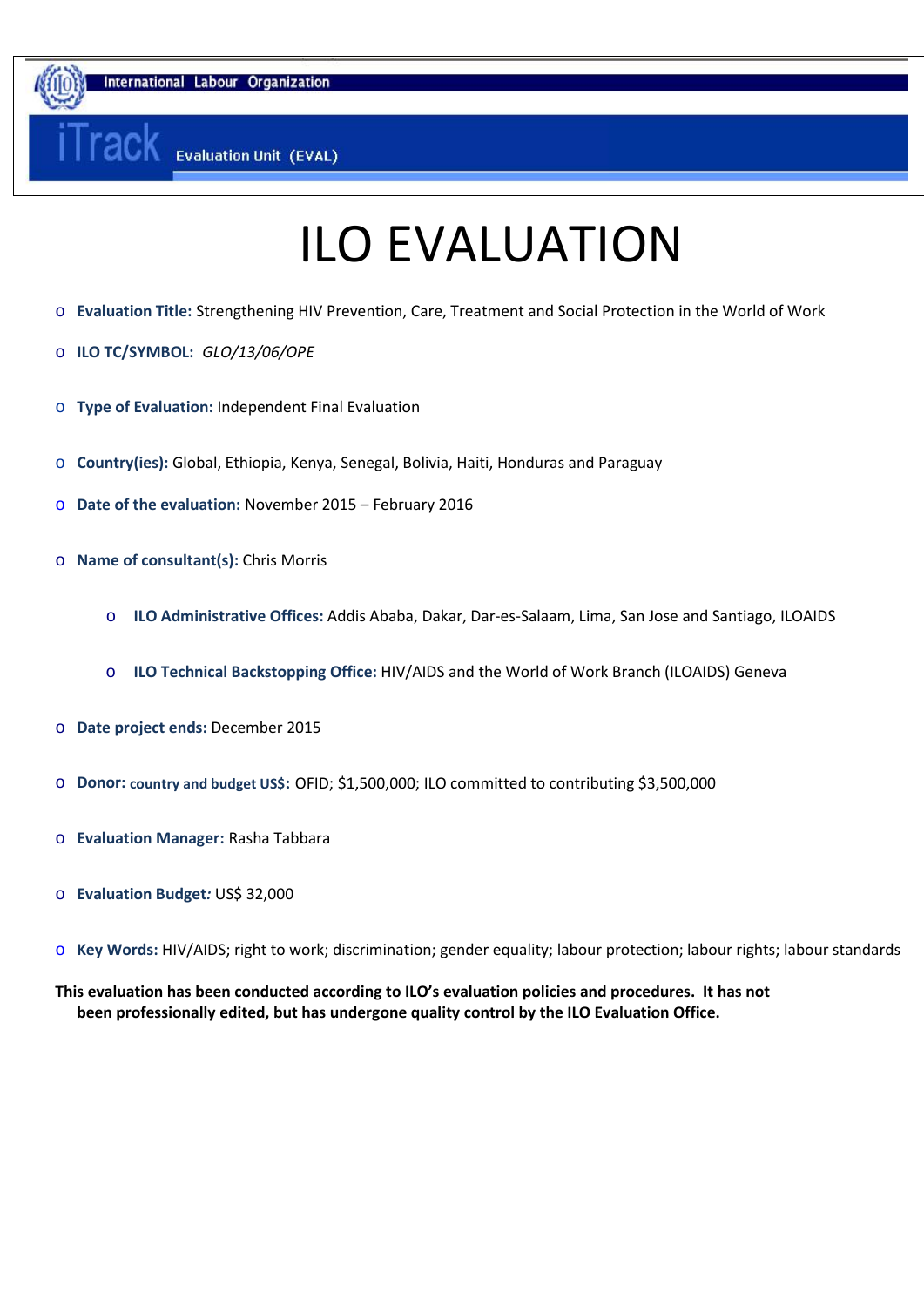## <span id="page-1-0"></span>Executive Summary

## <span id="page-1-1"></span>Background and Context

This document reports on the findings of a final external evaluation of ILOAIDS's programme "Strengthening HIV Prevention, Care, Treatment and Social Protection in the World of Work" funded by the Office for International Development (OFID). The project is a multi-country project funded between 2013-2015 as the third phase of a partnership between ILOAIDS and OFID. ILO received \$1,500,000 for OFID and committed to contributing \$3,500,000.

The project was implemented in seven target countries: Ethiopia, Kenya, Senegal, Bolivia, Haiti, Honduras and Paraguay. Although this is the third phase of the project, not all of the countries of intervention have been involved in all three phases. Kenya, Senegal, and Paraguay have been involved in three phases, Ethiopia, Bolivia and Honduras in two phases, and Haiti in one.

A global project proposal was developed at the start of the project and each country developed its own proposal based around the global proposal. There was considerable flexibility given to the countries to develop projects in-line with their tripartite constituents' needs and country priorities rather than sticking rigidly to a global template.

The management of the projects was de-centralized to the ILO's offices in Lima, Santiago, San Jose, Dakar, Dar-es-Salaam, and Addis Ababa. Each project, except for Paraguay, employed a National Project Coordinator (NPC) (or equivalent) to oversee the day- to- day running of the project. Technical support was provided directly by ILOAIDS in Geneva to the African countries, and to Haiti and Honduras by the Sub-Regional Specialist for Haiti and Honduras based in San Jose and to Paraguay and Bolivia by the HIV/AIDS Technical Specialist based in Santiago.

## <span id="page-1-2"></span>Purpose, Scope, and Methodology of the Evaluation

The intended users/clients of this evaluation are OPEC as the donor, ILO as the executor of the project, and ILO's project management and staff, including those in Geneva and the Country Offices involved in the project. The evaluation has both accountability and lesson learning functions to it. The evaluation provides the opportunity for accountability to OPEC and also ILO's tripartite constituents, as well as internal, mutual accountability between Country, Regional and Global offices.

The TOR also required a strong lessons learning element to the evaluation. The TOR states that the evaluation will "seek to ascertain what has worked, what has not worked, and the underlying reasons (internal and external). The evaluation will also identify contributions made to the ILO's internal learning processes."

The evaluation used a mixed-methods methodology that focused mainly on qualitative data collection techniques. The evaluator visited two countries, Honduras and Senegal, spending five days in each. Stakeholders in other countries were contacted via telephone or Skype. The data collection techniques included:

- Desk review of relevant project documents
- Desk-based interviews with ILO staff based in Geneva, regional offices and national project coordinators.
- Desk-based interviews with project partners in Ethiopia, Kenya, Bolivia, Haiti and Paraguay.
- Distribution of questionnaires to stakeholders in Bolivia, Ethiopia, Haiti, Kenya and Paraguay, and to NPCs or other responsible ILO officers in these four countries.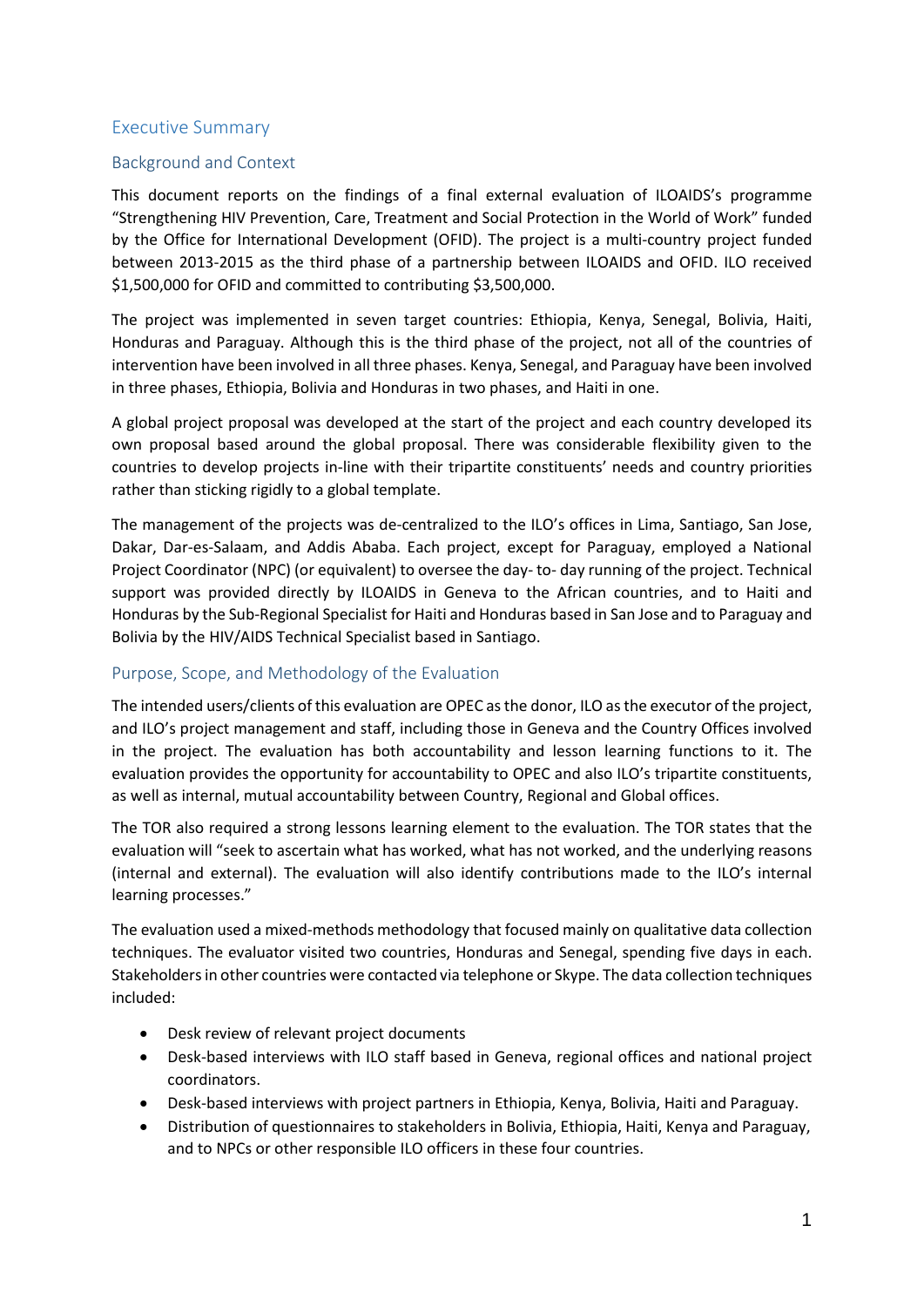- Focus Group Discussions (FGDs) with stakeholders including labour inspectors and health workers in Senegal and trainers, trained by trade unions and the manufacturing sector trainers, and manufacture company representatives responsible for implementing SOLVE. A limited number of stories of change were collected at the FGDs.
- Semi-structured interviews with various constituent representatives, representatives of organizations representing PLHIV, and beneficiaries who had received training in Honduras and Senegal.
- Tripartite Committee feedback meetings, including Strengths, Weaknesses, Opportunities, Threats (SWOT) analyses of the project, feedback on evaluation findings and discussion of lessons learned and recommendations.

The project employed an appreciative inquiry approach that sought to identify the transferable lessons learned from project successes and identify future approaches to project implementation.

## <span id="page-2-0"></span>Findings

## *Relevance*

The evaluation found that the project was relevant to the needs of the tripartite constituents and other key stakeholders in the countries of intervention. ILO heavily involved the tripartite committees in designing the projects and this supported a strong sense of ownership in the project. Although the project did not have the scope to include every suggestion or request made by the constituents, there was general satisfaction with the level of consultation before the project and how ILO had responded to particular suggestions or concerns. Examples given included adapting the Bolivia project to address concerns of trade unions over alcohol abuse and its impact on the fight against HIV, and focusing on a traditionally excluded group; truck and inner-city bus drivers, in Paraguay.

The project targeted groups who traditionally have been excluded from HIV services including female miners in Senegal, the construction and horticulture sector in Ethiopia, the informal sector in Kenya, and truck and bus drivers in Paraguay. The project did not have the resources to cover large swathes of the population or all marginalized groups, but by focusing on specific groups who had been excluded, it did reach some of the more vulnerable sections of society. The choice of sectors was based on those sectors that are at higher risk of HIV infection due to their living/working conditions. For example, in the case of Paraguay, truck drivers have been designated as a key group in the National AIDs Strategy.

ILO's tripartite access helped strengthen the relevance of the project. One of the ILO's strongest added values is that it has access to all three strands of the tripartite system of the world of work, and is able to bring government, workers and employers together to implement a project. Evaluation participants particularly highlighted the importance of ILO providing access to businesses and managers.

The evaluation also found that the project was relevant to national HIVAIDs priorities and strategies, UNAIDs' "Getting to Zero", and ILO's Recommendation 200 and Code of Practice. Evaluation participants regularly referred to ILO Recommendation 200 and the Code of Practice as being important to developing policies and practices in the target countries. Government stakeholders in particular were keen to stress that the project fitted into their national strategies.

The relevance of the project is lost to a certain extent by its short-term nature. This is addressed more completely in the impact and sustainability criterion. However, it is a cross-cutting concern. A number of outputs could not be turned into sustainable outcomes because the project did not have the time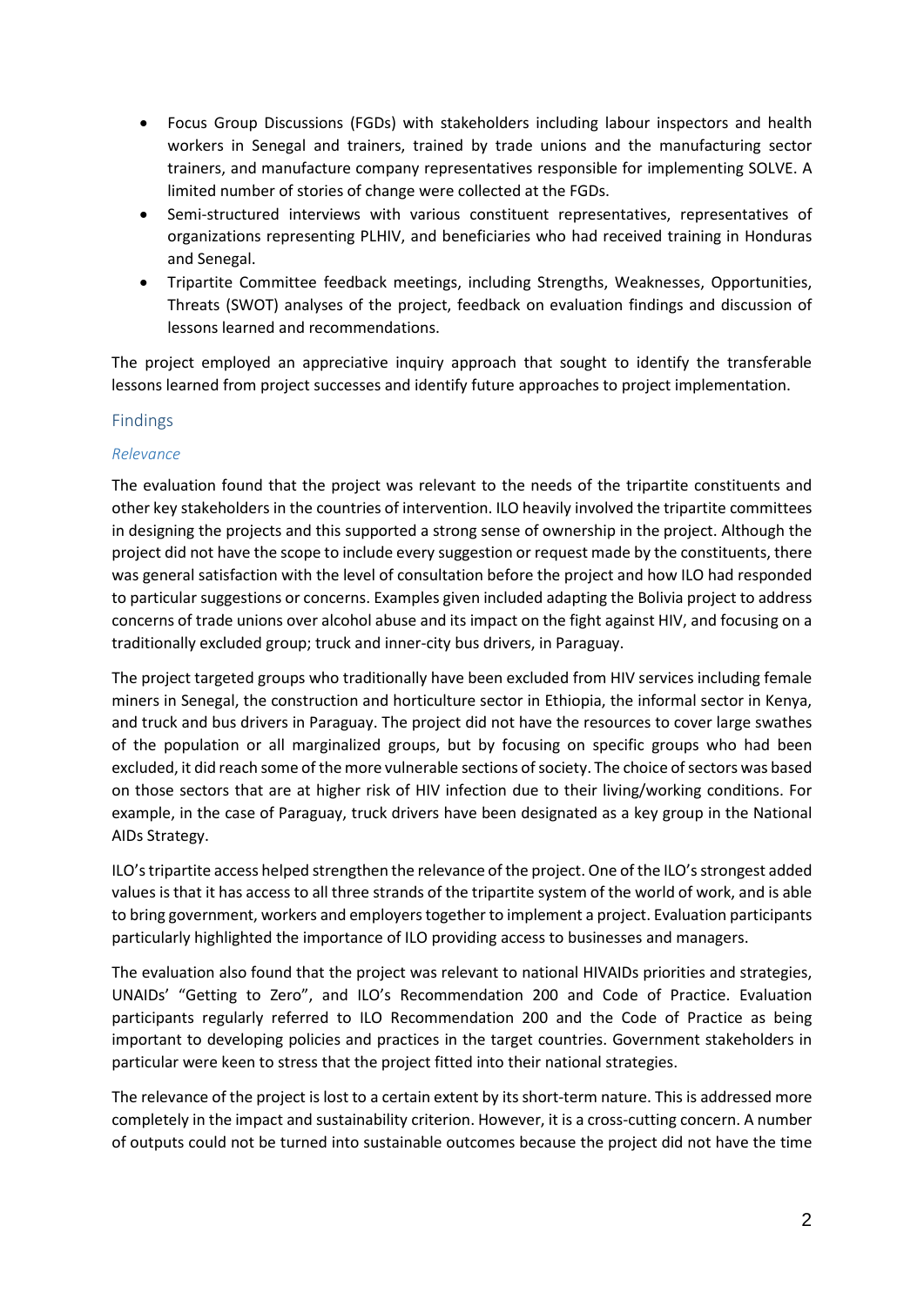or resources to support further work with constituents. As a result, the relevance of the project is reduced to an extent.

## *Coherence*

The project's coherence was strongest at the country level. The project followed a general overall framework that focused on three goals of UNAIDS's "Getting to Zero". However, ILO allowed a considerable degree of flexibility to the individual countries to design a project relevant to their needs. Although, this may have reduced the global level of coherence, it should be seen as a strong success of the project because it allowed national tripartite constituents to identify key needs for the project to address. As a result, there is a high level of compatibility between the project and national level policies and the project's activities.

There was a good synergy between the previous phases of the project at the country level and the activities in the current phase. In many cases, the projects worked in this phase to implement policies that were developed in the last phase of the project, or took the findings of studies that had been conducted to develop activities to implement. For example, the Honduras project worked to raise awareness of the policy on HIV in the world of work that was developed and adopted, as a result of a previous phase of the project and on-going work between phases, in 2013. The Paraguay project based its interventions around the study that highlighted the vulnerability of male truck drivers conducted during the previous phase of the project. However, not all of the recommendations of the evaluation of the previous phase were implemented. Some, such as developing an exit strategy are important for ILO to consider.

A weakness of the project was the limited collaboration between this project and ILO's other projects in the countries of intervention. The project was more effective in utilizing programs developed by other units within ILO. The effective use of ILO tools such as HealthWise and SOLVE demonstrate the potential for mainstreaming HIV into other work. However, only Kenya and Haiti established partnerships between the ILOAIDS projects and other projects within the country programs. ILO's interventions, particularly those focusing on gender issues or the informal sector, give a great opportunity for addressing HIV in sectors and with greater reach. However, during this project, these opportunities were not taken in most of the intervention countries.

## *Effectiveness*

The ILO projects achieved most of the outputs projected in the original country level project proposals. The project addressed issues of prevention of sexual transmission in particular, as well as nondiscrimination, mother to child transmission, and access to anti-retroviral medicine.

The project management structure has been generally effective. The NPCs reported being satisfied with the technical support they received from Geneva. The tripartite constituents also reported satisfaction, both with the consultation visits by ILOAIDS during the designing of the projects, and with the communication with the NPCs during the project.

Concerns about the manner in which the Paraguay project was run were raised by both ILO staff and project partners, although this view was not unanimous. The decision to not have a NPC in the country appears to have led to a number of delays which were resolved by missions from ILO staff and with cooperation on the ground amongst partners to address the problems. It must be considered that operating without an NPC did result in a decrease in staff costs and so the project's value for money must be considered by weighing the loss in project management efficiency against the reduced staff costs and the fact the Paraguay project received less OFID funding than any other country. The delay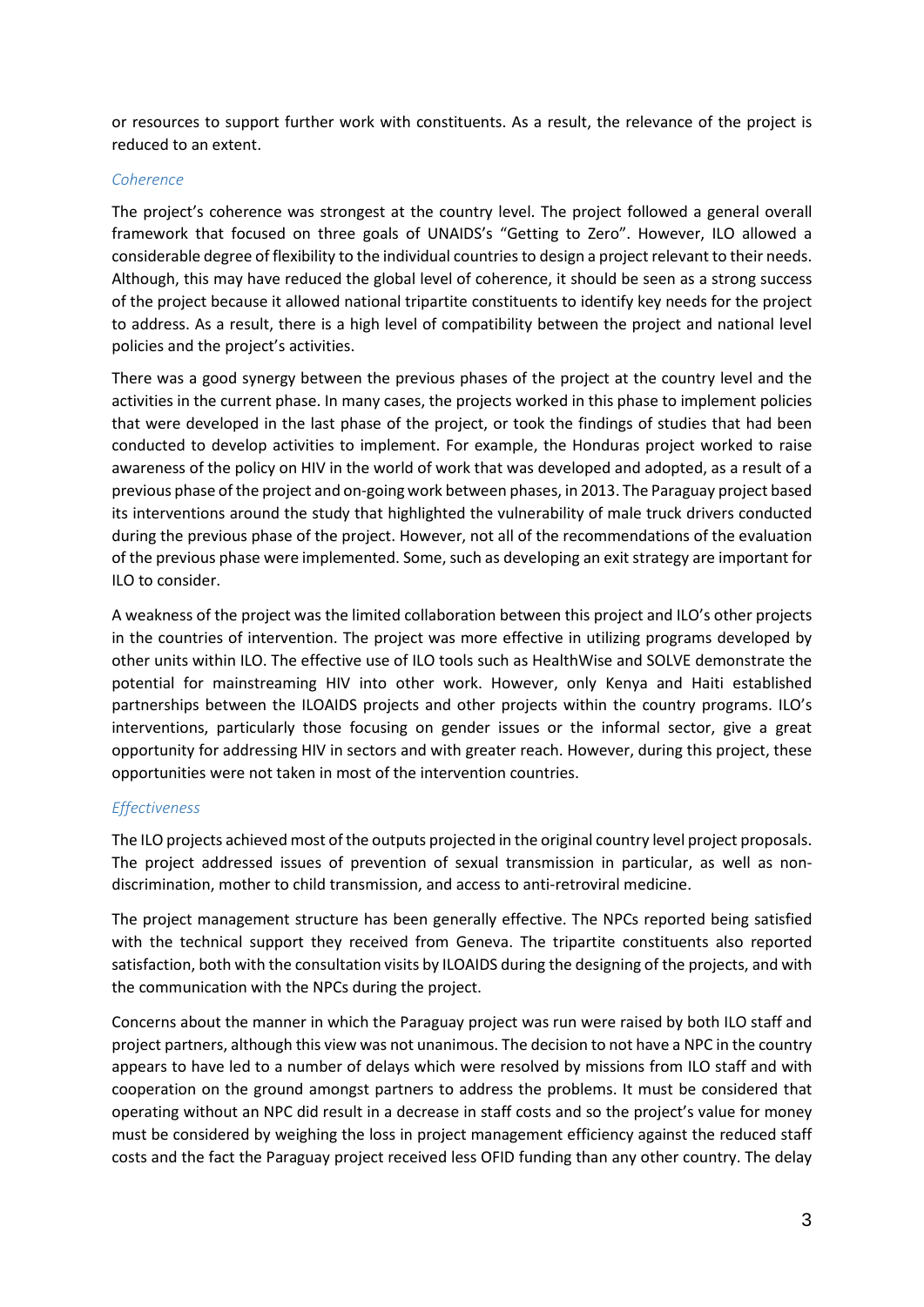in disbursements by a local NGO that ILO partnered with to help run the project was a particular concern that was raised by evaluation participants.

The reporting and monitoring systems were effective in reporting progress towards outputs and identifying particular challenges that existed. A standard quarterly reporting format was used that adequately covered these areas. The monitoring system is less well equipped to report on outcomes and impact. Although KAP surveys have been completed in limited sectors in certain countries, there has neither been the time nor the resources to follow up on these surveys to identify change and impact. In areas where there have been KAP surveys, it is recommended that ILOAIDS identify resources to conduct follow-up surveys in 2-3 years' time.

## *Efficiency*

The projects at the country level have been efficiently run with good value for money being extracted from the resources made available by OFID. The \$1.5 million was divided between the 7 countries, meaning that each country received between \$138,000 and \$220,000.

In the global proposal, ILO committed to covering \$3.5 million of the total project need. ILO's contribution consisted of a mix of costs for designed and preparing for the project, contributions from tripartite constituents, project monitoring missions from HQ and staff support from field and HQ staff.

The budget management system for tracking this contribution is weak and full details on how the contribution has been calculated have not been provided. The largest portion of ILO's contribution, \$2.4 million is for staff support at field and HQ. ILO calculate that 119 staff months have been contributed by ILO, of which 88 are field and 31 are HQ. However, although an overall list of the staff considered in this contribution is available, ILO did not provide a breakdown of how many months of which staff were charged to the project and what percentage of their time was calculated. It is therefore not possible to verify the breakdown. It is also not possible to calculate what the split between administrative and programs costs is.

Based on ILO's information, the average monthly cost per staff charged to the project for staff within ILO's contribution was \$20,289. This is considerably higher than the monthly costs for staff within the country budgets. It is clear that support from HQ and the sub-regional specialists was important to ensure the technical quality of the project, but without more detailed information it is not possible to say whether considering the high monthly salary costs, ILO's contribution provided an efficient use of resources or not.

The overall efficiency of the project was probably reduced by the number of countries involved. Each country only received between \$138,000 and \$220,000 of the OFID contribution, and very limited inkind contributions from tripartite partners. In many cases it meant the project had to be implemented over a limited period of time. The number of countries the project tried to reach was too many with the resources involved. Although each country achieved some notable results it is likely that providing more in-depth and lengthy support to a smaller number of countries would have generated more sustainable outcomes and been a more efficient use of resources in the long-run.

The baselines that exist focus mainly on outputs rather than outcomes. This allows ILO to calculate progress towards achieving planning activities, but not the impact of the project. Sustainability strategies and exit plans have not been developed, and sustainability was a concern of many evaluation participants. Risks have been managed effectively and ILO responded to challenges that arose in a manner that ensured most outputs could be achieved.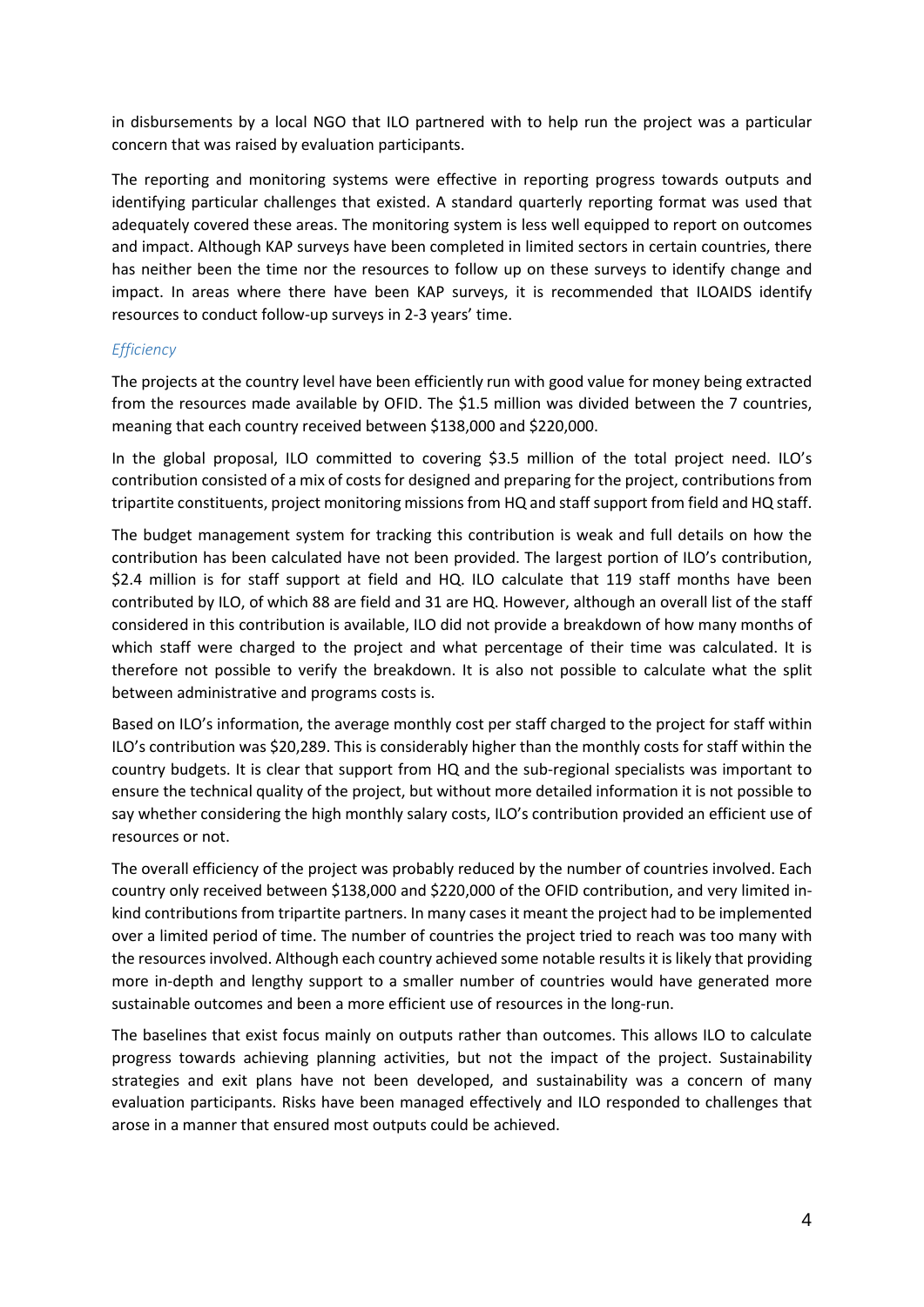#### *Impact*

The evaluation was able to identify a number of impacts, particularly those related to policy change, and capacity building. It is not possible to measure longer term impacts such as reduced sexual transmission of HIV, eliminating PMTCT or reduced discrimination because the scope of the evaluation does not allow for a large scale survey to identify changes in infection rates and it would be too early to identify long-term impact anyway for many of the activities. However, it is possible to infer that behavioural change and increased knowledge of ultimate beneficiaries described by evaluation participants has begun to contribute to these goals. In particular, trainers working within the world of work related stories that suggest increased condom use and demonstrate a reduction in discrimination and stigma towards persons with HIV. These changes contribute towards the development objective of reducing infections of HIV which is included in the majority of countries' proposals.

Other notable impacts include the improved relationships between trade unions and businesses. ILO has been able to present the fight against HIV in the world of work as a 'win-win' for businesses and workers that leads to healthier and happier workers and greater profitability for businesses.

The long-term impact of the project has been reduced by issues relating to the length of the project and sustainability. A number of activities, particularly those in sectors where there was not strong leadership to take forward the project gains, will not be sustainable without future support from the ILO, and this threatens the loss of the gains that were made.

#### *Sustainability*

Sustainability is a concern for the project. The short-term nature of the projects led to sustainability being raised as a concern by tripartite constituents in a majority of countries. Evaluation participants were concerned that the gains made during the project would not be sustained without further support from ILO. More training and activities were need to solidify capacity gains and expand them to more sectors or companies, and they indicated the resources at a national level were not available. This was not the case in all countries, Honduras and Kenya in particular showed stronger levels of sustainability, and certain sectors or outputs demonstrated more sustainability in other countries.

The evaluation mission demonstrated considerable differences between the sustainability of work in Honduras and Senegal. In Honduras, at least a partial level of sustainability could be seen in most of the activities. This was particularly the case in the manufacturing sector and in the implementation of the 2013 HIV policy into certain medical professions. In Senegal, sustainability could be seen in the work on developing a mutual social fund for female miners in the south of the country, in the application of HealthWise, and to a lesser extent in the capacity building of labour inspectors. However other gains, such as the adopting of HIV policies in the tourism and transport sector were at risk of being lost because of a lack of capacity to implement the policies unless ILO was able to guide them in a future project. A number of evaluation participants expressed disappointment that the project had stopped operating just at the point when they have developed policies and action plans that they felt unable to implement without the support of ILO.

Overall sustainability was strongest in countries where there was a strong national partner to take forward an action plan or where ILO had persuaded organizations or industries to use holistic occupational safety and health (OSH) tools that include HIV as part of a broader approach, to strengthen their health and safety at work policies. The sustainability of the actions was probably also stronger where the country project had not been over-ambitious in trying to reach too many sectors and conduct too many activities, but instead had targeted a specific sector or vulnerable group.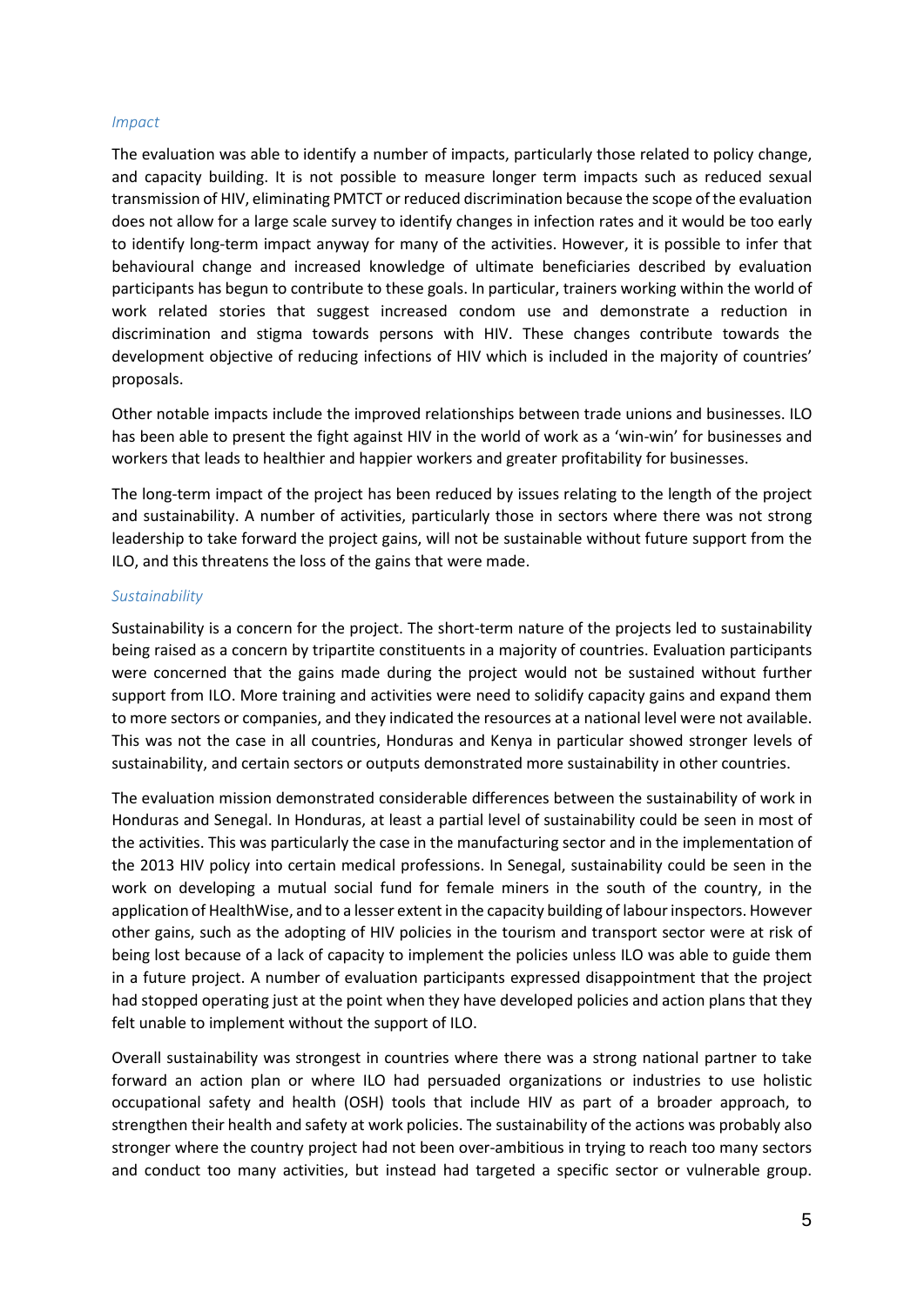Additionally, it appeared that countries where ILOAIDS was able to maintain some continuing presence offered greater potential for sustainability than other countries.

## *Gender Concerns*

The evaluation found that the project was generally effective in responding to gender concerns. Although none of the countries conducted a specific gender needs assessment during the design, the project did respond to gender specificities by targeting sectors where the majority of the working population is female, expanding social protection to vulnerable female groups, such as the informal sector in Kenya and female miners in Senegal, and ensuring that topics specific to women's health were included in training and awareness materials. In Latin America, particularly in Paraguay, the project addressed the gendered construct of masculinity which makes discussing topics such as HIV very difficult. By addressing issues such as society's expectation of males, respect for women and violence, the project addressed key gendered needs in innovative ways.

## <span id="page-6-0"></span>Recommendations

| Recommendations                                                                                                                                                                                                                                                                                                                                                                             | Addressed To                              | Priority and<br>Timeframe                   | Resource<br>Implications                                                                              |
|---------------------------------------------------------------------------------------------------------------------------------------------------------------------------------------------------------------------------------------------------------------------------------------------------------------------------------------------------------------------------------------------|-------------------------------------------|---------------------------------------------|-------------------------------------------------------------------------------------------------------|
| Design                                                                                                                                                                                                                                                                                                                                                                                      |                                           |                                             |                                                                                                       |
| 1. Continue to involve the tripartite constituents in<br>designing project interventions. This should<br>include sharing feedback from ILO on the<br>successes and challenges of the previous projects<br>and sharing evaluation reports, findings and<br>recommendations<br>with<br>the<br>tripartite<br>constituents                                                                      | <b>ILOAIDS</b> and<br>Country<br>programs | High<br>Ongoing                             | Limited, although<br>potential<br>missions from<br>Geneva and sub-<br>regional offices                |
| 2. Make use of holistic OSH methodologies such as<br>SOLVE and HealthWise. These provide a strong<br>entry point because they offer institutions a tool<br>that provides an integrated OSH approach which<br>covers more than just HIV/AIDs                                                                                                                                                 | ILOAIDS,<br>Responsible<br>Units          | High<br>Ongoing                             | Limited as<br>methodologies<br>already exist.<br>Potential<br>translation and<br>training costs       |
| 3. The length of the projects should be sufficient to<br>allow capacity gains to become sustainable and<br>ensure that gains made in a project are not lost.<br>ILO should consider reducing the number of<br>countries involved if funding is limited and should<br>also consider not accepting funding if it is not<br>sufficient for a project long enough to achieve<br>sustainability. | <b>ILOAIDS</b>                            | High<br>As<br>proposals<br>are<br>developed | Dependent upon<br>funding<br>availability                                                             |
| Implementation                                                                                                                                                                                                                                                                                                                                                                              |                                           |                                             |                                                                                                       |
| 4. Continue peer education system that uses<br>persons living with HIV and other workers to<br>Ensure workers can lead the process- by<br>identifying what materials they want, the types of<br>activities, and the mode of delivery that are<br>relevant to their peers.                                                                                                                   | ILOAIDS and<br>Country<br>programs        | Medium                                      | Limited. Training<br>would be<br>incorporated into<br>a new project<br>anyway. Time of<br><b>NPCs</b> |
| 5. Improve collaboration and identify synergies<br>among ILO's projects. As an example, working to                                                                                                                                                                                                                                                                                          | Country<br><b>Offices</b>                 | Medium                                      | Limited. This<br>should improve                                                                       |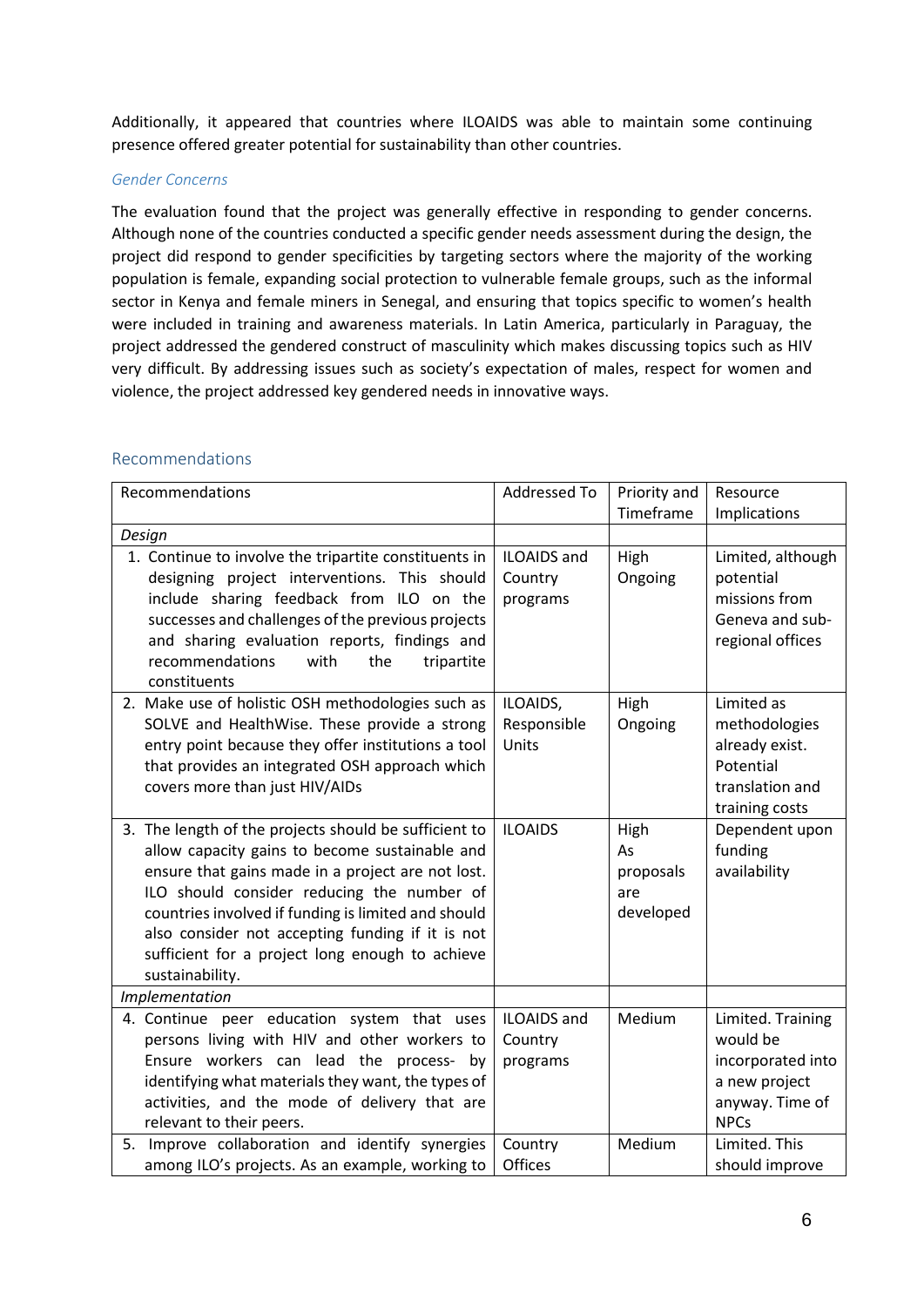| mainstream HIV into projects focused on the<br>informal sector, gender, or disability projects<br>would ensure wider reach of ILOAIDs work. The<br>provision of technical support on HIV to other<br>projects would further this goal.                                                                                                                                                                                                           |                                           |        | funding<br>opportunities/co<br>st sharing. Time<br>of NPCs                                                        |
|--------------------------------------------------------------------------------------------------------------------------------------------------------------------------------------------------------------------------------------------------------------------------------------------------------------------------------------------------------------------------------------------------------------------------------------------------|-------------------------------------------|--------|-------------------------------------------------------------------------------------------------------------------|
| <b>Monitoring and Evaluation</b>                                                                                                                                                                                                                                                                                                                                                                                                                 |                                           |        |                                                                                                                   |
| 6. Support programs that will require tripartite<br>constituents to provide only limited resources to<br>continue after the project to implement work-<br>based HIV policies. This will help improve<br>sustainability if ILO can<br>demonstrate<br>to<br>companies and industry groups that developing<br>and implementing an HIV policy does not require<br>a large financial outlay.                                                          | <b>ILOAIDS</b> and<br>Country<br>programs | Medium | Limited. Time of<br><b>NPCs</b>                                                                                   |
| 7. Identify areas where impact can be measured on<br>a long-term basis. Examples of this include the<br>KAP survey conducted in the manufacturing and<br>sugar sector in Honduras. Revisiting these surveys<br>in 2-3 years would give a clearer idea of impact.<br>ILO cannot do this for all activities but picking a<br>sample, ensuring a usable<br>baseline<br>and<br>committing to returning for a post-intervention<br>survey is advised. | <b>ILOAIDS</b>                            | Medium | Potentially<br>significant as<br>guaranteeing<br>donor funding<br>for follow-up<br>survey may not<br>be possible. |
| Funding                                                                                                                                                                                                                                                                                                                                                                                                                                          |                                           |        |                                                                                                                   |
| 8. Ensure clear budgets for ILO's contribution are<br>developed and a financial management system<br>implemented that tracks ILO's contribution. The<br>development of the budget should consider how<br>to ensure a cost-effective split of salaries<br>between national, and regional/HQ levels.                                                                                                                                               | <b>ILOAIDS</b>                            | High   | High                                                                                                              |
| 9. Try to mobilize public-private partnerships.<br>Potential<br>for<br>identifying<br>funding<br>exists<br>opportunities<br>with<br>private<br>enterprises,<br>particularly large international corporations.                                                                                                                                                                                                                                    | <b>ILOAIDS</b> and<br>Country<br>programs | High   | Time of staff.<br>Should achieve<br>good return on<br>time.                                                       |
| Sustainability                                                                                                                                                                                                                                                                                                                                                                                                                                   |                                           |        |                                                                                                                   |
| 10. Develop a sustainability plan and clear exit<br>strategy.                                                                                                                                                                                                                                                                                                                                                                                    | Country<br>programs                       | High   | Low. Time of<br>staff                                                                                             |
| 11. Prioritise projects in countries where ILO can<br>continue to offer at least some technical support<br>after the project.                                                                                                                                                                                                                                                                                                                    | <b>ILOAIDS</b>                            | High   | Time of sub-<br>regional or<br>country level<br>staff                                                             |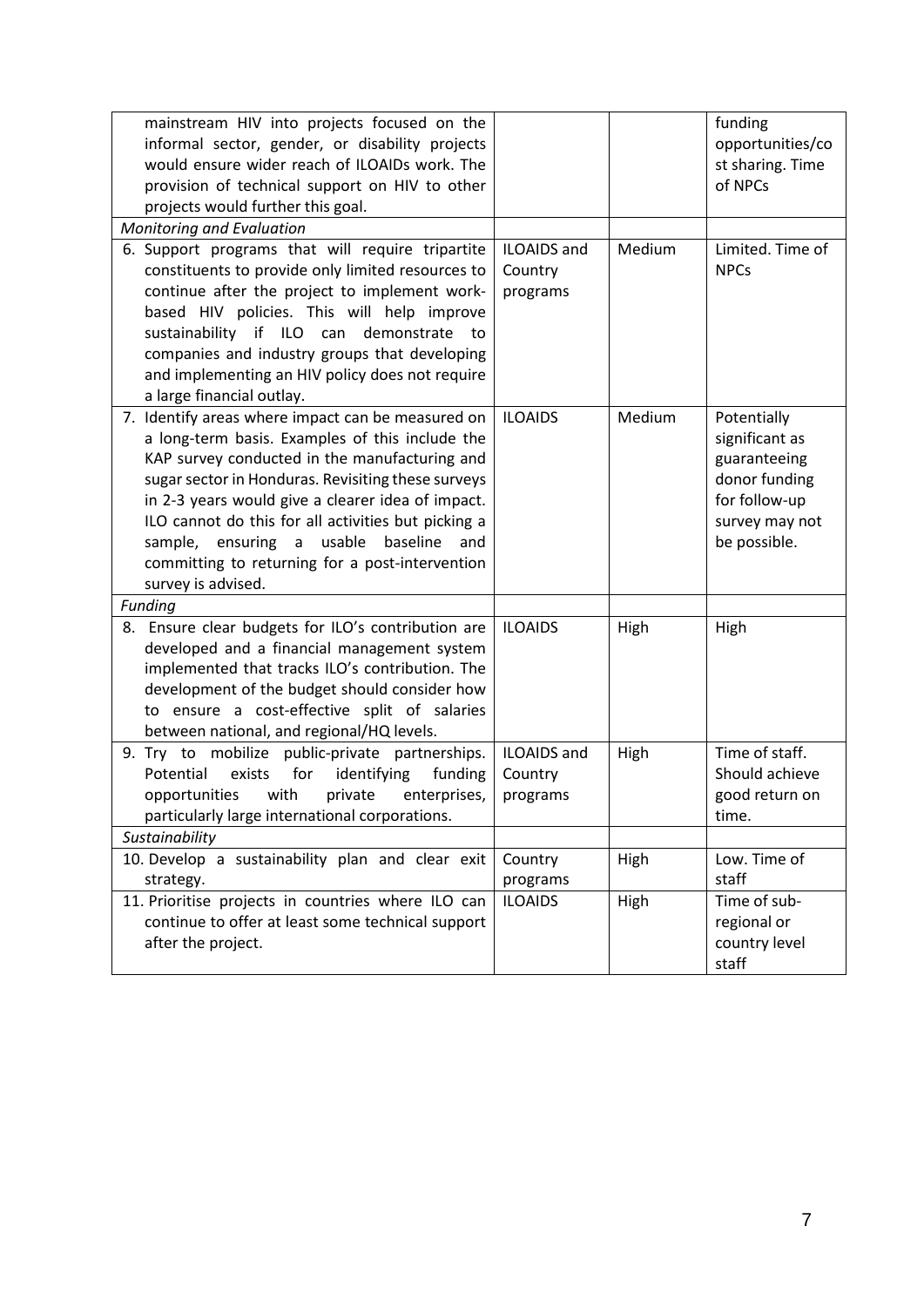# Table of Contents

| Annex 5: Full Financial Information on ILO Contribution Provided by ILO  104 |  |
|------------------------------------------------------------------------------|--|
|                                                                              |  |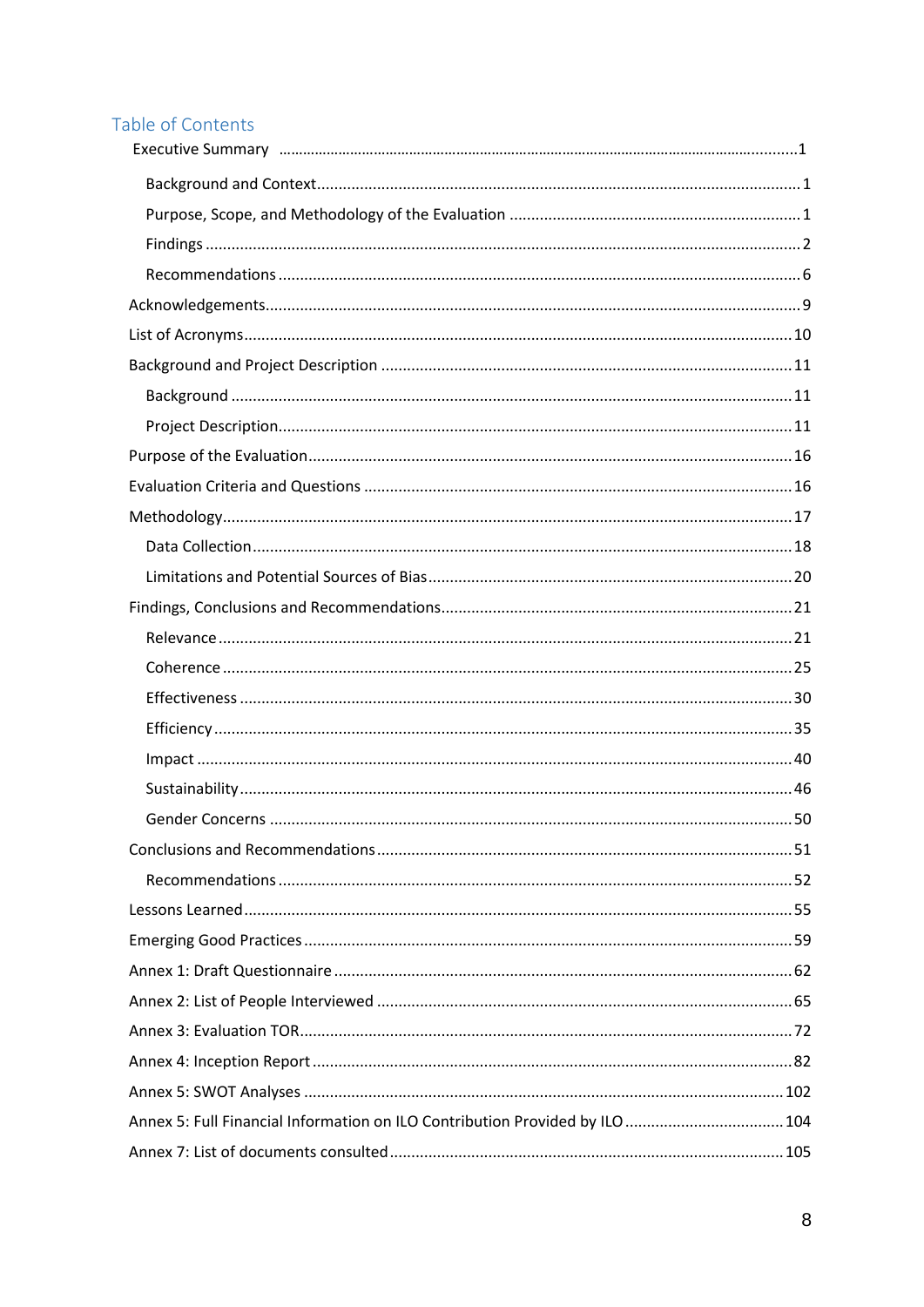# <span id="page-9-0"></span>Acknowledgements

I would like to express sincere gratitude to the evaluation stakeholders including persons living with HIV, DPO/NGO representatives, business leaders, government officials, and trade union leaders who allowed me to talk to them and shared their views and stories from their work. Their viewpoints, stories, recommendations were of vital importance to the understanding the project and I thank them for sharing their experiences with me.

I also want to thank all the ILO staff who spoke to me, either in Geneva or via skype.

I am particularly grateful to Rasha Tabbara, the Geneva ILOAIDS team, Ana Catalina Ramirez, Liliana Mejia and Mady Diagne for organizing the logistics of my briefing trip and evaluation missions and welcoming me to Geneva, Honduras and Senegal. My thanks also go to ILO's staff in Bolivia Ethiopia, Haiti, Kenya and Paraguay for helping organizing skype calls with project stakeholders and distributing questionnaires. The support of Anna Torriente and Inés López in acting as translators for skype calls to Bolivia and Paraguay was also very much appreciated.

Chris Morris

[chrisjohnmorris@gmail.com](mailto:chrisjohnmorris@gmail.com)

February 2016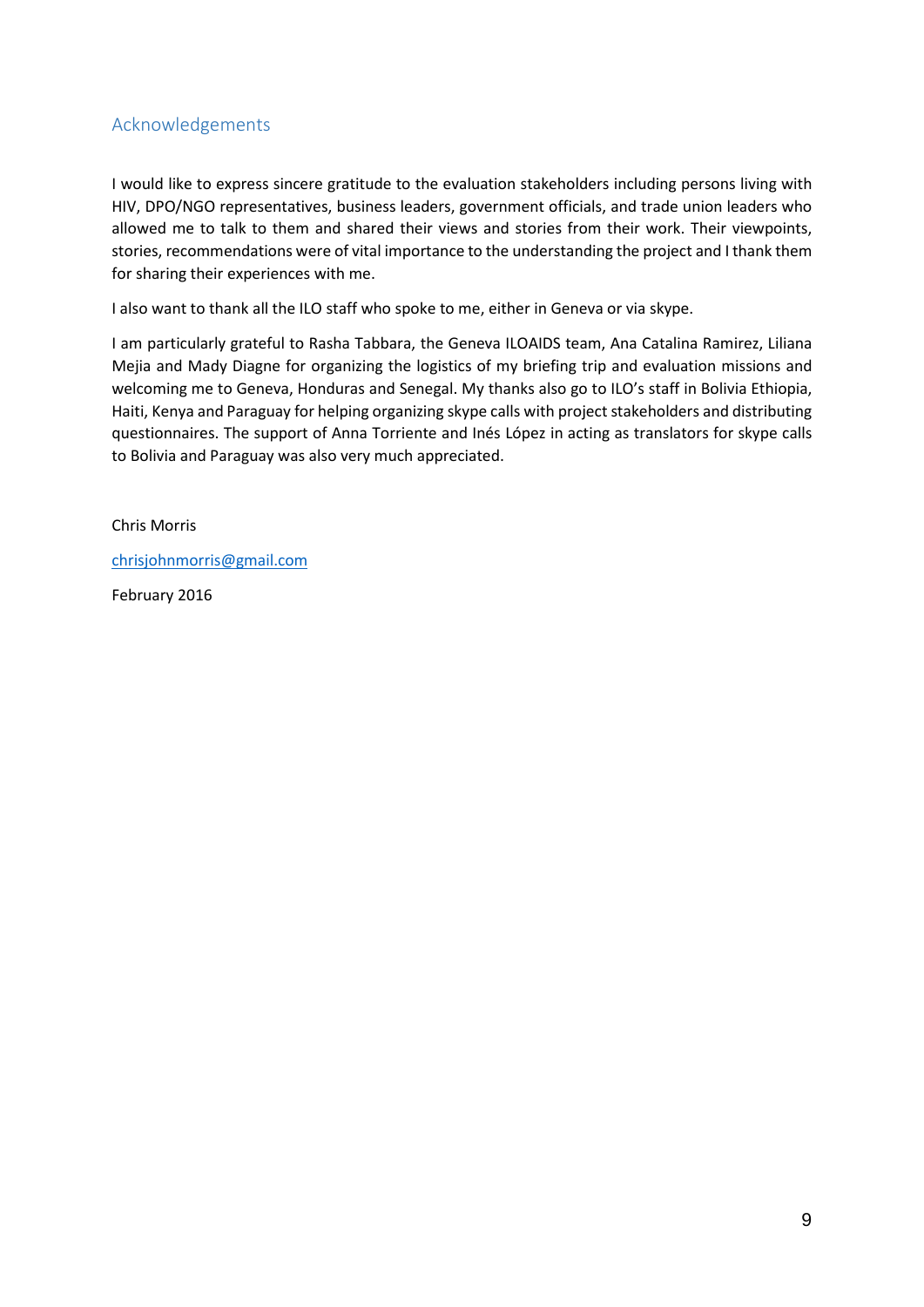# <span id="page-10-0"></span>List of Acronyms

| AHM:            | Asociación Hondureña de Maquiladores               |
|-----------------|----------------------------------------------------|
| ASONAPVIHSIDA:  | Organización de personas viviendo con VIH          |
| CGH:            | Confederación General de Trabajadores              |
| COHEP:          | Consejo Hondureño de la Empresa Privada            |
| CPO:            | <b>Country Programme Outcomes</b>                  |
| CTH:            | Confederación de Trabajadores de Honduras          |
| CUTH:           | Conferedación Unitaria de Trabajadores de Honduras |
| DWCP:           | Decent Work Country Plans                          |
| FGD:            | <b>Focus Group Discussions</b>                     |
| IHSS:           | Instituto Hondureños de Seguridad Social           |
| ILO:            | International Labour Organization                  |
| MoLSA           | Ministry of Labour and Social Affairs              |
| <b>M&amp;E:</b> | Monitoring and Evaluation                          |
| NGO:            | Non-governmental Organization                      |
| NPC:            | National Project Coordinator                       |
| OFID:           | Office for International Development               |
| OSH:            | Occupational Safety and Health                     |
| P & B:          | Programme and Budget                               |
| SWOT:           | Strengths, Weakness, Opportunities, Threats        |
| TOR:            | <b>Terms of Reference</b>                          |
| TOT:            | <b>Training of Trainers</b>                        |
| VCT:            | <b>Voluntary Counselling and Testing</b>           |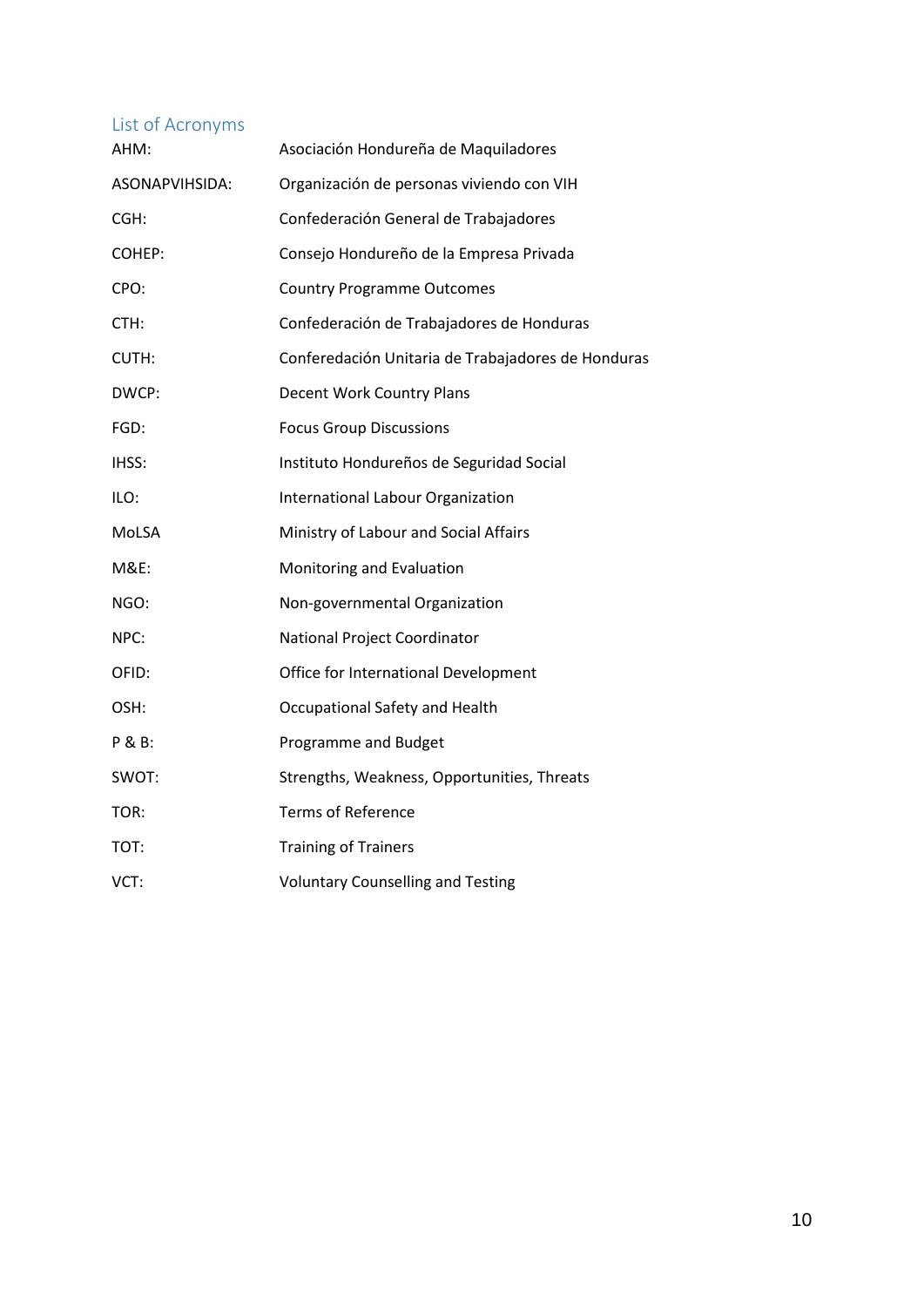## <span id="page-11-0"></span>Background and Project Description

#### <span id="page-11-1"></span>Background

HIV prevention and treatment is one of the world's most pressing global public health and development priorities. HIV is preventable but 35 million people worldwide were living with HIV by the end of 20[1](#page-11-3)3<sup>1</sup>. HIV prevalence is highest in the 15-49 age group. Traditionally this group is relied on most for economic activity and household wealth. A failure to prevent or effectively treat HIV, and reduce social stigmas around the disease therefore has serious repercussions on family, social and community cohesion through reducing an individual's potential to live a full and productive life. HIV has affected the continent of Africa the worst, with an estimated 70% of the global HIV burden and where 1 one in 20 adults live with HIV<sup>2</sup>.

Women are more likely to be infected with HIV than men. Societal norms that limit women's opportunities to take control of their reproductive health combined with biological factors mean than the global infection rate for women is higher than men. It is estimated that for every 10 men living with HIV, there are 1[3](#page-11-5) women<sup>3</sup>. This pattern is exacerbated in certain areas. For example, in sub-Saharan Africa, 60% of people living with HIV are women<sup>[4](#page-11-6)</sup>. In two of the countries of intervention, Paraguay and Bolivia, men are more affected by HIV/AIDs than women, and this was reflected in the project approach. Geographical, societal and financial reasons also mean that certain professions are at greater risk of HIV than others. Mining, construction, and transportation workers often have limited access to health care, information, and prevention efforts, exacerbating the risk to workers.

The HIV pandemic poses a serious barrier to decent work and sustainable livelihoods. ILO has implemented policies and recommendations aimed at recognizing the world of work as playing a crucial role in the addressing HIV and AIDS. The workplace can provide an important gateway for health practitioners, governments and civil society to improve access to information, testing, treatment and social support. However, in too many cases discrimination, stigma and a lack of understanding close off this gateway. ILO adopted a code of practice on HIV/AIDS and the world of work in 2001 and ILO member states developed Recommendation No. 2000 through a double discussion process leading to the adoption of the Recommendation at the 2010 International Labour Conference. This provided an international labour standard dedicated to HIV/AIDS and the workplace.

#### <span id="page-11-2"></span>Project Description

This was the third phase of the OFID/ILO partnership. Building on previous interventions, ILO developed country level proposals to respond to the challenges of the HIV response in 7 countries. The seven countries; Ethiopia, Kenya, Senegal, Haiti, Honduras. Bolivia, and Paraguay, were nominated by the donor to be the target countries. The program was designed to address gaps in HIV service provision in each country, and compliment the programs of the national governments and NGOs.

The project was designed to be aligned with the UNAIDS Strategy (2011-15), "Getting to Zero". It specifically targeted contributions to three particular goals: 'reducing the sexual transmission of HIV by 50%; eliminating mother-to-child transmission; and ensuring universal access to antiretroviral therapy for people living with HIV and in need of treatment'.

<span id="page-11-3"></span><sup>&</sup>lt;sup>1</sup> UNAIDS. 2014. The Gap Report

<span id="page-11-4"></span><sup>2</sup> UNAIDS. 2014. The Gap Report

<span id="page-11-5"></span><sup>3</sup> UNAIDS. 2010. Getting to Zero

<span id="page-11-6"></span><sup>4</sup> UNAIDS. 2010. Getting to Zero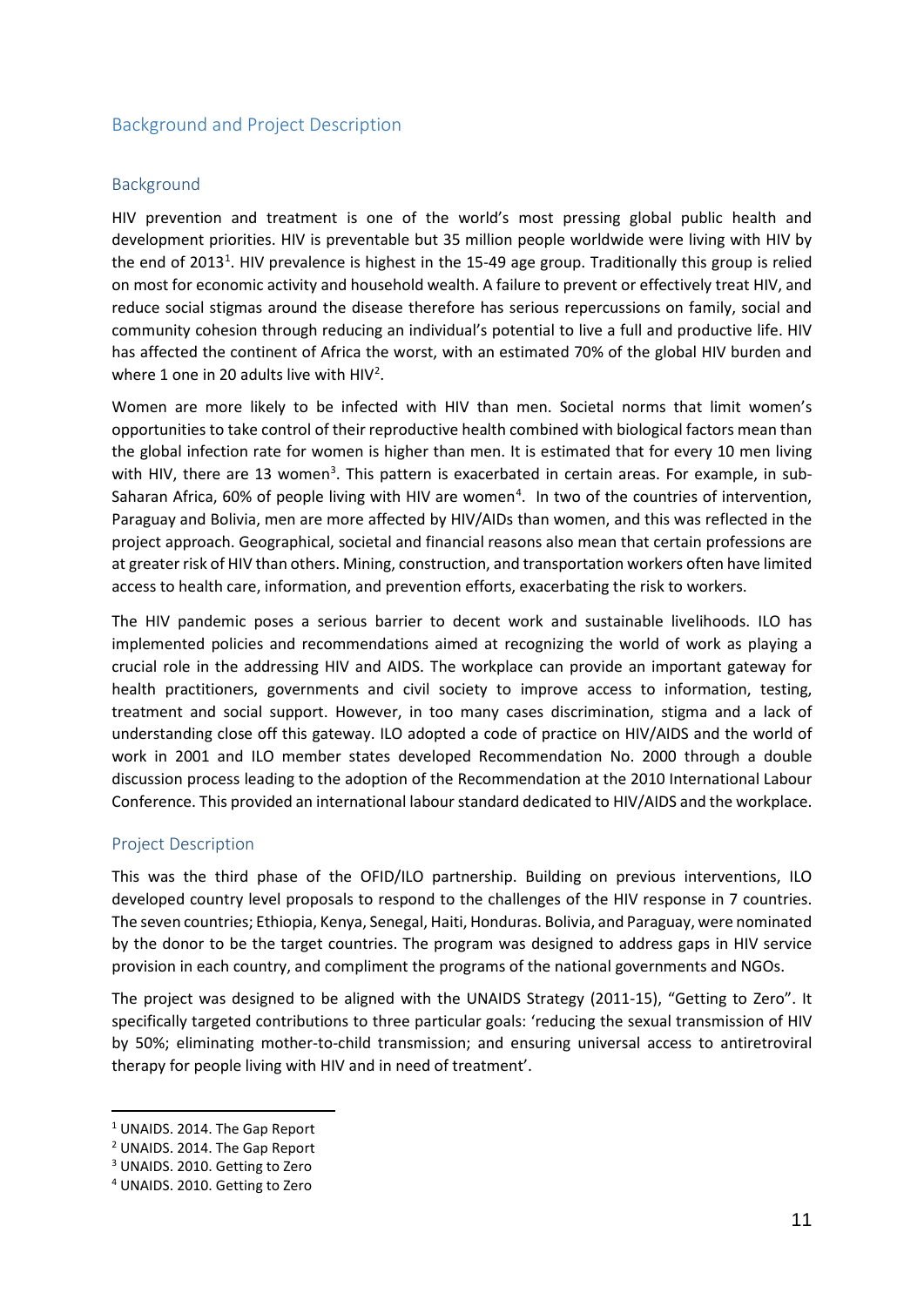The global proposal for the program, listed the following as the objectives and strategy of the project:

"The strategy of the project is to provide quality HIV-related services in and through the workplace, reaching individuals, couples, their families and the communities adjacent to remote worksites (such as mining and construction operations and transport corridors currently not covered by national HIV programs). Partnerships will be established with existing services. Innovative solutions will be used to reach mobile workers in remote areas, including mobile wellness centres/clinics. The program will apply a rights-based approach to remove barriers posed by HIV-related stigma and discrimination that impede increased uptake of services."

The global proposal also includes two main outputs and lists a number of activities which will contribute to the outputs. The outputs are:

"Output 1: vulnerable workers will have access to HIV prevention, treatment, care and support services."

Within this output, the program aimed to ensure that 35,000 workers have access to HIV services, including providing voluntary counselling and testing (VCT) to 20,000 workers, all reproductive-age women targeted by the project would have access to PMTCT counselling, 2 mobile services would be in operation and 50,000 family and community members would have increased access to HIV services.

It was proposed these targets would be met through the following activities:

- VCT services
- PMTCT services
- STI diagnosis and treatment services
- Mobile HIV services
- Extension of HIV services

"Output 2: Improved access to care, support and treatment services for people living with HIV."

Within this output, the project aimed to ensure that 10,000 people living with HIV would have access to ART services, 15 occupational health services would be available to the targeted workers, 1,000 health workers would have access to equipment, all participating workplaces will have HIV antidiscrimination policies.

These targets were to be met through the following activities:

- HIV treatment services
- Occupational health services
- Health workers' occupational safety
- Zero-HIV discrimination at work policies

The global proposal gives an overview of the project. The seven individual countries were asked to develop country-level proposals detailing specific interventions they would undertake. The projects developed were specific to the context of the country. There are very different infection rates, prevalence hotspots, national policies etc. in each country. The individual proposals were designed to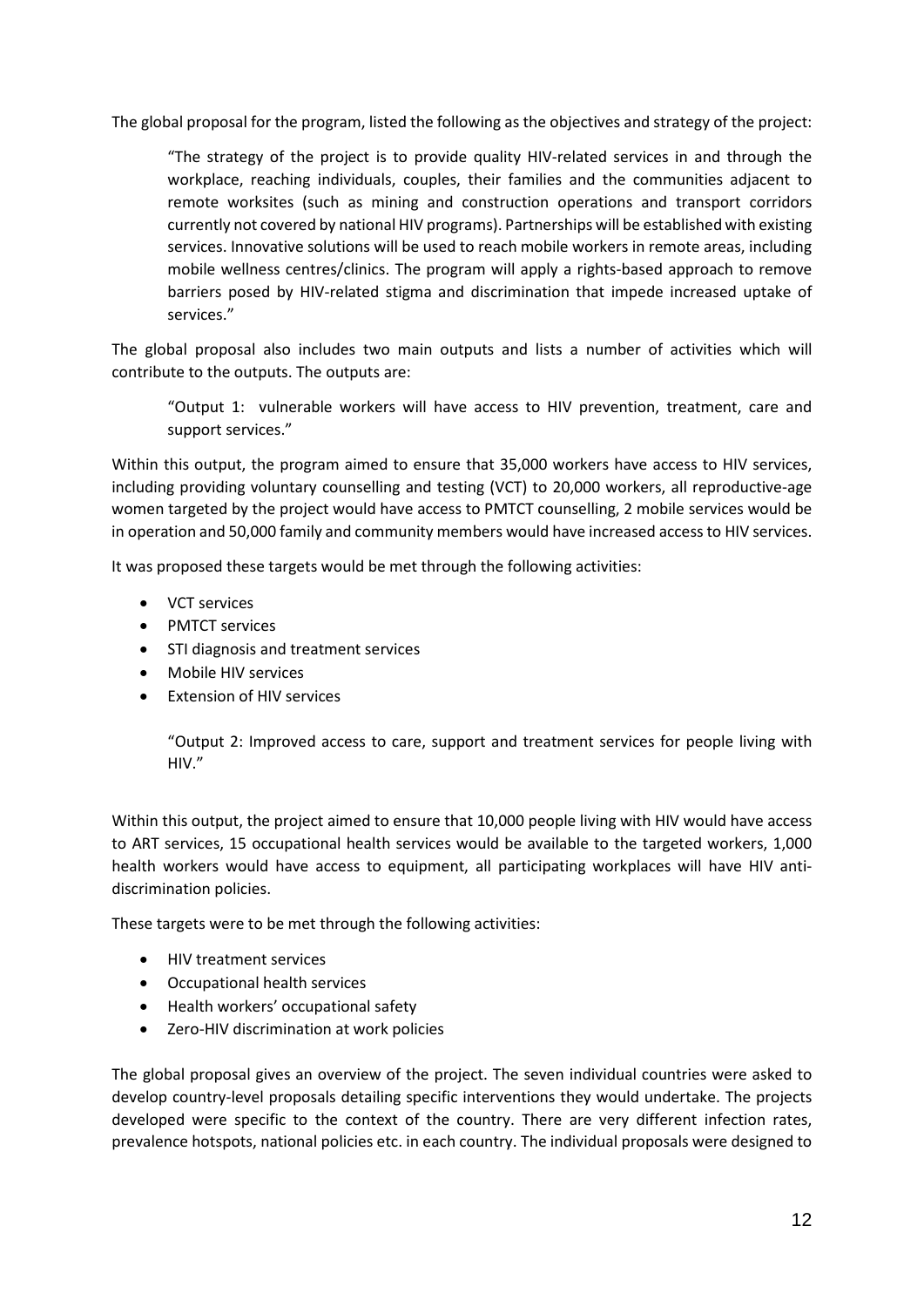respond to the context of the country and the needs of the tripartite constituents. The tables below detail the development objectives and immediate objectives of each country's project.

Each of the countries involved has different challenges. Prevalence rates in the African countries are higher. Ethiopia had an estimated prevalence rate in 2011 of 1.[5](#page-13-0)%<sup>5</sup>, Kenya's is 5.[6](#page-13-1)%<sup>6</sup> and Senegal's is 0.5%<sup>[7](#page-13-2)</sup>. HIV affects more women than men in sub-Saharan Africa, and rates of mother-to-child infection are high. Poverty, income disparity, malnutrition, and the prevalence of other diseases all contribute to exacerbate the effects of HIV.

The prevalence rates in the targeted Latin American countries are generally lower; Bolivia's rate is 0.2%<sup>[8](#page-13-3)</sup>, Honduras is 0.67%<sup>[9](#page-13-4)</sup>, and Paraguay is 0.4%<sup>[10](#page-13-5)</sup>. These countries also have higher infection rates among men than women. Haiti has a higher prevalence rate, 2.2%<sup>[11](#page-13-6)</sup> and also more women than men are infected.

The different political, economic and social contexts in each of the target countries required different approaches to the project. Each country developed their own project in coordination with their tripartite constituents.

<span id="page-13-2"></span>[http://www.unaids.org/en/regionscountries/countries/senegal,](http://www.unaids.org/en/regionscountries/countries/senegal) December 12, 2016

<span id="page-13-5"></span><sup>10</sup> UNAIDs. 2014. Paraguay HIV and AIDs estimate. Retrieved from

<span id="page-13-0"></span> <sup>5</sup> The Government of Ethiopia. 2011. Demographic and Health Survey

<span id="page-13-1"></span> $6$  Kimanga DO et al. 2014. Prevalence and incidence of HIV infection, trends, and risk factors among persons aged 15-64 years in Kenya: results from a nationally representative study. J Acquir Immune Defic Syndr <sup>7</sup> UNAIDs. 2014. Senegal HIV and AIDs estimate. Retrieved from

<span id="page-13-3"></span><sup>8</sup> Bolivia: national report of progress in the response to HIV/AIDS. Follow-up to the political declaration on HIV/AIDS 2011, 31st March 2012. Plurinational State of Bolivia. Ministry of health and sports. HIV/AIDS national programme

<span id="page-13-4"></span><sup>9</sup> Global report of progress in the fight against AIDS, Honduras, 2012

[http://www.unaids.org/en/regionscountries/countries/paraguay/,](http://www.unaids.org/en/regionscountries/countries/paraguay/) December 12, 2016

<span id="page-13-6"></span><sup>&</sup>lt;sup>11</sup> UNAIDS. 2012. National control programme against AIDS: report National Haiti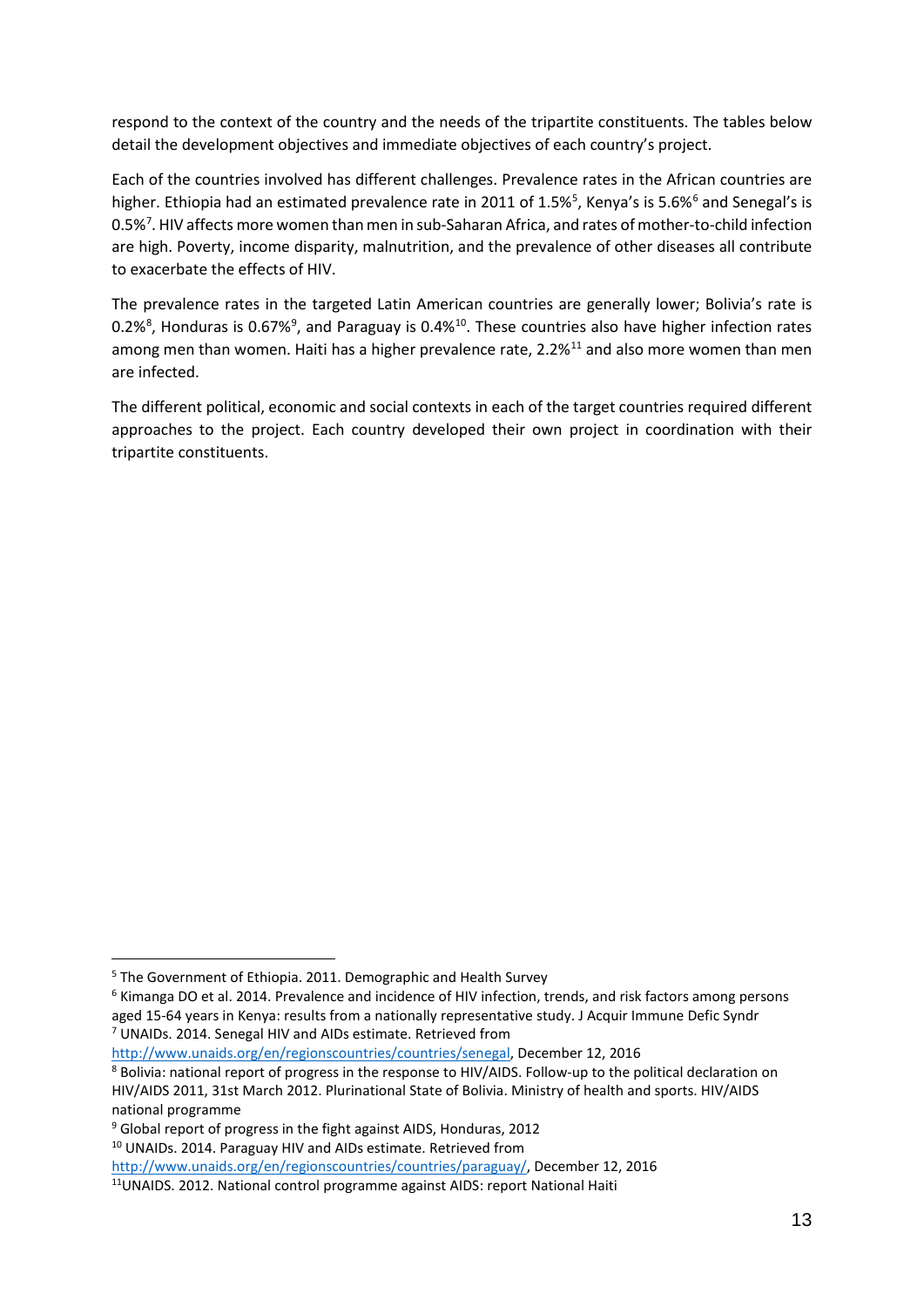# **Development Objectives**

| Global            | Kenya             | Ethiopia          | Senegal          | Haiti           | <b>Honduras</b>  | Paraguay          | <b>Bolivia</b>   |
|-------------------|-------------------|-------------------|------------------|-----------------|------------------|-------------------|------------------|
| The strategy of   | Reduced stigma    | The project will  | Contribute to    | Knowledge       | To contribute to | Vulnerabilities   | Contribute to    |
| the project is to | and               | contribute to     | the reduction of | about HIV and   | the reduction of | related to HIV in | the reduction of |
| provide quality   | discrimination    | the reduction of  | new infections   | prevention      | new infections   | long-distance     | new infections   |
| HIV-related       | and increased     | new infections in | through an       | practices       | among the        | truck drivers and | among the        |
| services in and   | social protection | Ethiopia in line  | effective        | increase in the | working          | inter-city bus    | working          |
| through the       | for informal      | with the goals of | response from    | working age     | population in    | drivers in        | population of    |
| workplace,        | economy           | the Strategic     | the world of     | population      | the agricultural | Paraguay are      | Bolivia to       |
| reaching          | women and men     | Plan 2010/11-     | work and the     |                 | sector and the   | observed,         | improve their    |
| individuals,      | workers and       | 2014/15,          | improvement of   |                 | sector of the    |                   | knowledge and    |
| couples, their    | their families    | through an        | services         |                 | textile maquila  | analyzed and      | ability          |
| families and the  |                   | increased access  | provided to      |                 | through access   | reduced           | concerning the   |
| communities       |                   | of women and      | workers          |                 | to prevention    | significantly     | prevention and   |
| adjacent to       |                   | men workers to    |                  |                 | programs and     |                   | care of HIV/AIDS |
| remote            |                   | HIV services.     |                  |                 | access to        |                   |                  |
| worksites (such   |                   |                   |                  |                 | treatment and    |                   |                  |
| as mining and     |                   |                   |                  |                 | support related  |                   |                  |
| construction      |                   |                   |                  |                 | to HIV.          |                   |                  |
| operations and    |                   |                   |                  |                 |                  |                   |                  |
| transport         |                   |                   |                  |                 |                  |                   |                  |
| corridors         |                   |                   |                  |                 |                  |                   |                  |
| currently not     |                   |                   |                  |                 |                  |                   |                  |
| covered by        |                   |                   |                  |                 |                  |                   |                  |
| national HIV      |                   |                   |                  |                 |                  |                   |                  |
| programs).        |                   |                   |                  |                 |                  |                   |                  |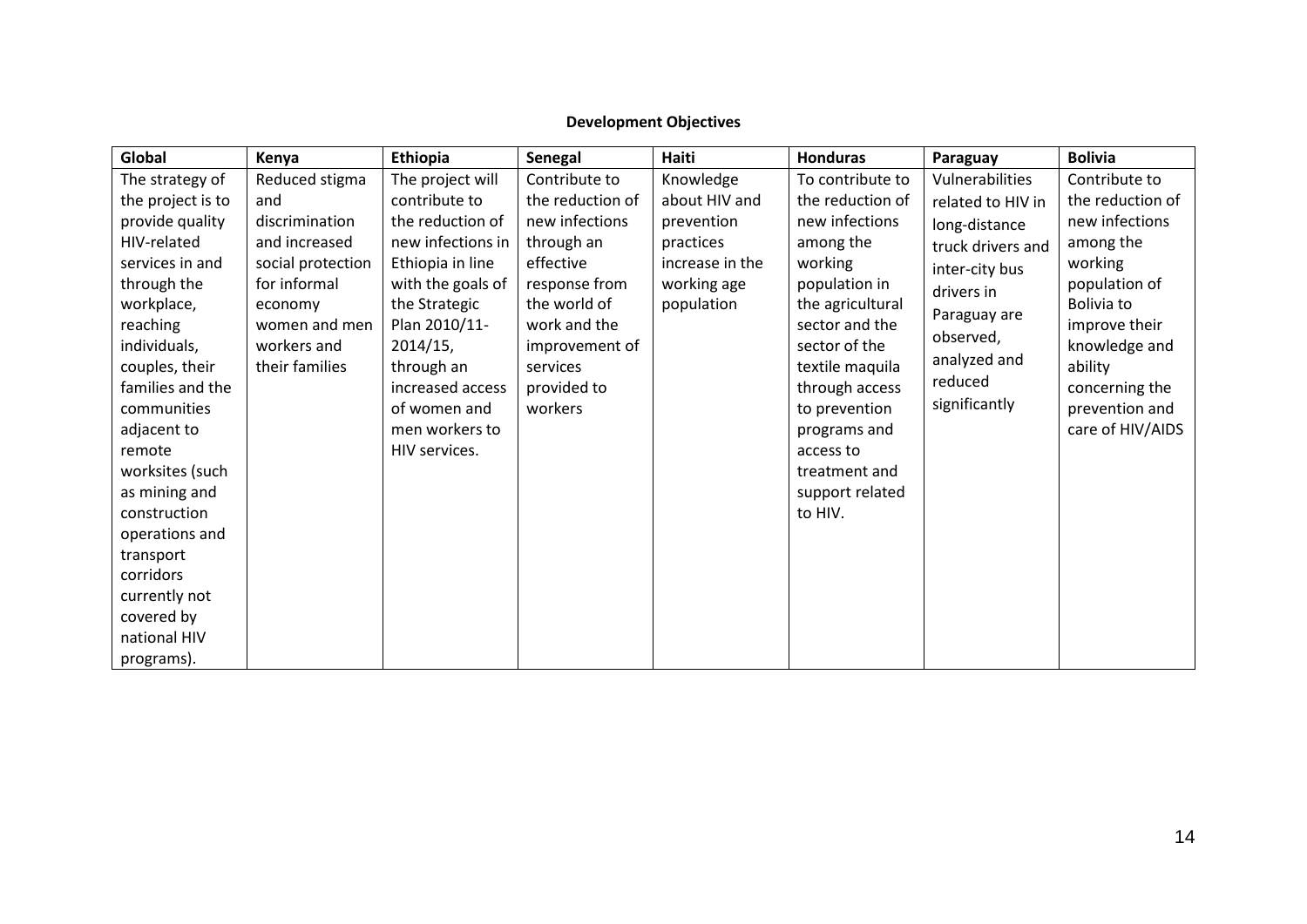|  |  | <b>Immediate Objectives per Country</b> |
|--|--|-----------------------------------------|
|--|--|-----------------------------------------|

|                  | Kenya                                                                                                                                                                                                                                | Ethiopia                                                                                                                                                                                | Senegal                                                                                                                                                                        | Haiti                                                                                                                                                          | <b>Honduras</b>                                                                                                                                                                       | Paraguay                                                                                                                                                                                                                                                                        | <b>Bolivia</b>                                                                                                                                                                                                                 |
|------------------|--------------------------------------------------------------------------------------------------------------------------------------------------------------------------------------------------------------------------------------|-----------------------------------------------------------------------------------------------------------------------------------------------------------------------------------------|--------------------------------------------------------------------------------------------------------------------------------------------------------------------------------|----------------------------------------------------------------------------------------------------------------------------------------------------------------|---------------------------------------------------------------------------------------------------------------------------------------------------------------------------------------|---------------------------------------------------------------------------------------------------------------------------------------------------------------------------------------------------------------------------------------------------------------------------------|--------------------------------------------------------------------------------------------------------------------------------------------------------------------------------------------------------------------------------|
| Project<br>Date: | Jan 14-Dec 14                                                                                                                                                                                                                        | Jan 14-Mar 15                                                                                                                                                                           | Jan 14-Dec 14                                                                                                                                                                  | <b>Jul 14-Dec 15</b>                                                                                                                                           | Jan 14-Dec14                                                                                                                                                                          | Jan 14-Nov 15                                                                                                                                                                                                                                                                   | Jan 14-Dec 15                                                                                                                                                                                                                  |
| $\mathbf{1}$     | Increased social<br>protection coverage<br>especially for<br>informal economy<br>women and men<br>workers and their<br>families including<br>PLHIV                                                                                   | MOLSA, CETU and<br>EEF have the tools<br>and knowledge to<br>assess HIV<br>interventions and<br>plan future HIV and<br>AIDS programmes                                                  | The legal and<br>institutional<br>framework for<br>the fight against<br>HIV and AIDS in<br>the workplace is<br>strengthened<br>and known by<br>actors and<br>beneficiaries     | The world of work<br>adopts strategy on<br>HIV and AIDS in the<br>workplace that<br>incorporates the<br>principles outlined<br>in<br>Recommendation<br>No. 200 | Manufacturing<br>and agro<br>industry<br>workers<br>improve their<br>knowledge,<br>preventive<br>practices and<br>self-care<br>regarding HIV.                                         | Mobile health services<br>improve the quality and<br>efficacy of their services<br>having better<br>knowledge of service-<br>delivery points, the risk<br>factors for the target<br>population and<br>reception of their<br>prevention campaigns.                               | The Bolivian State and<br>the organizations of<br>workers and employers<br>in the country improve<br>their response capacity<br>on the prevention of<br>HIV in the workplace<br>and the application of<br>relevant legislation |
| $\overline{2}$   | Improved knowledge<br>of HIV status among<br>women and men<br>workers in both<br>formal and informal<br>economies including<br>construction sector<br>through VCT<br>campaigns with<br>linkage to treatment<br>and support services. | Access to HIV<br>services by women<br>and men workers in<br>horticulture and<br>construction<br>sectors enhanced<br>to scale up<br>prevention, STIs<br>management, VCT<br>and treatment | The response of<br>the sectors of<br>health, transport<br>and tourism is<br>reinforced and<br>the access to<br>screening is<br>increased for the<br>male and female<br>workers | ILO constituents<br>implement a<br>strategy on HIV and<br>AIDS in the textile<br>and construction<br>industries                                                | Working<br>population from<br>the<br>manufacturing<br>sector and the<br>agro industry<br>has access to<br>HIV prevention,<br>care and<br>support services<br>through the<br>workplace | Long-distance truck<br>drivers and inter-urban<br>bus drivers have access<br>to mobile health<br>services that reduce<br>their HIV vulnerabilities<br>as well as their risk of<br>syphilis and other<br>sexually-transmitted<br>diseases and situations<br>to exposure to risk. |                                                                                                                                                                                                                                |
| 3                | Enhanced women<br>and men health<br>workers'<br>occupational safety<br>and health relating<br>to HIV and reduce<br>stigma and<br>discrimination.                                                                                     |                                                                                                                                                                                         | Female miners<br>of Kedougou<br>have adequate<br>social welfare<br>services                                                                                                    |                                                                                                                                                                |                                                                                                                                                                                       |                                                                                                                                                                                                                                                                                 |                                                                                                                                                                                                                                |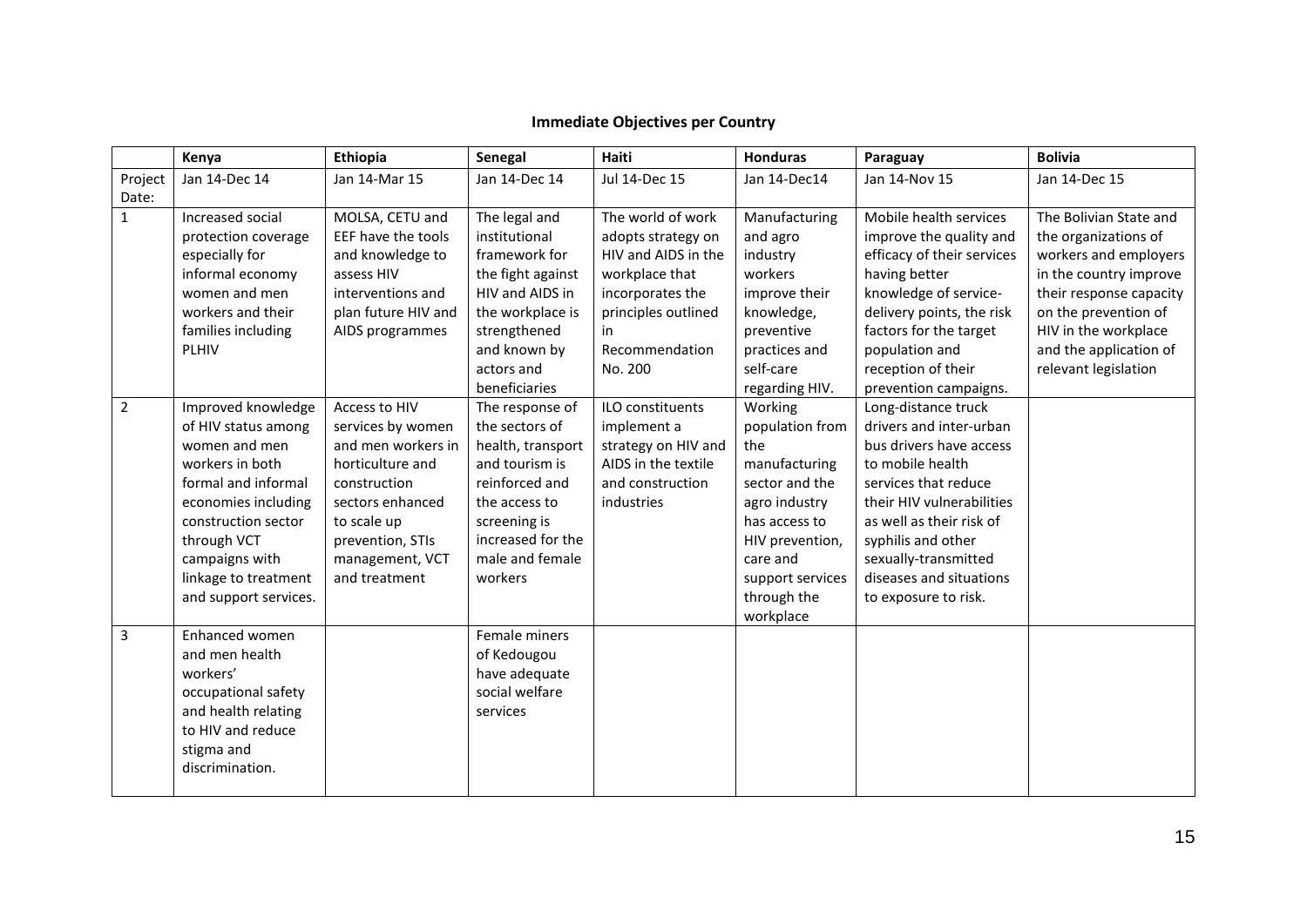## <span id="page-16-0"></span>Purpose of the Evaluation

This report covers the findings of an external final evaluation of the ILO project "Strengthening HIV Prevention, Care, Treatment and Social Protection in the World of Work". The project is the third in a series of OFID funded projects addressing HIV in the workplace.

The intended users/clients of this evaluation are OPEC as the donor, ILO as the executor of the project, and ILO's project management and staff, including those in Geneva and the Country Offices involved in the project. The evaluation has both accountability and lesson learning functions to it. The evaluation provides the opportunity for accountability to OPEC and also ILO's tripartite constituents, as well as internal, mutual accountability between Country, Regional and Global offices.

The TOR also required a strong lessons learning element to the evaluation. The TOR states that the evaluation will "seek to ascertain what has worked, what has not worked, and the underlying reasons (internal and external). The evaluation will also identify contributions made to the ILO's internal learning processes."

## <span id="page-16-1"></span>Evaluation Criteria and Questions

ILO requires that evaluations follow the five standard OECD/DAC criteria of relevance, effectiveness, efficiency, sustainability and impact. In this evaluation, the TOR also included criteria of coherence and gender concerns. The following questions guided the evaluation:

| <b>Evaluation Criteria</b> | <b>Key Evaluation Questions</b>                                                                                                                                                                                                                                                                                                                                                                                                                                                                        |
|----------------------------|--------------------------------------------------------------------------------------------------------------------------------------------------------------------------------------------------------------------------------------------------------------------------------------------------------------------------------------------------------------------------------------------------------------------------------------------------------------------------------------------------------|
| Relevance                  | 1.1 To what extent is the design of the ILO projects relevant to the<br>national AIDS strategies, ILO's 2014-2015 Outcome 8 (The world of work<br>responds effectively to the HIV/AIDS epidemic) and UNAIDS Strategy on<br>Getting To Zero (2011-2015), in particular the following goals: reducing<br>the sexual transmission of HIV by 50%; eliminating mother to child<br>transmission; and ensuring universal access to antiretroviral therapy for<br>people living with HIV in need of treatment? |
|                            | 1.2 To what extent are the interventions aligned with the HIV and AIDS<br>and the World of Work Recommendation, 2010 (No. 200) and the ILO<br>Code of Practice on HIV/AIDS and the world of work?                                                                                                                                                                                                                                                                                                      |
|                            | 1.3 To what extent is the project design aligned to Decent Work Country<br>Programmes and to the United Nations Development Assistance<br>Frameworks (if/when applicable)?                                                                                                                                                                                                                                                                                                                             |
|                            | 1.4 Did the project respond to the needs of the tripartite constituents,<br>persons living with HIV, and other relevant stakeholders?                                                                                                                                                                                                                                                                                                                                                                  |
| Coherence                  | 2.1 To what extent are the various activities in the project's strategy<br>coherent and complementary (in its design and implementation) with<br>regard to global and country-level interventions?                                                                                                                                                                                                                                                                                                     |
|                            | 2.2 How do current efforts build on previous experience and/or maximize<br>synergies realized with other ILO interventions and sources of funding?                                                                                                                                                                                                                                                                                                                                                     |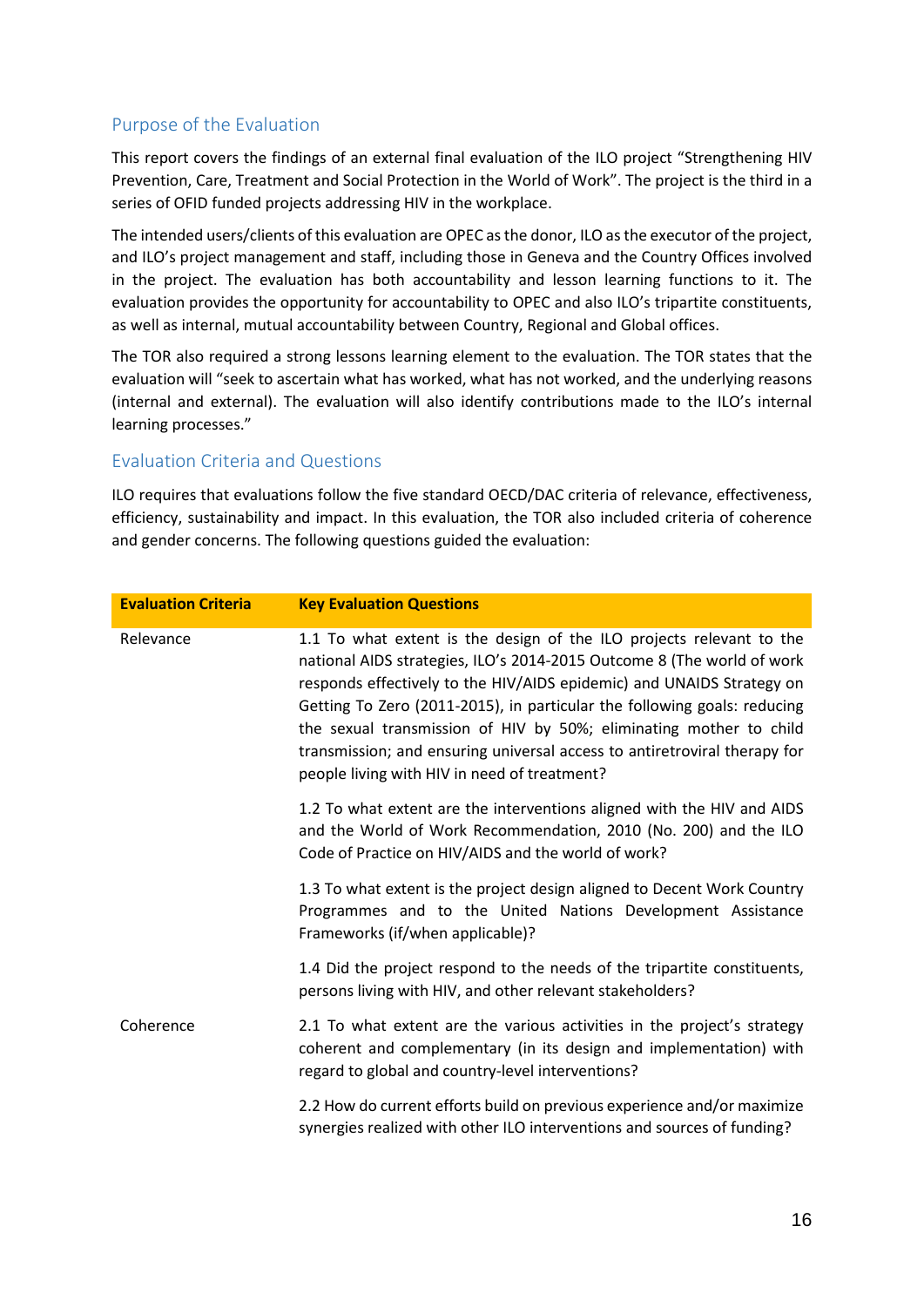|                        | 2.3 How are issues relating to decent work mainstreamed in the project's<br>implementation?                                                                                                                                                                                                                                                                                                                                            |
|------------------------|----------------------------------------------------------------------------------------------------------------------------------------------------------------------------------------------------------------------------------------------------------------------------------------------------------------------------------------------------------------------------------------------------------------------------------------|
| Effectiveness          | 3.1 Was the project strategy effective in facilitating<br>project<br>implementation?                                                                                                                                                                                                                                                                                                                                                   |
|                        | 3.2 Did the project deliver the expected results?                                                                                                                                                                                                                                                                                                                                                                                      |
|                        | 3.3 Were the reporting and monitoring systems adequate to capture<br>progress and identify challenges so that appropriate changes could be<br>made?                                                                                                                                                                                                                                                                                    |
| Efficiency             | 4.1 Assess the progress made to established baselines, design a<br>sustainability strategy and manage risks.                                                                                                                                                                                                                                                                                                                           |
|                        | 4.2 To what extent are the project's resources (technical and financial)<br>being used efficiently?                                                                                                                                                                                                                                                                                                                                    |
|                        | 4.3 Assess how the project has leveraged other funds at the country level?                                                                                                                                                                                                                                                                                                                                                             |
|                        | 4.4 What means have been used to create, share/disseminate<br>knowledge?                                                                                                                                                                                                                                                                                                                                                               |
| Impact                 | 5.1 To what extent have the project's actions had a demonstrated impact<br>towards the achievements of the project's objectives? (Assess results and<br>impact against baselines and provide specific examples of results and<br>impact (if/where applicable) in the field. Details about the impact<br>orientation of activities and results to date will allow the donor to<br>determine how its funding has helped produce change.) |
| Sustainability         | 6.1 Does the project have a sustainability strategy that involves tripartite<br>constituents and development partners to establish synergies that could<br>enhance impact and sustainability?                                                                                                                                                                                                                                          |
| <b>Gender Concerns</b> | 7.1 Were the project objectives consistent with the target group's needs<br>and priorities, including with national gender policies and strategies?                                                                                                                                                                                                                                                                                    |
|                        | 7.2 Did the project take gender specificities into consideration in its<br>design and implementation?                                                                                                                                                                                                                                                                                                                                  |

## <span id="page-17-0"></span>Methodology

The evaluation used a mixed methods approach focusing strongly on qualitative techniques but also blending in quantitative data collected by ILO's monitoring system. The nature of the project and the limited baseline data available meant there was a much stronger emphasis on qualitative data. Qualitative data collection techniques included semi-structured interviews with project beneficiaries, partners and stakeholders. In focus group discussion (FGDs) the evaluation also collected stories of change in which participants were asked to identify the biggest change they had witnessed and give an example to demonstrate this. To identify what has worked in the project and make a contribution to ILO's internal learning process, the evaluation used an appreciative inquiry approach an appropriate method to use for engaging ILO staff and tripartite constituents.

Appreciative inquiry is a facilitated learning approach that seeks to identify what worked well. The theory behind the approach is that identifying what worked well in a project helps focus stakeholders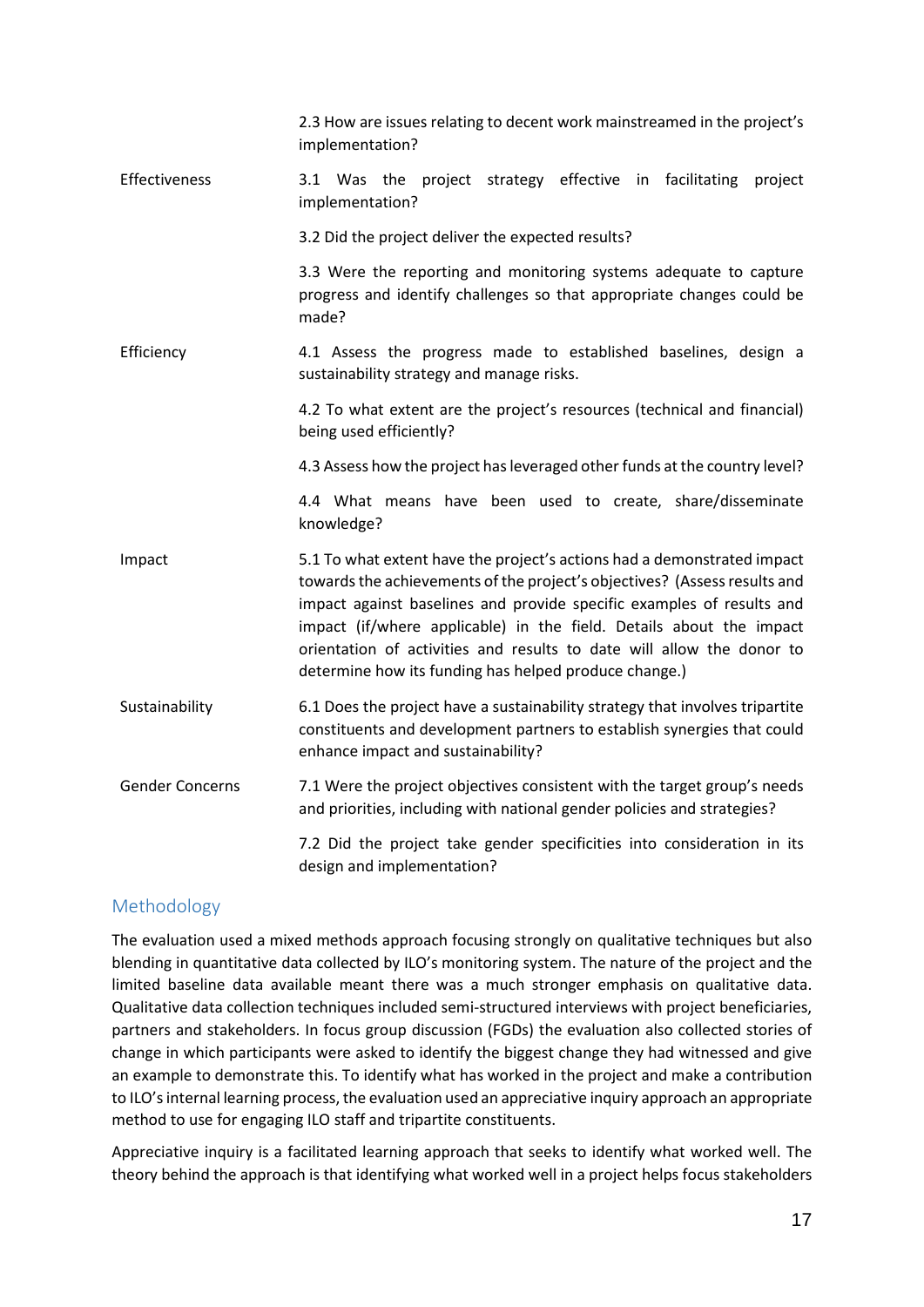on how to develop future work in a positive manner, whereas if the evaluation focus is on what did not work, it can lead to recrimination that is not productive for future partnership. The tripartite nature of ILO means appreciate inquiry is a positive evaluation method to use, as it can help reduce power imbalances and prevent responses aimed at securing favourable status in future work. Using this approach did not preclude identifying challenges that occurred but ensured the positive experiences of what did work are prioritized to support ILO's future work.

The evaluator visited two countries, Honduras and Senegal, spending five days in each. Stakeholders in other countries were contacted via telephone or Skype. The data collection techniques included:

- Desk review of relevant project documents
- Desk based interviews with ILO staff based in Geneva, regional offices and national project coordinators.
- Desk based interviews with project partners in Ethiopia, Kenya, Bolivia, Haiti and Paraguay.
- FGDs with stakeholders who had been trained by the project. This included trade union members in the nursing, agricultural and anaesthesiology industries in Tegucigalpa, trainers from the manufacturing sector and representatives of enterprises in San Pedro Sula, labour inspectors and health workers in HealthWise clinics in Dakar.
- Observation of a HealthWise clinic in Dakar.
- Semi-structured interviews with various constituent representatives, partner DPO/NGOs, and ultimate beneficiaries in Honduras and Senegal.
- Tripartite constituent committee SWOT analysis and discussion of lessons learned and recommendations at evaluation briefing meetings in Honduras and Senegal.

## <span id="page-18-0"></span>Data Collection

## **Desk Work**

**•** Document review

An initial desk review of relevant documents, including project proposals and reports, evaluation reports for previous phases, and ILO's evaluation guidance was conducted at the start of the evaluation. This allowed the evaluator to gain an understanding of the design and implementation of the project, and develop an inception report. The inception report presented the plan for the evaluation including the evaluation criteria and questions, and the proposed methodology.

• Initial Briefings in Geneva

The evaluator visited Geneva after conducting a desk review of initial documents and skype briefings. The purpose of the visit was to meet with a variety of ILO staff connected to the project. A list of briefings is included in annex 2. In total the evaluator met with 9 ILO staff (8 F & 1 M)

• Remote Skype Interviews

Initial skype interviews were held with key ILOAIDS Geneva staff before the briefing in Geneva. This helped supplement the information obtained in the desk review and helped frame initial questions. Following the briefings in Geneva, the evaluation held skype interviews with the National Project Coordinators (NPCs) or Program Officers from the five countries not visited in the evaluation mission.

One of the limitations of the evaluation is that the budget only allowed for a visit to 2 of the 7 countries. To mitigate this weakness, the NPCs were asked to facilitate phone calls with a small sample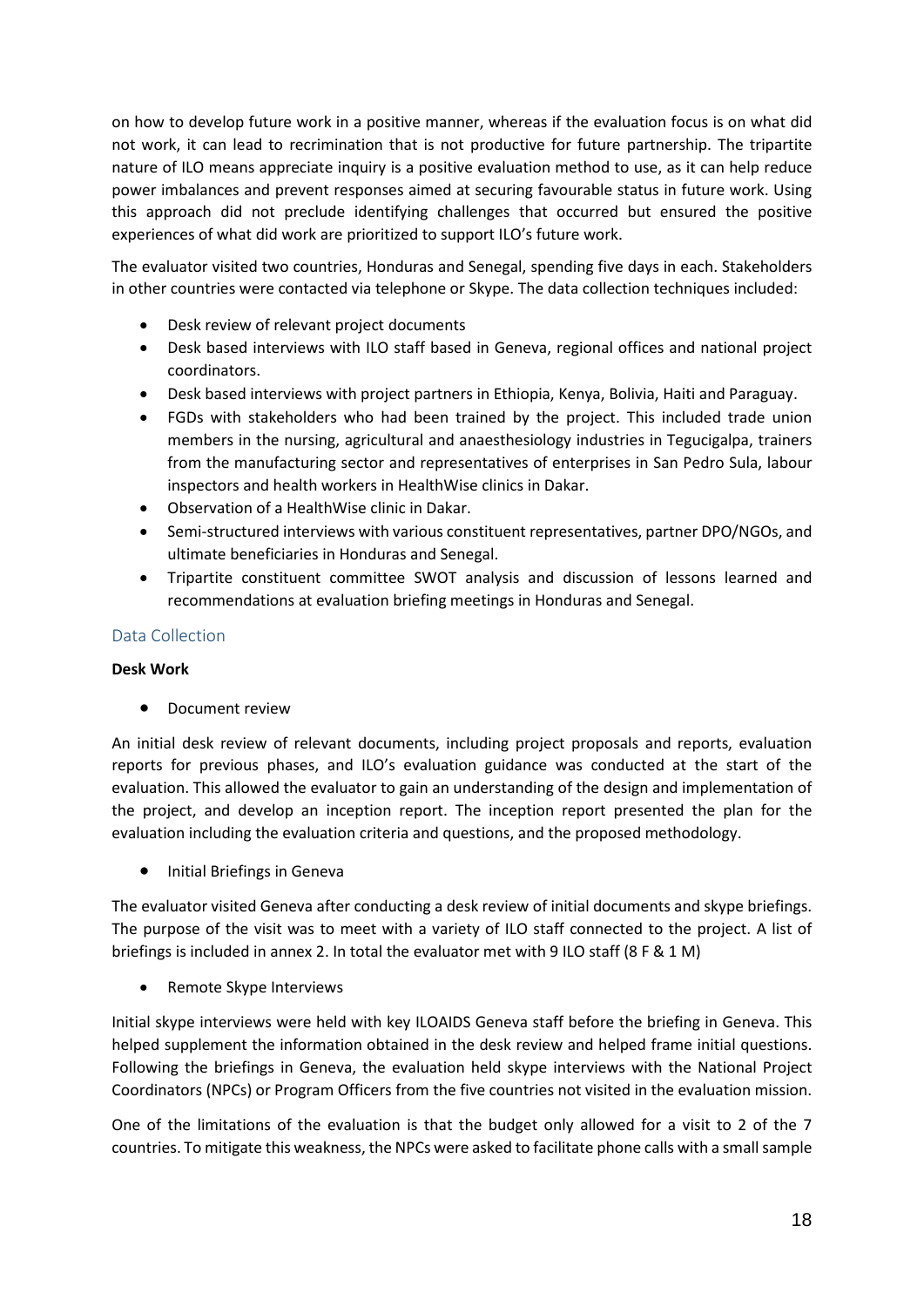of key national stakeholders. Skype calls were held with constituents in all countries, except Ethiopia. It was not possible to arrange calls with Ethiopian stakeholders.

2 skype calls were organized with 2 participants in Kenya (1 F & 1 M), 2 with 2 participants in Paraguay (1 F & 1 M), 3 with 5 participants in Haiti (1 F & 4 M), and 1 with 2 participants in Bolivia (2 F).

**Questionnaires** 

The time-scale of the evaluation allowed for only a limited number of skype calls. To add to the data, short questionnaires were developed and if necessary translated, and sent to tripartite constituents and partners in Bolivia, Ethiopia, Haiti, Kenya and Paraguay. Two questionnaires were returned from Ethiopia, three from Kenya, one from Bolivia, one from Paraguay and two from Haiti. Questionnaires were also developed as a follow-up to the skype calls with the ILO officers responsible for project in the countries. 5 questionnaires were sent out and 2 were returned. Examples of the questionnaires can be found at annex 1.

## **Field Visits**

The evaluation TOR required a visit to 2 of the project's countries. Honduras and Senegal were selected for the visits. Each visit lasted for one week. Selection criteria included:

- Representations of countries from different regions
- Selected countries represent different project outcomes to ensure broad range of project objectives are reviewed
- At least one country's project should have finished a few months ago to enable assessment of short-term sustainability
- Beneficiaries should be accessible to visit
- A broad range of partners were involved in the project

It was felt important that one selected country be in Africa and the other in North or South America. Honduras and Senegal were selected because they fitted the selection criteria listed above and offered the best opportunities for identifying good practices and lessons learned that could be replicated elsewhere.

The evaluator coordinated with the NPC for Senegal and the Sub-Regional Specialist covering Honduras to plan a schedule for the trip. The evaluation missions relied on the ILO staff to identify potential partners and beneficiaries that could be interviewed. The NPCs were briefed during the planning stage of the requirements for the visit. The evaluator was able to meet with most key national level partners. Sampling of partners and beneficiaries was convenience based dependent on availability and relied on ILO staff to organize.

• Semi-Structured Interviews and Focus Group Discussions

Annex 2 lists the meetings/interviews made during the evaluation visits. In Honduras the evaluator held 11 semi-structured interviews and meetings with 25 people (14 F & 11 M), three FGDs with 20 individuals trained in the project (9 F, 11, M), and one tripartite committee meeting for 3 people (3 F). Interviews included representatives from the Ministry of Labour, the employers' federation, the trade unions, the manufacturing industry and ILOAIDs. The focus groups were with individuals trained either by ILO or by partners to be trainers on HIV in their industry/sector.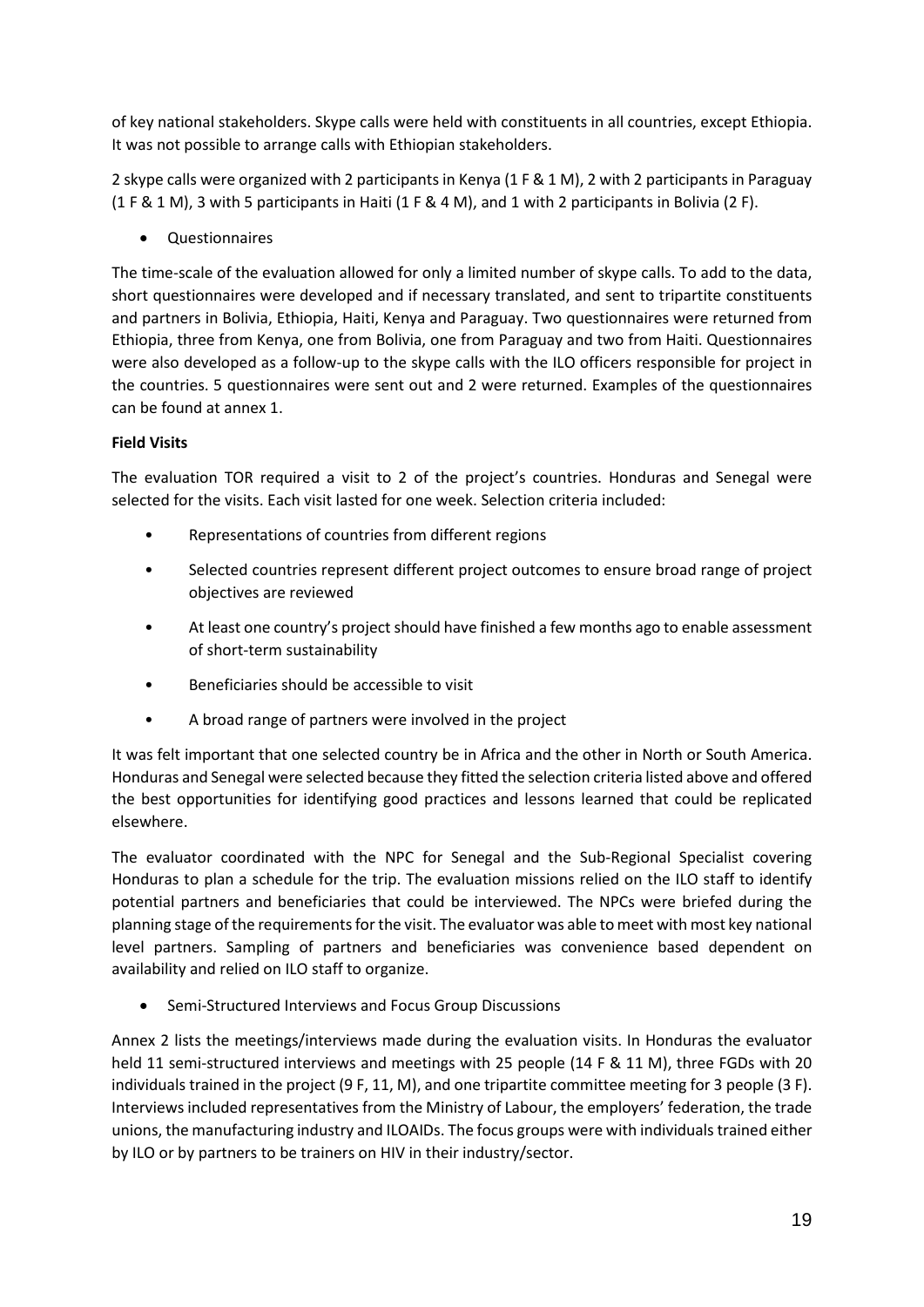In Senegal, the evaluator held 7 in-person meetings/interviews with 10 people (6 F & 4 M), 3 phone calls with 3 people (1 F & 2 M), 2 FGD with labour inspectors and staff from HealthWise clinics with 12 people (3 F & 9 M), and one tripartite committee meeting with 5 people (2 F & 3 M). The evaluation also included an observation visit to a HealthWise facility and a demonstration of changes initiated as part of the work. There was an attempt to try to arrange visits to businesses that the labour inspectors had been working with, but this was not possible to organize.

• Collection of Stories of Change

To add to the data gathered at interviews and FGDs, the evaluator also asked FDG participants to think about what they thought was the biggest change the project had led, and to describe this using an example of something they had witnessed. Participants shared a variety of stories which were used to support the other data collected, particularly in the impact criterion.

• Tripartite constituent committee feedback meetings

In both evaluation missions, the evaluator held feedback sessions for the tripartite constituent committee responsible for overseeing the project. At this meeting, the evaluator facilitated a SWOT analysis. The purpose of this was to spark discussion about the project and gain an understanding as to the issues the committee found relevant for the project. The SWOT analyses are added at annex 5. Recommendations and lessons learned were discussed between the participants. The evaluator presented his initial findings of the visit to the committees. Surprisingly, the participants in both Honduras and Senegal both said it was the first time they had received a briefing from an evaluator during an evaluation mission, and both groups were appreciative of the opportunity. It is strongly recommended that ILO facilitate feedback sessions in future evaluations to strengthen the local ownership of the evaluation.

## <span id="page-20-0"></span>Limitations and Potential Sources of Bias

The most serious limitation to the evaluation is it covers all seven implementing countries, but because of time and budget constraints, the evaluator was only able to visit Honduras and Senegal. To try to mitigate this problem, the evaluator spoke with the NPCs or Programme Officers for Ethiopia, Kenya, Bolivia, Paraguay and Haiti and asked them to arrange phone interviews with key stakeholders. Time only allowed for a small number of phone conversations (2 in Kenya, 2 in Paraguay, 1 in Bolivia, and 3 in Haiti). It was not possible to organize phone calls with Ethiopia. The contact details of two partners in Ethiopia were shared with the evaluator. A phone call was arranged with one but the line was too bad so a questionnaire was sent instead, which was completed and returned by the constituent representative. The second partner had seen staff turn-over so instead of a phone call, the new Chief of Party facilitated gathering answers to a questionnaire from various sources in the organization.

Questionnaires were sent to NPCs or ILO staff responsible for the program in the countries not visited on the evaluation. The questionnaires were intended to supplement questions the phone calls did not have time to go into detail on. Of the 5 sent out, 2 were completed and returned. Questionnaires were also sent out to tripartite constituents. A total of 8 were returned (2 Bolivia, 2 Ethiopia, 1 Haiti, 3 Kenya, and 1 Paraguay). A sample questionnaire is at annex 1.

It was not possible to speak to the NPC for Ethiopia who has left the ILO. The evaluator spoke to the Program Officer who has a good knowledge of the project but was not as involved in the day to day running as the NPC.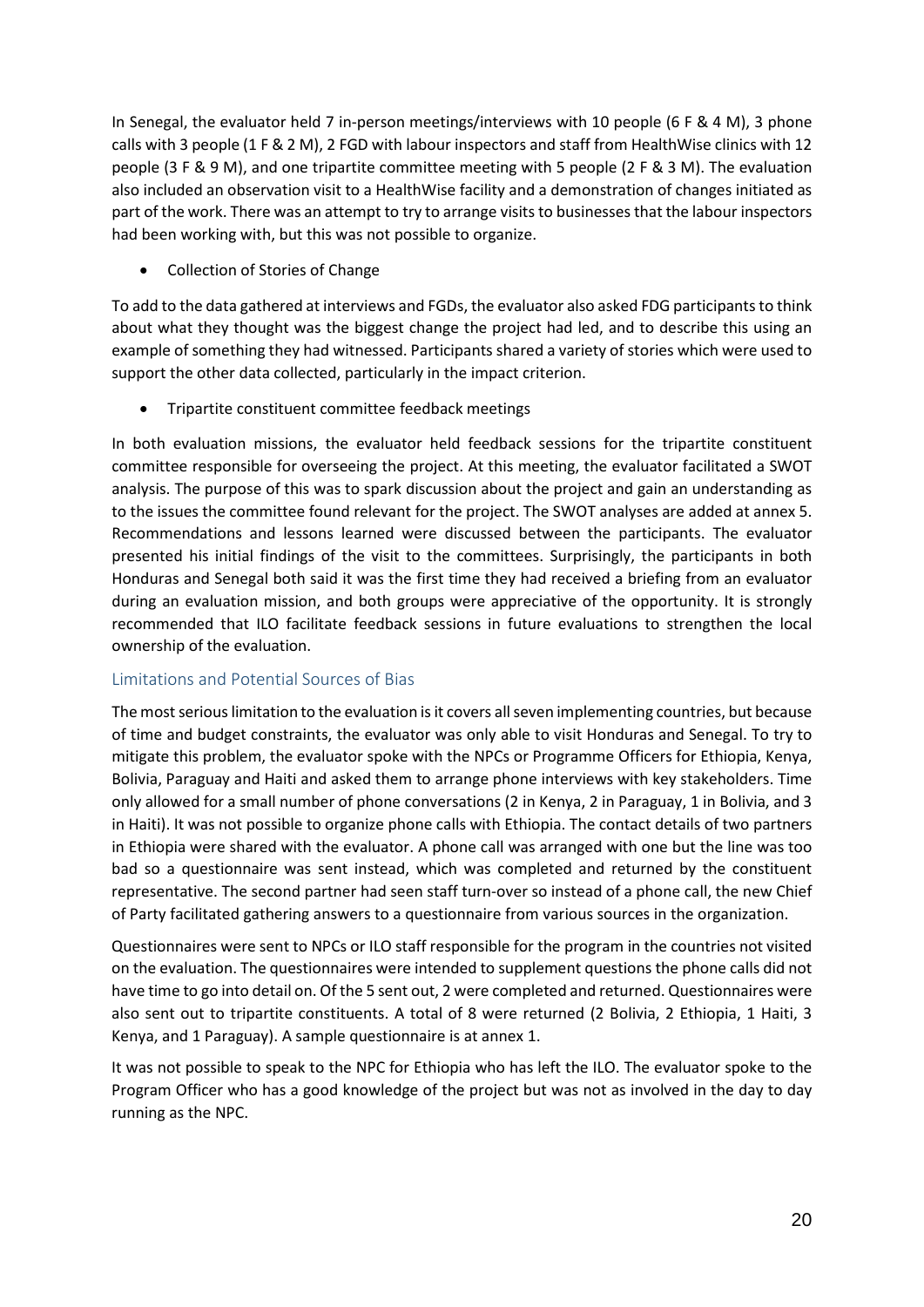There is a risk the evaluation findings are biased towards Honduras and Senegal, as the bulk of the data was collected there. The report tries to mitigate this by using data from the other countries, such as project reports and the skype calls and the questionnaires.

Even within the countries the evaluator visited, the timeframe was short. The projects have a broad range of partners, and it was only possible to speak to a limited number of stakeholders. By arranging to speak to as broad range of stakeholders as possible, the evaluation limits the problems this causes, but the evaluation probably did not reach saturation point in information collected from the participants.

# <span id="page-21-0"></span>Findings, Conclusions and Recommendations

## <span id="page-21-1"></span>Relevance

## *Evaluation Question*

1.1: To what extent is the design of the ILO projects relevant to the national AIDS strategies, ILO's 2014-2015 Outcome 8 (The world of work responds effectively to the HIV/AIDS epidemic) and UNAIDS Strategy on Getting To Zero (2011-2015)?

The evaluation found that the design of the projects was aligned with national AIDS strategies and relevant to ILO's Outcome 8 and the UN Strategy on Getting to Zero.

ILO operates a results based management system that sets standardized indicators within 17 different outcomes. Countries are expected to develop country level outcomes within their decent work country plans (DWCPs). ILO develops a strategy on a biannual basis. This project operated within the 2014-15 biennium which laid out the ILO's HIV/AIDS targets within outcome 8; 'the world of work responds effectively to the HIV/AIDs epidemic'.

ILO asks country offices to report against two different indicators in Outcome 8. The indicators are:

"Indicator 8.1: 'Number of member States that, with ILO support, develop a national tripartite workplace policy on HIV/AIDS, as part of the national AIDS response'

To be counted as reportable results must meet the following criterion:

• A national tripartite workplace policy is developed on the basis of the ILO code of practice on HIV/AIDS and the world of work (the HIV and AIDS Recommendation, 2010 (No. 200), will be used to guide the tripartite workplace policies).

Indicator 8.2: 'Number of member States where tripartite constituents, with ILO support, take significant action to implement HIV/AIDS programmes at workplaces'

To be counted as reportable results must meet the following criteria:

- An HIV/AIDS workplace programme is developed and launched during the biennium in at least five workplaces.
- The programme has been developed by a bipartite or tripartite HIV/AIDS workplace committee, integrates the ten key principles of the ILO code of practice on HIV/AIDS and the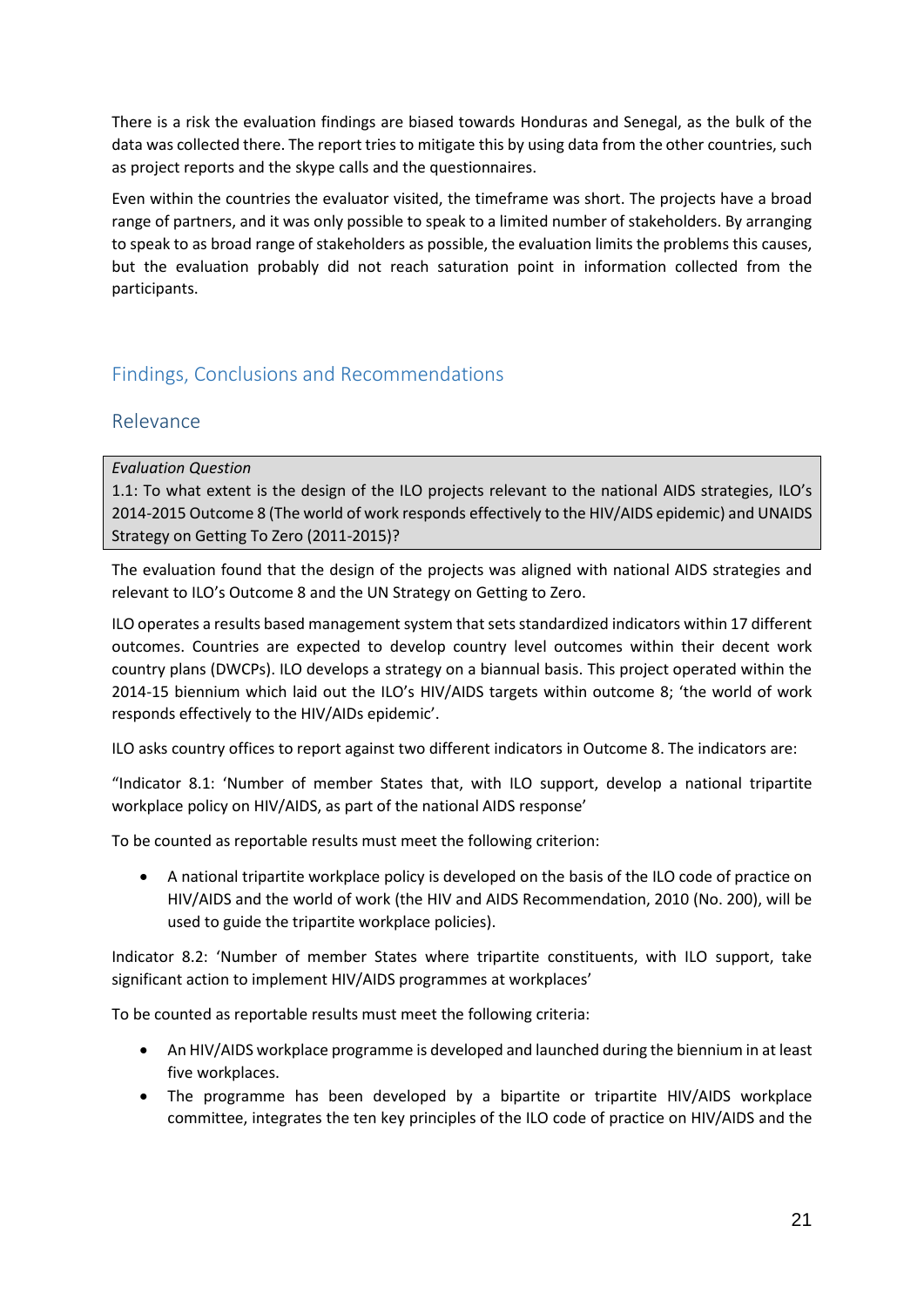world of work, and includes specific measures to address non-discrimination, gender equality, healthy work environment, social dialogue, no screening and confidentiality."<sup>[12](#page-22-0)</sup>

As a result of the project, all 7 countries reported that they had achieved indicator 8.2.

Outcome 8 also states ILO will focus on:

- preventing new HIV infections among workers in high-risk sectors where working conditions and discrimination may increase the risk of HIV infection; and
- extending social protection floors to workers living with or affected by HIV.

The project contributed to these goals in various ways in different countries. By focusing on high-risk sectors and remote locations, the project was able to use its limited resources to reach those most vulnerable to HIV. In each country, sectors or populations that had traditionally been excluded from services and are often more vulnerable to HIV infection were targeted. This included the textile industry in Haiti and Honduras, the tourism sector and mining sector in Senegal and Bolivia, the trucking and inter-city bus industry in Paraguay, the construction industry in Kenya and Ethiopia and the horticulture industry in Ethiopia. Some evaluation participants, such as representatives of truck drivers in Paraguay were keen to stress that the project was the first time the workers had received services in a project such as this. In Paraguay, it was shared that it was not just the first time they had been targeted in an HIV project, but the first time for a project offering services of any kind. Many of these sectors are part of the informal economy where workers traditionally have less access to social protections and services. Limited job-security and social taboos about HIV also reduce the potential for workers to know their status and access treatment if necessary. The approach of the project to work with these sectors, therefore ensured that the design aligned with ILO's outcome 8.

Strengthening social protection was also a design feature of some of the country projects. A particular strength of the Kenya project was the work it did to extend social protections to workers in the informal sector through the National Hospital Insurance Fund. In Senegal, an objective of the project was setting up mutual insurance fund schemes for women working in the mining sector in a remote location of the country.

The project proposal argues it aligns with UNAID's 2011 "Getting to Zero" strategic framework. The project aimed to "move the world closer to reaching the long term UNAIDS goal of zero new infections, zero AIDS-related deaths and zero discrimination" through extending HIV related services to vulnerable populations not covered by existing services due to their remoteness or mobility. The project aimed to do this through three strands; increased HIV services such as VCT, STI infection detection, and PMTCT, by reducing stigma and discrimination towards PLHIV, and the provision of tools and equipment to health workers. The TOR particularly asks the evaluation to assess how the project was relevant to the Getting to Zero goals of reducing the sexual transmission of HIV by 50%; eliminating mother to child transmission; and ensuring universal access to antiretroviral therapy for people living with HIV in need of treatment.

It is beyond the scope and resources of the evaluation to be able to measure infection rates, and the project also did not have the resources to conduct this type of measurement. What is possible is to analyse how well the activities aligned with the three goals and assess whether the quality of the product was of sufficient standard to be able to claim ILO contributed towards these aspiration goals. In terms of design and activities, the goal of reducing sexual transmission of HIV by 50% was the most directly targeted. All country projects had some activities that were aimed in some way at reducing

<span id="page-22-0"></span> <sup>12</sup> ILO. 2014." Programme *and Budget for the Biennium".* p.40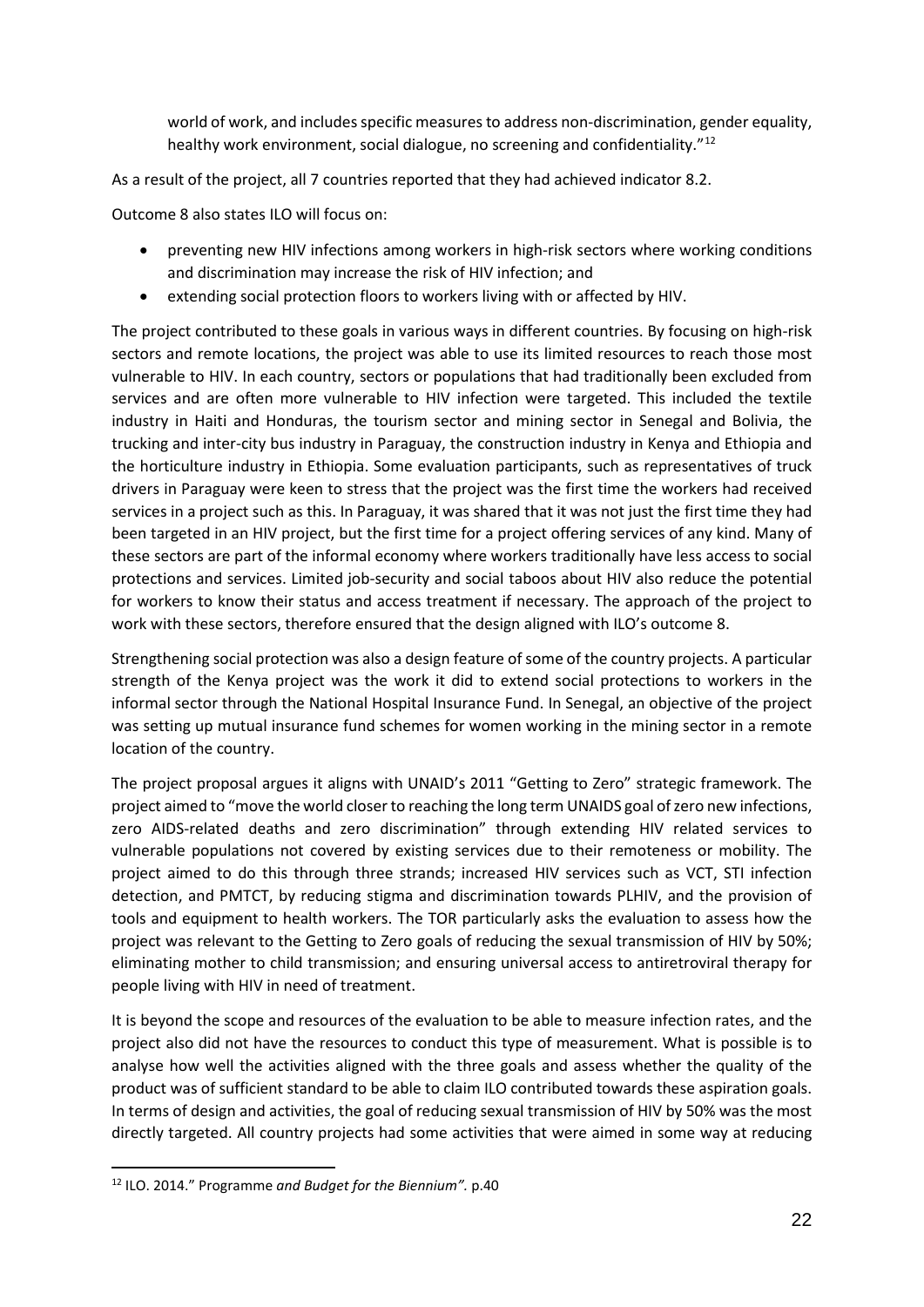the infection rate of sexual transmission of HIV. This included awareness raising, VCT, and STI diagnosis. Access to antiretroviral therapy was often provided through ensuring access to health care and developing a referral system. The project itself did not provide antiretroviral services. The awareness work in many countries also covered PMTCT. As such, the project was designed to contribute to all three areas of Getting to Zero.

Other activities such as non-discrimination work and improving the knowledge of medical workers also aimed to support these goals by creating a positive and enabling environment to discuss infection prevention strategies and treat infected individuals. This work sought to reduce the taboos about HIVAIDs and thus make workers more comfortable in knowing their status. This process supported the three goals of the Getting to Zero targeted by the project.

## *Evaluation Question*

1.2 To what extent are the interventions aligned with the HIV and AIDS and the World of Work Recommendation, 2010 (No. 200) and the ILO Code of Practice on HIV/AIDS and the world of work?

Recommendation No.200 is an international labour standard that establishes the workplace as being a key resource in the fight against HIV/AIDs. It lays out a series of principles and expectations on prevention, non-discrimination, access to healthcare and treatment, OSH, testing and support, which should be enshrined in national policies and programmes. ILO's Code of Practice on HIV/AIDS and the world of work was developed by ILO in 2001. It is intended to provide guidance to tripartite constituents on formulating and implementing workplace policies.

The evaluation found the projects were aligned with ILO Recommendation No. 200 and the Code of Practice. Evaluation participants, particularly national level government and trade union stakeholder, identified that Recommendation No. 200 had been important in developing national policies on HIV. Participants in both Honduras and Senegal referred to ILO Recommendation No. 200 when describing the process for developing national policies. The policies the project developed, either in this phase or the previous phase, were aligned with ILO Recommendation No. 200 and the Code of Practice. Technical support on this was provided by ILO staff in Geneva. The project focused on increasing knowledge of HIV status for male and female workers, reducing stigma and discrimination, prevention activities, confidentiality, and social dialogue all within the world of work. These are key principles in ILO Recommendation No. 200 and the Code of Practice.

#### *Evaluation Question*

1.3 To what extent is the project design aligned to Decent Work Country Programmes and to the United Nations Development Assistance Frameworks (if/when applicable)?

The evaluation found that in the country projects were aligned with both the Decent Work Country Programmes (DWCP) and the United Nations Development Assistance Frameworks (UNDAF).

Every country proposal includes a section detailing how the project aligns with the DWCP. DWCPs are agreed between tripartite constituents and usually last 3 to 5 years. ILO country offices are required to develop country program outcomes (CPOs) that align with the DWCPs and also ILO's global program and budget outcomes. In this project each country aligned the project with their various DWCPs. For example, Senegal and Kenya have DWCP priorities linked to social protection. Both projects had objectives aimed at extending social protection to vulnerable groups. All countries aligned the project to their DWCP, in particular, HIV and AIDs are reflected in both Haiti and Paraguay's DWCP. The close collaboration with the tripartite constituents in developing the project probably helped contribute to this.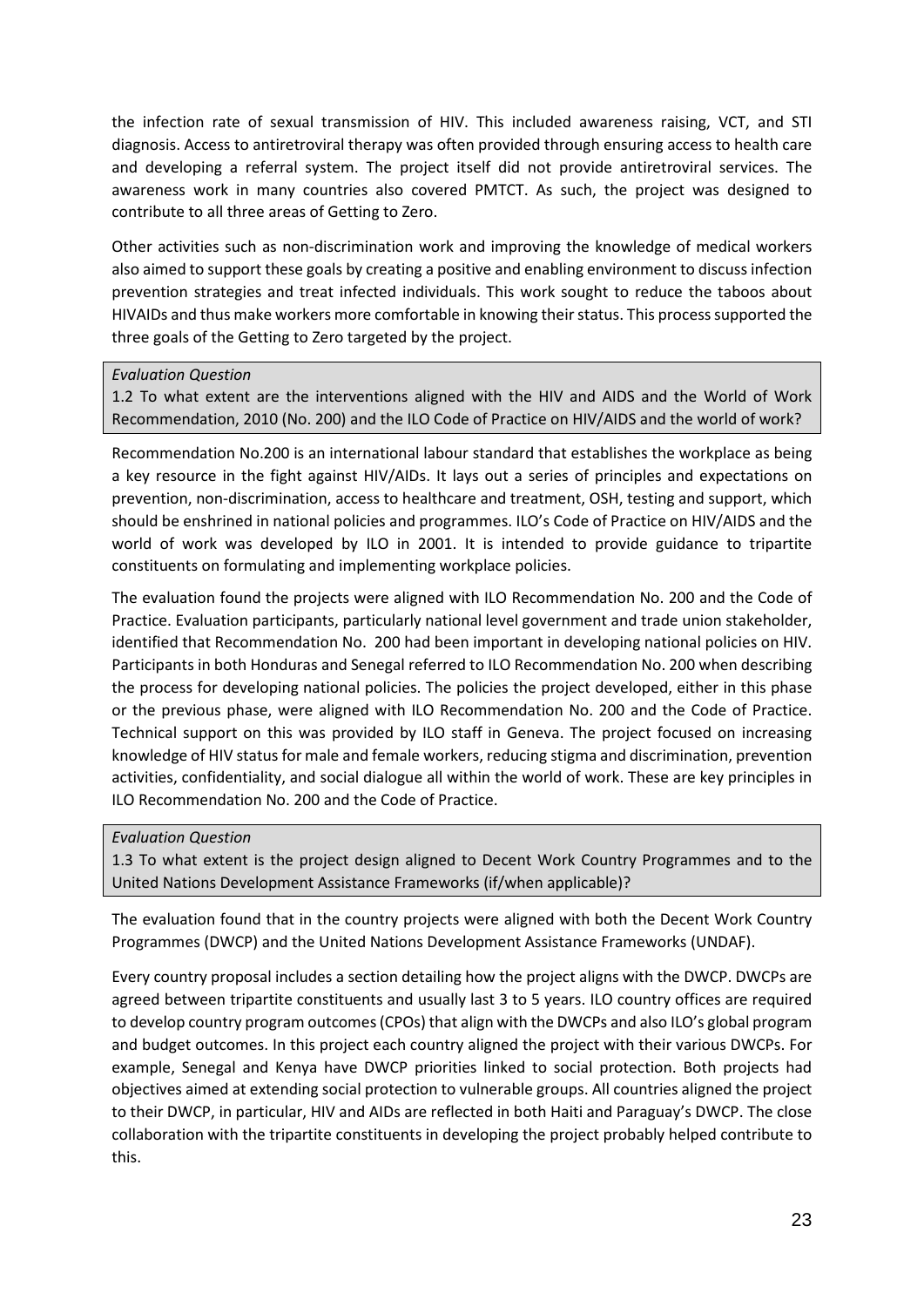The projects were also linked to the UNDAF. For example, the project in Haiti the project distributed 15 000 condoms workplaces, signed a policy based on the Recommendation No. 200 with a major textile group, assisted the Ministry of Labour in the reviewing the Labour Code, which will be presented to the Parliament in 2016. All of these activities were ones the ILO was accountable for in the UNDAF.

## *Evaluation Question*

1.4 Did the project respond to the needs of the tripartite constituents, persons living with HIV, and other relevant stakeholders?

There was a fairly unanimous consensus from evaluation participants that the design of the project responded to the needs of the countries of intervention. This belief most probably stems from the strong efforts that the project made to include the tripartite constituents in designing the project. ILO followed a participatory approach in asking the constituents to help design the individual projects. Instead of imposing a pre-designed global strategy, ILO allowed the individual countries to tailor the projects to their specific needs.

Examples of this can be seen in how individual projects were designed. In Bolivia the trade unions argued that an HIV intervention needed to address the problem of alcohol abuse as well as HIV. ILO built this in the project so that it addressed an identified need and worked to reduce unhealthy behaviour that also can lead to risky sexual behaviour. In Paraguay truck drivers were identified as a group that had been traditionally excluded from services and were a high risk group for HIV. ILO and the tripartite constituents involved representatives of the truck driving industry and unions to develop and implement the project. Stakeholders in other countries too also indicated a high level of satisfaction with the way the project had been designed in consultation with them and thus responded in their needs.

The main constraint identified by evaluation participants on the project responding to their needs involved the length and scope of the projects. Many evaluation participants, particularly in Senegal, suggested the short time-frame meant the project could not fully respond to their needs.

## *Persons living with HIV*

A key ultimate beneficiary group was persons living with HIV. Although many of the project activities focused on prevention, the project also had many activities aimed at non-discrimination and access to healthcare. A key outcome of the project has been the reduction in discriminatory attitudestoward persons living with HIV. The pathway to this came through policy changes at a national, sectoral and workplace level, awareness raising with employers and managers, and awareness raising for workers. A particularly successful strategy employed in some countries asking persons living with HIV to act as peer educators.

The involvement of organizations representing people living with HIV is more mixed. In some countries, such as Haiti and Honduras there was particularly strong involvement by such organizations. One representative from an organization for persons living with HIV said:

"It was the first time in a project that I felt very satisfied. ILO treated us with respect and valued our contribution".

In other countries the involvement was not as strong. For example, Bolivia and Senegal had more limited involvement of such groups, although it should be noted in Bolivia this was corrected to a certain extent after the lack of involvement was commented on during a technical mission from ILO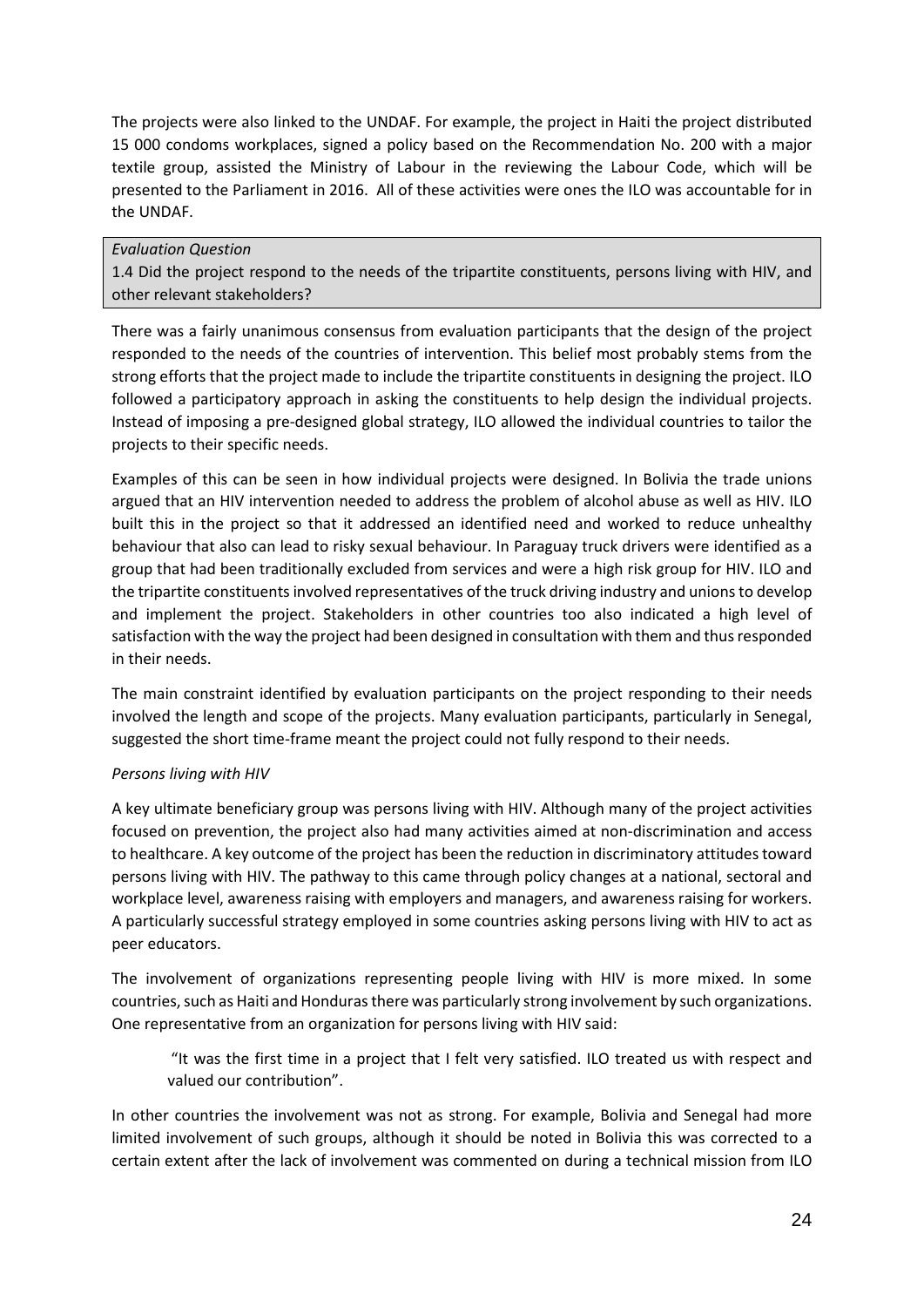Geneva. It is recommended that future phases ensure organizations representing persons living with HIV are involved in the implementation of activities.

## *Marginalized and under-represented groups*

One of OFID's targets is to reach groups who have traditionally been excluded from HIVAIDs projects and services. In addition to persons living with HIV, the project aimed to reach groups who live in remote communities or are from groups that have not received HIVAIDs services in the past. As noted in question 1.1, the evaluation found that there was considerable effort to include such groups and as a result some communities received HIVAIDs services for the first time.

## <span id="page-25-0"></span>Coherence

## *Evaluation Question*

2.1 To what extent are the various activities in the project's strategy coherent and complementary (in its design and implementation) with regard to global and country-level interventions?

As noted in question 1.1 and 1.4, the projects were aligned to national strategies in the fight against AIDs and met the needs of the tripartite constituents and persons living with HIV. The project's activities supported the goals of contributing to the three identified goals in the UNAIDs "Getting to Zero" strategic plan.

The projects worked closely with national aids commissions, the Country Coordinating Mechanisms (CCM) of the Global Fund, and UNAIDs. This helped ensure coherence with national priorities and ensure there was not duplication of interventions with other agencies. Many evaluation participants noted ILO's added value is its access to the tripartite constituents, particularly business leaders, and its approach is fairly unique in addressing HIV through the world of work. The work therefore does not duplicate other work. By working closely with the various coordinating mechanisms, the projects have been able to ensure they are coherent with the overall national strategy.

The activities in the project were complementary in that they often contributed to similar goals. For example, in Honduras the project worked to increase access to HIV services by improving knowledge of the 2013 HIV and AIDS National Workplace Policy. The project achieved this through various activities that were complimentary to the overall goal. For example, the trade unions were trained at a national level to give training to various stakeholders on the HIV policy and how to ensure an enabling environment in the workplace or training institutions. The work with the manufacturing sector also sought to achieve similar goals through training on SOLVE<sup>13</sup>. SOLVE is a holistic program designed by ILO's SafeWork Department that aims to integrate workplace health promotion into OSH policies. The project in Honduras introduced SOLVE to manufacturing and sugar industries as a means of embedding the HIV response within broad health promotion activities. The SOLVE activities and training by the trade unions were fairly independent of each other but focused on a coherent goal.

As noted elsewhere in the report, there was limited interaction with other ILO interventions. There should be considerable opportunity for complementary interventions but ILO are not currently accessing these opportunities. Kenya and Haiti were exceptions to this. Both projects in these two countries linked to other ILO projects. In Kenya, the project collaborated with the women entrepreneurship development (WED) programme and the Law Growth Nexus project, and in Haiti, the project had extensive collaboration with the Better Work programme. The example in these two

<span id="page-25-1"></span><sup>&</sup>lt;sup>13</sup> More information on SOLVE can be found on ILO"s website at

http://www.ilo.org/safework/info/instr/WCMS\_178438/lang--en/index.htm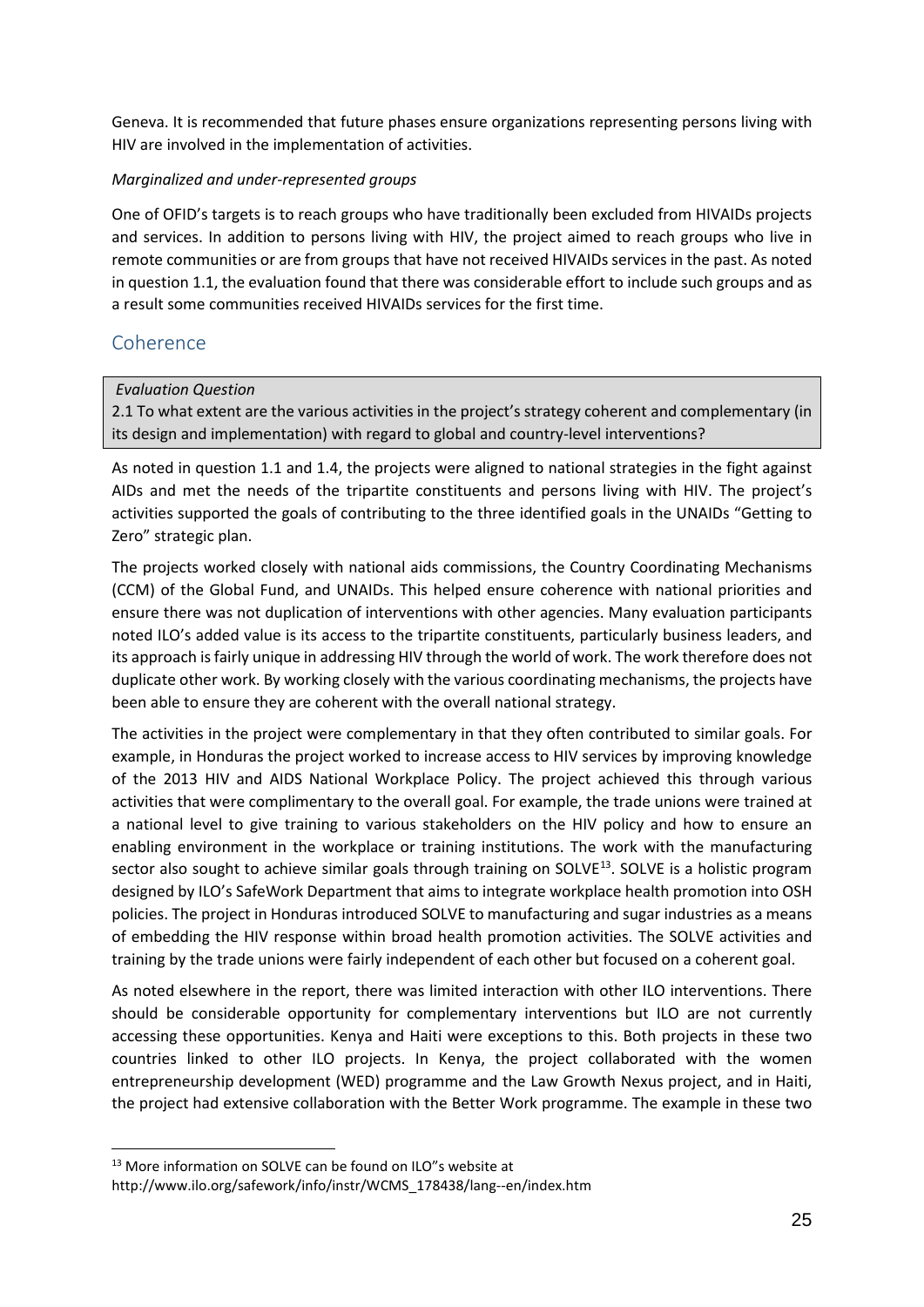countries should be seen as a good emerging practice that should be replicated in other countries in future projects.

Globally the projects were designed to be coherent with the work of UNAIDs, and as demonstrated in section 1, the projects were relevant to three UNAIDs strategic goals in particular. ILO representatives in the two countries visited on the evaluation mission spoke favourably of the work of the project in supporting their goals. There was very limited coordination between the implementing countries. Although the projects all contributed to the global proposal, the individual elements of the project were very different. The sharing of lessons learned and best practices would strengthen the global coherence of ILOAIDs work in future.

## *Evaluation Question*

2.2 How do current efforts build on previous experience and/or maximize synergies realized with other ILO interventions and sources of funding?

Most of the implementing countries were involved in at least one previous phase and often two. Haiti was the only country that had not been involved in a previous stage, as the 2010 earthquake altered plans for a project. Each of the previous phases had been evaluated and recommendations made. All of the projects conducted a needs analysis with the tripartite constituents to identify needs and opportunities for this phase of the project and assess previous work done. As such there is a logical continuation to the project in the targeted countries. As an example, Paraguay had conducted a knowledge, attitudes and practices (KAP) survey of truck drivers and HIV in the previous phase. Using the insights gained from the survey, the tripartite constituents were able to articulate their needs for this phase of the project which allowed ILO to design a project to fit these needs.

The evaluation of the previous phase contained a number of recommendations. It should be noted that the evaluation was completed before ILO introduced a standard template for listing recommendations in a report. The report included narrative paragraphs under several headings. The recommendations listed below have been extracted from these paragraphs. ILO did not complete a management response to the evaluation. In addition, at the time of the evaluation, it was expected that the next phase of the project would have a similar level of funding to phase two. The final funding package from OFID was considerably less than the last phase. As such, some of the evaluation recommendations are too ambitious for the level of funding each country received for this project.

| Sector/Recommendation                             | <b>Response/Action in this Phase</b>             |
|---------------------------------------------------|--------------------------------------------------|
| <b>Project Design</b>                             |                                                  |
| Both global and country level proposals should    | Development objectives were closely aligned      |
| development<br>objectives,<br>have<br>common      | but flexible enough to allow countries to design |
| outcomes, outcome indicators and outputs that     | a program relevant to their individual needs.    |
| support Outcome 8 and national HIV response       | Each country reported achievement of indicator   |
| frameworks.                                       | 8.2 in outcome 8.                                |
| Proposals should state outcomes as effects        | The development objectives are stated as         |
| meeting P&B criteria                              | effects and are in-line with the P&B criteria.   |
| include<br>Outcomes should<br>indicators<br>that  | Proposals still mainly included indicators that  |
| measure effects                                   | focus on outputs rather than outcomes            |
| Consultation of<br>tripartite constituents<br>in. | This was a strong point of this project.         |
| planning projects should continue.                |                                                  |
| <b>Monitoring and Reporting System</b>            |                                                  |
| Use the output and outcome indicators to          | A common reporting structure was developed       |
| develop an M&E system that empirically collects   | but it focuses more on outputs than outcomes     |
| and reports on a common set of effect indicators  | and there is not a common set of indicators.     |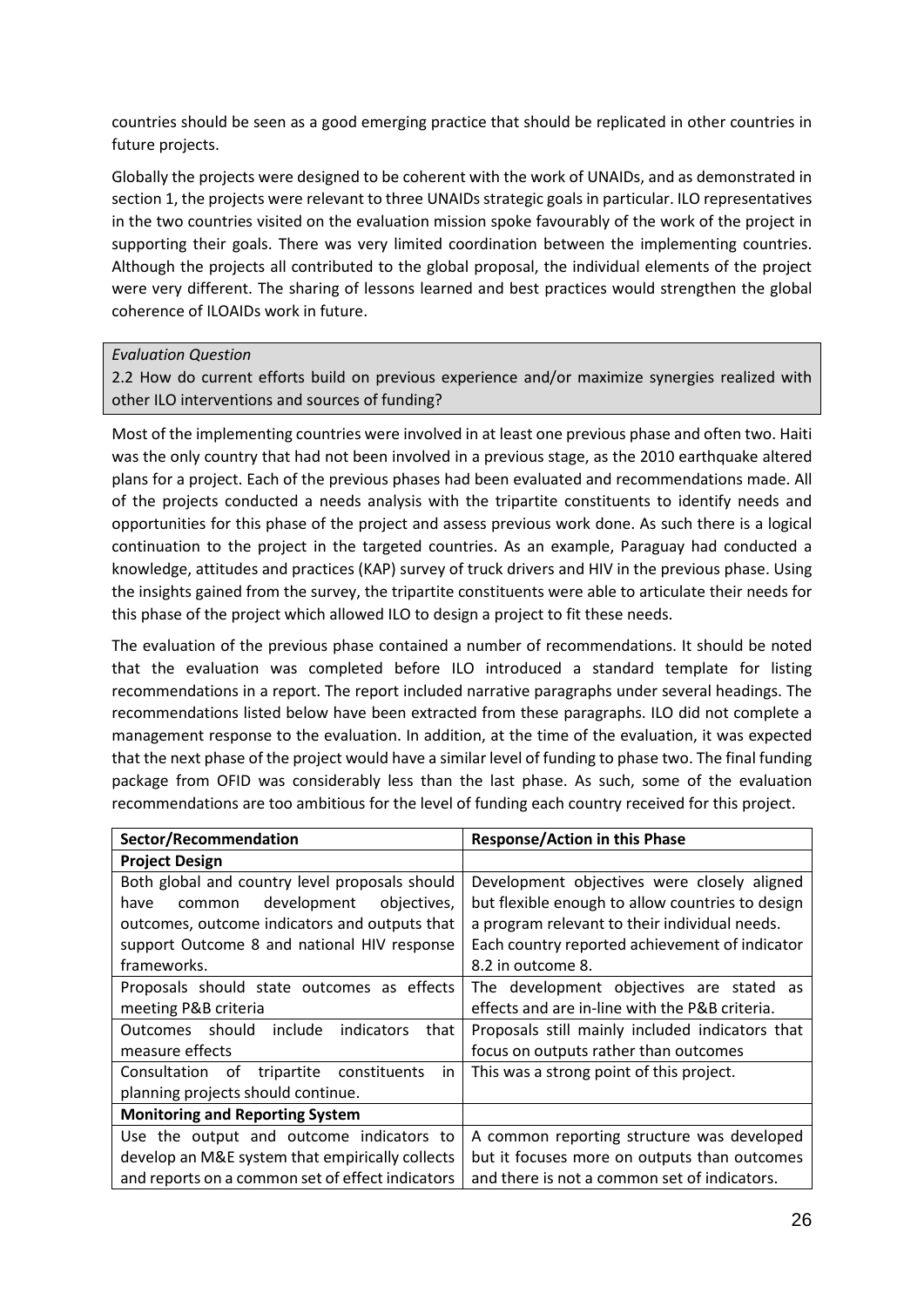| Phase three of the project should consolidate<br>the country data and produce a global report on<br>the project's achievements                                                                                                                                 | ILOAIDS submitted a report to OFID. This was<br>just the final reports of the countries that had<br>finished their projects and did not include a                                                                                                                                         |
|----------------------------------------------------------------------------------------------------------------------------------------------------------------------------------------------------------------------------------------------------------------|-------------------------------------------------------------------------------------------------------------------------------------------------------------------------------------------------------------------------------------------------------------------------------------------|
| Evaluation of the performance of the NPCs<br>should in part be based on the implementation<br>of the M&E tools                                                                                                                                                 | summary of common successes.<br>It's not clear how this would work.                                                                                                                                                                                                                       |
| The M&E system should be linked to national<br>frameworks and monitoring systems                                                                                                                                                                               | The<br>projects reported to their tripartite<br>committees and linked the work to the DWCPs.                                                                                                                                                                                              |
| Public Private Partnerships and Resource<br>Leveraging                                                                                                                                                                                                         |                                                                                                                                                                                                                                                                                           |
| establishing<br>Place<br>emphasis<br>strategic<br>on<br>alliances and partnerships with host government<br>agencies, companies, UN organizations, donors,<br>and NGOs to increase the scope and impact of<br>the project and leverage additional resources.    | This has not been achieved to any great extent.<br>The project has worked with governments,<br>companies and trade unions but only very<br>limited<br>additional resources<br>have<br>been<br>leveraged.                                                                                  |
| The resource leveraging strategy should include<br>a standardized system and guidelines to value<br>and report on partners and their contributions.                                                                                                            | A standardized system for reporting this figure<br>does not exist. It is not clear how the<br>calculations of in-kind support were calculated<br>and whether this is standard across the<br>countries.                                                                                    |
| NPCs should continue to build alliances and<br>negotiate cash and in-kind contributions from<br>partners.                                                                                                                                                      | In-kind contributions such as training room<br>space or printing was leveraged from some<br>partners, particularly industry groups. NPCs<br>have developed good relationships<br>with<br>partners to allow this to happen. The amounts<br>are limited though.                             |
| <b>Supply Chains and Integration</b>                                                                                                                                                                                                                           |                                                                                                                                                                                                                                                                                           |
| The new project should look for opportunities to<br>form alliances with companies that have<br>extensive supply chains such as the brewery,<br>sugar, tea, and coffee sectors and NGOs that can<br>help implement HIV prevention and mitigation<br>strategies. | The project worked effectively with NGOs in<br>Senegal, Kenya and Ethiopia. There was less<br>collaboration in Latin America.<br>Kenya continued to work with companies with<br>extensive supply chains. There was not a<br>coherent project strategy globally to address<br>this though. |
| Another good practice is integrating HIV and<br>AIDS services into other ILO projects and<br>programmes.                                                                                                                                                       | There has been very limited integration of HIV<br>and AIDs services into ILO's other projects with<br>the exception of the projects in Haiti and Kenya.                                                                                                                                   |
| <b>Sustainability Planning</b>                                                                                                                                                                                                                                 |                                                                                                                                                                                                                                                                                           |
| Develop a global sustainability framework and<br>guidelines and require the NPCs, in consultation<br>with key constituents, to develop exit strategies<br>and clear sustainability plans.                                                                      | Sustainability is still a weakness. The project was<br>too short to consider sustainability effectively.<br>Clear exit strategies have not been developed.                                                                                                                                |
| <b>Informal Sector</b>                                                                                                                                                                                                                                         |                                                                                                                                                                                                                                                                                           |
| The project should promote HIV workplace<br>programmes for the informal sector.                                                                                                                                                                                | The project has worked with the informal sector<br>in several countries. Collaboration with ILO's<br>informal sector projects would improve this<br>further.                                                                                                                              |
| Gather and share global good practices for HIV                                                                                                                                                                                                                 | Countries have documented good practices in                                                                                                                                                                                                                                               |
| informal sector programmes in the design of<br>country programmes.                                                                                                                                                                                             | the reports and are aware of them for future<br>work, but they have not yet been shared either                                                                                                                                                                                            |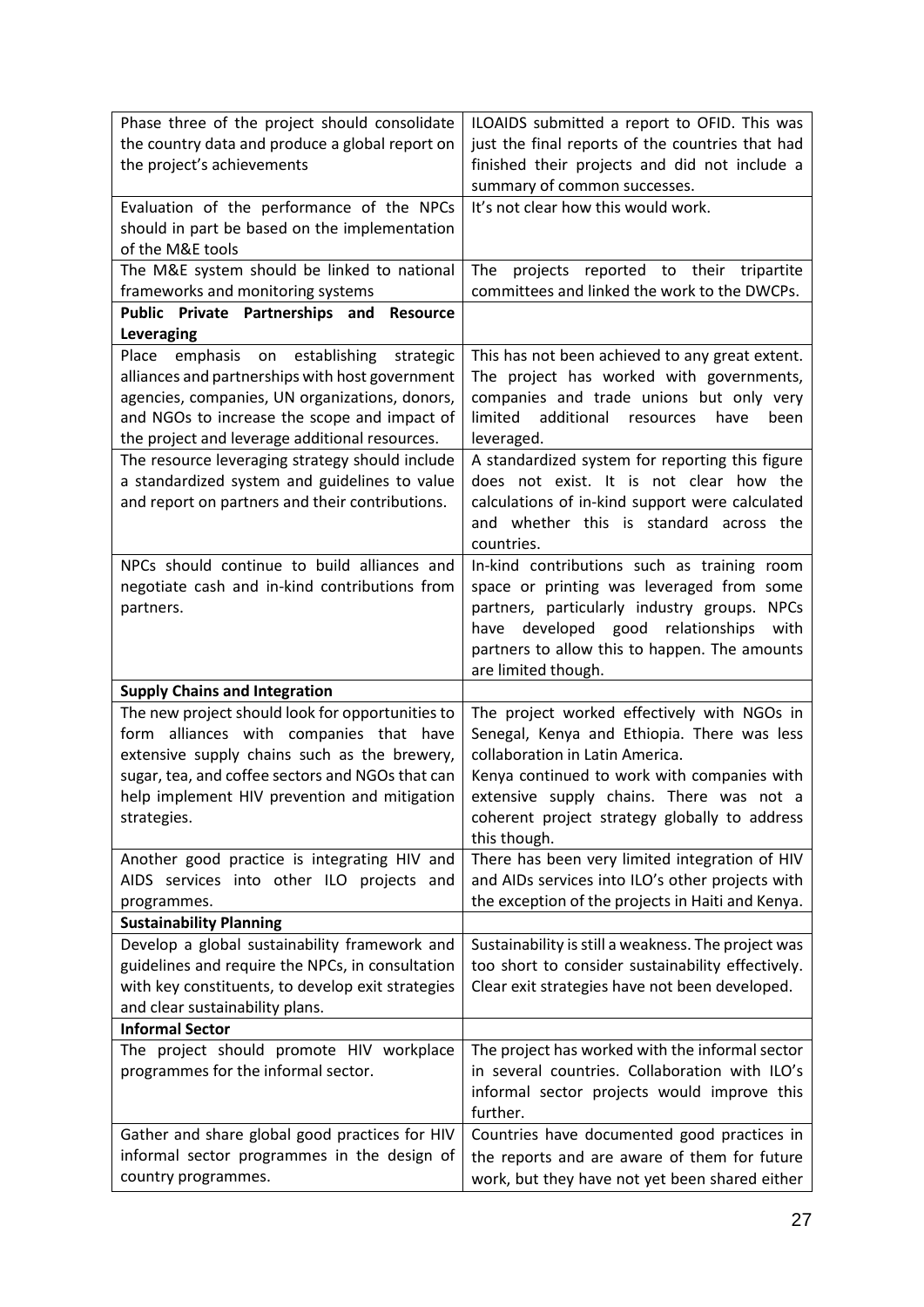|                                                    | internally or externally. ILO reports there are<br>plans to do this in 2016. |
|----------------------------------------------------|------------------------------------------------------------------------------|
| Where<br>appropriate, the<br>could<br>project      | There has been only limited collaboration                                    |
| collaborate with other UN Agencies and NGOs        | (beyond coordination with UNAIDs) with other                                 |
| working with the informal sector.                  | UN agencies.                                                                 |
| <b>Knowledge Sharing</b>                           |                                                                              |
| Develop and implement mechanisms to share          | ILO has not developed a mechanism to share                                   |
| lessons, experiences, good practices, and          | knowledge between countries.                                                 |
| innovations among the countries.                   |                                                                              |
| The next project could use a social networking     | This has not been developed, although some of                                |
| mechanism to continue promote knowledge            | ILO's partners such as the manufacturing sector                              |
| sharing among project staff and their networks.    | in Honduras have utilized social media and this                              |
|                                                    | could serve as a good practice in future work.                               |
| <b>Performance Based Resource Allocation</b>       |                                                                              |
| performance-based resource<br>Develop a            | This is not possible in projects lasting 1-2 years.                          |
| allocation system that acts as an incentive to the |                                                                              |
| ILO country offices and NPCs to effectively        |                                                                              |
| manage project funds.                              |                                                                              |
|                                                    |                                                                              |

Overall there has been mixed implementation of recommendations from the last phase of the evaluation. ILO staff stated that the evaluation had been used when designing the new phase of the project. There is evidence of this in the proposals. It would have been useful for ILOAIDs to complete a management response to the recommendations so there was greater clarity as to whether they accepted the recommendation or not. The length of the projects reduced the potential for some of the recommendations to be implemented.

Although some recommendations were considered, some of the concerns highlighted in the previous evaluation still exist currently. In particular, sustainability is still a concern and it is not clear that enough consideration has been given to an exit strategy. There is also only very limited partnership with other ILO projects and UN agencies in some countries, although Kenya and Haiti were more successful in achieving this.

#### *Evaluation Question*

2.3 How are issues relating to decent work mainstreamed in the project's implementation?

ILO's decent work agenda lays out four strategic objectives, with gender equality as a cross-cutting objective. The four objectives are:

- Promoting jobs
- Guaranteeing rights at work
- Extending social protection
- Promoting social dialogue<sup>[14](#page-28-0)</sup>

The project's main objective is not to promote jobs. In certain cases, persons living with HIV have found it easier to find or keep jobs as a result of the project reducing discrimination and promoting access to treatment. However, the project does not work on job creation or skill training, with the exception of work in Kenya to promote the building of capacity on business skills and accessing income

<span id="page-28-0"></span><sup>&</sup>lt;sup>14</sup> ILO. "Decent work agenda", retrieved from: [http://www.ilo.org/global/about-the-ilo/decent-work](http://www.ilo.org/global/about-the-ilo/decent-work-agenda/lang--en/index.htm)[agenda/lang--en/index.htm](http://www.ilo.org/global/about-the-ilo/decent-work-agenda/lang--en/index.htm) on February 8th, 2016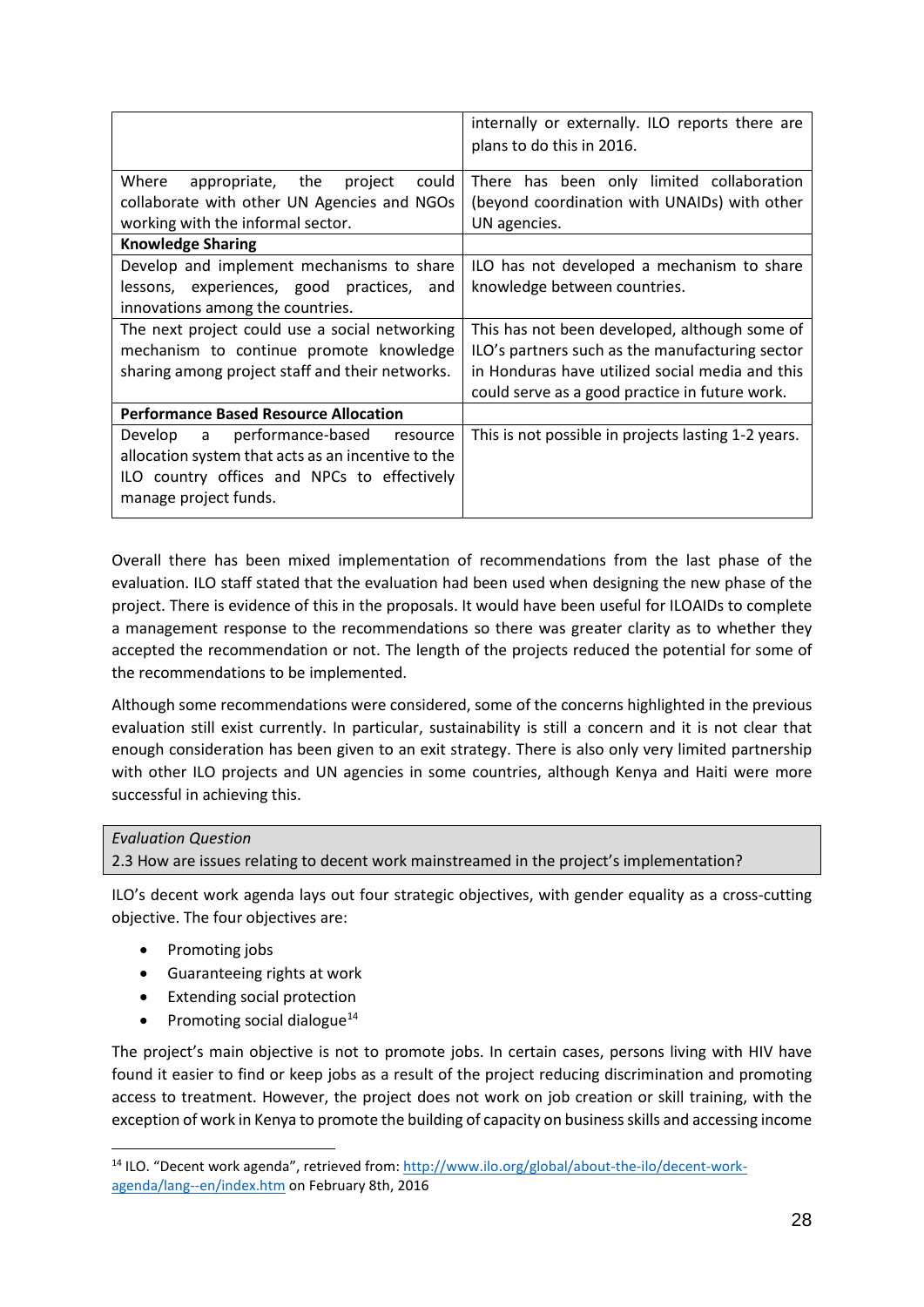generating activities of women living with HIV. The project does support the three other strategic objectives and as noted in the gender concerns criterion, has been fairly effective at mainstreaming gender issues into the project's activities.

A key success of the project has been the building on the work of the previous phase to support the development and/or implementation of policies guaranteeing equal rights for workers living with HIV. For example, Honduras built on the development of the HIV labour policy in 2013, by supporting the development of a sector specific policy in the manufacturing industry. Senegal addressed rights at work through Ministerial decrees and the training of Labour Inspectors to implement the decrees in the work place.

"The biggest impact of the project and the most important to me is the reduction in discrimination. We have been able to prevent people from getting fired and empowered workers to access their human rights. The use of blood tests to screen people for HIV is forbidden but takes place. The project has helped reduce this practice by raising awareness among workers and employers that it is prohibited" *Trade Union Representative; Honduras*

The project has also worked in some countries to extend social protection. Kenya probably offers the most successful example in the work the project conducted to extent social protection to the informal sector. Evaluation participants from Kenya were keen to stress the success of this element of the project, with many identifying this as the most successful activity (when explicitly asked to identify the most successful). Evaluation participants shared that a key lesson learned from the project was that informal work sectors still had key strong workers' organizations and engaging them in the HIV response had positive results. The project also worked to strengthen the Clustered HIV Enterprise Networks (CHEN) for enterprises in selected counties. The CHEN helped enterprises strengthen work place policies and raise HIV awareness but also worked in bring in the informal sectors through engagement over social protection schemes and VCT days. The project was able to use the formal sector's daily need to consume the goods and services of the informal sector to impress the companies the need to engage in the informal sector. This allowed the project to enrol a large number of workers from the informal sector in the national insurance scheme.

Senegal has also successfully worked with female miners in the remote southern part of the country to develop a mutual health insurance fund. This part of the project partnered with a local NGO to ensure access to a social protection scheme for female miners. With ILO' support, the local NGO has worked with women's groups to develop two cooperatives and importantly ensure its acceptance within governance and social services. However, the preparatory work was only finished in January 2016, and so the evaluation was unable to analyse how effective the implementation of the fund has been nor the effect it has had on the miners' lives.

The project has promoted social dialogue by bringing trade unions and workers, and employers' federations and individual enterprises together to discuss the fight against HIV. For example, in Honduras, the trade unions and the employer federation shared how the project had improved the relationship between the trade unions and the employers. The dialogue had helped both sides realize that addressing HIV in the work place was a 'win-win' for all, and this had helped them to work productively together on the issue. Both parties indicated they believed this had improved the general relationship and would be beneficial when discussing other issues.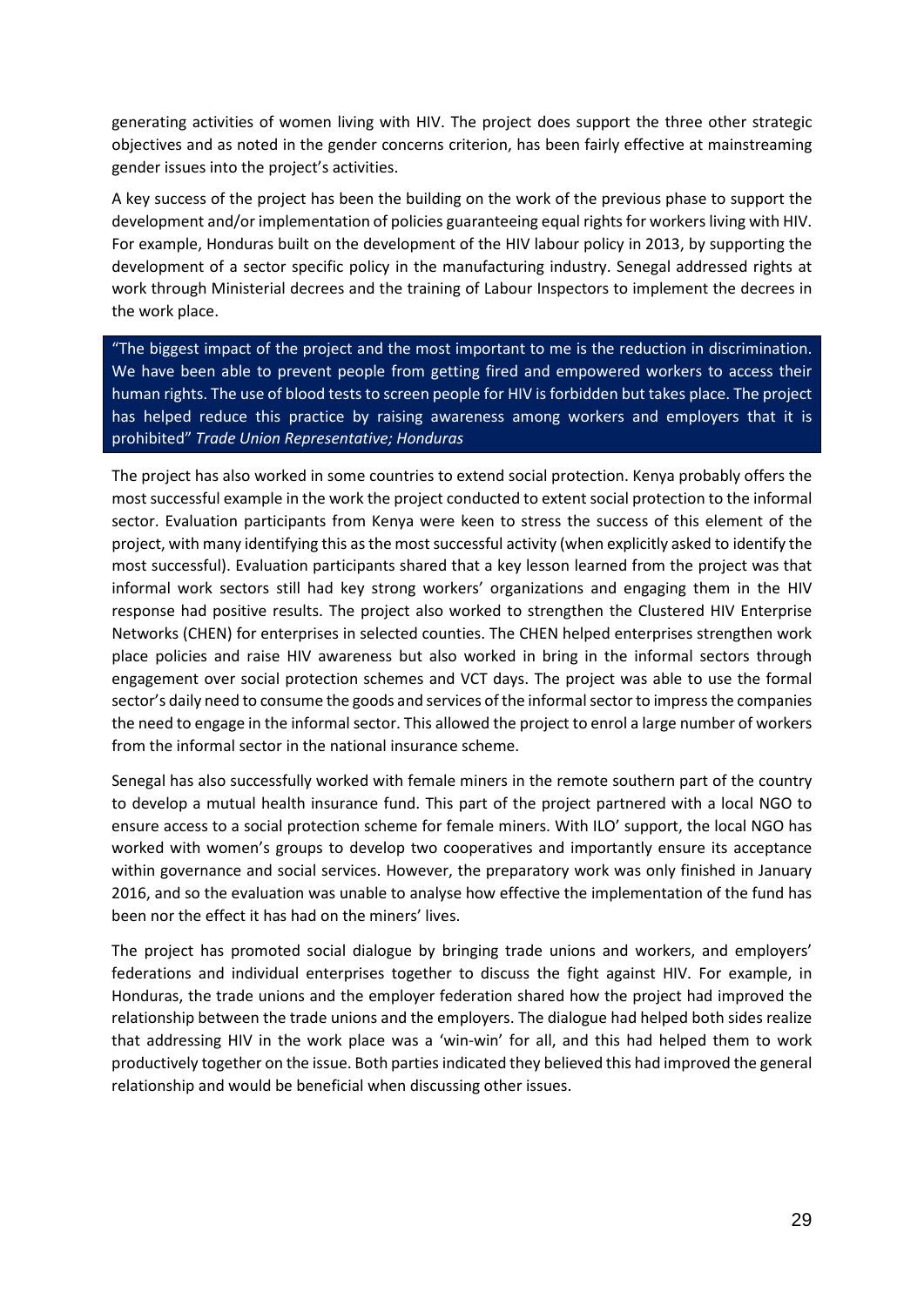# <span id="page-30-0"></span>Effectiveness

| <b>Evaluation Question</b>                                                     |
|--------------------------------------------------------------------------------|
| 3.1 Was the project strategy effective in facilitating project implementation? |

## *Project Management*

Overall the project management structure has been effective in facilitating the project. The NPCs coordinated well with constituents and partners, and have received strong technical support from the sub-regional offices and Geneva. The identified main concerns with the management strategy were the lack of a NPC in Paraguay and the lack of synergies with other ILO projects in the country of implementation, with the exception of Haiti and Kenya.

The decentralized project management approach and location of ILO country offices meant there were numerous accountability lines within the project. Of the seven counties involved in the project only two, Ethiopia and Senegal, have a permanent country office. The other country projects were managed remotely from regional offices; Kenya from Tanzania, Haiti and Honduras from Costa Rica, Bolivia from Peru and Paraguay from Chile. Each project with the exception of Paraguay had a NPC based in the country of intervention. The two sub-regional specialists were based in Costa Rica and Peru provided technical and managerial support to the projects in Haiti and Honduras, and Bolivia and Paraguay. The African countries were not supported by sub-regional experts. Instead the project was directed supported from Geneva by ILOAIDs staff. In this project Kenya and Ethiopia reported to the Technical Specialist in Geneva, Senegal to the Technical Officer in Geneva, and the North and South American countries to the Senior Legal Officer, via the Sub-Regional Specialists. The global project was monitored by the Senior Advisor to the Director in Geneva.

The ultimate responsibility for the implementation of the project lay with the Country Director of the implementing country (Senegal and Ethiopia) or supervising country (Bolivia, Haiti, Honduras, Kenya and Paraguay). In reality, supervisory responsibility seems to have laid more with the Sub-Regional Specialists and Geneva staff than the Country Directors. Feedback from ILO staff suggested they believed the Country Offices could have taken more responsibility for supervising the project. Although the Country Offices oversaw the projects, direct support seems to have gone through the ILOAIDs officers in the sub-regional offices or Geneva and may have contributed to the lack of partnership with other ILO projects and programmes.

The projects also reported to tripartite constituent committees. Feedback from evaluation participants was that they were happy with the level of information and technical support they received from the NPCs. This feedback was fairly uniform. The main level of concern related to the support available after the project had ended, and that there were not resources for all the activities available.

"There has been a strong partnership between ILO and (the partner) during planning, implementation and monitoring of ILO supported activities. ILO's engagement both from international and in-country office through remote support and physical participation and decision making was great." *Partner Responsible for Implementing Activities*

The one country where there were more concerns about the support ILO could give was in Paraguay. Constituents, and some ILO staff identified that the lack of a NPC meant that the project did not operate as smoothly as they would have liked. Stakeholders who participated in evaluation interviews indicated were happy with the support from Geneva and Santiago when it was provided but unhappy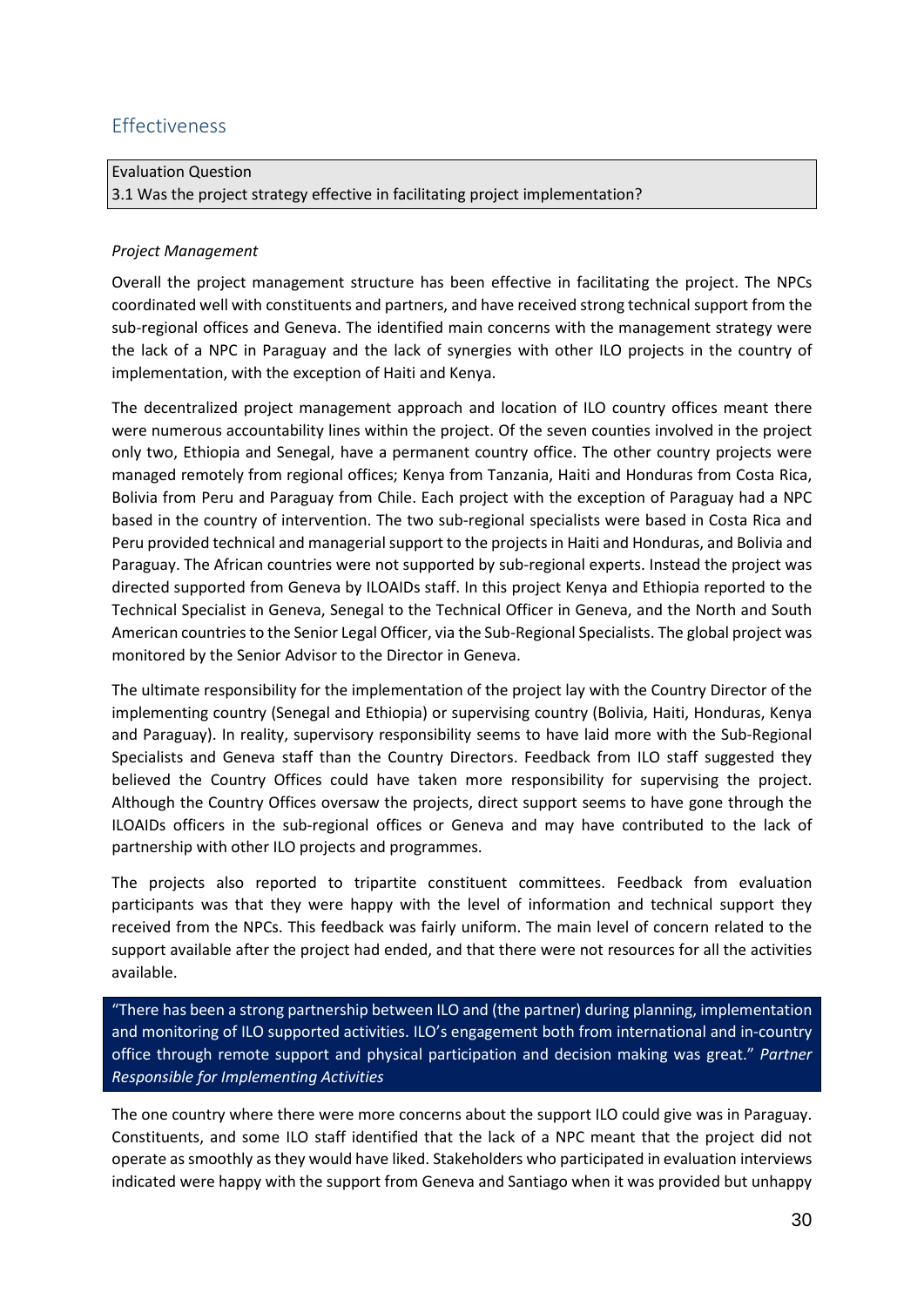about the support provided from the local NGO which was delegated to disburse payments to project partners. The lack of a NPC also led to the perception of a lack of attention given to the project initially by ILO. This concern was mitigated by two support missions which helped address the project delays. It should be noted that the Paraguay project operated on a smaller budget than the other projects and so not having a NPC freed up budget to be used for program activities. However, the perception of the majority of ILO staff and stakeholders interviewed for the evaluation was that the approach of not having a NPC was not effective. The lesson learned from this is that if they choose to take this approach, then ensuring the local partner/NGO has the capacity to administer the project is very important. If this cannot be guaranteed, then a NPC should be employed.

## *Implementation Strategies*

Evaluation participants shared a number of examples of good practices where they felt the strategy employed for implementation had been particularly successful. Many of these were specific to individual countries, but a number of themes emerged during interviews, skype calls and focus groups that were shared across countries.

Peer Learning

Although implemented in different ways, the importance of peer learning was stressed by many evaluation participants, particularly in Latin America. In Haiti and Honduras, involving persons living with HIV as peer educators was seen as important. Trainers narrated stories explaining how the level of mis-understanding of HIV/AIDS was so high that workers did not realize people living with HIV were capable of living normal lives. Having trainers who live with HIV conduct the training was seen as a real 'eye-opener' for people at the training, as it supported the messages that it was not possible to tell who did and who did not have HIV, and that people living with HIV could live productive and social lives.

"When we conduct training, attendees don't realise on the first day that some trainers are living with HIV. When we tell them later in the training that I am living with HIV, they are really surprised. For many it is an 'a-ha' moment that helps them to recognize that people living with HIV can continue to work and have social lives. After this we often get calls from a lot of people living with HIV asking for support" *Representative of organization for persons living with HIV, Haiti*

A similar successful approach has been ensuring that peers at the same hierarchical level are involved in the training. This again has helped particularly in Latin America where there are strong taboos about sex education and the machismo culture exists. For example, having truck drivers deliver the training themselves in Paraguay has helped trainees recognize the issue is relevant to people like them, and that it is possible to talk about it in a group setting. One of the peer trainers, who is a union leader for truck drivers described how this approach has led to drivers expressing an interest to visit health clinics. At this point in the conversation, the translator stopped to ensure that as someone not experienced in the Paraguayan culture, the evaluator understood this was very rare for men in Paraguay. Using peers to raise the topic of health visits and checking HIV status was therefore seen as a very successful technique to alter usual attitudes and behaviour patterns towards health visits. This was observed in other countries as well. As one trade union representative put it in Honduras, 'a key to this project is the ability of the facilitator to change minds'. Peers who trainees recognize has the same experiences and background as them, are far more likely to be able to change minds.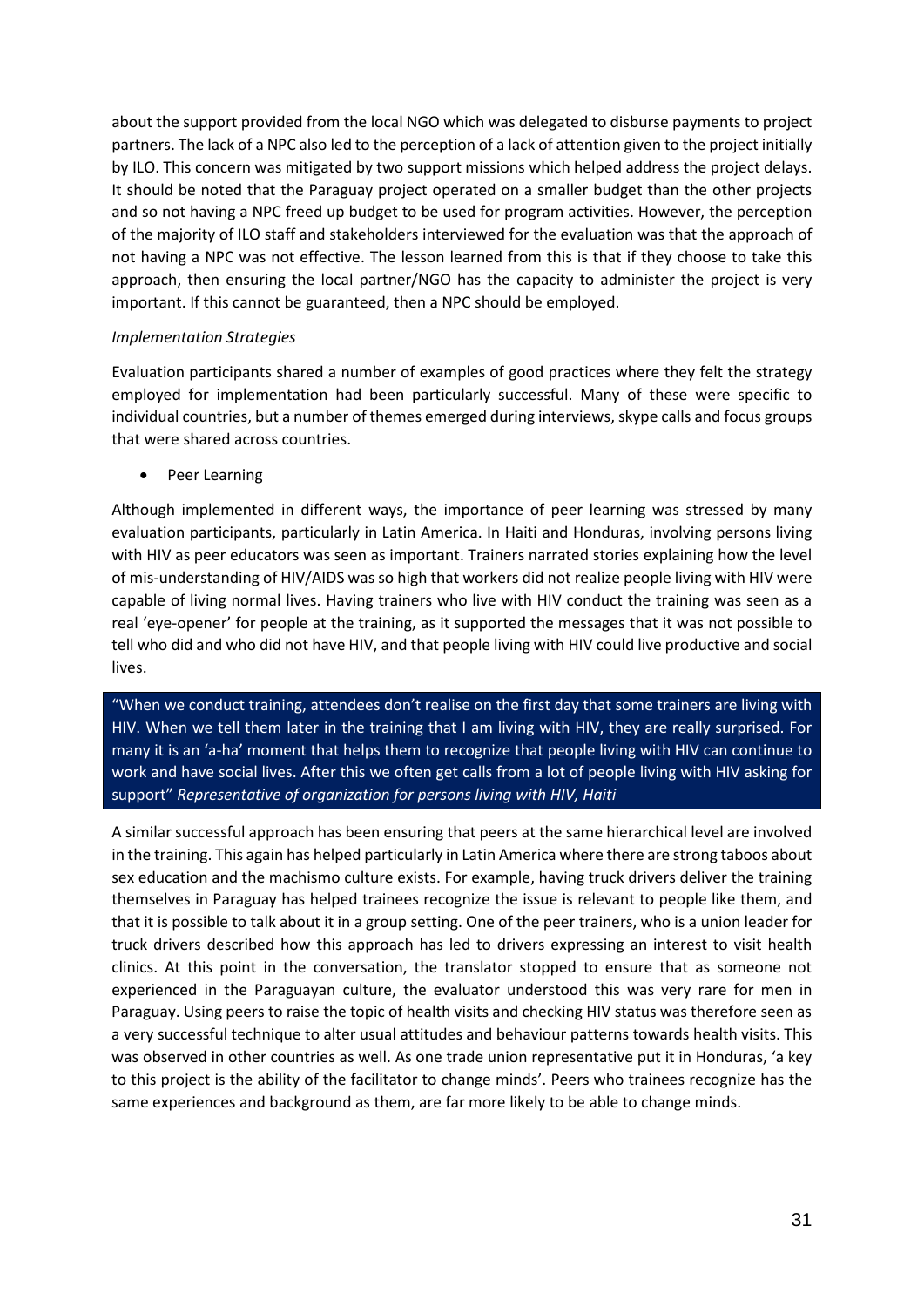• Strengthening cooperation between businesses and trade unions

Another successful project strategy identified by stakeholders in different countries was the focus the project put on strengthening cooperation particularly between businesses and trade unions, but also with the government as well. This was particularly noticeable during the evaluation mission to Honduras. In many ways this is closely linked to the satisfaction of the tripartite constituents in the way that ILO developed the project. Closely involving all parties in developing the project, helped ensure ownership and cooperation during the implementation. In Honduras, the mode of implementation required industry groups, employers and trade unions to work together to design and deliver the program. Evaluation participants from all groups believed that this has not only improved cooperation in the HIV area, but gives openings for cooperation on other issues.

• Embedded HIV work within a broader occupational safety and health (OSH) framework

The evaluation visits to both Honduras and Senegal highlighted the successes the two countries have had when framing HIV within a broader health and safety at work framework. The Honduras project has successfully introduced an OSH program based on SOLVE to the manufacturing sector and the Senegal project used HealthWise to strengthen the occupational health practices of medical workers in hospitals. HealthWise has also been used in Kenya successfully. Stakeholders who'd been involved in these initiatives felt one of the key successes was that it did not just present an HIV program as a stand-alone program but as part of a broader occupation health strategy. As one evaluation participation said "Organizations might choose to ignore HIV on its own, but they are aware of the importance of occupational health. If you can get HIV included in the OSH program then it is much more likely to be successful and sustainable".

The success of this approach can be seen in the way it has been embraced in the industry groups, companies and hospitals involved. One FDG participant in Senegal narrated how the program had embraced by the maintenance department in the hospital because it helped reflection on how they could use the hospital's existing resources to solve problems. An example given was the use of large empty water containers to build containers to safely dispose of hospital sharps. The participant shared how the phase "to Wise something" was now used in the hospital to refer to solving a problem.

The approach addresses multiple topics relating to well-being and at the same time allows more time for HIV to be considered because it is now mainstreamed into the training programs, as this story narrated in a FGD demonstrates:

"The main change is the approach in how the SOLVE topics are implemented. Now there we have a systematic approach. An example is in nutrition. Companies used to have a problem with overconsumption of energy drinks. The enterprises used to just send the person to the hospital. Now they realise they have to be more systematic and address the cause of the problem-such as the supply of the drink in the factory and follow up with the individual. The same is true of fitness activities which are offered on a more systematic manner. The main change for HIV is in discriminatory attitudes. Now workers have less discriminatory attitudes towards colleagues living with HIV. Now doctors are explaining to workers living with HIV how to manage their emotions and their condition inside an enterprise. For example, they explain that they don't need to share with everybody their condition and they don't need to feel like a victim. Before the HIV was only one day a year. Now with SOLVE we keep up with campaign throughout the year." *Trainer in the Manufacturing Sector, San Pedro Sula, Honduras*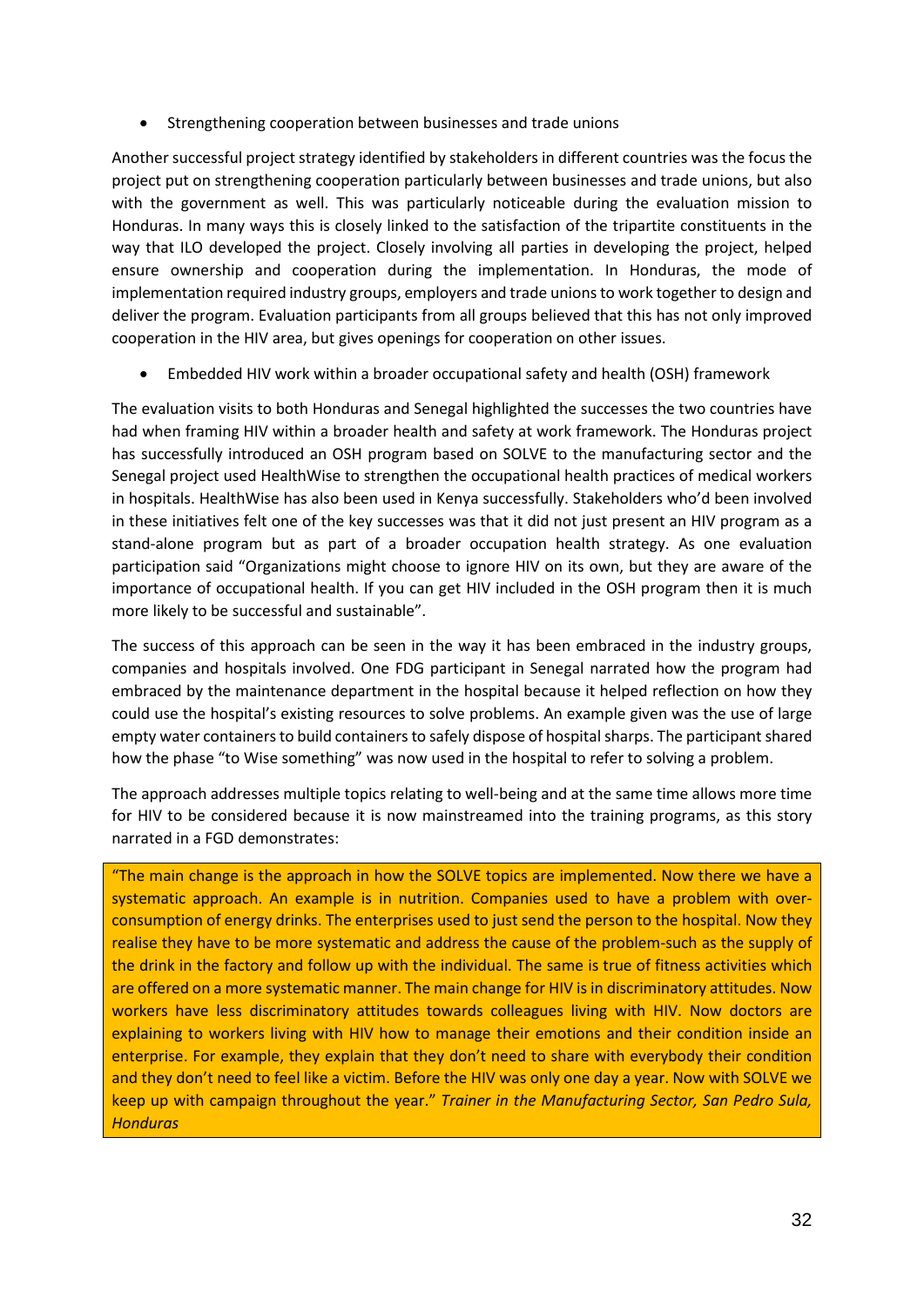## *Evaluation Question* 3.2 Did the project deliver the expected results?

Overall, the evaluation found that the project delivered the majority of the proposed immediate objectives/outputs included in the country level proposals. The longer term development objectives are harder to assess, and will be addressed more thoroughly under the impact criterion.

The global proposal states an overall strategy of the project, which is to:

"The strategy of the project is to provide quality HIV-related services in and through the workplace, reaching individuals, couples, their families and the communities adjacent to remote worksites (such as mining and construction operations and transport corridors currently not covered by national HIV programs)."

Each country proposal has development objectives and immediate objectives. The development objectives are framed as outcomes, and express the impact the project hopes to achieve. The immediate objectives are more closely linked to outputs, expressing what immediate results the activities will produce. In some cases, the development objectives do contain both outputs and outcomes and repeat partly the goals of the immediate objectives. For example, Honduras's development objective is: "To contribute to the reduction of new infections among the working population in the agricultural sector and the sector of the textile maquila *through access to prevention programs and access to treatment and support related to HIV*." The last half of the sentence, indicated with added italics, is a summary of the outputs described in the two immediate objectives.

The Kenya project is the only proposal to link more directly to the broader and higher goals of the ILO strategic framework. Although all the proposals do include brief statements on which P & B outcome they will link to, and each country has reported achieving the indicators for P & B outcome 8.2, there is not substantive links made between the country-level objectives, and the more global strategic objectives. Kenya's proposal is the exception to this. The proposal does explain in the executive summary how the project links to ILO's Critical Area of Importance related to extending social protection floors.

The project used a reporting system that required the countries to submit quarterly, semi-annual, annual, and final reports using a standard template. The reports focus on describing the progress towards immediate objectives, and so outputs more than outcomes. At the time of the evaluation, 4 final reports had been submitted (Ethiopia, Honduras, Kenya and Senegal) and 3 progress reports were available (Bolivia, Haiti, and Paraguay). All of the final reports identified either a satisfactory rating for output achievement or a highly satisfactory rating. The progress all identified it was probably or highly probably that the project would achieve its outputs. This means that the ILO officers responsible for producing the reports, estimate that the projects have or will achieve between 60% and 100% of their planned outputs.

A review of output achievement overall suggested the self-assessments in the ILO reports are reasonable. Not all planned activities were achieved but the majority were. A common reason for the outputs that were not completely achieved relates to the length of the project. For example, the Kenya project aimed to ensure the adoption of a new workplace HIV policy consistent with ILO Recommendation 200. This output was assessed as 80% complete because although the policy has been drafted and agreed by the tripartite constituents, it was still waiting for final approval from the Cabinet at the end of the project. A longer project would probably have allowed ILO to support this output through to conclusion. There are examples in all of the completed projects of outputs that were not 100% achieved because of the life-span of the project.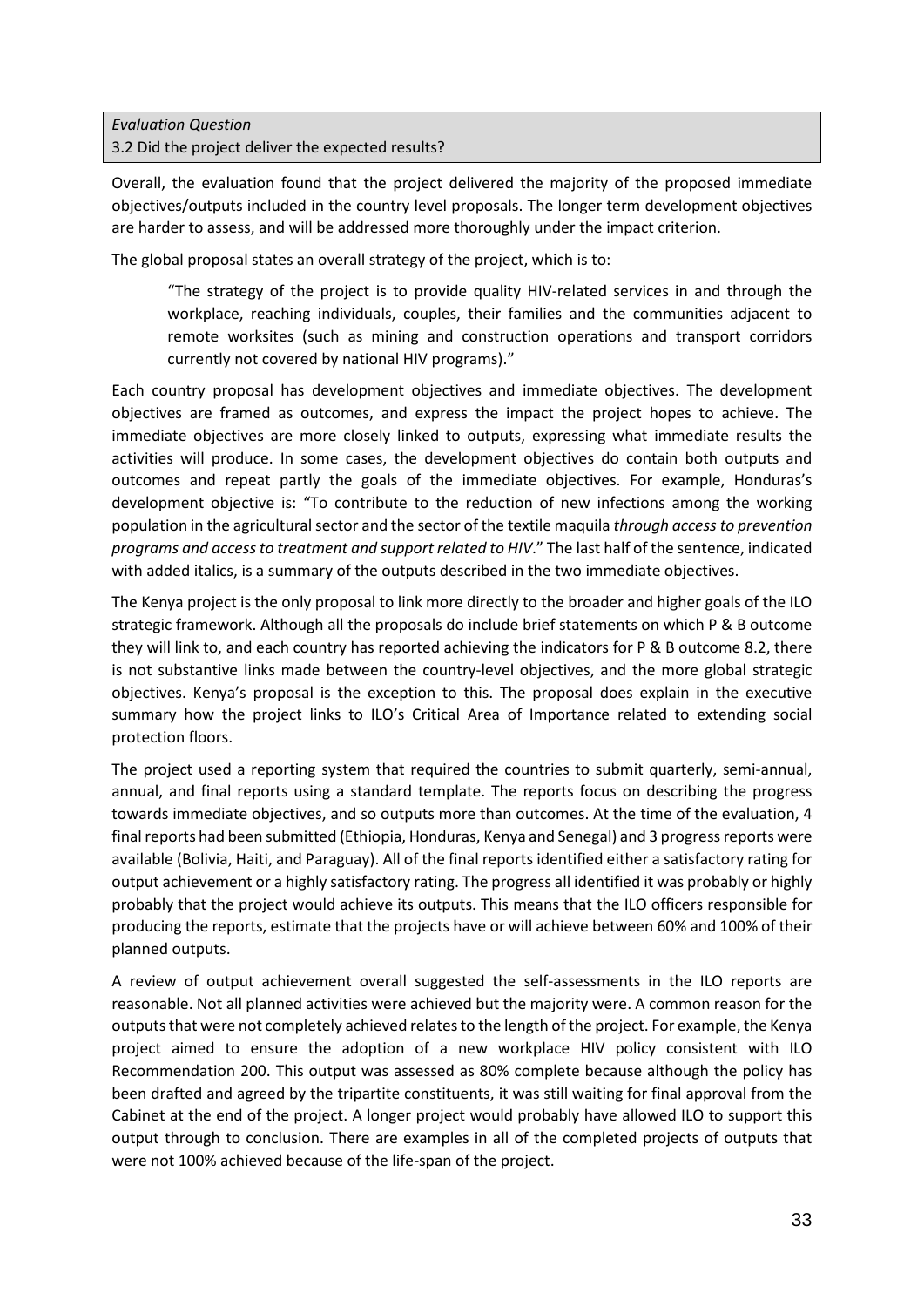Bolivia was the only project to make a substantial change to an immediate objective. The Ministry of Labour requested the elimination of three activities under immediate objective 3; "The Ministry of Labour officials are trained on national legislation, the rights of workers, the role of the Ministry of Labour as well as the transmission prevention and care available". The project shifted some activities to immediate objective 1 which meant Ministry officials received training and implemented their own workshops. Activities related to a study on HIV and AIDs had to be cancelled. This occurred against a backdrop of a strained relationship with the Minister of Labour. This is not linked to this project itself but to tensions over child labour in Bolivia. The problems do not seem to have reduced the willingness of the Ministry of Labour's civil servants to work on the issue of HIV, but has caused on-going program problems for the ILO, which impacted this project.

The Bolivia project did respond well to the problem though. The Bolivia proposal included a general risk statement related to political will and interest in implementing HIV activities, which was ranked as low. The identified risk does not include the risk of the relationship damage to due to advocacy stances, although it would be unfair to put much blame on ILO for this, it was quite a specific issue and as noted ILO responded well to the problems. Work was done to maintain the relationships with the civil servants so when the current minister leaves his post (which is scheduled to happen this year), the work on HIV will continue. The breakdown in the relationship with the Minister was not the result of actions taken by this project, but came as a result of ILO taking a principled, rights based approach to child labour. The difficulties faced since should not prevent ILO from taking these positions in future, and the response of the project to maintain a relationship with the long-term employees (i.e. civil servants) was effective in mitigated the problems and ensuring the continuation of some of the activities within this objective.

It should also be noted the global proposal included certain activities that were not undertaken. For example, the proposal stated 2 mobile vans would be in operation by the end of the project, whereas in fact only one is, and voluntary male circumcision would be one of the services provided in Ethiopia and Kenya, but this was not provided. The reason behind these differences is actually one of the positive aspects of the project. The global proposal was developed many months before the country proposals. The country proposals were developed in collaboration with ILO's tripartite constituents, who expressed strong satisfaction with this process. It is not surprising then that some of the proposed activities in the global project were not considered valid at the country level, and it is a strength of the project that these were dropped rather than being imposed on the countries. In future, reviewing the global proposal and submitting revised activities and outputs once the country level proposals are finalized would be advised.

#### *Evaluation Question*

3.3 Were the reporting and monitoring systems adequate to capture progress and identify challenges so that appropriate changes could be made?

Despite the multiple accountabilities and somewhat complicated structure of the project described in question 3.1, the reporting system of the project appears to have been quite good. All projects reported on a quarterly basis in a format that included a clear executive summary, listed progress of project activities, compared intended to actual indicators and outputs, and highlighted challenges that had occurred and the mitigation strategies employed.

The monitoring structure of the project was focused mainly on activities and outputs with less attention paid to outcomes and measuring impact. The resources of the project were fairly limited in each country and the short-term nature of the project makes it difficult to measure what impact has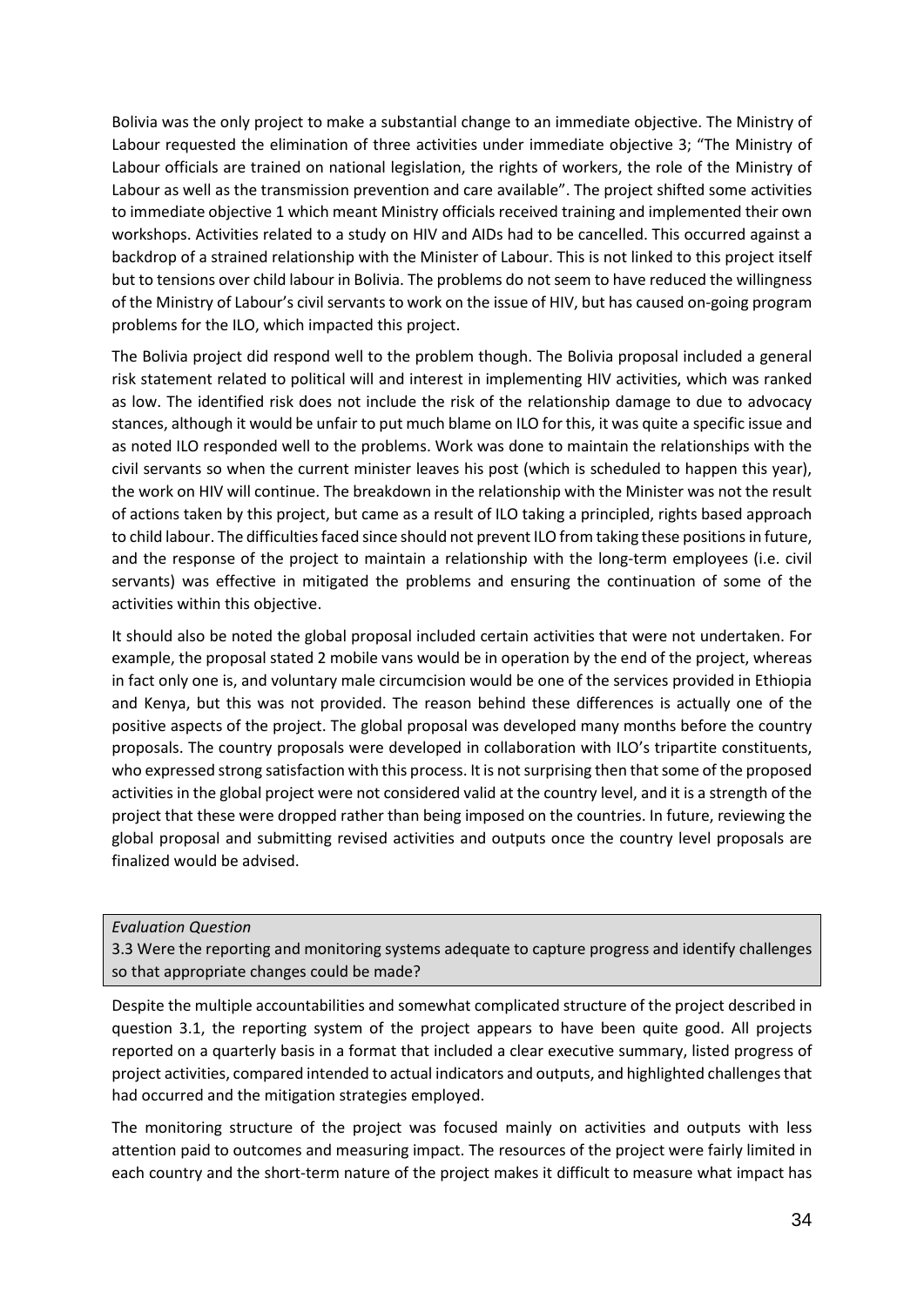taken place. The evaluation of the previous phase of the project recommended the project develop a global monitoring and reporting system that reports a set of outcome level indicators that moves beyond output counting. A common set of indicators might be difficult to produce given the decentralized system of developing the proposals. However, it should be possible to measure outcomes at the country level to try to understand the impact of the project. The reporting system does not achieve this as it focuses mainly on reporting outputs. Individual countries have made attempts to evaluation the immediate awareness changes from training, and some have implemented KAP studies which give the potential for ILO to conduct a follow-up survey in future. However, neither the resources nor the time to study outcome changes more deeply were made available at the country level for this project.

The reporting and monitoring system was found to have been effective at responding to challenges. Although again the length of the projects made it difficult for any large scale changes to the proposals or the project approach, evaluation participants were satisfied with ILO's responses to concerns and feedback. Examples of this included the revision of awareness and training material based on feedback of workers. Language used in some posters and leaflets were simplified and expressions changed to adapt to the local context.

# <span id="page-35-0"></span>**Efficiency**

## *Evaluation Question*

4.1 Assess the progress made to established baselines, design a sustainability strategy and manage risks?

The monitoring system of the project mainly focused on measuring activities and outputs with limited work done on assessing outcomes and impact. In general, baselines focused on counting numbers that would be involved in activities, rather than setting baselines by which to measure behavioural change or capacity gains. For example, for the training of labour inspectors on HIV, the Senegal proposal identifies baseline of 30 labour inspectors who have already been trained and sets a target of 50 to be trained by the end of the project. The baseline does not identify the knowledge level of the labour inspectors nor set a target for knowledge gains. The baseline also does not identify current work practices or set an outcome target of what impact the training will have.

The global and country level proposals do contain brief sections on sustainability. The evaluation of the previous phase reported that the original proposals of all the African countries contained the same wording as the global proposal for sustainability. For each phase, each country's proposal has a unique section on sustainability that refers to the local context rather than just a boilerplate section. This does demonstrate a greater consideration of sustainability than in the previous phase. However, the sections in the proposals are quite short, and it is not clear that sustainability strategies have been formalized with the tripartite constituents. Both of the evaluations for phase 1 and phase 2 raised concerns about the sustainability strategy. This evaluation found sustainability is still a problem in the project. There is not a clear exit strategy and as section 6 of this report shows, although there have been successful gains in certain areas that should be retained moving forward, many of the tripartite partners still rely on the funding and technical support of ILO to ensure the gains made are retained.

The global proposal included as one of the sustainability strategies that; "country partners will contribute, in-kind or in-cash, to program activities to facilitate continuation of the program". There has not been a sustained attempt to obtain contributions from partners to continue the project after it finishes. Kenya and Honduras probably demonstrate the best levels of success in this regard, where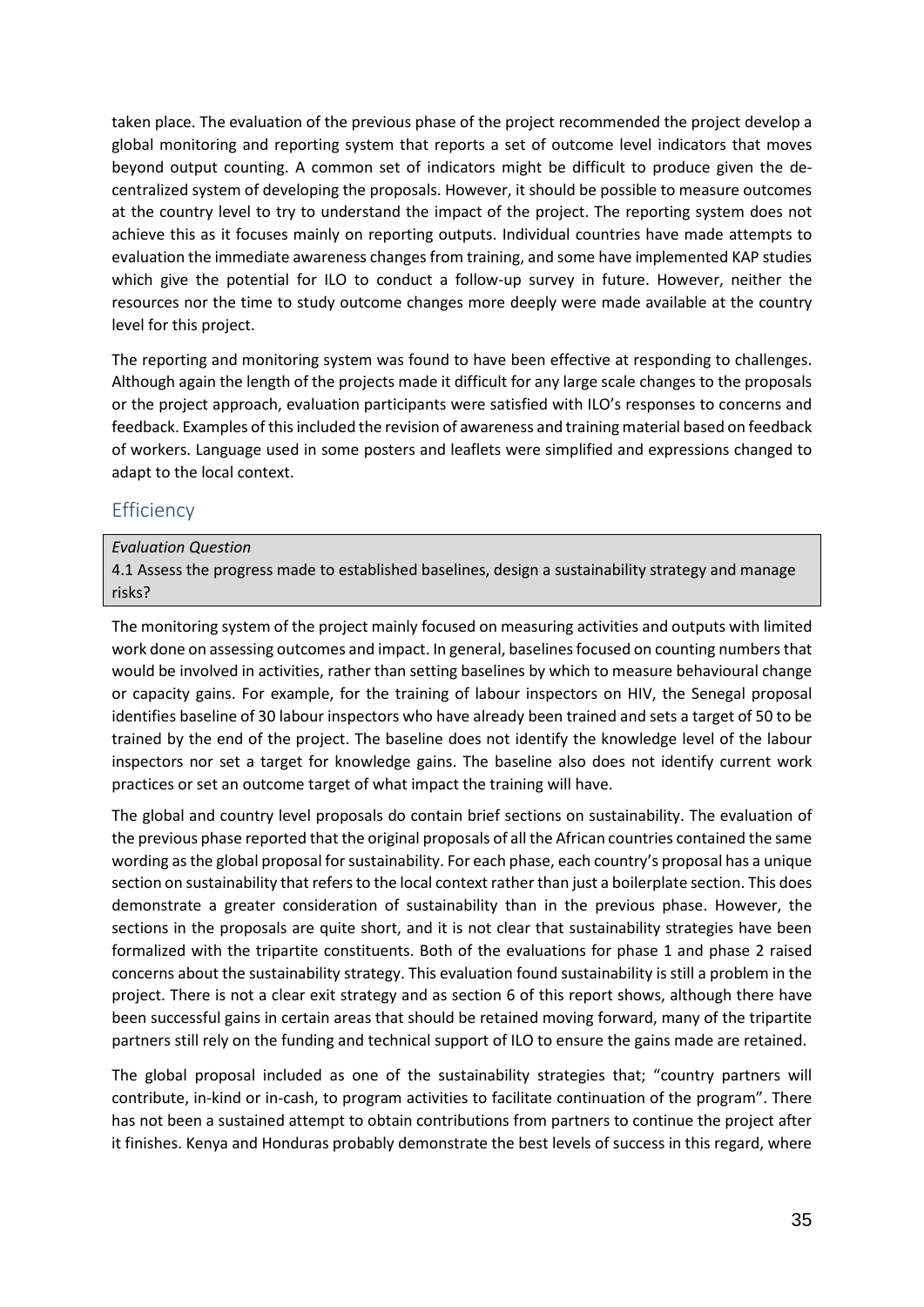partners have committed to moving forward with campaigns or structures put in place. In general though, this particular goal of the proposal's sustainability strategy has not been achieved.

Kenya's and Ethiopia's proposals are the only proposals to include an assumptions and risk analysis. Honduras's proposal includes a narrative section on risks and assumptions. Senegal, Haiti, and Paraguay's proposals include a list of assumptions within their annexed log-frame. Bolivia's proposal and the global proposal do not include risks or assumptions. However, all the countries' progress reports included a risk and assumptions matrix, as well as lessons learned tables and a summary of challenges. As all the countries first progress reports include the risk and assumption matrix, it is clear that risks were considered throughout at the least during the implementation of the projects. The evaluation judged the project had been able to manage the risks well. It would be advisable for future projects to follow the example of Kenya and Ethiopia and include a formal risk and assumptions matrix in their proposals.

### *Evaluation Question*

# 4.2 To what extent are the project's resources (technical and financial) being used efficiently?

The evaluation found that the countries had efficiently used the financial resources made available to them, however the information available on ILO's contribution is limited. Each country received between \$138,000 to \$220,000 of OFID's contribution to run the project, and achieved good value for money with limited resources. ILO committed to contributing \$3.5 million to the project. ILO has calculated the actual figure to be \$2.9 million. Although some information has been provided about how the \$2.9 million is calculated, there is limited detail about this figure, particularly the calculation of staff costs at HQ and the field. It is not possible to calculate how much of this amount was spent on program activities and how much on administration. Developing a financial management system for monitoring ILO's contribution is recommended for future projects.

The technical resources of ILO have been used effectively. Good support has been provided from Geneva and the sub-regional offices and the use of ILO's pre-existing methodologies of SOLVE and HeathWise have led to some of the most sustainable gains of the project.

# *Financial Resources*

OFID contributed \$1.5 million to the project which was split between the seven countries and the global product. The amounts budgeted for each country were as follows: Ethiopia: \$213,231, Kenya \$213,231, Senegal \$201,705, Haiti \$218,994, Honduras \$172,980, Bolivia \$172,890, and Paraguay \$138,312. A small amount of additional funding was made available for Honduras and Bolivia. The remaining \$168,567 was allocated to the global element of the project.

The ILO originally pledged to contribute \$3,500,000, much of which was contributions through time, and hence salary, of technical experts in Geneva and the sub-regional offices, as well as in-kind contributions from tripartite constituents. In the initial proposal, \$2,482,688 was estimated to cover ILO support to the individual countries projects.

The total OFID funds allocated to each project was relatively small. When initially negotiating the project, ILO staff indicated that they had expected the grant allocation from OFID to be higher. The evaluation found that the country projects utilized the funds available from the OFID contribution efficiently. The projects achieved an impressive amount with such small funding. After the deduction of the 13% overhead, the countries spent approximately 15% of the budget on administration and the rest of program. The salaries of the NPCs are considered program costs as they ran the program and implemented numerous trainings and other project events. This is a reasonable percentage. The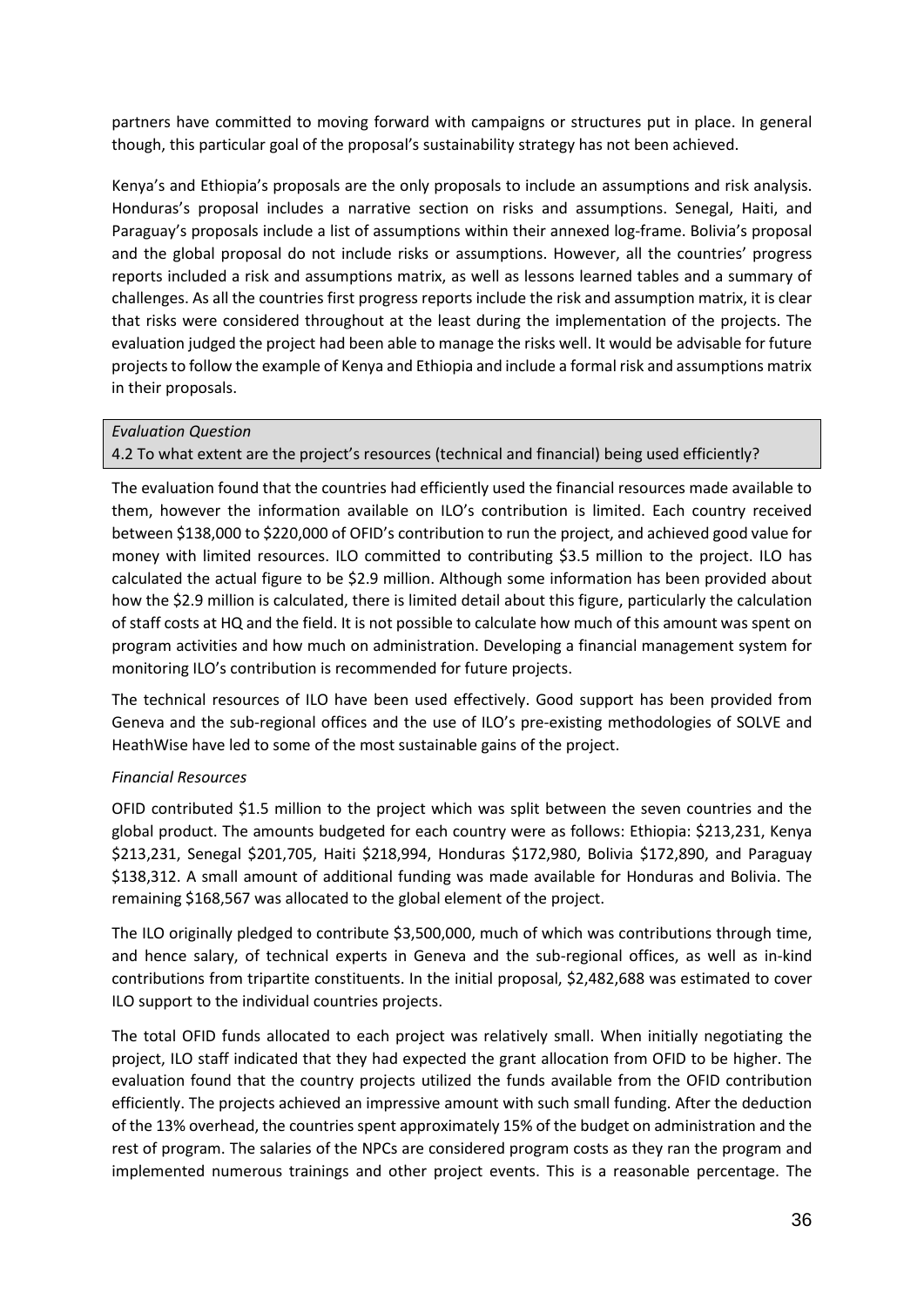countries have, to a large extent, completed most of the proposed activities, and utilized the funds available effectively. The one concern at a country level regarding efficiency, would be that some countries had proposals that were too ambitious for the funds available. For example, the Senegal project was originally designed on the assumption that funds would be available for 2-3 years. When faced with reduced funding, the project did not reduce significantly the planned activities. This meant trying to achieve too much in one year, and the ability to provide the type of in-depth support that would lead to more meaningful impact and sustainability was reduced.

The planned ILO contribution was not made available to the countries as funding but was realized as an 'in-kind' support for technical support by sub-regional specialists, the salary of the NPC in Bolivia and project management support by the responsible countries. In the initial project proposal, ILO estimated that almost 2.5 million of ILO's contribution would be mobilized for the intervention countries, which is 71% of the total contribution. Following completion of the project, ILO estimate that 73% of the contribution was spent in the countries of intervention. It is not possible to verify this as ILO has provided only limited information on this contribution (see annex 5). The ILO did not share a financial management tool detailing how many months were charged for each position, the percentage of time allocated to the project, and a justification for this percentage.

ILO calculates that \$77,758 of their contribution was spent on project design and preparation in 2013, \$20,203 was spent on project monitoring missions, \$392,854 came from in-kind contributions from partners at the country level and ILO's own resources from country offices, \$2,414,468 was from staffsupport at field and HQ.

Based on the figures provided, a total of 119 months of staff time was contributed as 'staff support, field and HQ". This works out at \$20,289 per month for each staff member. The staff salaries included in OFID's contribution are considerably lower; for example, the Honduras project charged \$49,700 for the salary of the NPC during 2014, which is an average of \$4,141 per month. Although, the lack of detailed financial information about ILO's contribution makes it difficult to assess in-depth the efficiency of this element of the project, it is clear from the information provided that monthly costs under OFID's contribution are considerably lower than under ILO's contribution. As such it is recommended that ILO review whether this approach offers good value for money or not.

Focusing on seven countries meant that the OFID contribution to each country was small. As a result, the projects were fairly short and often limited in scope. The projects were unable to meet all the needs of their constituents and prevented from conducting follow-up to ensure lasting use and sustainability. For example, the development of a monitoring tool in Ethiopia to help improve knowledge of the HIV response and strengthen coordinate between different parties is an important tool that offers strong long-term potential. However, at the time the project finished, the tool was not operational and requires MoLSA to lead the implementation of it to ensure it is utilized effectively. The funds available limited the project to one year which did not give enough time for ILO to help support the implementation.

It is a valid question to ask whether issues such as this could have been avoided. It is certainly the case that if the funds had been split between less countries, each individual project could have been implemented for longer and more time given to ensure the implementation of policies and tools. However, the trade-off would have been that less countries were reached and hence less peoples' lives impacted. ILO staff in Geneva indicated during the evaluation that they felt that seven countries was too large a number given the funds available, and ILO staff and partners in the implementing countries indicated that the amount of funds limited the sustainability of the project. Some of the national staff reported the same concerns. Some of the national staff believed that reducing the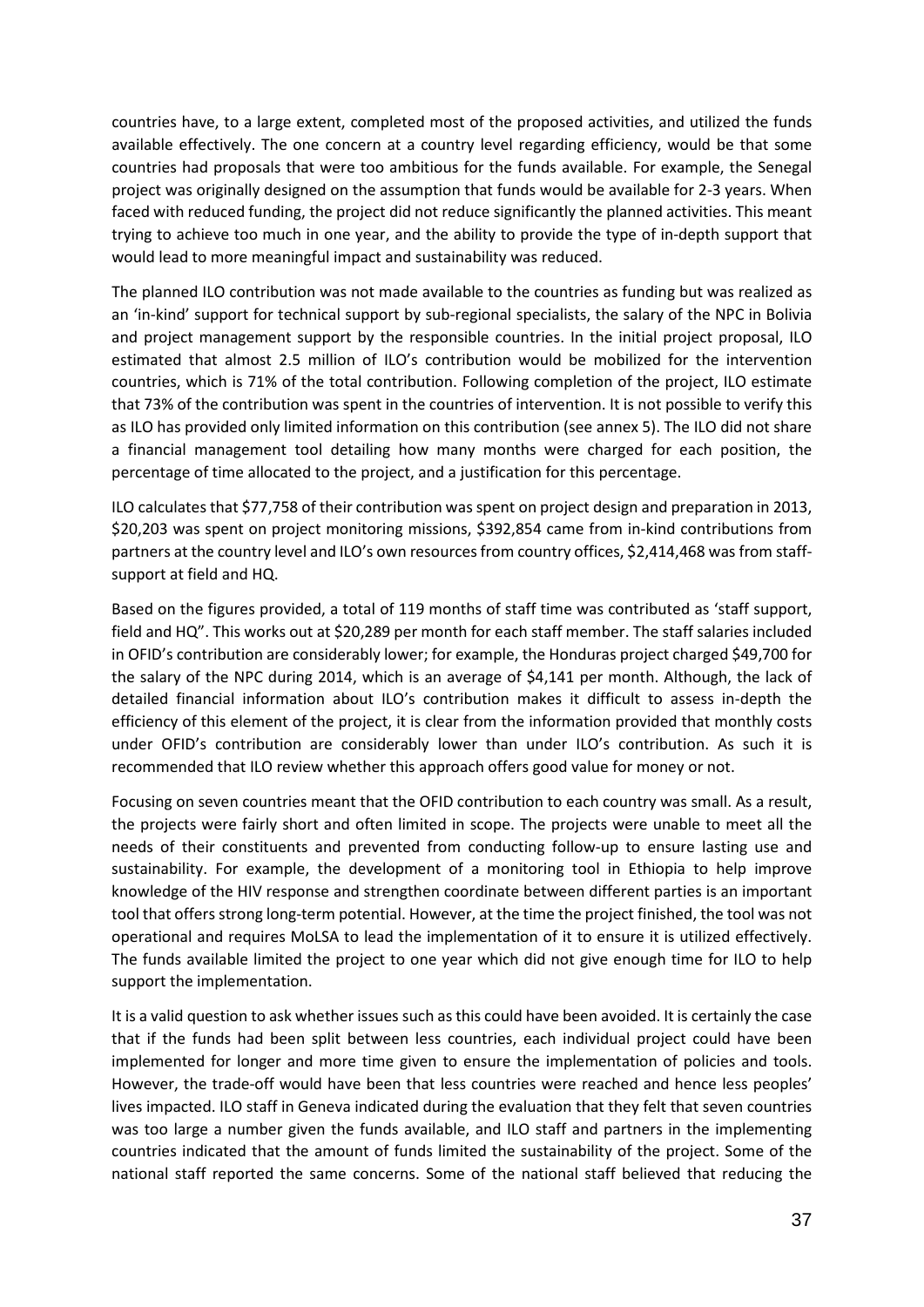projects to one year had severely impacted the sustainability of the actions. The projects had still tried to achieve a lot in one year, and in many cases had been overloaded with objectives and activities. As such the detailed attention that individual sectors needed to support sustainability was not achieved.

The alternative option to reducing the number of countries would have been to have made more of the ILO's contribution to the individual countries available in the country, rather than as an in-kind contribution of technical support. As noted, it is hard to make a full judgement on how ILO's contribution has been spent because ILO has not shared detailed information. However, based on the calculations of available financial information, there is a considerable difference between the monthly cost of staff in the individual country budgets and the global ILO contribution. Probably a combination of reducing the number of countries involved and redistributing ILO's contribution would have been the most effective approach.

# *Technical Resources*

NPCs all indicated that the technical support from either Geneva or the Sub-Regional Specialists had been very important in helping to ensure the projects were designed and implemented in accordance with ILO's code of practice and Recommendation No. 200, and thus important to the relevance criterion. The ongoing support throughout the project in reviewing awareness materials and draft policies helped ensured that best practices were followed. As noted, though, there is a considerable difference in monthly cost between the global contribution of ILO, and the in-country OFID funded costs, and ILO has not shared detailed information of exactly how many months of which positions contributed to this project. It is therefore difficult to judge whether the distribution of resources was efficient or not.

ILO has also effectively used the pre-existing methodologies of HealthWise and SOLVE. These have been enthusiastically embraced by national level stakeholders. Integrating the HIV response into a more holistic approach to OSH has increased the added value to companies and medical institutions and contributed to the acceptance of the approach in these countries. The use of existing methodologies, rather than producing new methodologies has been an effective use of ILO's resources.

Overall, it can be judged that the individual country projects used the funds that were made available to them effectively. The funds for each country were limited but were utilized in efficiently. There is less clarity about the use of the ILO's contribution to the project. Whilst there is evidence the support of HQ and regional staff was important to delivering the project, the lack of detail about the contribution makes it difficult to assess how the contribution has been allocated. The average monthly staff cost for ILO's contribution is considerably higher than the staffing costs paid for in-country by OPEC's contribution. It is recommended that ILO ensure more detailed budgets and financial reports detailing their own contributions to projects are produced at the proposal stage and throughout the project implementation period. This would help ILO and other stakeholders analyse the efficiency of their projects more easily.

### *Evaluation Question* 4.3 Assess how the project has leveraged other funds at the country level?

Kenya and Bolivia account for 92% of the funds leveraged at the country level. ILO calculates that \$409,354 was leveraged in-country for the project. \$210,000 came from other project contributing to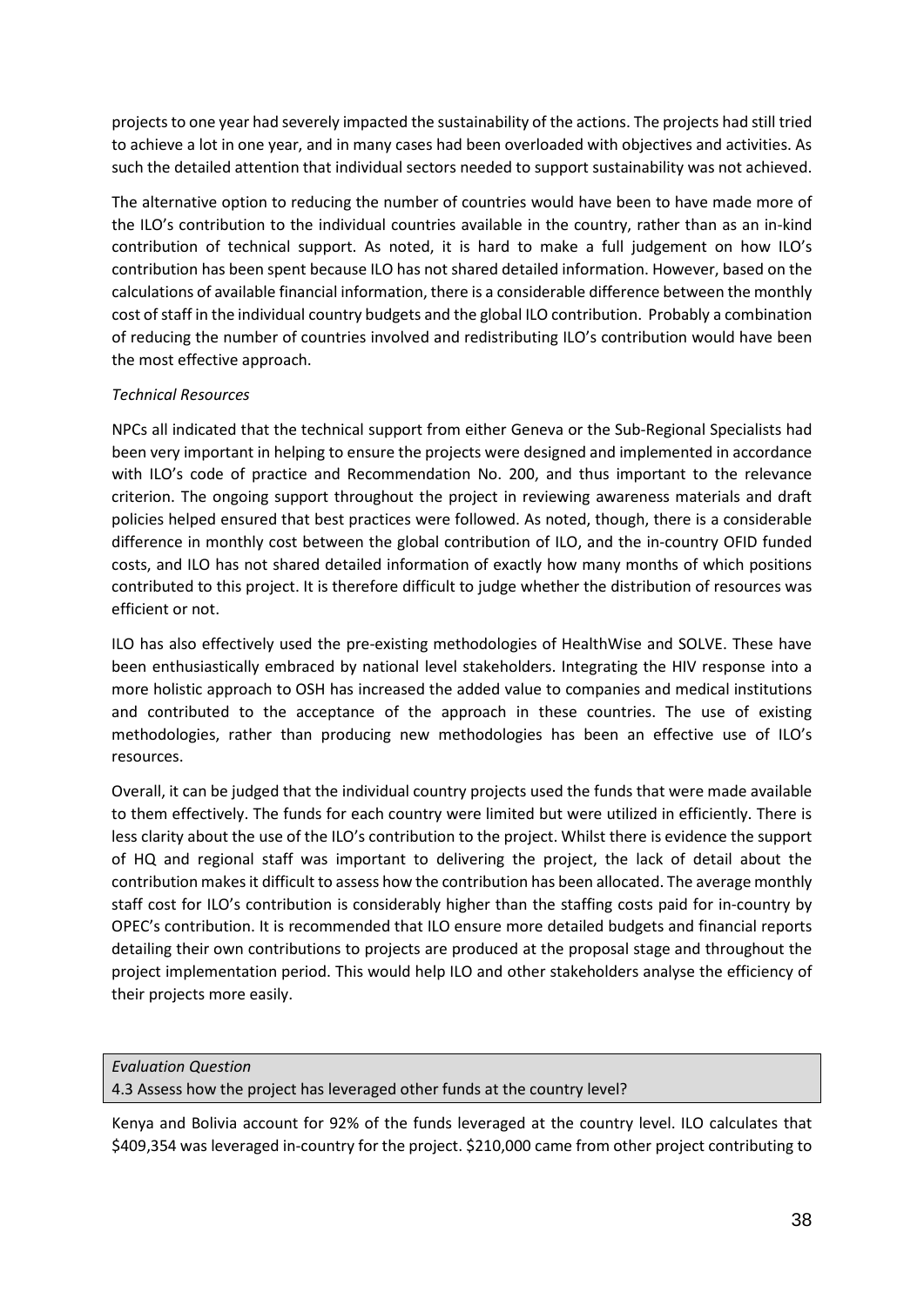the salary and project monitoring and support costs for the Bolivia project. \$167,450 was obtained in Kenya, of which \$122,000 came from support from national-level partners.

Apart from these two countries, there is not much evidence that the project was able to leverage other funds at the country level, with the exception of small amounts of in-kind support such as the provision of training spaces or the printing of materials. The evaluator was not presented with examples of countries having obtained other funding to support the activities. Cost-sharing with other project also does not seem to have undertaken, with certain exceptions, such as the salary of the Bolivia NPC being paid by another project. The evaluation of the previous phase recommended that ILO "place emphasis on establishing strategic alliances and partnerships with host government agencies, companies, UN organizations, donors, and NGOs to increase the scope and impact of the project and leverage additional resources." This does not appear to have been a priority of the project, and is connected to the finding that the project operated within its own silo in ILO. This also extended to leveraging funds from other organizations or pursuing public-private partnerships.

The evaluation also recommended that "NPCs should continue to build alliances and negotiate cash and in-kind contributions from partners." Tripartite constituents did support the project with in-kind donations. The amount of the in-kind donations varied from country to country dependent upon the resources available. A total of \$409,354 for country contributions was shared with the evaluator, although it is not clear which of these come from ILO contributions from other project and which are contributions from partners. Most of the country contributions were obtained in Kenya and Bolivia.

It was possible to observe differences between Honduras and Senegal on the evaluation missions, in particular what support had been received since the end of the projects. The calculations of in-kind support during the project provided by ILO do not suggest a big difference in the level of contributions (Haiti and Honduras figures are calculated jointly and so difficult to accurately compare just Honduras with Senegal). Whether the similar calculations are valid or actually due to there not being a standard system for calculating in-kind contributions is hard to judge. However, it was clear during the evaluation missions that in Honduras, the tripartite constitutions and project partners appeared to be more willing to continue to support on-going activities through the provision of training space, refreshment for training and the printing of materials. In Senegal the level of in-kind support has been much more limited during the project to the provision of training space with ILO needing to fund printing, per diems, and refreshments, and activities with many partners had not continued after the project. This difference does impact the sustainability of the actions. Stakeholders that have the means to support it, such as AHM in Honduras, have continued with training during 2015. In Senegal, in the tourism and transport sectors this has not been the case, and the sustainability, and hence longterm impact of the project is thus affected.

### *Evaluation Question*

4.4 What means have been used to create, share/disseminate knowledge?

The sharing of knowledge has mainly taken place through two means; Geneva-the country level, and within the project countries. There does not appear to have been much sharing of knowledge between the project countries.

The project has been effective in sharing knowledge within countries. Project advisory committees (or the equivalent) of tripartite constituents and other stakeholders were heavily involved in designing the project, and received regular updates throughout the project. There was a general satisfaction with the level of communication between ILO and the tripartite constituents among evaluation participants, although it does seem the communication was better when there was an active NPC in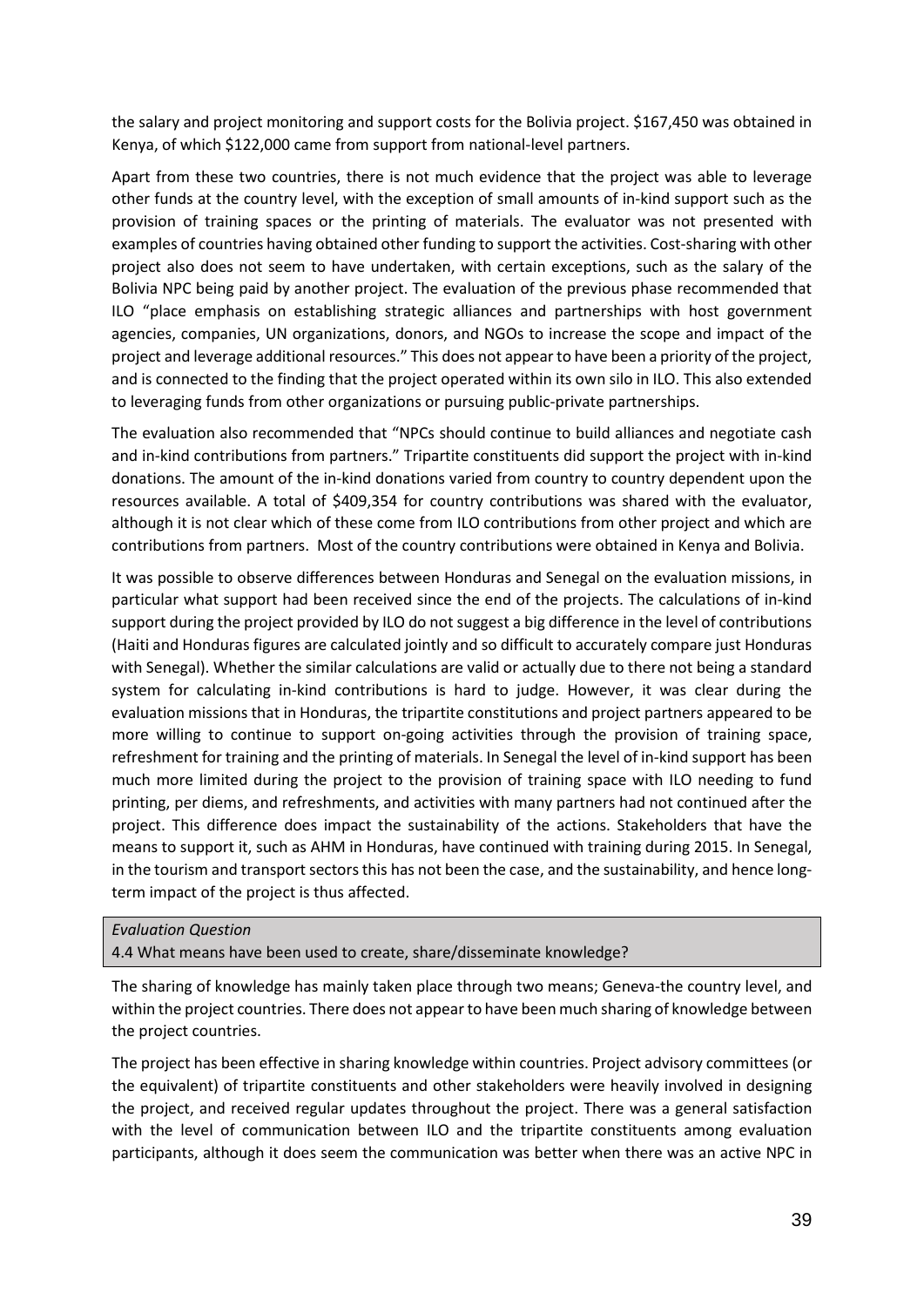the country. The country projects have also used knowledge from previous projects and the tools available from Geneva to support the project.

ILOAIDs staff do attend international conferences and there was some sharing of project successes here. For example, a presentation on the CHEP networks was given by the Kenya project at the International AIDS Conference in Melbourne in 2014 and the extension of social protection to informal workers at the ICASA in Harare in 2015.

Project staff in the individual countries and the tripartite constituents identified that they were not particularly well aware of the interventions in other countries. A number of evaluation participants, such as representatives of the manufacturing sector in Honduras and HealthWise trainers in Senegal believed that they could both benefit from learning how other countries implemented their programs and support demonstrating their successes and learning to other countries in the region. There is currently no system for capitalizing on this learning. The importance of trying to ensure the dissemination of knowledge across countries or sectors is demonstrated through the Haiti project. The Haiti project has had the most success in reaching firms in the northern exporting area. Many of these firms are owned by Dominican Republic business people who witnessed the successes of HIV programs in the work place in the Dominican Republic. So far, these firms have been more receptive to ILO's program, as they are aware of similar successes elsewhere. Supporting a system of peer-to-peer sharing would probably help any expansion of the projects to other sectors within the country or regionally.

# Impact

# *Evaluation Question*

5.1 To what extent have the project's actions had a demonstrated impact towards the achievements of the project's objectives?

Impact in projects that ran for an average of just over one year is extremely hard to measure. To fully understand the impact, ILO will need to revisit the project locations in 2-3 years' time to analyse the changes that have occurred. The limited funds of the project also mean that baselines are not available that could measure impact and outcomes. For those locations where baselines exist, such as the manufacturing sector in Honduras, there has not been the funds available to conduct a follow up study to the initial KAP survey, and it is probably too soon to do this anyway. However, through building up a body of evidence from qualitative data from various sources, it is possible to gain a good understanding of the immediate impact and outputs of the project.

Each of the country proposals included a development objective and 2-4 immediate objectives. Four of the countries, Ethiopia, Senegal, Bolivia, and Honduras, include contributing to the reduction in infections as a development goal. Haiti's development objective focuses solely on increasing knowledge of HIV. Kenya's development objective is to reduce stigma and discrimination and increase social protection for informal economy workers, and Paraguay's is to reduce the vulnerabilities of inter-city bus and truck drivers. The projects all have a series of immediate objectives which are linked into contributing to the development objectives. The immediate objectives are a mix of outputs and short-term outcomes, which was a concern raised in the evaluation of the last phase of the project as well.

### **Reducing infections**

The majority of development objectives included a goal of reducing infections. This clearly aligns with the UNAIDs strategic goal of reducing the sexual transmission of HIV by 50%, as well as reducing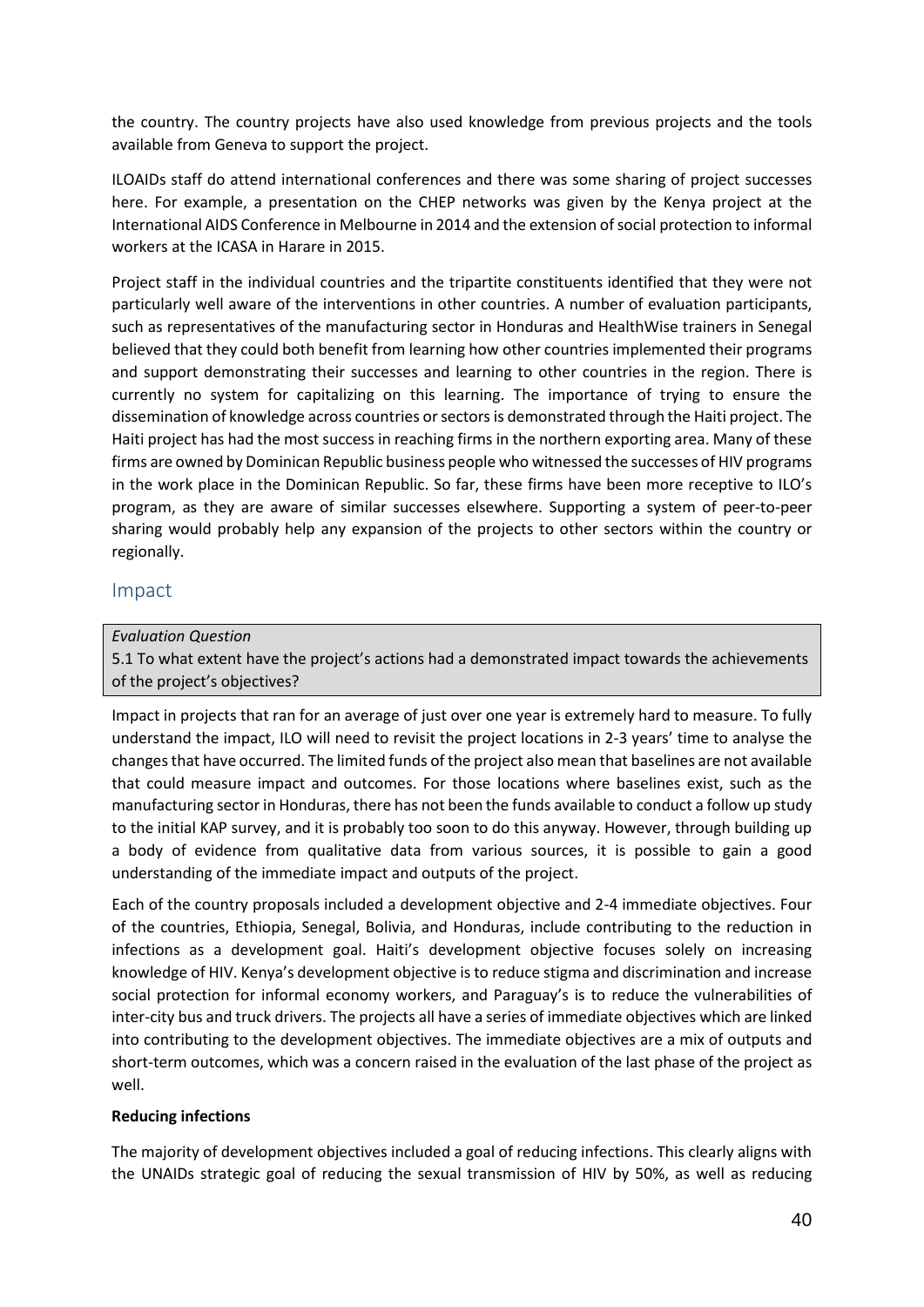mother-to-child infections. A number of project activities addressed the goal of reducing sexual transmission. It is not possible within the scope of the evaluation to gather quantitative evidence to demonstrate whether the project has contributed to this goal. However, there was considerable qualitative evidence that the project had been successful in changing knowledge and attitudes towards HIV with the ultimate result that risky behaviour that can lead to infection has been reduced.

In Honduras the evaluator heard several stories from evaluation participants highlighting changes that should reduce the sexual transmission of HIV. Trade union representatives reported that workers who had attended training sessions would discuss with them how they had started using condoms. Doctors and human resource officers in the manufacturing sector narrated how before the awareness campaign the free condoms they left out for workers would not be taken. Since the campaign the supply of condoms is regularly exhausted. Increasing the use of condoms in Honduras is a significant achievement because machismo attitudes within the country make men reluctant to use condoms.

Similar stories of change were shared with the evaluator by evaluation participants in Senegal and through skype calls with stakeholders in other countries. Project participants in Haiti also shared the enthusiastic response they get from workers when condoms are offered to them. This had not been the case in the past.

Evaluation participants believed improved awareness of status has also contributed to a reduction in sexual transmission of HIV. Awareness raising on the need to know one's status was accompanied by training on the means of transmission and measures to prevent infection. Trade union leaders and work-place trainers shared stories of how workers who were tested and found to be HIV negative had pledged to stop risky behaviour such as not using condoms. Workers who discovered they were HIV positive were counselled on risk reduction strategies.

Improved access to ARV, medical services and a reduction in discrimination towards persons living with HIV were also identified by evaluation participants as having the potential to reduce the sexual transmission of HIV.

Whilst it is not possible to prove the project has contributed a to a decreased rate in infections, it is reasonable to infer it has from the evidence demonstrated above. This impact can be traced through the achievement of some of the immediate objectives of the project, particularly those related to improved knowledge and improved access to services. Increased awareness of the risks of HIV, attempts to de-stigmatize HIV and the use of condoms (particularly in Latin America), and improved access to services, can all be inferred to have contributed to a reduction in infection rates. The reporting of a reduction in risky behaviour to trainers and the eagerness to take condoms offered in the work-place provide more anecdotal evidence that the project has had an impact linked both to many of the development goals and UNAIDs strategy.

• Transmission by other means

The UNAIDS strategy targets the project aimed to contribute to focused on transmission by sexual means and mother to child. The project's development objective of reducing infections though doesn't specific the mode of transmission, and the work of the project has addressed transmission by other means as well. The project has also addressed the reduction of transmission through blood in Kenya and Senegal by the use the HealthWise methodology, and in Honduras through training of nurses on HIV awareness. Focusing on OSH within medical facilities has improved practices towards the use, storage and disposal of medical equipment and fluids. During an observation visit to Abass Ndao Hospital, the evaluator was shown how, among other things, the hospital had developed a one-way route for the disposal of fluids and waste so as to decrease the risk of contamination. While it is not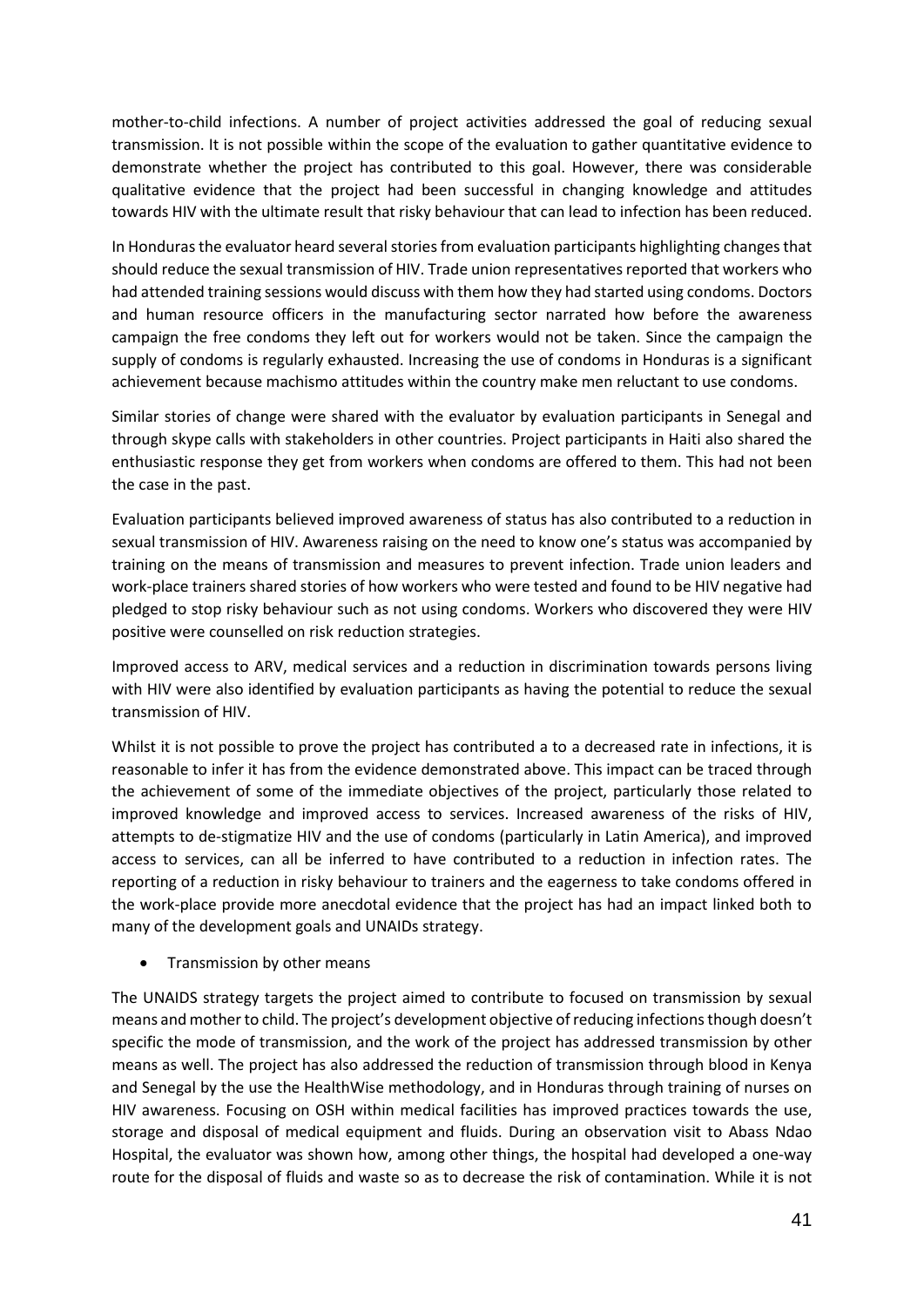possible to actually identify what impact this work has had infection rates, it is a reasonable assumption that if procedures have been improved to decrease the risk, then the infection rates from mishandling of fluids and equipment will also have reduced.

"The main change was in the way the medical staff manage the patient, especially during the injection procedure and the management of fluids. Before they would be in direct contact with fluids and now they protect themselves." *(Nursing representative, Honduras)*

• Eliminating mother to child transmission

One of the project's global outputs was that all reproductive-age women targeted by the project receive PMTCT counselling. This output also links to the development goal of reducing infection, Stating that 100% of a particular group in project that operates in seven countries, is an extremely ambitious goal. It is also a goal that the project's monitoring system is not capable of capturing. ILO's project implementation system relies on training partners in government, industry and trade unions, who are responsible for delivering training and services to ultimate beneficiaries. While ILO has a good idea of numbers of people who receive training and services, it is not always clear exactly what the content of the training and services are. Additionally, not all partners took the approach of providing PMTCT counselling to all women of reproductive age. For example, the manufacturing sector in Honduras trained doctors and other staff to provide counselling only to women who were actually pregnant or to women living with HIV. As each enterprise has clinics which provide medical services to all their staff, and women who became pregnant would use those clinics, they could be assured that all women who needed PMTCT counselling received it. It is a slightly different approach to that laid out in the global proposal though.

Evaluation participants stressed how activities had included awareness of activities related to women's health and PMTCT counselling. Awareness raising on the need to get tested provided an avenue to raise awareness of PMTCT. Partners in Haiti shared with the evaluation how they focus on various reasons for getting tested, particularly focusing on how an individual may not be aware they are HIV positive. This training included the message of mother to child transmission, and opened an avenue for women who are living with HIV to receive more in depth support and referral.

Measuring the impact of this target of the project is harder than target of reducing sexual transmission of HIV. Stories that the project's trainers and other stakeholders hear from workers strongly suggest that condom use and awareness of status has increased, and this should lead to a decrease in infection rates. There is less evidence concerning PMTCT. Evaluation participants shared how knowledge of this had been shared with women in the project, and that there was greater access to anti-retroviral drugs, but were not able to share information as to whether this work has been effective. Evaluation participants did not share knowledge of pregnant women living with HIV taking ARVs or if caesareans are being given to women living with HIV. More study on this subject is needed to identify the actual impact of the project.

• Ensuring universal access to antiretroviral therapy for people living with HIV in need of treatment.

ILO did not provide ARVs to partners in the project but access to ARVs was provided through referrals for beneficiaries who tested positive for HIV during VCT campaigns. Various outputs in the different countries did work to increase access to medical care for persons living with HIV, including ensuring they could access ARVs. Stakeholders in Honduras explained how persons living with HIV are entitled to free ARVs. Prior to the project persons living with HIV were being told by social workers that they had to pay for drugs and were being charged by some medical centres. The mis-information and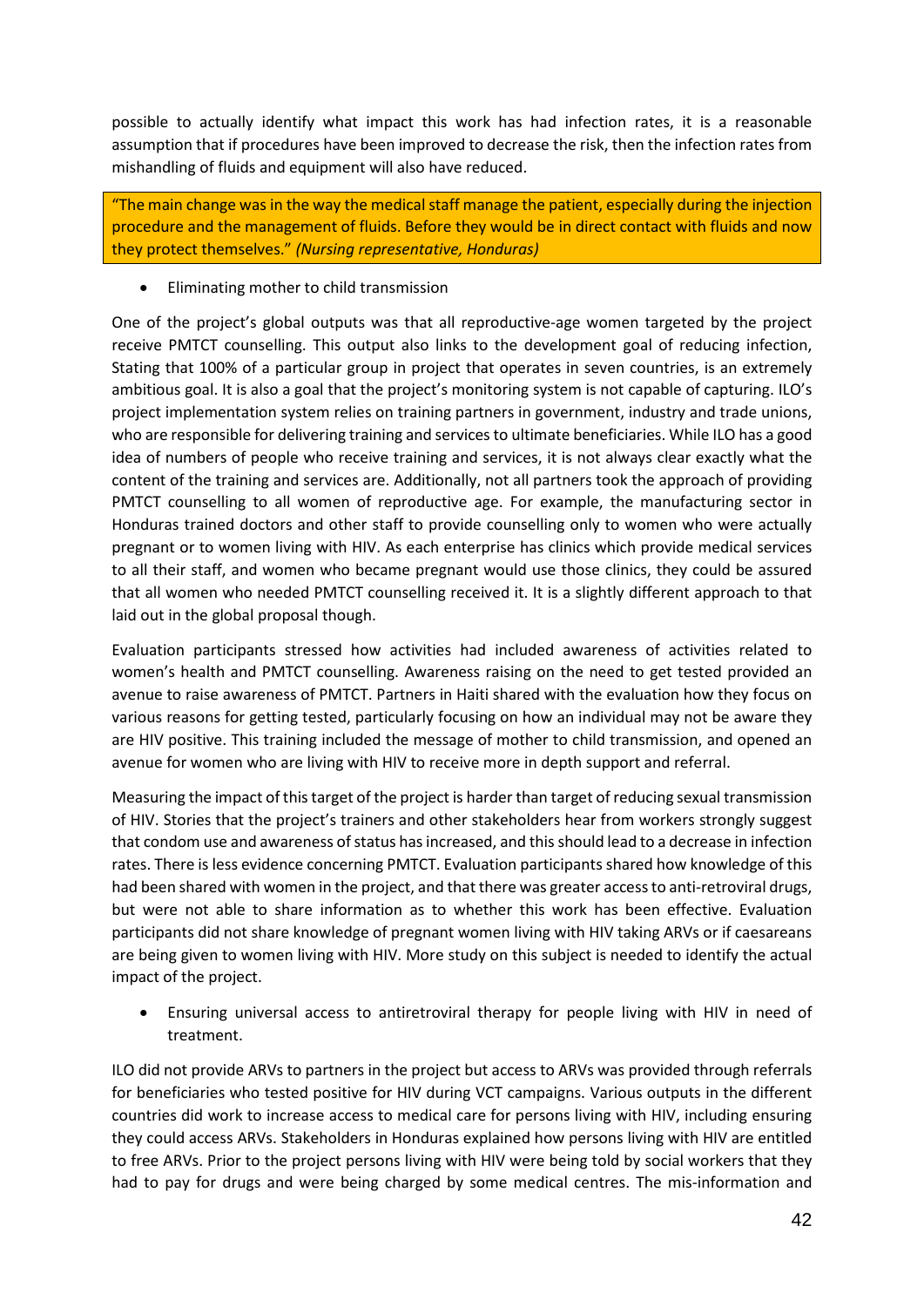erroneous charges have been reduced as a result of the project. The impact of this work is limited by the scope of the project. In medical centres and sectors that received training, stakeholders reported a noticeable improvement but there are many sectors and institutions where access is still restricted.

Improving the understanding of HIV by health-care workers has probably also improved access to ARVs. One of the barriers to persons living with HIV accessing ARVs is the discriminatory attitudes they face from health-care workers. The project has contributed to a more enabling climate by helping to reduce discriminatory attitudes in Kenya, Senegal and Honduras. This should have increased access to ARVs.

Access to ARVs has also been improved by work with businesses and enterprises. This has happened through two means. ILO has worked with companies to ensure policies are developed and implemented that allow workers the time to access healthcare and ARVs. Additionally, as with the healthcare facilities, the reduction in discrimination by companies and workers towards persons living with HIV has the effect of enabling persons with HIV to feel more confident in access the healthcare they need without fear of exposure or repercussions.

# **Improved social protection**

Kenya's development objective focuses on increasing social protection, especially for informal sector workers and this goal is replicated in other country's immediate objectives and activities. As noted in the coherence sector, Kenya in particular has had success in increasing social protection by linking the business networks at a county-level to informal economy worker's organizations in order to increase awareness of HIV and the national insurance scheme. As a result of the project, 1,123 workers were registered for national insurance. Evaluation participants stressed both in skype calls and in returned questionnaires, the success of the project in reaching workers in this sector.

The project in Senegal also included as an immediate objective the goal of improving social welfare services for female miners in a remote location of the country. The ILO supported a local NGO to implement this work. At the time of the evaluation, the social insurance fund had only just begun to operate and so assessing the impact of the project on the members of the fund was not possible. The work of establishing the scheme and have the government recognize it had been undertaken though and the output offers the strong potential of meaningful impact for the female miners of Kedougou in future.

# **Reduced Discrimination**

Evaluation participants in Honduras referred time and again to the reduction in discrimination towards PLHIV. This improvement was commonly thought to come from a combination of the national policy outlawing discriminatory policies such as pre-employment blood tests, and the effect of training of businesses and workers. It was acknowledged that there is still a lot of work to do to ensure the policy is implemented nationwide. However, in the sectors reached by the project, evaluation participants noted a considerable reduction in discrimination.

The box below shows how the project has supported a reduction in the discrimination of PLHIV by health workers. Health workers often have discriminatory attitudes towards PLHIV, which can stem from a lack of awareness of HIV and particularly the means of transmission. The project has addressed this in various countries. Evaluation participants in Honduras, Kenya and Senegal believed that the training in the health sector had reduced discrimination against persons living with HIV. This included be more willing to come into contact with persons living with HIV and treating them with more respect when they come for treatment.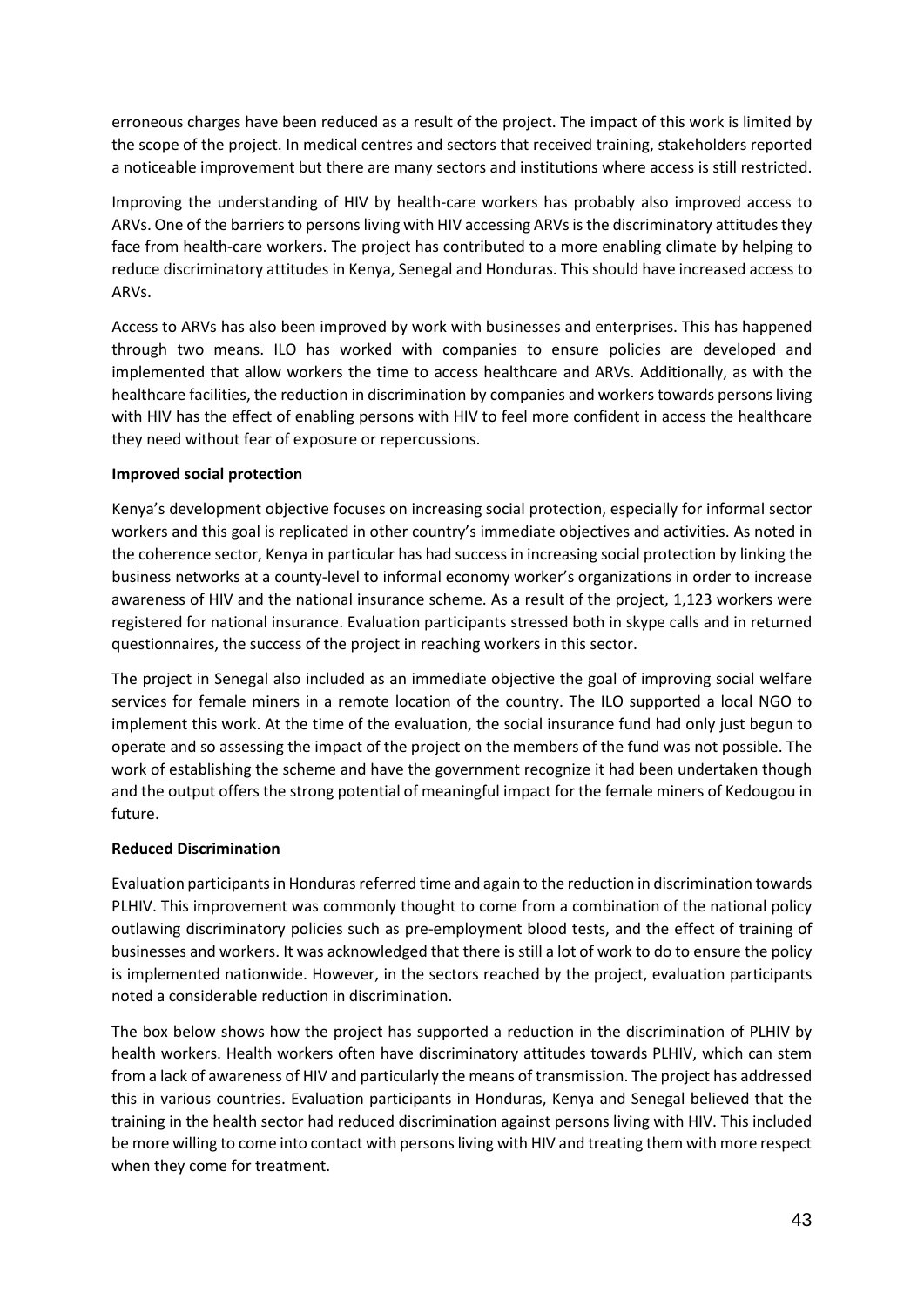### **Changes in discriminatory behaviour**

"The biggest change was the difference in the attitudes of the workers and the employees and how they now respect the rights of PLHIV. Before discrimination existed. The staff didn't use to be human to the patients and wouldn't touch them or shake their hands in case they got HIV. They would call them names-in particular a name in Spanish that is used in a derogatory way to people who have AIDs. This has stopped because people who work in hospitals know that PLHIV have human rights. Awareness of rights has been a big issue in changing people's attitudes. They didn't have any knowledge. Now they prioritized in health services and treated faster. Now they are not scared to be near them." *(Representative trained by the unions in Tegucigalpa-Honduras)*

"The biggest change is a change in attitude from her students; both the way they promote HIV prevention and their own approach to OSH. Before nurses were scared of HIV and unsure of approaching the patient with HIV. Now they are much more open to approaching and touching a patient with HIV. Before they were also not safe in the use of needles in the hospital and now they take more care with them. In their personal life, they also use condoms more effectively." *(Representative trained by the unions in Tegucigalpa-Honduras)*

The reduction of discrimination of PLHIV by medical staff has also supported one of the key goals of the UNAIDs strategy; universal access to antiretroviral therapy for people living with HIV in need of treatment. Reducing discrimination in medical clinics helps ensure that PLHIV are more willing to access healthcare and when they do that they receive access to accurate treatment and medicine.

### **Other Impacts**

• Relations between workers and business leaders/managers

Representatives of both workers and trade unions, and employer's federations and business repeatedly emphasised to the evaluator in Honduras how the project had improved relationships between businesses and workers. This opinion was also supported by government officials. Stakeholders reported how there was greater trust between workers and businesses which offers the potential for better coordination in other areas. The greater trust stemmed from certain key decisions the project made or support. The first goes back to the design of the project. In both phases, ILO ensured that the project design was driven by the tripartite constituents. Involving both workers and enterprises in the original design increased ownership of the project. Additionally, working to ensure that the trade unions were represented on the National Aids Commission and the CCM also helped improve the relationship between the Employer's Federation and the Trade Unions.

One impact that was described by a number of participants in Honduras was that many trainers and trade union leaders had heard from the workers that the implementation of SOLVE made them feel for the first time that the company cared about their well-being and health.

"There is a worker who has had 38 years of working in the company. He told him me he now feels appreciated by the company for the first time as a result of the SOLVE program." *SOLVE Trainer, Manufacturing Company, San Pedro Sula*

Additionally, trade unions were able to negotiate the inclusion of HIV in employer-employee agreements. The improvement of knowledge on HIV allowed trade unions to increase their capacities to respond to the challenge of HIV. A notable impact from the project was the inclusion of HIV into approximately 270 collective bargaining agreements in Kenya.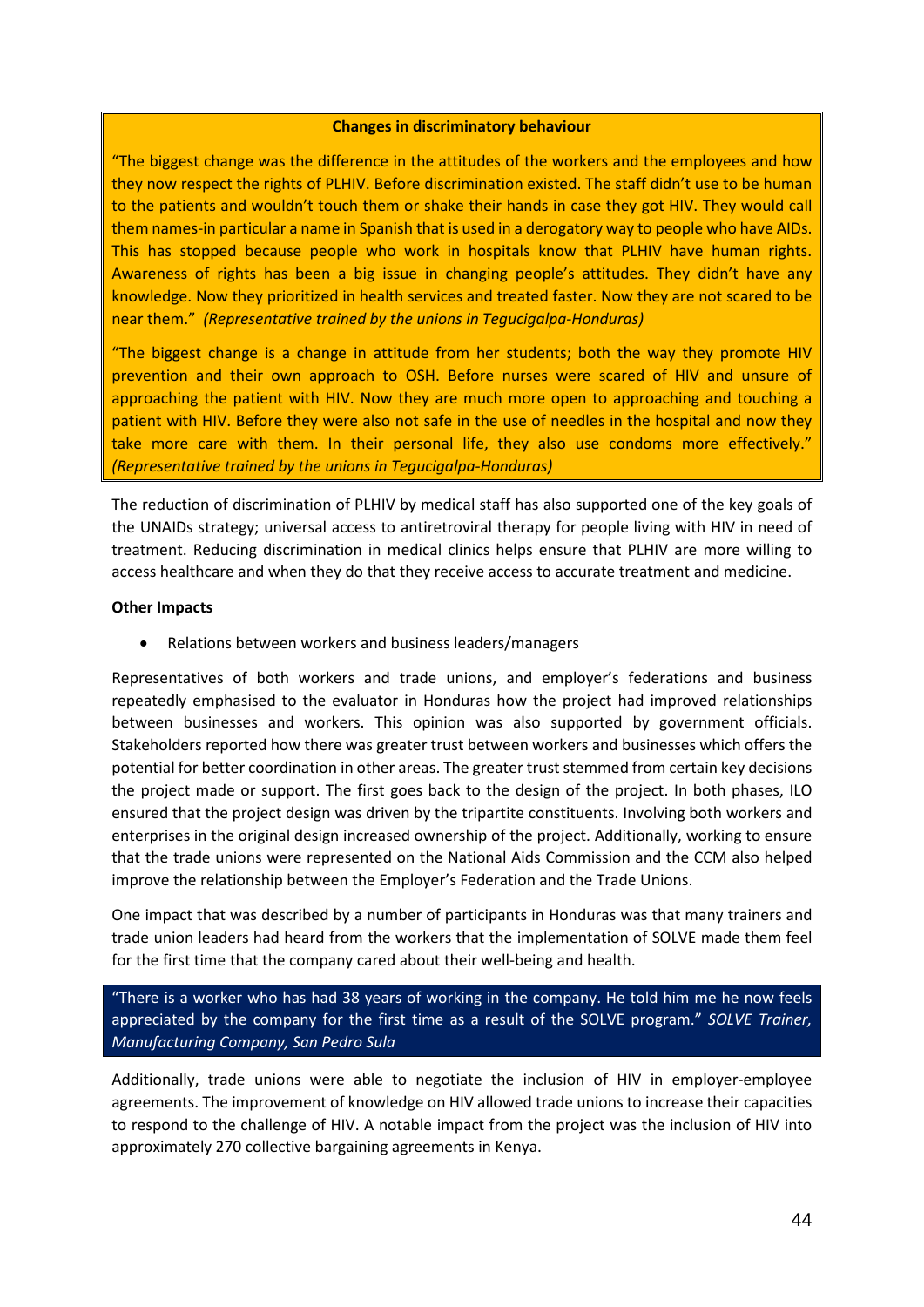• Policy Changes

The previous phase of the project had a strong focus on supporting the development of national policies on HIV/AIDS. Activities in this phase focused more on supporting constituents to implement the policies, although this phase did see some development of HIV policies.

In Honduras the ILO supported the development of a national policy on HIV related to the world of work in the last phase of the project. This was finalized in 2013 and became law in 2014. The policy prohibits enterprises from discriminating against workers with HIV, including forbidding requiring HIV tests prior to employment. During this phase of the project a sector specific policy for the manufacturing industry was agreed between the enterprises and the trade unions. Other activities concentrated on raising awareness of the national policy. The project also supported smaller scale, but none the less important policy changes, such as the revision of the nurses training curriculum, with the support of WHO and UNFPA to include HIV for the first time in 16 years.

Policy changes were important in other countries as well. Senegal adopted two ministerial decrees that required labour inspectors to ensure companies are implementing the HIV at work policy. This creates an environment in which labour inspectors have a legal tool to support their work. FGD participants in Senegal highlighted that this was an important support that helped them work with companies to facilitate a change in approach to HIV work.

The policy changes in themselves don't necessary guarantee the project will have demonstrable impact. To achieve this, the policies need to be implemented. There is though evidence that the policies are creating the environment for change in Honduras, Senegal and elsewhere.

• Capacity Building

One of the tools mentioned in the proposals for ensuring sustainability is building the capacity of tripartite constituents to continue the project after the end of the funding cycle. There is evidence of capacity gains in a number of countries and sectors, but also that there is still considerable work to do in some fields. The capacity building gains address one of the key development objectives, that of improved knowledge and awareness on HIV and AIDs.

The project has trained a large of trainers in various countries. This includes trade union members, workers, doctors, nurses, other medical staff, persons living with HIV, company representatives, truck drivers etc. Through the training, these individuals have improved their knowledge and awareness of HIV, and their skills and confidence in presenting the information to their colleagues and peers. As a result, the project has built a network of trainers who have the potential to continue to disseminate their knowledge and expand the reach of the project. Capacity has also been conducted with government officials such as labour inspectors to allow them to implement policy changes.

It is hard at this stage of the project to assess the full impact of the capacity changes. Capacity changes in themselves are a route to creating impact rather the impact themselves. I.e. what is important in the long-term is not so much the change in capacity of an individual to conduct training or implement a policy, but how that actually use that capacity. The capacity change should help facilitate changes in prevention, discrimination, and mother-to-child infections but requires the individual or organization to use the capacity change. It seems clear that the capacity changes have had a short-term impact. The evidence of changes such as in risky behaviour, condom use, and discrimination demonstrate that some impact has occurred. These changes have contributed to the immediate objectives within the countries and also to the development objectives. Whether the changes can be maintained in the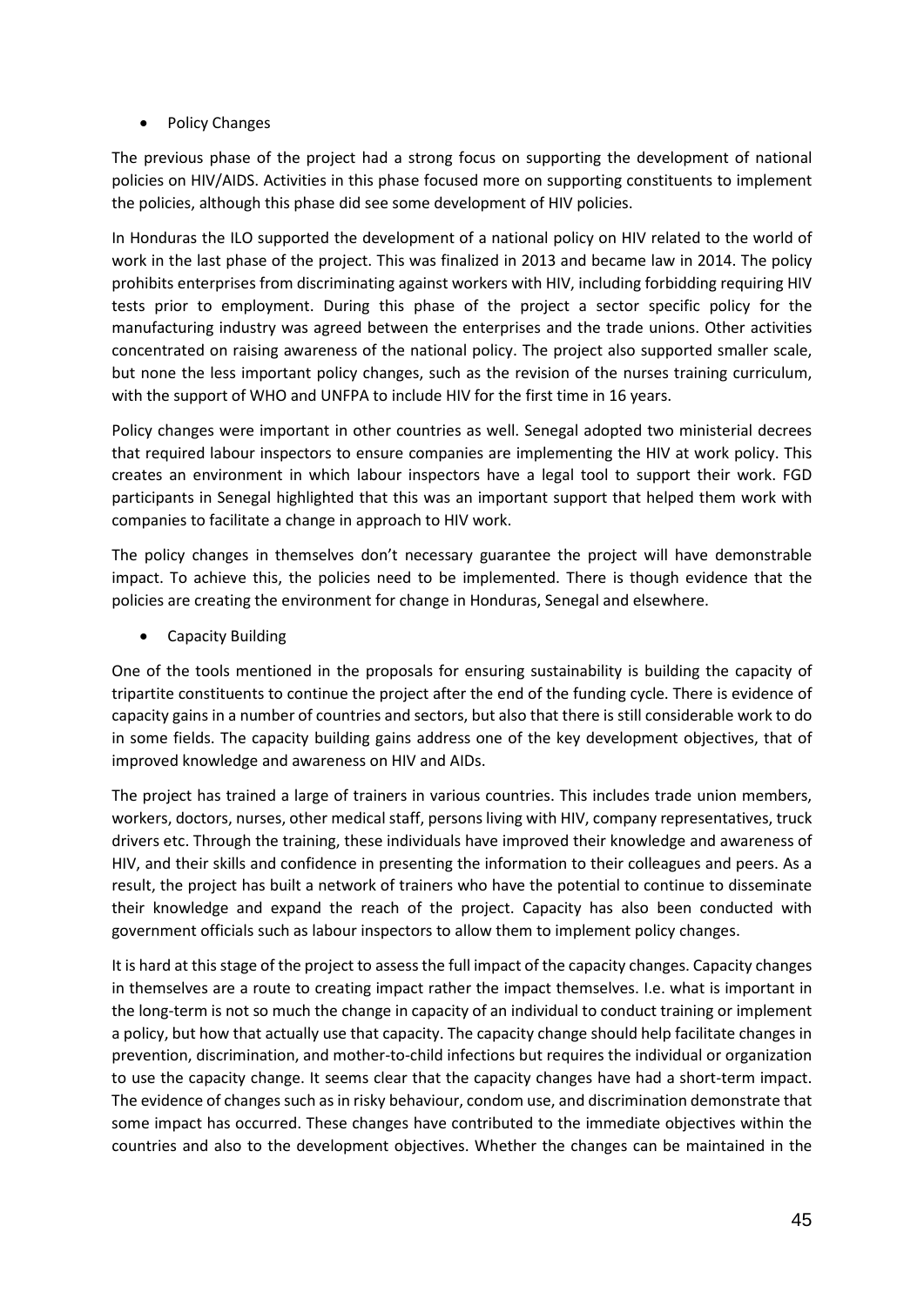long-term, and whether capacities developed are sufficient to run programs independently without the support of ILO is not fully clear yet.

# Sustainability

### *Evaluation Question*

6.1 Does the project have a sustainability strategy that involves tripartite constituents and development partners to establish synergies that could enhance impact and sustainability?

The evaluation found the results on sustainability to be very mixed. The projects did not have an articulated sustainability strategy, and it is not clear that exit strategies for the projects have been considered with the tripartite constituents. In certain cases, structural changes had taken place which suggest that the action can be sustainable. Particular examples of this are the embedding of HealthWise and SOLVE in organizations' HIV approaches, the success of clustered HIV Enterprise Programme networks at the county level in Kenya, and the policy changes that have taken place in various governments, enterprises and other organizations. There were also several examples shared with the evaluator, where the participants believed that the work was not yet sustainable and that gains would be lost if the work did not continue. A number of examples were shared during the Senegal mission where considerable work had been done to help companies or industries change policies and develop training programs but had not been continued due to lack of resources. The project had been too short to support a program that demonstrated how to implement the new policies in a cost-effective manner and build the capacity within the industry or organization to implement the program. As such the gains of the project were at risk of being lost.

The limited funding available at the country level for the project meant that both of the countries the evaluator visited formally completed their projects 9-12 months prior to the visit, although ILOAIDs had continued to work with partners on a limited basis. As a result, the evaluation offered an opportunity to analyse how much activity partners have continued since the projects were completed. Although this does not necessarily demonstrate long-term sustainability, it does allow the evaluation to take a longer term approach to sustainability than is usually possible with evaluations.

As the two countries visited, Honduras and Senegal provide an interesting comparison. The two countries gave different results on sustainability. In Honduras there was clear evidence of some sustainability in most key outputs and outcomes, whereas in Senegal sustainability was much more limited.

In Honduras the evaluator was able to see clear evidence of sustainability within the manufacturing sector. Tripartite constituents shared that the 2013 policy was the key building block that allowed the project to develop during this phase. The policy allowed a sector policy to be developed in the manufacturing sector. The manufacturing industry has also taken ILO's SOLVE methodology and embedded it into its OSH operations and medical support for its workers. The industry has implemented three years of HIV campaigns and integrated their HIV work into other medical and social campaigns. A large group of trainers have been trained in ILO's SOLVE methodology, who in turn have trained a variety of enterprise staff including doctors, safety officers, trade union representatives, and human resource managers.

The 2013 policy and activities in this project phase to implement and build awareness of the policy had also supported sustainability in other areas. Examples include the first change of the nurse's training curriculum for the first time in 16. HIV is now mainstreamed into the four main courses. This change will help ensure that new nurses trained in Honduras begin their professional career with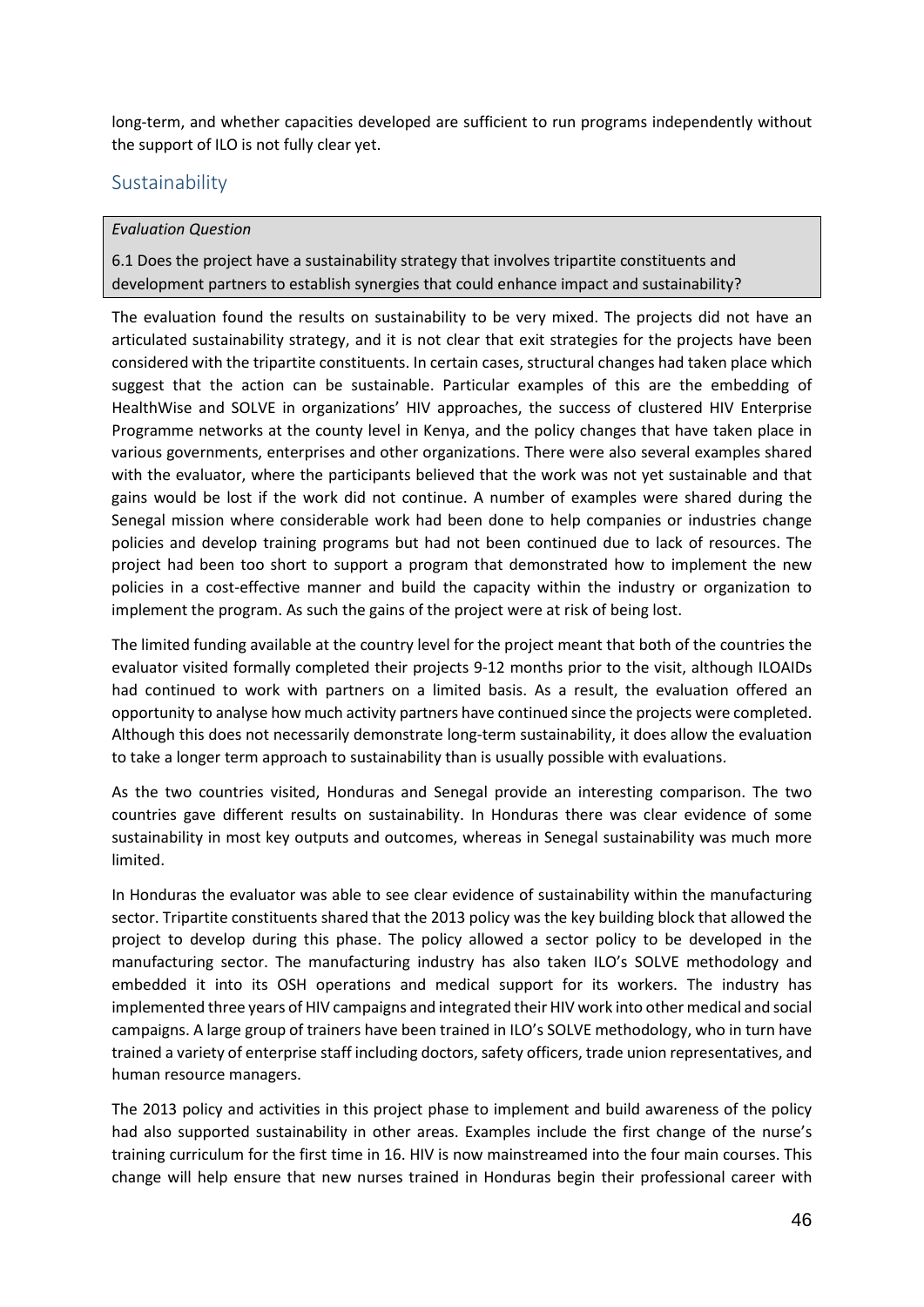knowledge of HIVAIDs, leading to better treatment and less discrimination. The insertion of HIV into the nurse's curriculum means this change should be much more sustainable than had the activity just been the training of nurse's during the year of ILO's intervention.

There is also evidence that the training is being shared by the workers to their family members and community. This suggests sustainability may also come through the message being disseminated beyond the original target group. The fact that workers consider the information important enough to share with families and communities, suggest that the workers are receptive to the messages in the training.

"When conducting the trainings, there was a worker who would always ask them for the materials that they were presenting that day. After about 3-4 trainings I asked the worker why he always asked for the materials. He replied that he would go home and teach his family about the key messages. He wanted the materials in case he forgot some of the messages. I went to the person's home one day and saw all the materials at home. As an example one of the man's children knew how to use all the protective equipment. All the children had a folder with all the different topics they had received including how to use protective equipment. Through this I saw how we could get impact through using a small amount of information. Before SOLVE, the worker would not have had access to this information." *Representative of the manufacturing industry, San Pedro Sula*

In Senegal the evaluation found sustainability in some of the achievements but at risk in many of the others. Sustainability seemed evident in the hospitals that had implemented Healthwise in particular. HealthWise is a tool that supports sustainability because it encourages facilities to creatively use the resources they have to solve OSH-related problems. Evaluation participants shared several examples of this which have continued since the project ended. Additionally, the hospital administrators have dedicated funds to supporting the implementation of HealthWise on an on-going basis. The work with female miners also offered the potential for sustainability but given the mutual insurance funds only became operational in January 2016, it is too early to make a judgement on this.

Other elements of the project in Senegal suggested the potential for sustainability is dependent upon further funding allowing a stronger establishment of policies and capacity building. The work of the labour inspectors is a good example of this. The adopting of laws and ministerial decrees provides a platform for sustainability. The law is written and established and official government policy is to implement its measures. However, stakeholders shared that funding was not available to train new labour inspector on HIV. The turnover of staff means that more training is needed, and without the resources, the law and decrees may not actually be implemented. The activities of the trained labour inspectors were continuing though, and so short-term sustainability was apparent.

In other sectors, even short-term sustainability was a challenge. Multiple evaluation participants shared that they had been unable to conduct HIV activities during 2015 because they did not have the funds to do so. The stakeholders felt that the project had been too short to achieve sustainability, and some were disappointed that ILO's support had been over such as short time-frame, with one stakeholder sharing that he would not be willing to work with ILO again unless they could demonstrate a clear long-term commitment. In many cases, the first step towards sustainability had been achieved, but more work is needed to embed policies and practices into everyday use. A clear of example of this came from the tourism industry. Using the HIV law as a starting point, ILO had worked with the Ministry of Labour's tourism focal points to persuade hotel management to support training for hotel staff. As a result of the training, the staff had developed HIV policies for the hotel which had been accepted by the management. However, the implementation of the policies had not taken place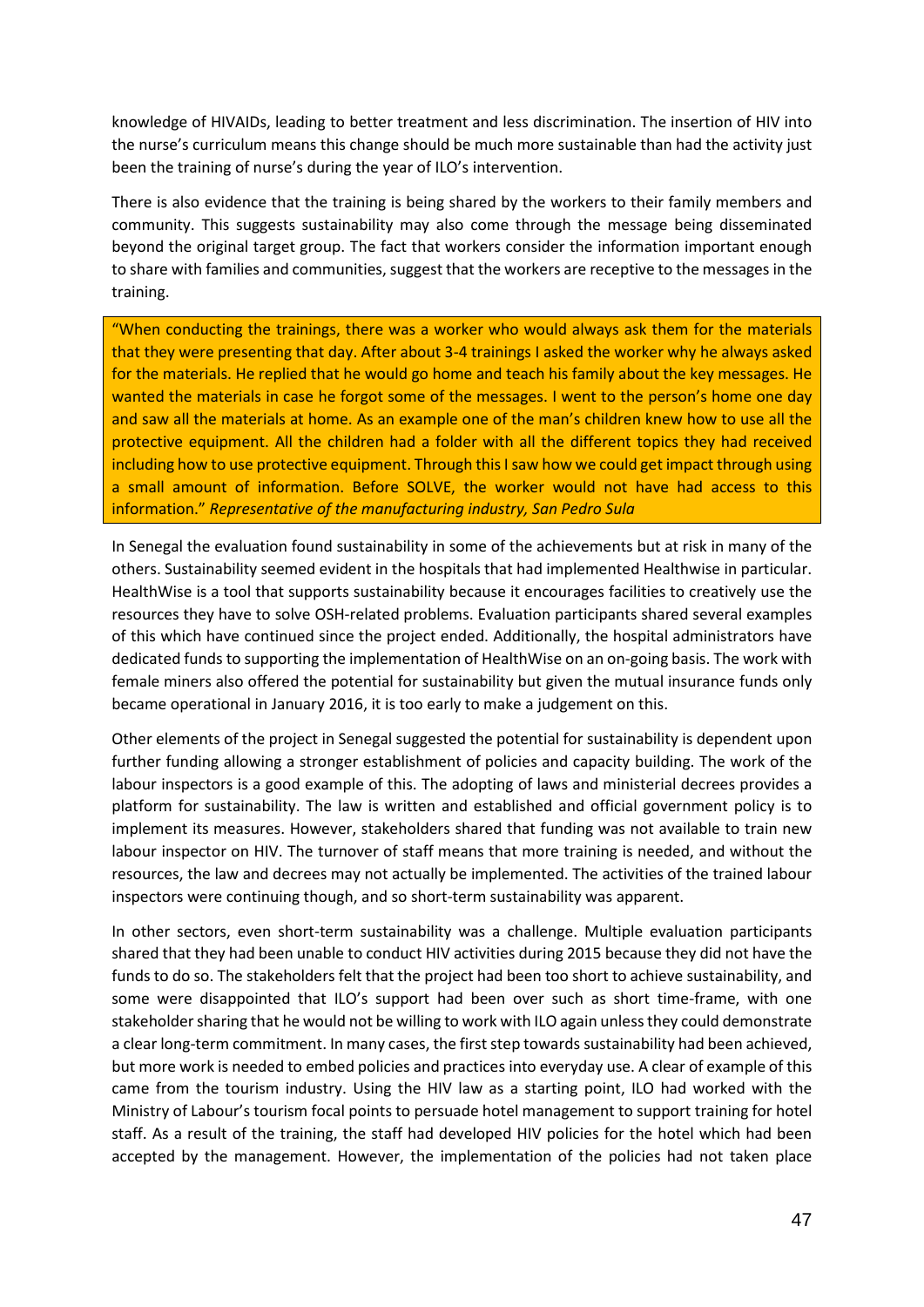because the project had ended and the hotels, who are suffering a severe downturn in business as a result of the Ebola crisis felt they did not have the resources to implement the policies.

The work with the transport sector showed similar concerns. The project supported the development of a policy on HIV within the transport sector and the policy was validated in a workshop at the end of the project. However, the policy has not been implemented because of a lack of funds to hold workshops and training. As a result, the positive work of the project has stalled in the last year, with no further activities being held.

The NPC of the Senegal project shared that he had originally hoped to support the hotels through one to two cycles of training and awareness campaign to help embed the ideas into their everyday practices. He believes that the major stumbling block is demonstrating to the hotel management that it does not cost much to run an HIV awareness campaign and that the company will profit from doing so. Had the project been implemented for 2-3 years it would have been possible to support the hotels in this process. In many ways the project has completed the hardest task in the implementation strategy; that of convincing the organization to adopt a written policy. However, without further support, it seems that this work could be lost in the long run.

One clear difference is the structure of support given by ILOAIDS to the two countries. In Honduras the project has been supported by a sub-regional specialist who was able to continue to provide technical support to project stakeholders during 2015. The project contracted the ex-NPC to conduct small missions as well during the year. As a result, the stakeholders did not consider the project to have ended at the end of 2014. Although evaluation participants raised the fact they felt that communication was a bit harder because of the distance, and that activities had been reduced, they still considered the project to be an on-going concern. Senegal does not have a sub-regional specialist, and the Senegalese office has not had anyone dedicated to HIVAIDs since the project ended in early 2015. The former NPC does still work for ILO and is occasionally called on to represent ILO at joint HIVAIDs meetings, but is mainly occupied with a different project and has not implemented project activities since the official completion of the project. As a result, the evaluation participants in Senegal were clear on the fact that funds had not been available to undertake activities for most of 2015, and the majority of them had not taken the initiative to run their own activities.

Although not visited in the evaluation mission, there was also greater evidence of sustainability in the Kenya project than in other countries. Kenya did not have the support of a sub-regional specialist, but does have active ILOAIDs staff in the country. The NPC for the OFID project still works for ILOAIDs. Evaluation participants from Kenya shared strong satisfaction with the level of support from ILOAIDs and this factored into their planning for on-going activities. Stakeholders in Senegal were appreciative of the support of ILOAIDs during the project, but there was a clear belief that since the project had ended, the work of ILOAIDs had also ended for now, and this was reflected in the level of continued activity. Sectors where the work had become embedded as standard practice, such as the HealthWise clinics or where there was a strong local partner, such as the insurance mutual for the female miners, showed good evidence of sustainability. Other sectors such as the transport sector and the tourism sector needed more support to get to this level, and the absence of ILOAIDs after the project finished the partners did not believe this support was available.

There are other differences between sectors that also contribute to differences in sustainability. The project in Honduras has been enthusiastically embraced by the Association of Manufacturers (AHM). AHM has actively promoted SOLVE among its members and held HIV campaigns for the last three years. AHM and the manufacturing workers trade union also developed a sector-wide policy that mirrored the national HIV policy. The material produced by AHM, with ILO's technical support, is very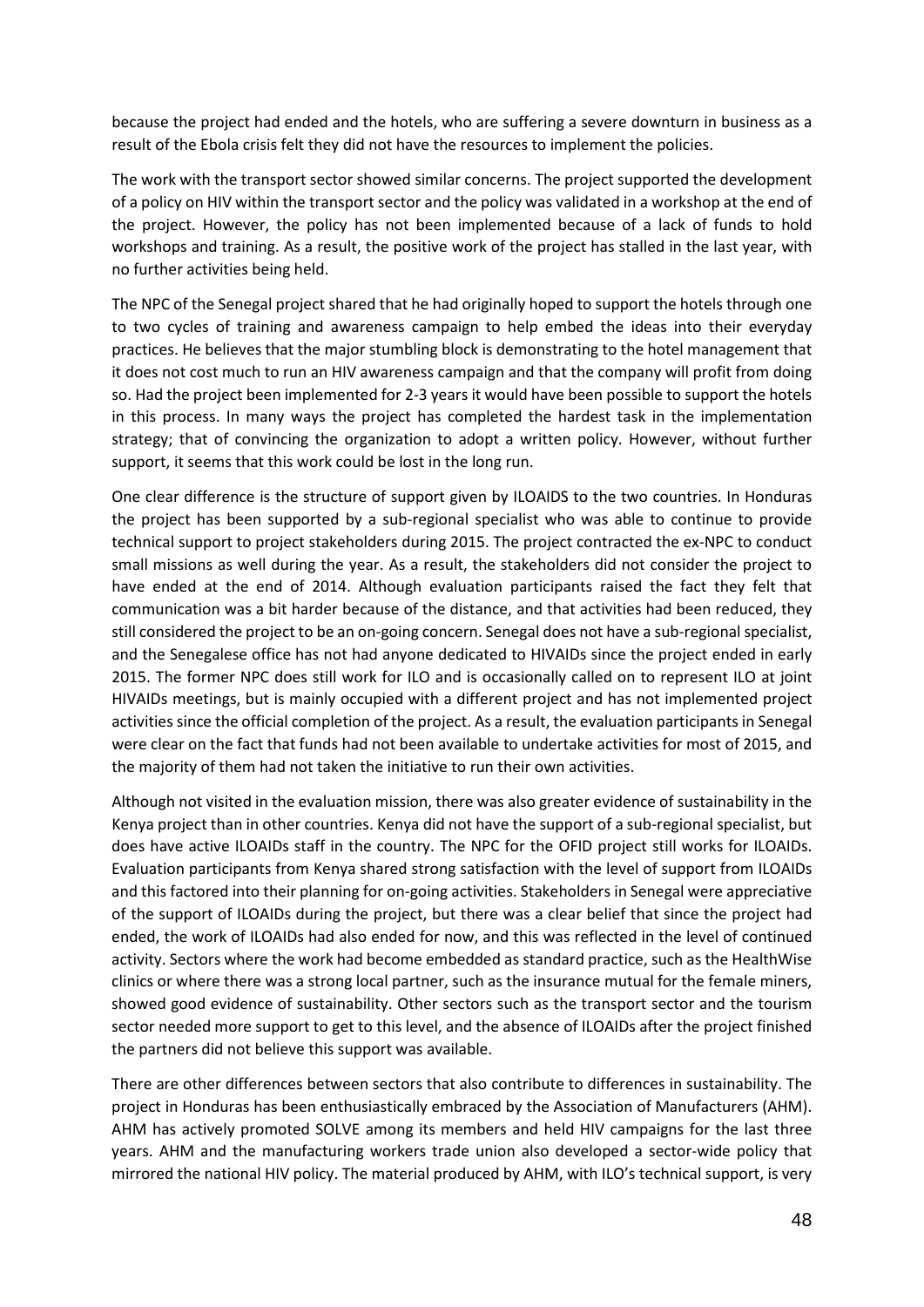impressive and comprehensive and demonstrates a strong commitment to the long-term implementation of SOLVE. The approach was presented to both the industry association and the trade unions as a 'win-win'. ILO effectively sensitized employers to the importance of maintaining a healthy work-force, and trade-unions to the needs of their members related to HIV. The use of the holistic OSH framework helped support this, and has helped embed the practices within the industry group and businesses.

In Senegal this is mirrored to a degree by the mining sector which ILO worked with effectively in previous phases, and in this phase supported the development of social mutual insurance for female miners. However, the level of support demonstrated by the manufacturing industry in Honduras and the mining industry in Senegal was not demonstrated by the tourism or transport sectors in Senegal. These sectors both felt unable to continue the work without the continuing support of ILO. Unlike the mining sector, these sectors did not have the support of a strong local NGO to help continue the work nor the holistic OSH model that HealthWise provided to the medical clinics. These sectors believed that they did not have the resources to implement HIV related activities, and felt they needed more support from ILO to embed the policies within their organizations/members.

Honduras and Kenya were the countries where stakeholders raised the least concerns about sustainability should the support of ILO be reduced. While the evaluation participants in these countries did indicate they still wanted support from ILO, the immediate response to questions about the sustainability was to refer to the successes of the project and the capacity building which had taken place. The belief of the stakeholders was that the capacity building work conducted in the project would allow them to continue to work on HIV in future and would be more likely to support their own activities. In other countries a number of evaluation participants immediately referred to the lack of funding and length of the project as being a concern for sustainability. Many stakeholders suggested that the project had not been long enough to establish long-lasting impact and that further support from ILO would be needed to ensure activities and impact continued in the future. The majority of evaluation participants in these countries indicated that sustainability would be possible in future. The participants believed that with time key stakeholders would be able to continue to implement HIV policies and awareness raising activities but the work in their sector had not yet got to the point where the work was sustainable at this stage. The reasons for this stemmed both from a believe that a lack of funds would prevent them continuing the work and that they needed more technical support. This was not universal among evaluation participants but the majority did respond this way.

An example of the concern shown for sustainability comes from Haiti. Stakeholders who spoke to the evaluation were universally supportive of the goals of the project, and the activities that had been conducted. However, some felt the scope and length of support from ILO had not been enough, and almost all believed that the gains of the project would not sustainable if further technical and financial support was not given. When asked about leveraging funds, evaluation participants shared they believed although firms were supportive of the project and willing to accommodate activities in their enterprises, they were not prepared to provide financial support for training. To achieve this, further ILO support was needed.

A number of evaluation participants believed that ILO was not leveraging opportunities for private funding as well as they could be. When asked to imagine what a future sustainable project could look like, participants suggested that stronger public-private partnerships would strengthen the long-term impact of the project. Identifying large, particularly international firms, who could fund work would help the project expand its reach and potentially provide an example of other firms as to how to run an effective HIV policy. Leveraging funds from the private sector would help ensure ownership of the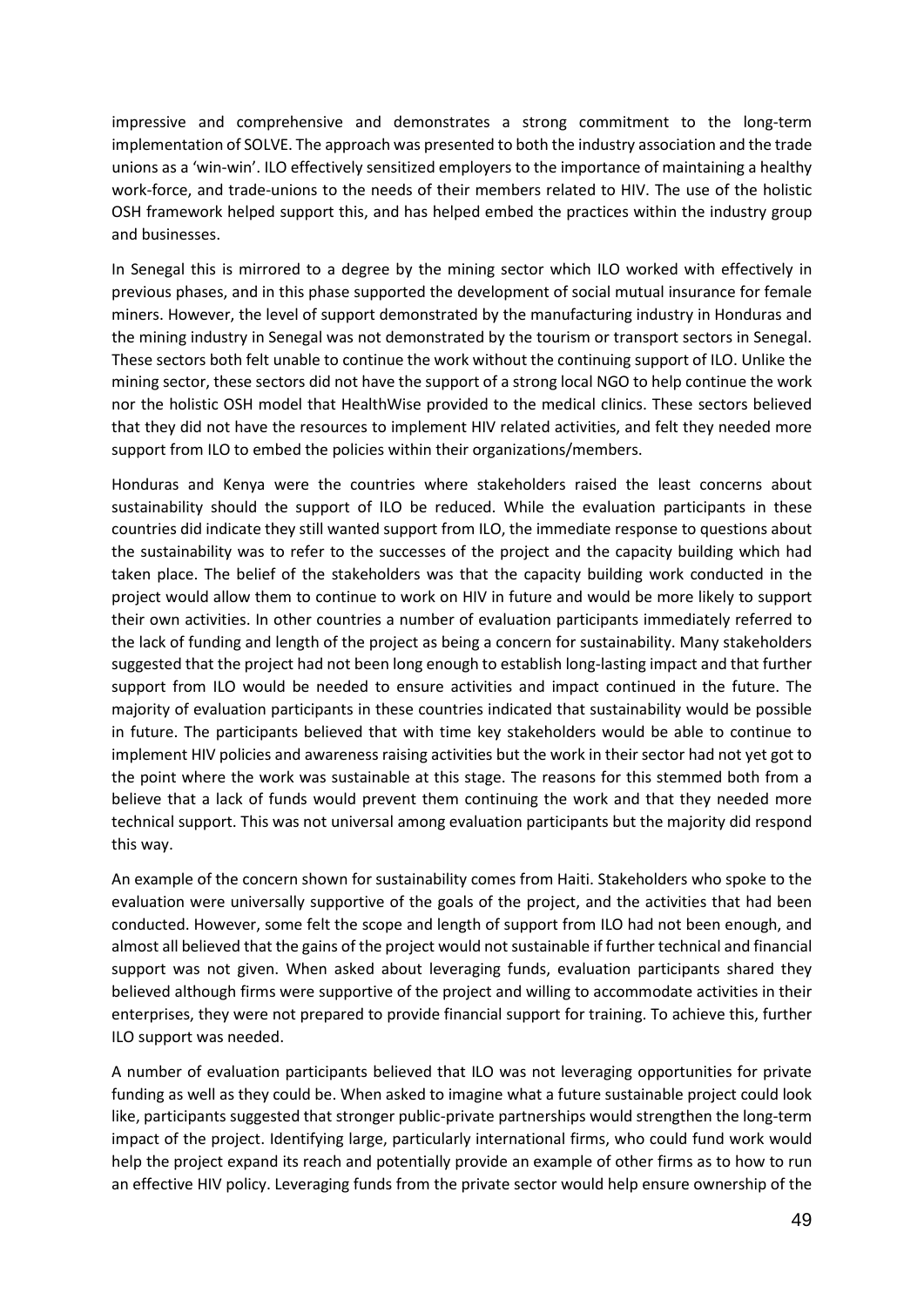project by companies and help to improve the potential for sustainability. This issue had recently been discussed at a multi-agency forum in Senegal. It is recommended that ILO pursue this potential approach further. A possible model for ILOAIDs could be the Global Business and Disability Unit run by the Gender, Equality and Diversity Unit in ILO. This is an initiative funded by global businesses, and replicated at the national level, to develop enabling environments for persons with disabilities in the world of work. The same model could be applied to HIVAIDs work.

As part of an appreciative inquiry approach, evaluation participants were asked to envisage how a potential future project could be more sustainable. Suggestions are related to the above findings. They included ensuring that the projects ran for longer than one year and concentrating on countries where ILO could offer more long-term support, even if the support was not at the same level of a full-term project. A stakeholder in Senegal suggested that it was important for ILO to demonstrate the costeffectiveness of running HIV programs to companies. This required ensuring that the project went beyond just supporting policy changes, but also allowed time to mentor the company through one to two years of implementation. This would help embedded the policies within the company and also ensure that the relatively low cost of implementing it and the benefits to the company were recognized. Other suggestions included ensuring that resources were available for firms and institutions that have championed new policies and approaches, to peer educate other organizations. This would expand the reach of the project, but currently, not all organizations have the resources to achieve this.

Overall there is more support needed from ILO to achieve longer term sustainability. Although the project has made significant gains, and in some countries and sectors, capacity gains are such that the impact of the project will continue, the project was too short in many areas for the impact to be longlasting. Strong achievements, such as the development of HIV policies by hotels in Senegal are at risk of being lost if further work is not conducted to strength the capacity of the companies or organizations to implement them. Longer term technical support from the ILO is needed to help achieve this.

# Gender Concerns

# *Evaluation Question*

7.1 Were the project objectives consistent with the target group's needs and priorities, including with national gender policies and strategies?

Alignment with national gender policies and strategies came through aligning with particular gender related needs in national HIV strategies. By ensuring the involvement of the national tripartite constituents in the development of the project, ILO worked to ensure that the project aligned with national HIV policies and strategies, and this allowed the projects to address particular gender related concerns, in particular the access of vulnerable women to services and the gendered constructions of masculinity that exist in Latin America.

Although the project objectives were not specifically focused on gender, they did align with the needs and priorities of the target's groups needs on gender. The objectives in different countries allowed the project to response to particular country level needs that existed. The country projects responded to the HIV related needs of women in different ways. This often came through improving the access of women to social protection, such as in Senegal and Kenya, or ensuring greater awareness by service providers of the particular challenges that women face. In other cases, the work has led to women feeling more supported in the work place and able to access services when they need them. An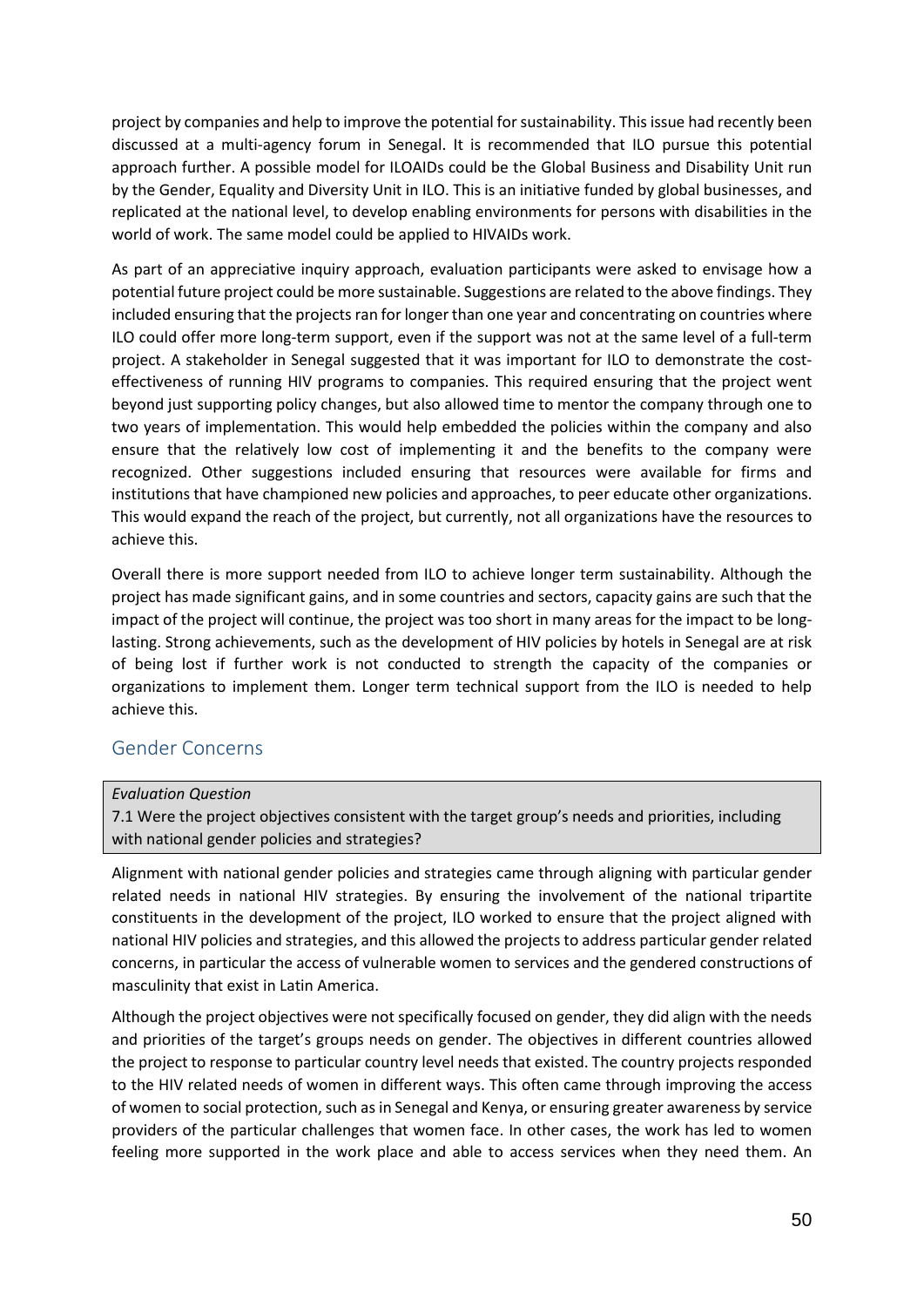example of this was provided in a focus group with representatives of the manufacturing sector in Honduras:

"We had a case of two workers who were raped. They had already received the training before. When this happened they went to the enterprise to tell them what had happened. They immediately referred them to the public health services and were given PPE to reduce their risk of catching HIV, and the enterprise provided them with psychological support and sick leave. Before we had used the SOLVE methodology and raised awareness in the firms, the survivors probably wouldn't have reported it. Because the enterprise had openly talked about HIV the women were able to go look for help inside the work." *Representative of the manufacturing industry, San Pedro Sula*

*Evaluation Question*

7.2 Did the project take gender specificities into consideration in its design and implementation?

Neither the global proposal nor the proposal template used by the countries in 2013 include a specific requirement to explain the project's gender approach. Most but not all countries address gender specificities in their original proposals. Projects did not undertake specific gender needs assessments during the project design. The reporting templates also do not have a particular section for the countries to report on how they have included gender concerns in their implementation.

Despite these limitations in the design and reporting templates, consideration to gender specificities were considered during the design and implementation of the project. The global project included the UNAIDs goal of eliminating mother to child transmission, and many of the countries had outputs that targeted vulnerable women. Senegal for example had a specific output related to female miners and Kenya developed a partnership with the Women Entrepreneurship Development and Economic Empowerment Project. Other countries targeted sectors which have a high proportion of women working in them such as the horticulture sector in Ethiopia or the Export Processing Zones in Kenya.

The projects in Latin America, particularly the Paraguay project, took a different approach to gender by addressing the gendered constructions of masculinity that exist. Discussing sexuality, HIV, condom use etc. is often a taboo subject and attitudes exist in society that expect particular behaviours of men. The project in Paraguay in particular addressed this by working with a male dominated profession and discussing HIV through the lens of respect for women, non-violence and the impact of 'expected' male behaviour on health and their families.

Project reports contain desegregation gender data. ILO have also trained tripartite constituents and partners on the need to give desegregated numbers when reporting on activities. Tools such as the M&E framework in Ethiopia are set up to ensure that desegregated data is produced. Awareness raising materials also addressed gender specific concerns.

# Conclusions and Recommendations

Overall the project was designed to be relevant to the needs of the tripartite constituents and persons with HIV in the target countries. The project was aligned with UNAIDS strategy, ILO Recommendation 200 and the Code of Practice, and the DWCPs, as well as national HIV and development strategies. The project was implemented effectively and achieved most of its planned activities and expected outputs. The project utilized a number of effective implementation strategies including using peer educators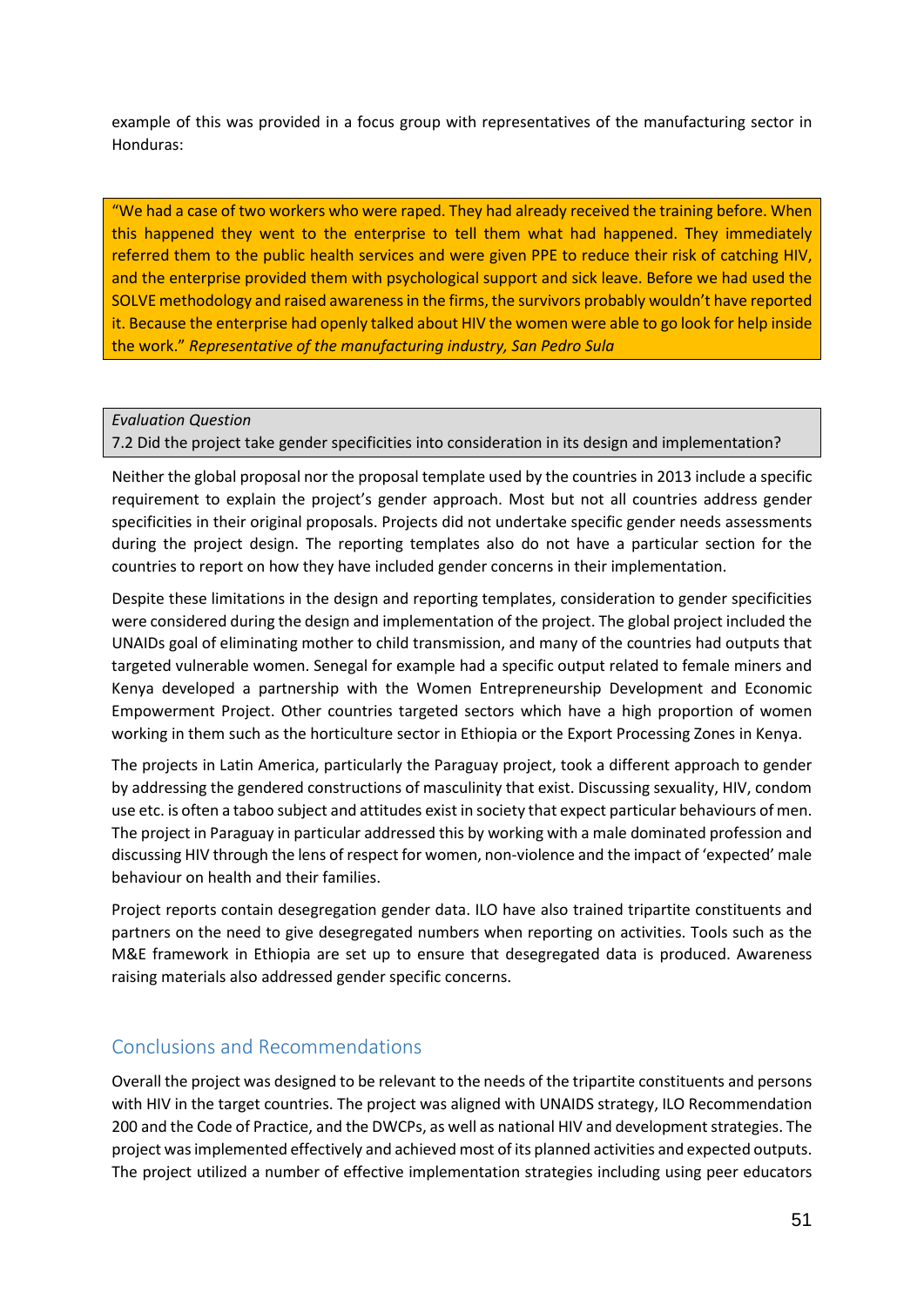living with HIV, strengthening cooperation between business and workers, and embedding HIV work within a more holistic health and safety framework.

The projects have used the money that was made available to them efficiently and implemented an impressive amount of activities with them. However, ILO should ensure stronger financial management and budget tracking of its own contributions. More information is needed to understand ILO's contribution to salaries. Additionally, the cost per month of a staff member within ILO's contribution is considerably higher than staff costs under OFID's contribution, and a stronger financial management system would allow for a better understanding of whether this is the most cost-effective approach or not.

The short length of the project means it is hard to identify long-term impact. However, there were indications that some of the activities had the potential to have a lasting impact. Led by policy changes and training, evaluation participants identified workers had reduced risky behaviour and were more aware of their health status. Discrimination has reduced in the firms targeted by the project. Occupation health systems had improved in enterprises and medical centres which contributed to a reduction in discrimination, improved access to medical services, and probably a reduction in infection rates.

The impacts of the project were at risk of being lost though because the short-term nature of the project had made it difficult to achieve sustainability. This was not the case in all countries; Honduras and Kenya seemed to demonstrate better sustainability than other countries. However, many evaluation participants believed that if ILO did not continue to support the work, the gains made in the project would not continue. Sustainability plans and exit strategies need to be developed more comprehensively at the start of the project, with particular consideration being given to the length of the project

The problem of sustainability makes it very difficult to draw an overall conclusion on the project. There is no doubt that the project scores well on most of the criterion, particularly relevance and effectiveness, but also coherence, gender concerns, and at least short-term impact. The country projects have been run efficiently and effectively utilized the technical and financial resources available to them, although ILO should ensure greater detail on how they allocate their contribution is provided in future projects. However, all these successes are put at risk by the problem of sustainability, which is essentially caused by the short-term nature of the project. There are certainly some outcomes which are more sustainable. This is particularly the case where ILO has a strong partner to take ownership of the work. For the other impacts, a fair reflection of the project is that they will produce meaningful changes to marginalized and isolated groups if ILO is able to find some way to continue to support the work in future. If not, the project will have made some good shortterm impacts but these are unlikely to be long lasting.

### Recommendations

The project is complex and works in countries with very different contexts. The recommendations were developed based on input from various stakeholders, and the evaluator's observations and data analysis. The utility will vary between the different countries depending on whether they are relevant to the specific context and also whether the country is already more advances in a particular area related to the recommendation.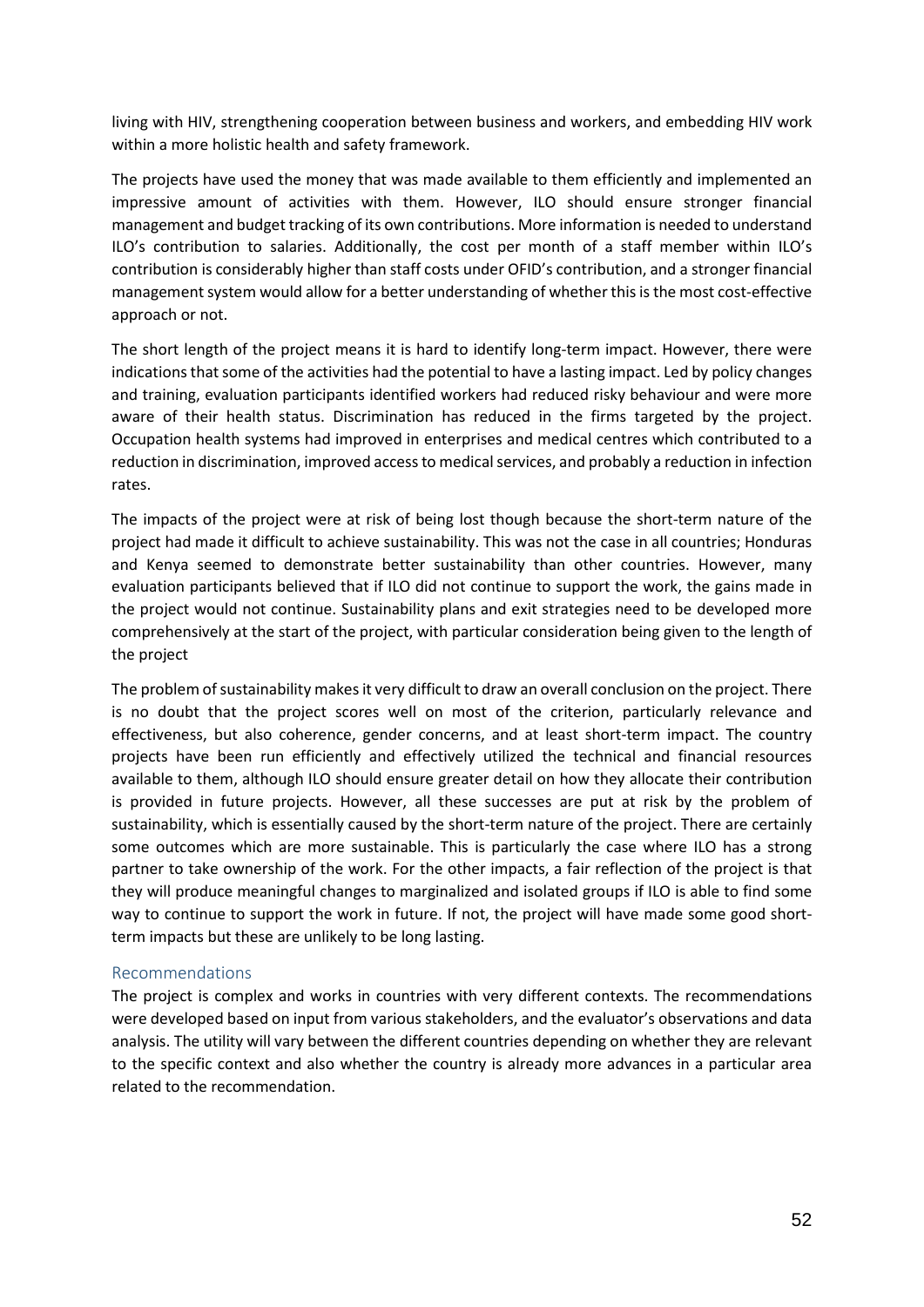| Recommendations                                                                                                                                                                                                                                                                                                                                                                             | Addressed To                              | Priority and<br>Timeframe                   | Resource<br>Implications                                                                              |
|---------------------------------------------------------------------------------------------------------------------------------------------------------------------------------------------------------------------------------------------------------------------------------------------------------------------------------------------------------------------------------------------|-------------------------------------------|---------------------------------------------|-------------------------------------------------------------------------------------------------------|
| Design                                                                                                                                                                                                                                                                                                                                                                                      |                                           |                                             |                                                                                                       |
| 1. Continue to involve the tripartite constituents in<br>designing project interventions. This should<br>include sharing feedback from ILO on the<br>successes and challenges of the previous projects<br>and sharing evaluation reports, findings and<br>with<br>recommendations<br>the<br>tripartite<br>constituents                                                                      | <b>ILOAIDS</b> and<br>Country<br>programs | High<br>Ongoing                             | Limited, although<br>potential<br>missions from<br>Geneva and sub-<br>regional offices                |
| 2. Make use of holistic OSH methodologies such as<br>SOLVE and HealthWise. These provide a strong<br>entry point because they offer institutions a tool<br>that provides an integrated OSH approach which<br>covers more than just HIV/AIDs                                                                                                                                                 | ILOAIDS,<br>Responsible<br>Units          | High<br>Ongoing                             | Limited as<br>methodologies<br>already exist.<br>Potential<br>translation and<br>training costs       |
| 3. The length of the projects should be sufficient to<br>allow capacity gains to become sustainable and<br>ensure that gains made in a project are not lost.<br>ILO should consider reducing the number of<br>countries involved if funding is limited and should<br>also consider not accepting funding if it is not<br>sufficient for a project long enough to achieve<br>sustainability. | <b>ILOAIDS</b>                            | High<br>As<br>proposals<br>are<br>developed | Dependent upon<br>funding<br>availability                                                             |
| <b>Implementation</b>                                                                                                                                                                                                                                                                                                                                                                       |                                           |                                             |                                                                                                       |
| 4. Continue peer education system that uses<br>persons living with HIV and other workers to<br>Ensure workers can lead the process- by<br>identifying what materials they want, the types of<br>activities, and the mode of delivery that are<br>relevant to their peers.                                                                                                                   | <b>ILOAIDS</b> and<br>Country<br>programs | Medium                                      | Limited. Training<br>would be<br>incorporated into<br>a new project<br>anyway. Time of<br><b>NPCs</b> |
| 5. Improve collaboration and identify synergies<br>among ILO's projects. As an example, working to<br>mainstream HIV into projects focused on the<br>informal sector, gender, or disability projects<br>would ensure wider reach of ILOAIDs work. The<br>provision of technical support on HIV to other<br>projects would further this goal.                                                | Country<br><b>Offices</b>                 | Medium                                      | Limited. This<br>should improve<br>funding<br>opportunities/co<br>st sharing. Time<br>of NPCs         |
| Monitoring and Evaluation                                                                                                                                                                                                                                                                                                                                                                   |                                           |                                             |                                                                                                       |
| 6. Support programs that will require tripartite<br>constituents to provide only limited resources to<br>continue after the project to implement work-<br>based HIV policies This will help improve<br>sustainability if ILO can<br>demonstrate to<br>companies and industry groups that developing<br>and implementing an HIV policy does not require<br>a large financial outlay.         | <b>ILOAIDS</b> and<br>Country<br>programs | Medium                                      | Limited. Time of<br><b>NPCs</b>                                                                       |
| 7. Identify areas where impact can be measured on<br>a long-term basis. Examples of this include the<br>KAP survey conducted in the manufacturing and<br>sugar sector in Honduras. Revisiting these surveys                                                                                                                                                                                 | <b>ILOAIDS</b>                            | Medium                                      | Potentially<br>significant as<br>guaranteeing<br>donor funding                                        |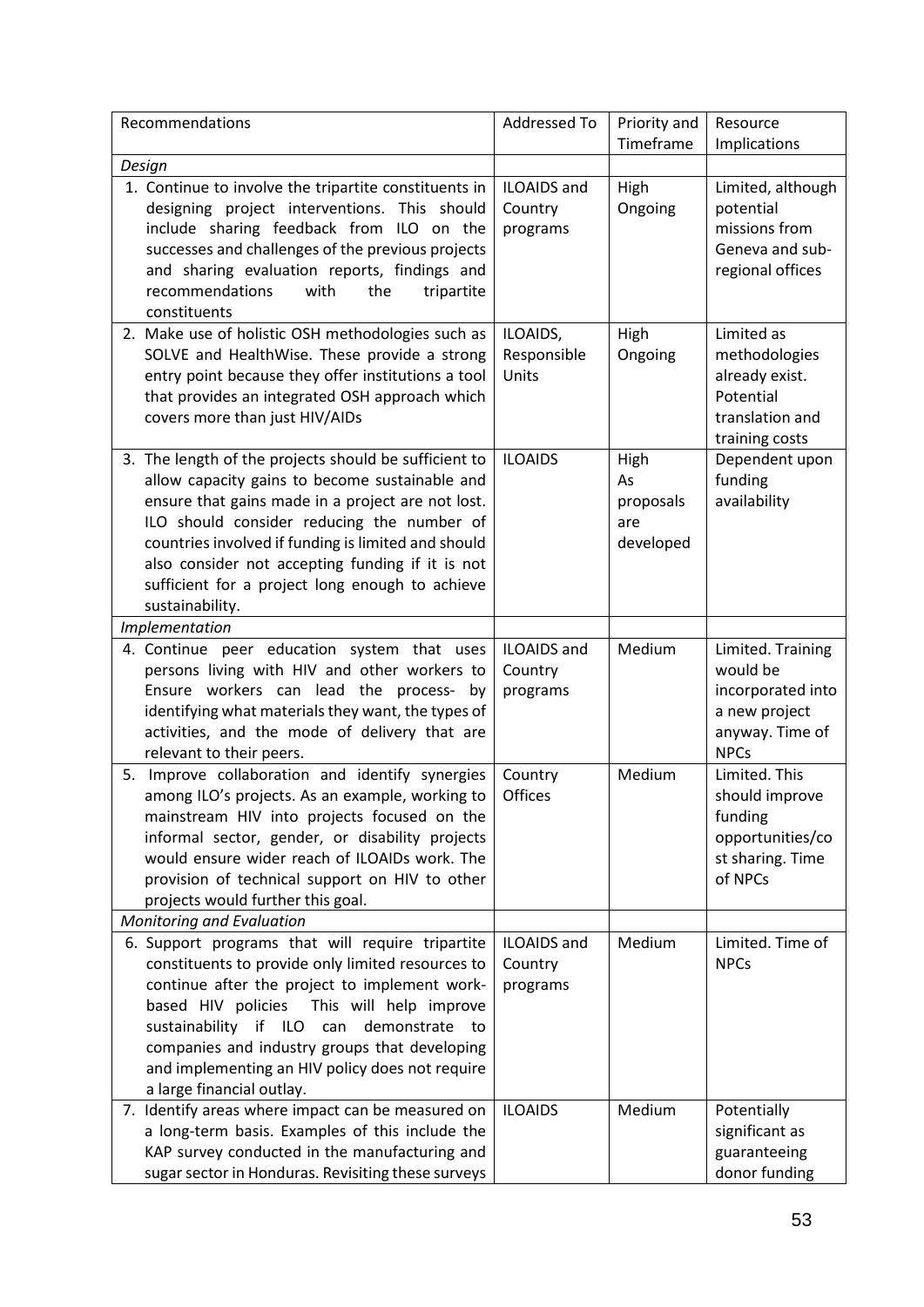| in 2-3 years would give a clearer idea of impact.   |                    |      | for follow-up  |
|-----------------------------------------------------|--------------------|------|----------------|
| ILO cannot do this for all activities but picking a |                    |      | survey may not |
| sample, ensuring a usable baseline and              |                    |      | be possible.   |
| committing to returning for a post-intervention     |                    |      |                |
| survey is advised.                                  |                    |      |                |
| Funding                                             |                    |      |                |
| 8. Ensure that clear budgets for ILO's contribution | <b>ILOAIDS</b>     | High | High           |
| are developed and a financial management            |                    |      |                |
| implemented that tracks<br><b>ILO's</b><br>system   |                    |      |                |
| contribution. The development of the budget         |                    |      |                |
| should consider how to ensure a cost-effective      |                    |      |                |
| split of salaries between national,<br>and          |                    |      |                |
| regional/HQ levels.                                 |                    |      |                |
| 9. Try to mobilize public-private partnerships.     | <b>ILOAIDS</b> and | High | Time of staff. |
| Potential exists for identifying funding            | Country            |      | Should achieve |
| with<br>private enterprises,<br>opportunities       | programs           |      | good return on |
| particularly large international corporations.      |                    |      | time.          |
| Sustainability                                      |                    |      |                |
| 10. Develop a sustainability plan and clear exit    | Country            | High | Low. Time of   |
| strategy.                                           | programs           |      | staff          |
| 11. Prioritise projects in countries where ILO can  | <b>ILOAIDS</b>     | High | Time of sub-   |
| continue to offer at least some technical support   |                    |      | regional or    |
| after the project.                                  |                    |      | country level  |
|                                                     |                    |      | staff          |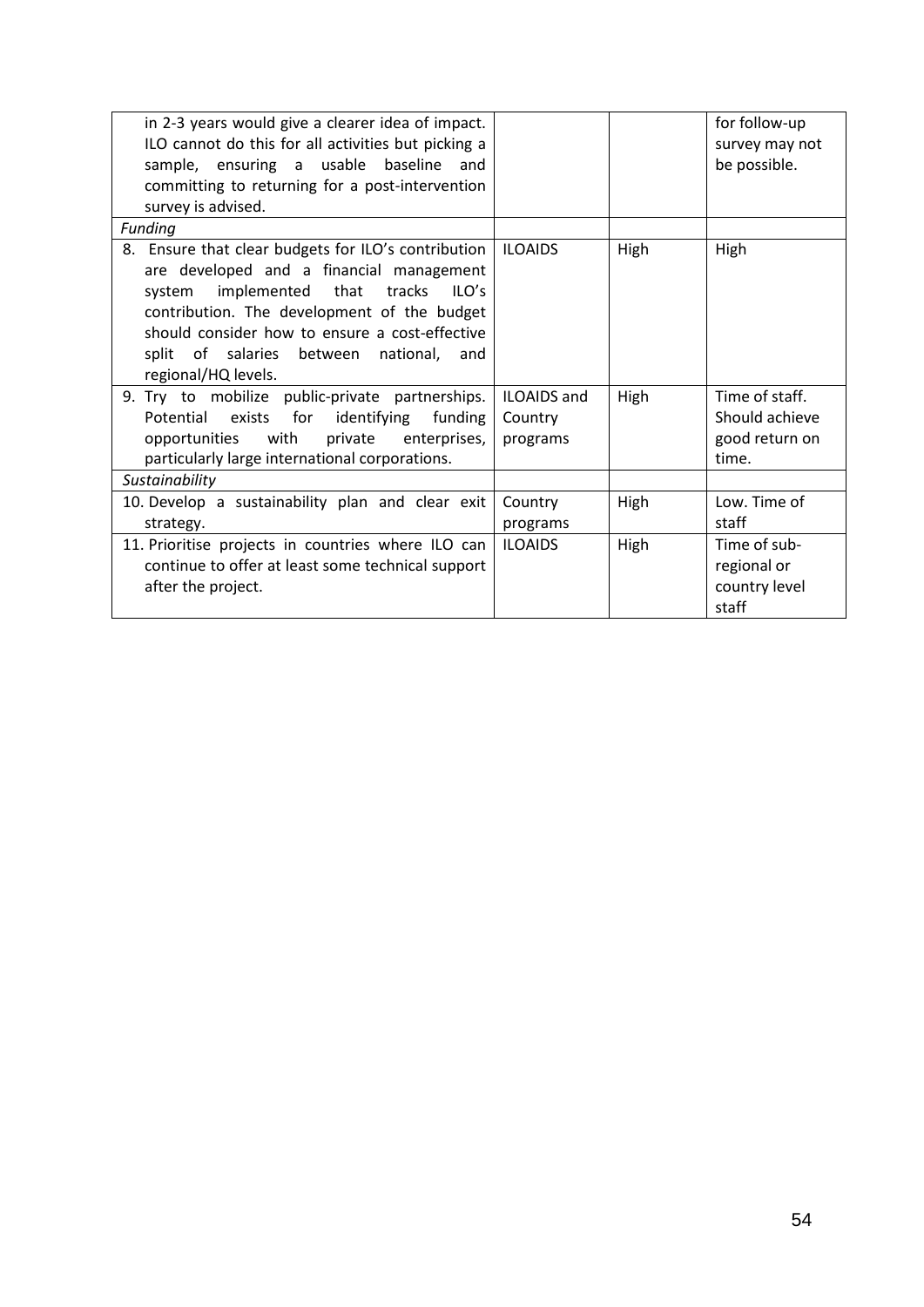**Project Title: Strengthening HIV Prevention, Care, Treatment and Social Protection in the World of Work Project TC/SYMBOL:** *GLO/13/06/OPE*

# **Name of Evaluator: Chris Morris Chris And Access 2016**

| <b>LL Element</b><br><b>Text</b>                                                   |                                                                                                                                                                                                                                                                                                                                                                                                                                                                                                                 |
|------------------------------------------------------------------------------------|-----------------------------------------------------------------------------------------------------------------------------------------------------------------------------------------------------------------------------------------------------------------------------------------------------------------------------------------------------------------------------------------------------------------------------------------------------------------------------------------------------------------|
| <b>Brief description of lesson</b><br>learned (link to specific<br>action or task) | Short projects make it very difficult to build sustainability if there is not<br>ILO resources to support the constituent partners after the project has<br>finished.                                                                                                                                                                                                                                                                                                                                           |
| <b>Context and any related</b><br>preconditions                                    |                                                                                                                                                                                                                                                                                                                                                                                                                                                                                                                 |
| Targeted users /<br><b>Beneficiaries</b>                                           | ILOAIDS and ILO Country Offices                                                                                                                                                                                                                                                                                                                                                                                                                                                                                 |
| <b>Challenges /negative lessons</b><br>- Causal factors                            | The examples of Honduras and Senegal provide a contrast in<br>sustainability. In Honduras remote support continued during 2015 and<br>there is evidence that strong sustainability has been developed in certain<br>sectors. In Senegal the project faced more challenges of sustainability,<br>where successful work had been carried out on developing workplace<br>policies but partners needed support in implementing them for 1-2 years<br>to build their capacity to operate the policies independently. |
| <b>Success / Positive Issues -</b><br><b>Causal factors</b>                        |                                                                                                                                                                                                                                                                                                                                                                                                                                                                                                                 |
| <b>ILO Administrative Issues</b><br>(staff, resources, design,<br>implementation)  | Resources are needed to ensure that support can be continued by ILO.                                                                                                                                                                                                                                                                                                                                                                                                                                            |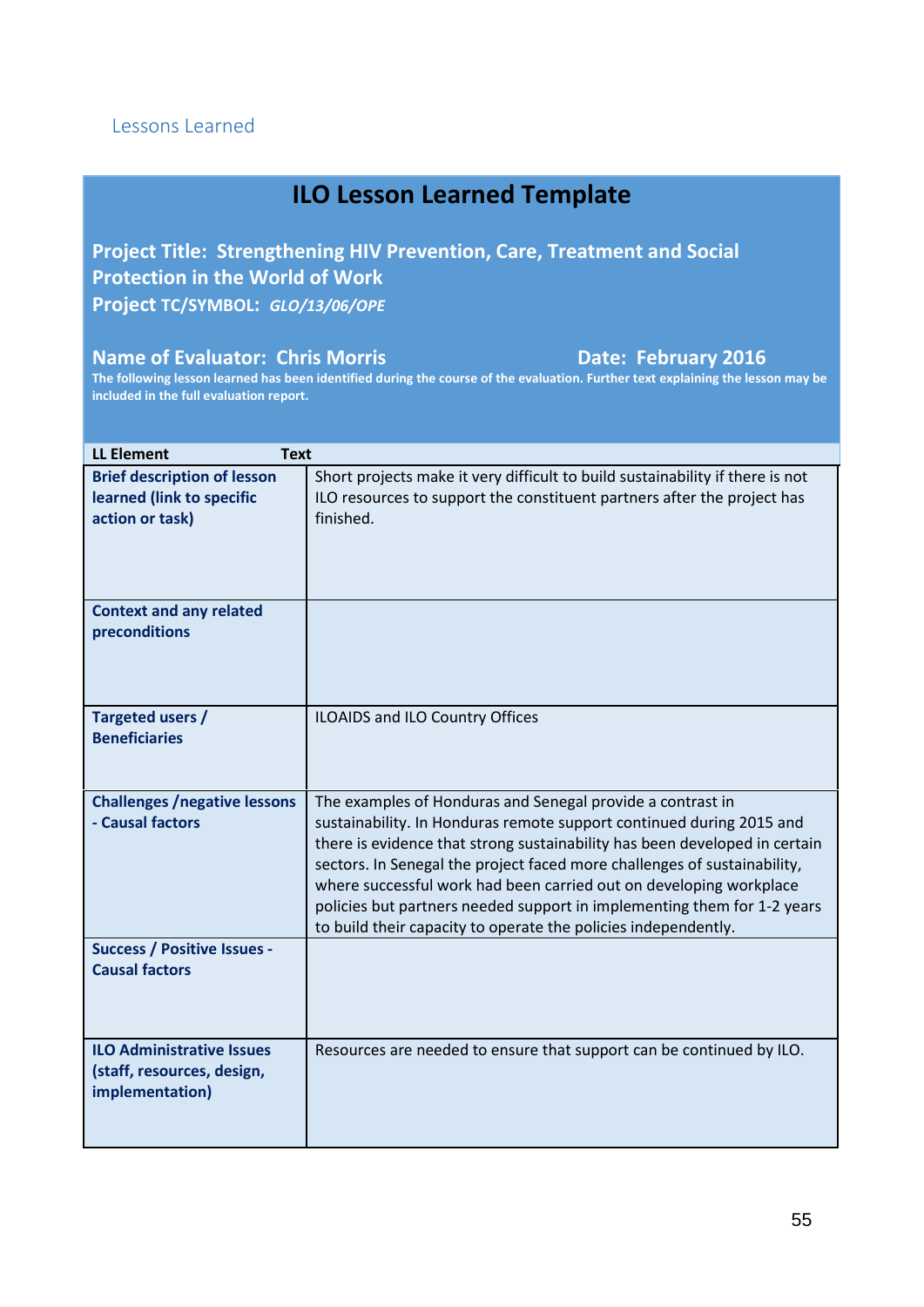# **Project Title: Strengthening HIV Prevention, Care, Treatment and Social Protection in the World of Work Project TC/SYMBOL:** *GLO/13/06/OPE*

# **Name of Evaluator: Chris Morris Norgeon Contract Date: February 2016**

| <b>LL Element</b><br><b>Text</b>                                                   |                                                                                                                                                                                                                                                                                 |
|------------------------------------------------------------------------------------|---------------------------------------------------------------------------------------------------------------------------------------------------------------------------------------------------------------------------------------------------------------------------------|
| <b>Brief description of lesson</b><br>learned (link to specific<br>action or task) | Involving both manager and worker in HIV projects is important to<br>changing the culture towards HIV in the work place.                                                                                                                                                        |
| <b>Context and any related</b><br>preconditions                                    | Evaluation participants in Honduras in particular, but elsewhere as well,<br>stressed the importance of collaboration between managers and workers.<br>Of particular importance was ensuring that workers and trade unions<br>were treated as equals in developing the program. |
| Targeted users /<br><b>Beneficiaries</b>                                           | Country programs and tripartite constituents                                                                                                                                                                                                                                    |
| <b>Challenges /negative lessons</b><br>- Causal factors                            |                                                                                                                                                                                                                                                                                 |
| <b>Success / Positive Issues -</b><br><b>Causal factors</b>                        | Strong collaboration leads to greater ownership in the programs                                                                                                                                                                                                                 |
| <b>ILO Administrative Issues</b><br>(staff, resources, design,<br>implementation)  |                                                                                                                                                                                                                                                                                 |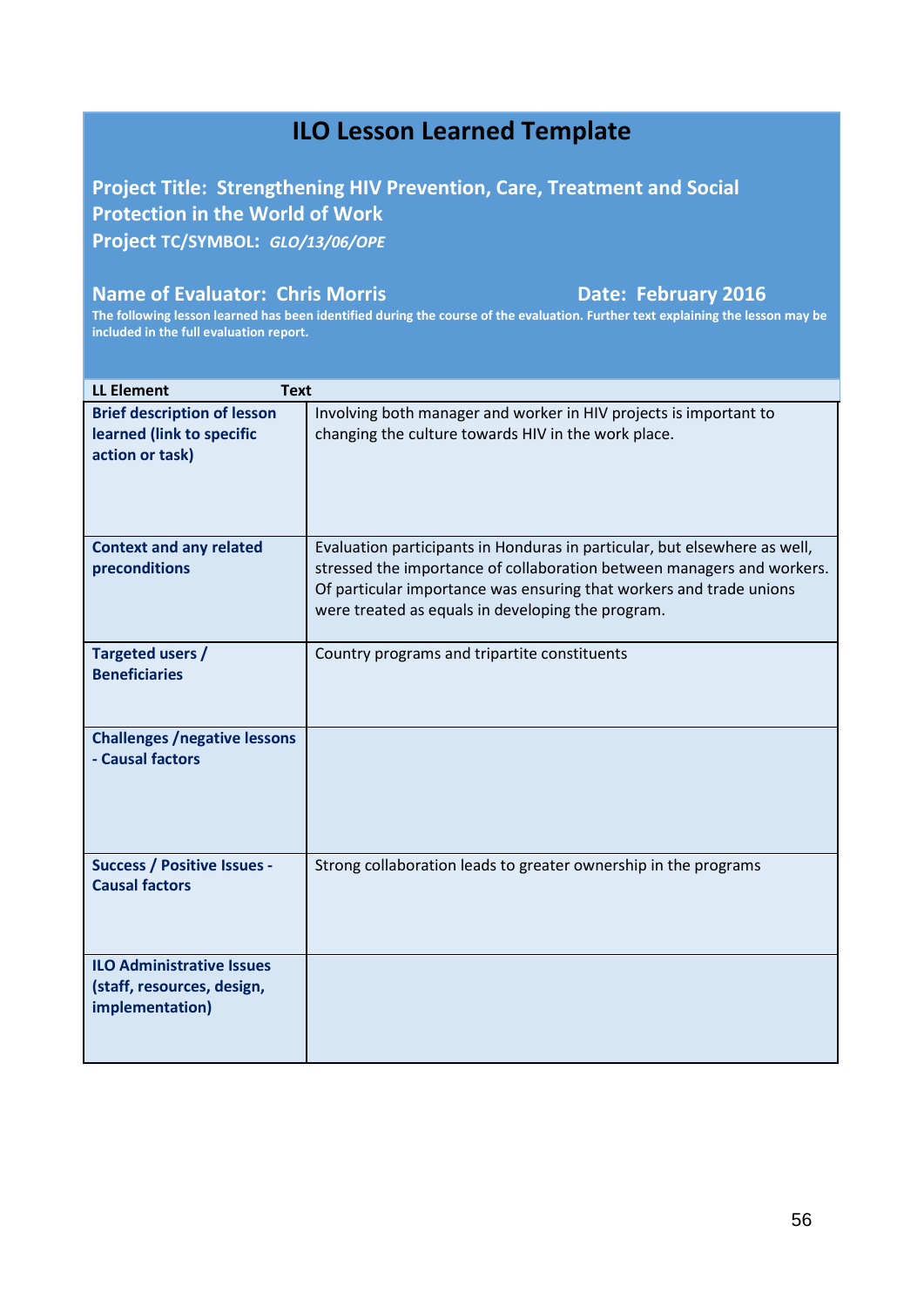# **Project Title: Strengthening HIV Prevention, Care, Treatment and Social Protection in the World of Work Project TC/SYMBOL:** *GLO/13/06/OPE*

# **Name of Evaluator: Chris Morris Norgeon Contract Date: February 2016**

| <b>LL Element</b><br><b>Text</b>                                                   |                                                                                                                                                                                                                  |
|------------------------------------------------------------------------------------|------------------------------------------------------------------------------------------------------------------------------------------------------------------------------------------------------------------|
| <b>Brief description of lesson</b><br>learned (link to specific<br>action or task) | Ensure that country programs and their tripartite constituents have the<br>flexibility to design their own programs ensures relevance and ownership<br>of the project.                                           |
| <b>Context and any related</b><br>preconditions                                    | The project provided the flexibility for countries to design projects<br>relevant to their needs. The projects were still aligned to ILO's strategic                                                             |
|                                                                                    | goals on HIV/AIDs but responded to particular national concerns.                                                                                                                                                 |
| Targeted users /                                                                   | ILOAIDS, country programs and tripartite constituents                                                                                                                                                            |
| <b>Beneficiaries</b>                                                               |                                                                                                                                                                                                                  |
| <b>Challenges /negative lessons</b><br>- Causal factors                            | Revising the global proposal once the countries have developed their<br>projects is advised to help maintain the documentation trail of the project<br>and help identify synergies between the country projects. |
| <b>Success / Positive Issues -</b><br><b>Causal factors</b>                        |                                                                                                                                                                                                                  |
| <b>ILO Administrative Issues</b>                                                   | Lead time to ensure a participatory approach to project design is needed.                                                                                                                                        |
| (staff, resources, design,<br>implementation)                                      | Resources for revising the global proposal will be limited to a small<br>amount of staff hours undertake this task.                                                                                              |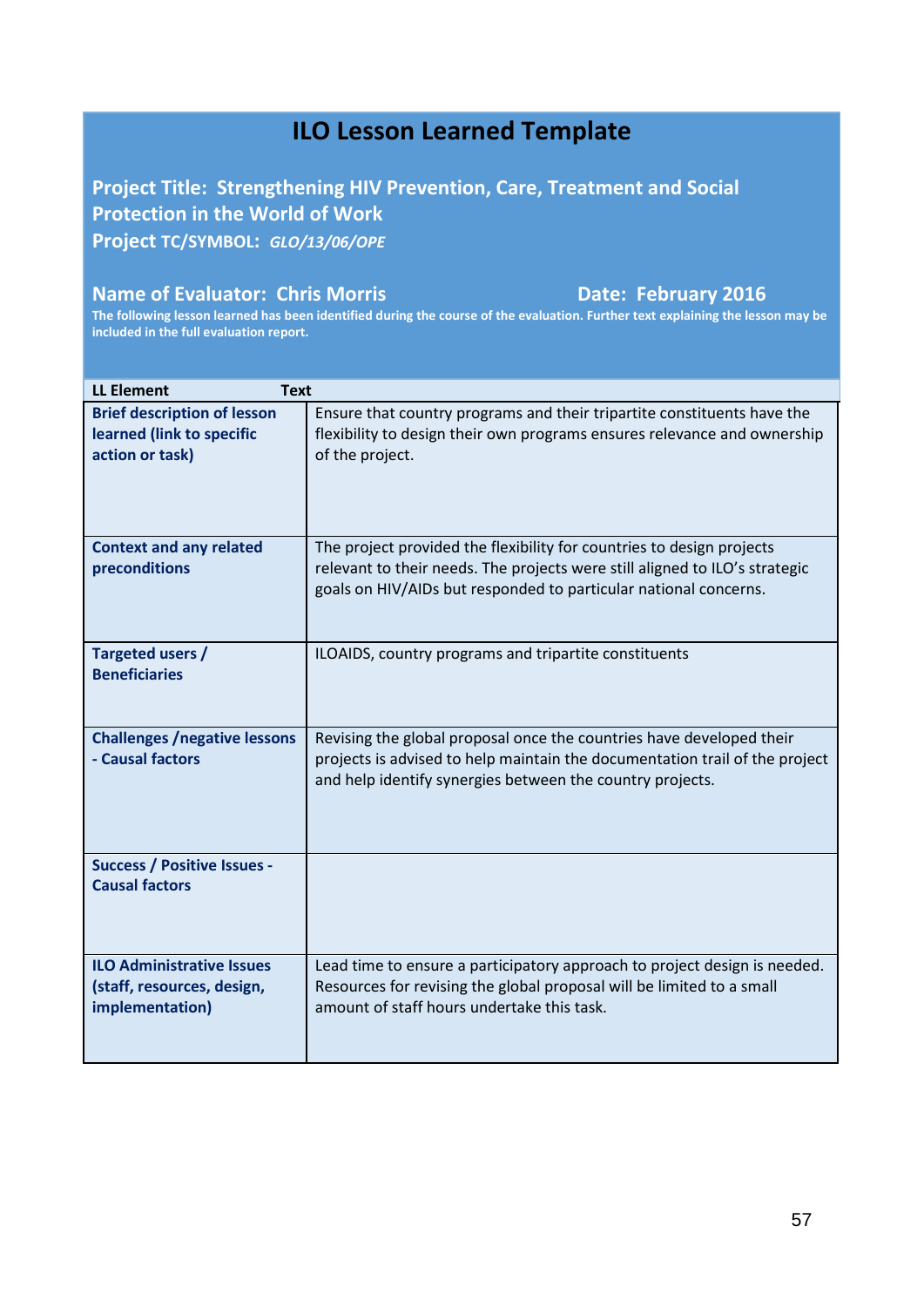**Project Title: Strengthening HIV Prevention, Care, Treatment and Social Protection in the World of Work Project TC/SYMBOL:** *GLO/13/06/OPE*

# **Name of Evaluator: Chris Morris Norgeon Contract Date: February 2016**

| <b>LL Element</b><br><b>Text</b>                                                   |                                                                                                                                                                                                                                                                                                                                   |
|------------------------------------------------------------------------------------|-----------------------------------------------------------------------------------------------------------------------------------------------------------------------------------------------------------------------------------------------------------------------------------------------------------------------------------|
| <b>Brief description of lesson</b><br>learned (link to specific<br>action or task) | Project management requires either a NPC or a strong local partner to<br>administer the project. Financial gains may be made from not having a<br>NPC in country of implementation, but without ILO's support the project<br>can delayed if the local partner is not strong enough to implement<br>required administrative tasks. |
| <b>Context and any related</b><br>preconditions                                    | Paraguay did not employ a NPC which increased the funds available for<br>activities. ILO partnered with a local NGO to administer the project and<br>disburse funds. Disbursement of funds was delayed which caused<br>problems with implementation and dissatisfaction of local stakeholders.                                    |
| Targeted users /<br><b>Beneficiaries</b>                                           | ILO Geneva and Country Offices                                                                                                                                                                                                                                                                                                    |
| <b>Challenges /negative lessons</b><br>- Causal factors                            | See above for delays                                                                                                                                                                                                                                                                                                              |
| <b>Success / Positive Issues -</b><br><b>Causal factors</b>                        |                                                                                                                                                                                                                                                                                                                                   |
| <b>ILO Administrative Issues</b><br>(staff, resources, design,<br>implementation)  | Cost-benefit analysis comparing the increased in funds for activities<br>against the loss in efficiency needs to be conducted by ILO.                                                                                                                                                                                             |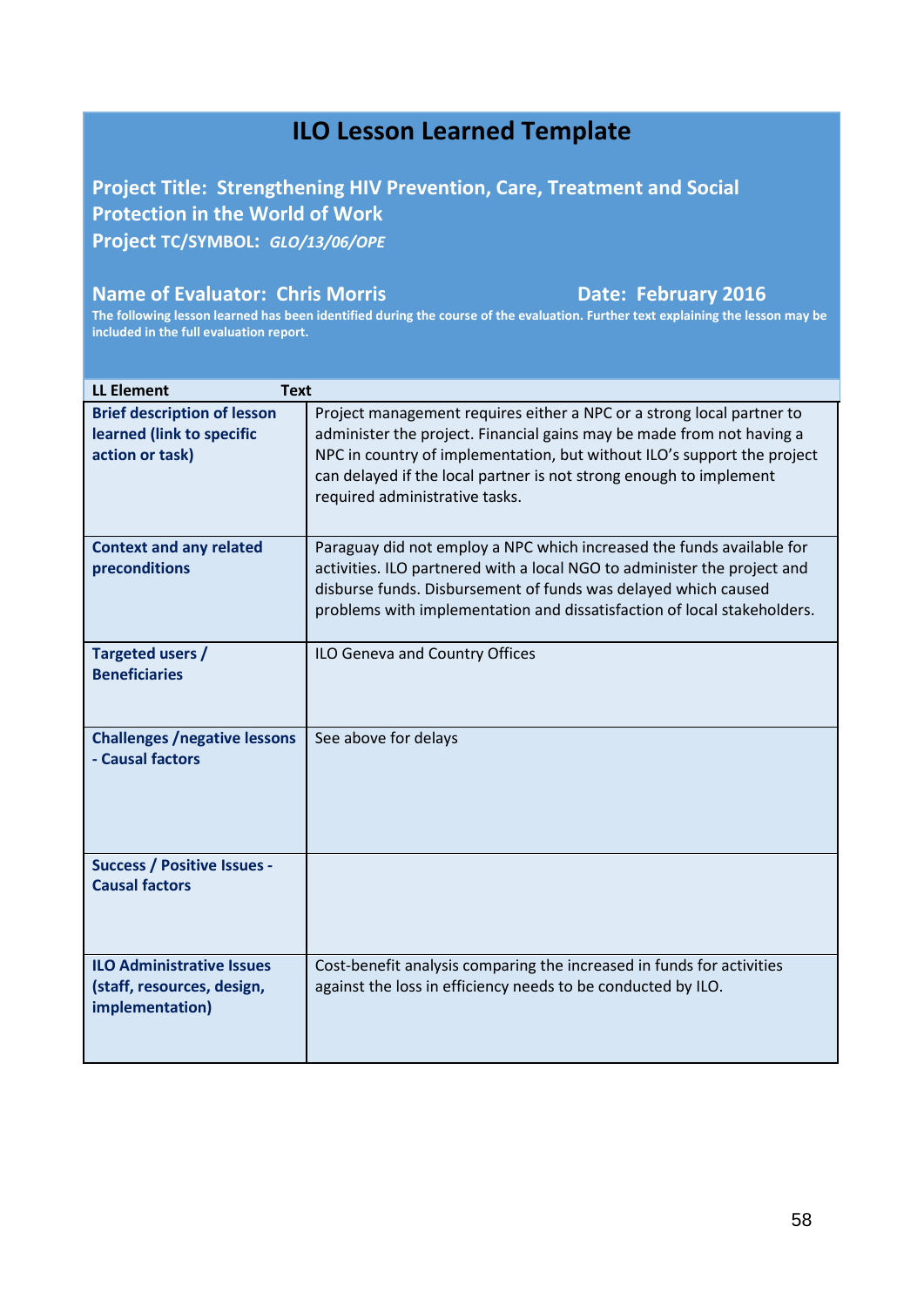# **ILO Emerging Good Practice Template**

**Project Title: Strengthening HIV Prevention, Care, Treatment and Social Protection in the World of Work** 

**Project TC/SYMBOL: GLO/13/06/OPE**

# **Name of Evaluator: Chris Morris Chris Date: March 2016**

**The following emerging good practice has been identified during the course of the evaluation. Further text can be found in the full evaluation report.** 

| <b>GP Element</b>                                                                                                                                          | <b>Text</b>                                                                                                                                                                                                                                                                                                                                                                                                                                |
|------------------------------------------------------------------------------------------------------------------------------------------------------------|--------------------------------------------------------------------------------------------------------------------------------------------------------------------------------------------------------------------------------------------------------------------------------------------------------------------------------------------------------------------------------------------------------------------------------------------|
| Brief summary of the good<br>practice (link to project<br>goal or specific<br>deliverable, background,<br>purpose, etc.)                                   | The use of holistic ILO tools such as HealthWise or SOLVE offer good entry<br>points for addressing the topic of HIV.<br>These tools allow organizations to mainstream HIV work into OSH. These<br>makes it easier for ILO to approach organizations or companies and persuade<br>them of the benefits they will receive from the methodology. Once HIV is<br>mainstreamed into OSH it is easier to build sustainability for the approach. |
| <b>Relevant conditions and</b><br><b>Context: limitations or</b><br>advice in terms of<br>applicability and<br>replicability                               | ILO has trained the manufacturing sector in SOLVE in Honduras and the<br>health provider sector on HealthWise in Senegal and Kenya. Both are<br>methodologies developed by ILO which support the inclusion of HIV/AIDS<br>within a holistic health and safety approach.                                                                                                                                                                    |
| Establish a clear cause-<br>effect relationship                                                                                                            | The industries/institutions where these tools had been used demonstrated a<br>strong level of sustainability, particularly compared to other areas of project<br>intervention.                                                                                                                                                                                                                                                             |
| Indicate measurable<br>impact and targeted<br>beneficiaries                                                                                                | Targeted beneficiaries are those working within the industries/institutions<br>where the tools are used.                                                                                                                                                                                                                                                                                                                                   |
| <b>Potential for replication</b><br>and by whom                                                                                                            | There is strong potential for replication with other ILOAIDS country<br>programs.                                                                                                                                                                                                                                                                                                                                                          |
| <b>Upward links to higher ILO</b><br><b>Goals (DWCPs, Country</b><br><b>Programme Outcomes or</b><br><b>ILO's Strategic</b><br><b>Programme Framework)</b> |                                                                                                                                                                                                                                                                                                                                                                                                                                            |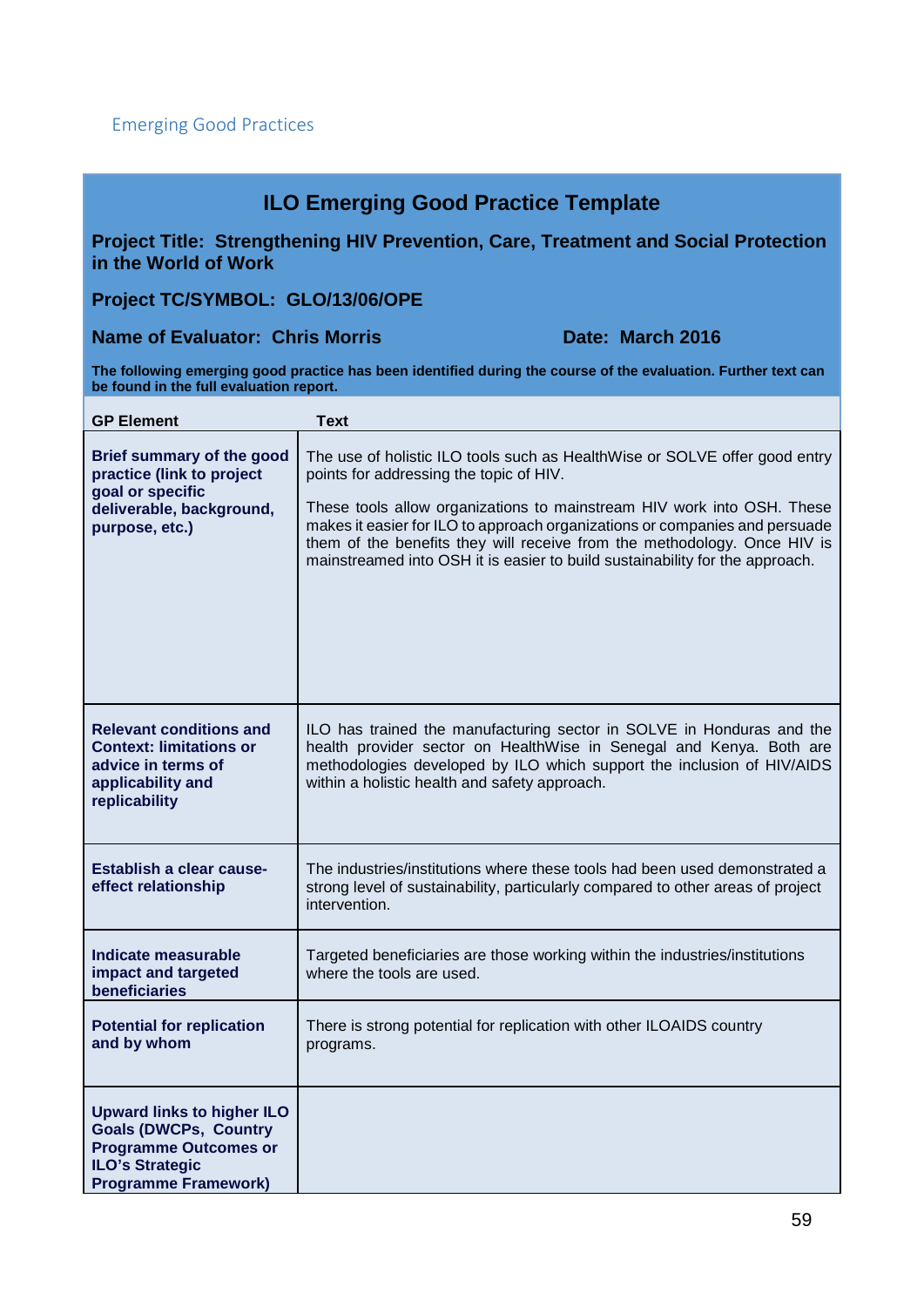# **ILO Emerging Good Practice Template**

**Project Title: Strengthening HIV Prevention, Care, Treatment and Social Protection in the World of Work** 

**Project TC/SYMBOL: GLO/13/06/OPE**

**Name of Evaluator: Chris Morris Chris Additional Pate: March 2016** 

**The following emerging good practice has been identified during the course of the evaluation. Further text can be found in the full evaluation report.** 

| <b>GP Element</b>                                                                                                            | <b>Text</b>                                                                                                                                                                                                                                                                                                                                                                        |
|------------------------------------------------------------------------------------------------------------------------------|------------------------------------------------------------------------------------------------------------------------------------------------------------------------------------------------------------------------------------------------------------------------------------------------------------------------------------------------------------------------------------|
| Brief summary of the good<br>practice (link to project<br>goal or specific<br>deliverable, background,<br>purpose, etc.)     | The use of peer educators is a particularly effective means of achieving<br>acceptance of the HIV message. This is especially so if the educators are<br>persons living with HIV.                                                                                                                                                                                                  |
| <b>Relevant conditions and</b><br><b>Context: limitations or</b><br>advice in terms of<br>applicability and<br>replicability | ILO has trained the manufacturing sector in SOLVE in Honduras and the<br>health provider sector on HealthWise in Senegal and Kenya. Both are<br>methodologies developed by ILO which support the inclusion of HIV/AIDS<br>within a holistic health and safety approach.                                                                                                            |
| Establish a clear cause-<br>effect relationship                                                                              | The message on HIV was shown to be particularly effective when delivered<br>by persons living with HIV. It helped demonstrate that persons living with<br>HIV are capable of living full professional and social lives.<br>Using trainers from the same workers group also helped acceptance of the<br>issue, particular in areas where discussing HIV and sex education is taboo. |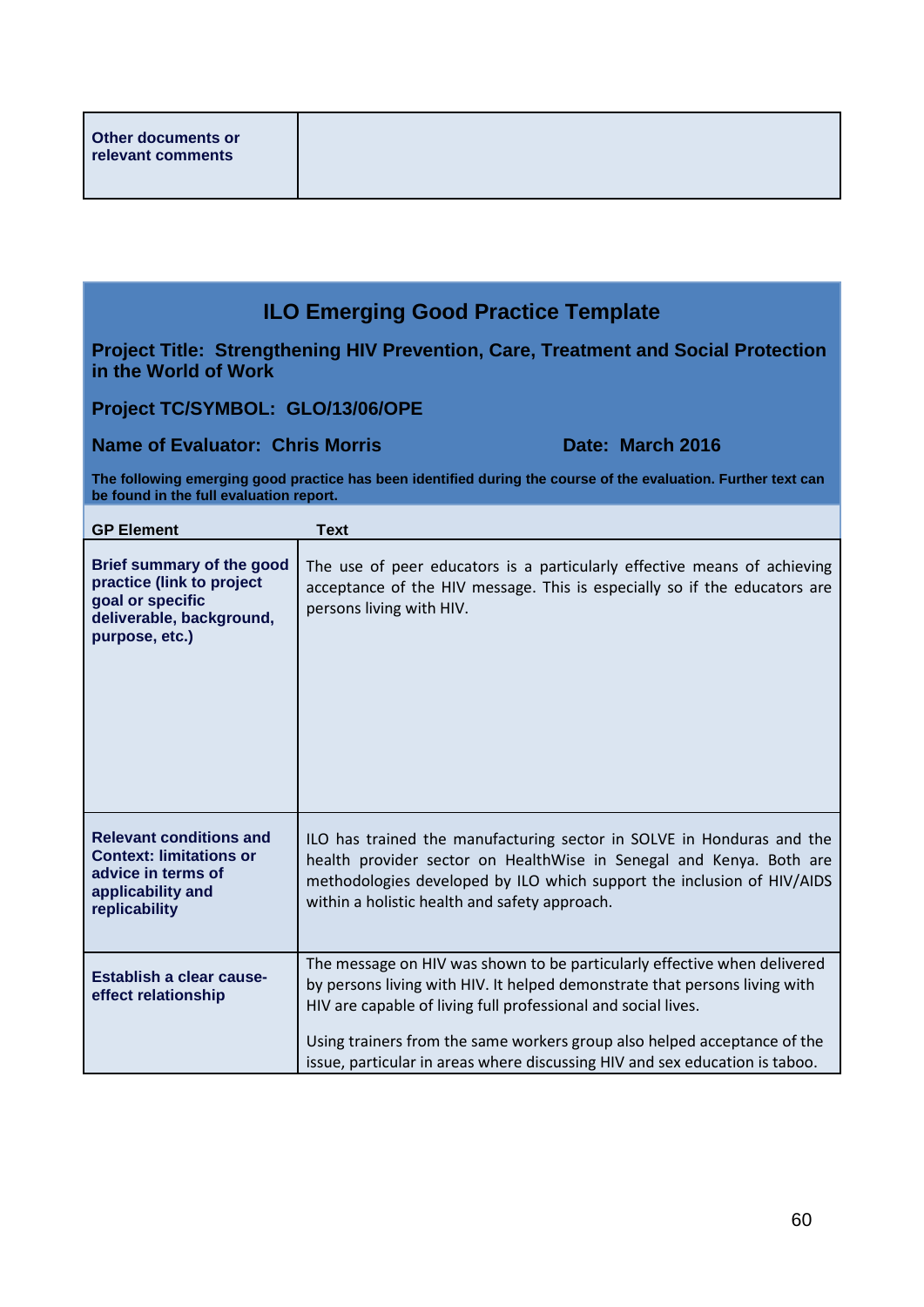| Indicate measurable<br>impact and targeted<br><b>beneficiaries</b>                                                                                         | Impact is measured through qualitative examples of changes in attitudes<br>towards persons living with HIV, or subject matter, such as the use of<br>condoms, after training. The identification of the impact comes from<br>stories of change narrated by trainers, trade union leaders, and industry<br>representatives. The targeted beneficiaries are workers in the industries<br>the project works with. |
|------------------------------------------------------------------------------------------------------------------------------------------------------------|----------------------------------------------------------------------------------------------------------------------------------------------------------------------------------------------------------------------------------------------------------------------------------------------------------------------------------------------------------------------------------------------------------------|
| <b>Potential for replication</b><br>and by whom                                                                                                            | There is strong potential for replication with other ILOAIDS country<br>programs.                                                                                                                                                                                                                                                                                                                              |
| <b>Upward links to higher ILO</b><br><b>Goals (DWCPs, Country</b><br><b>Programme Outcomes or</b><br><b>ILO's Strategic</b><br><b>Programme Framework)</b> |                                                                                                                                                                                                                                                                                                                                                                                                                |
| Other documents or<br>relevant comments                                                                                                                    |                                                                                                                                                                                                                                                                                                                                                                                                                |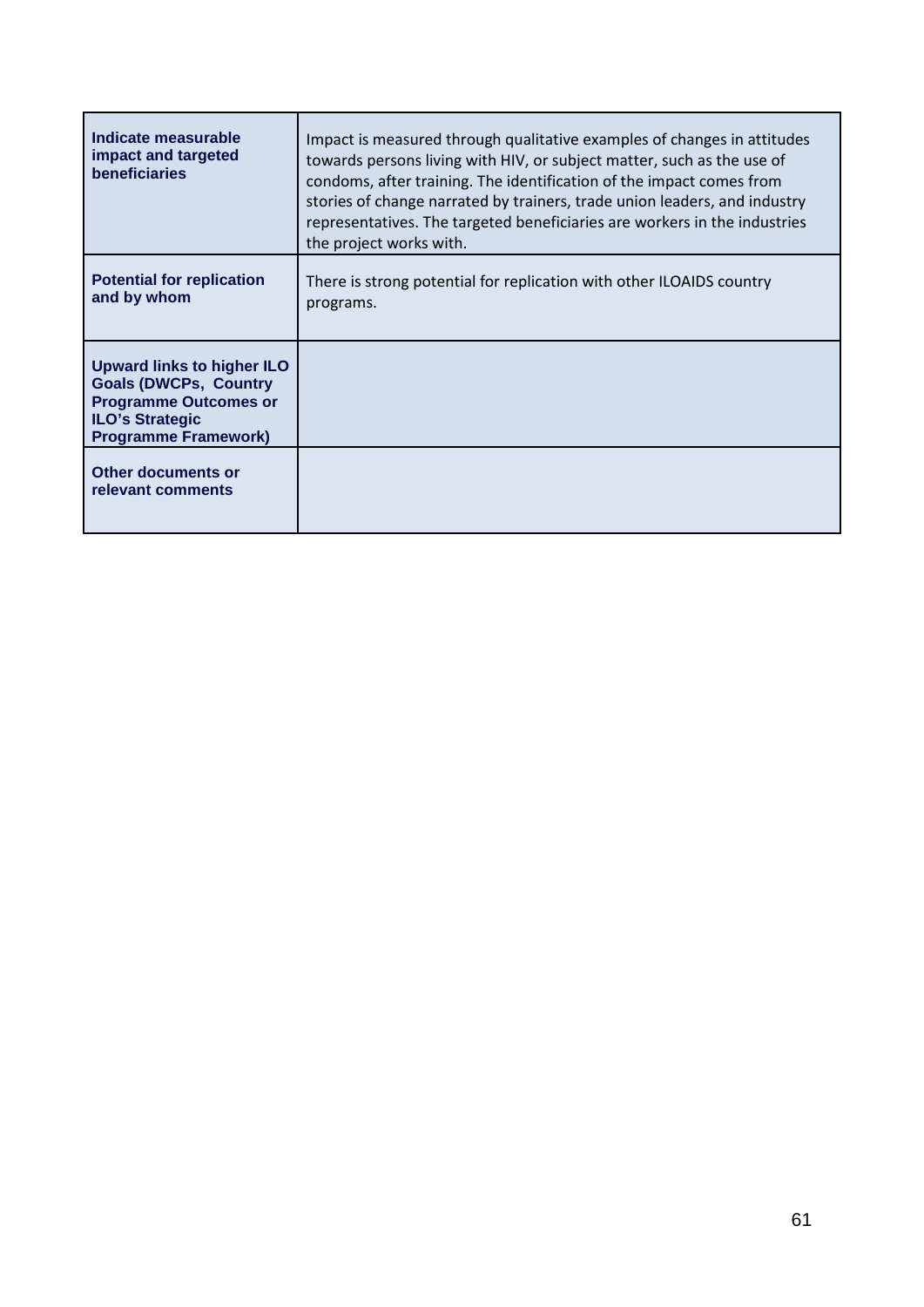# Annex 1: Draft Questionnaire

### **Sample Questions for Tripartite Constituents**

1. Did the project align to the needs of your organization and members in the fight against HIV/AIDs?

- 2. How?
- 3. Were you satisfied with ILO's consultation process in designing the project?
- 4. Were you satisfied with ILO's consultation and reporting during the project?
- 5. What challenges do workers living with HIV face in the workplace?
- 6. Has the project addressed these challenges?
- 7. What have been the main successes of the project?

8. What change has occurred in the country as a result of the project? (by change I mean what difference has the project made if you compare the situation now to the situation at the start of the project. Changes could include capacity building/behaviour change/awareness etc)

- 9. Are the successes and changes you identified be sustainable in the long-term?
- 10. What recommendations would you make for future work with the ILO?

### **Sample Questionnaire for NPCs and ILO Responsible Officers**

This questionnaire was sent to NPCs, Program Officers or Sub-Regional Specialists responsible for the project in the countries not visited by the evaluation. Some of the questions were asked in skype calls and others sent over email. A total of 5 questionnaires were sent out and 2 were returned.

### **Instructions:**

Please fill out the answers to the questions below as best as you can. If the question is not relevant to your project or you don't have the data available any more to answer it please leave blank.

### **Relevance**

- 1. In your opinion, how does the project align with ILO Recommendation 200?
- 2. In your opinion does the project align with UNAIDS strategy (2011-2015), 'Getting to Zero', particularly, the goals of the sexual transmission of HIV by 50%; eliminating mother to child transmission; and ensuring universal access to antiretroviral therapy for people living with HIV in need of treatment? If so, how?
- 3. What synergies are there between the National HIV and AIDs Framework or Strategies and the project?
- 4. How does the project align with the Decent Work Country Program?
- 5. How does the project align with the United Nations Development Assistance Frameworks (UNDAFs)?
- 6. What needs assessments were undertaken before the project?
- 7. What were the key needs identified?
- 8. To what extent were the tripartite constituents involved in developing the project?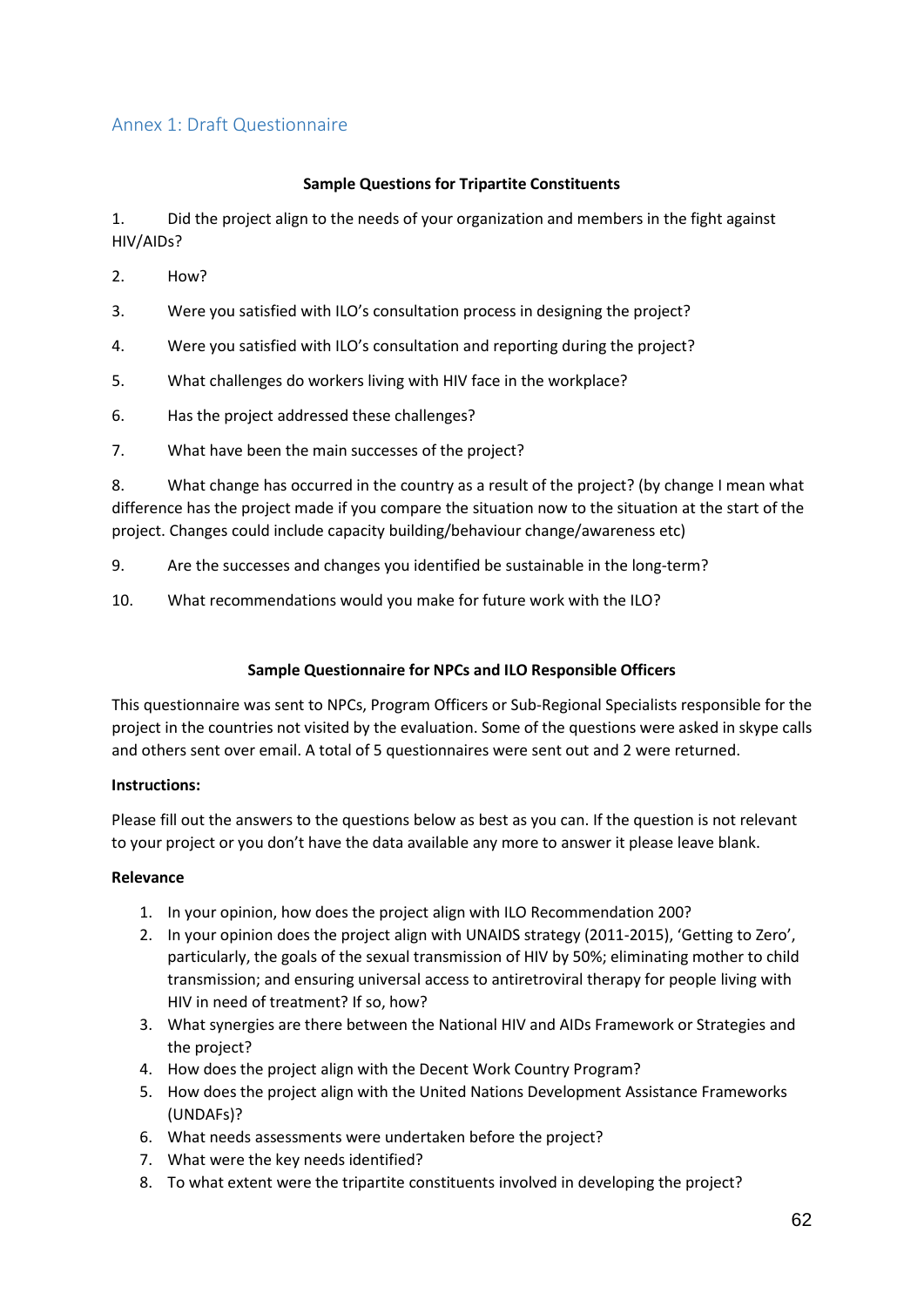- 9. Were Persons Living with HIV (PLHIV) and organizations representing them involved in developing the project?
- 10. How involved has the Project Advisory Committee (or equivalent) been during the implementation of the project?

# **Coherence**

- 1. Did you obtain any other sources of funding for the project or to compliment the work of the project?
- 2. Were there any connections to any other of ILO's projects?
- 3. Did you use recommendations from previous evaluations to develop this project? If so can you give examples?
- 4. How do you record best practices and lessons learned?

# **Effectiveness**

- 1. Can you describe the management structure of the project?
- 2. What was the most effective project management strategy used?
- 3. Would you recommend this approach to project management in future projects?
- 4. Were there any differences between the projected and actual results?
- 5. What were the reasons for the difference between projected and actual results?
- 6. What was the most successful element of the project? Why?
- 7. What system for monitoring and evaluation did you use?
- 8. Did your project conduct any baseline and follow up surveys/studies etc? If so could you share these with me please?

# **Efficiency**

- 1. What challenges arose and how did you effectively deal with these?
- 2. Did any of the identified risks occur (as stated in the PRODOC)? What were the best strategies for addressing these?
- 3. Did the project use the budget as expected?
- 4. Has the project benefitted from technical resources from outside of the country?
- 5. Have other means of sharing costs with other projects/UN agencies/NGOs been utilized?
- 6. What knowledge sharing platforms did you use?

# **Impact**

- 1. In your opinion what has been the main impacts of the project?
- 2. In your opinion what has been the most significant change you have witnessed in the project?
- 3. What work has been done to measure impact?

# **Sustainability**

- 1. What element/output/outcome of the project do you think is the most sustainable? Why?
- 2. Are the tripartite constituents committed to continuing the work of the project moving forward?
- 3. What examples of sustainability are there?
- 4. Has this project shown any examples of up-stream policy decisions/changes, successfully being implemented downstream by employers and workers organizations?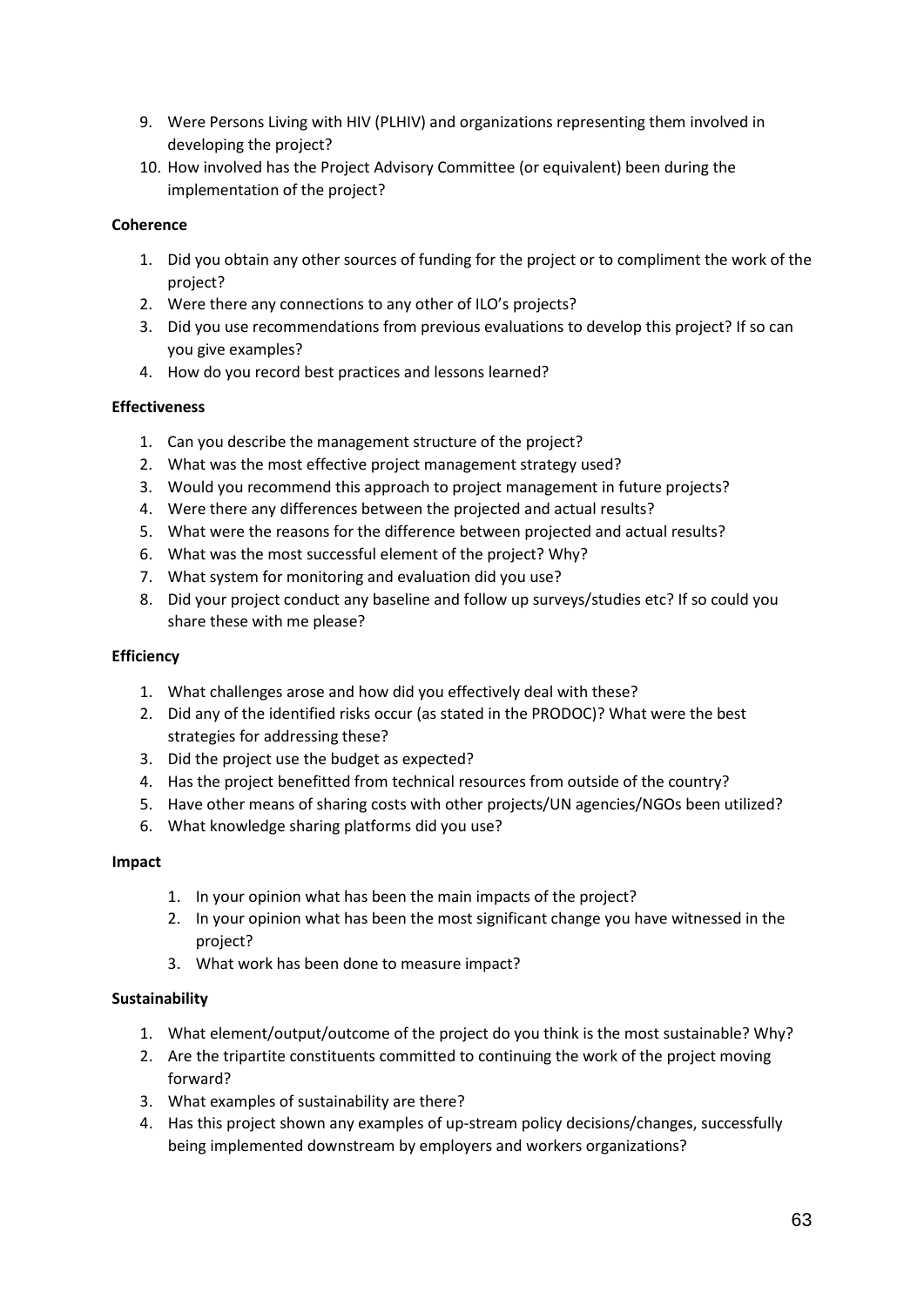5. Are there examples of the project's successes being transferred to other projects/sectors/beneficiaries?

# **Gender**

- 1. How were gender concerns considered during the development of the project?
- 2. Did the project align with national gender policies?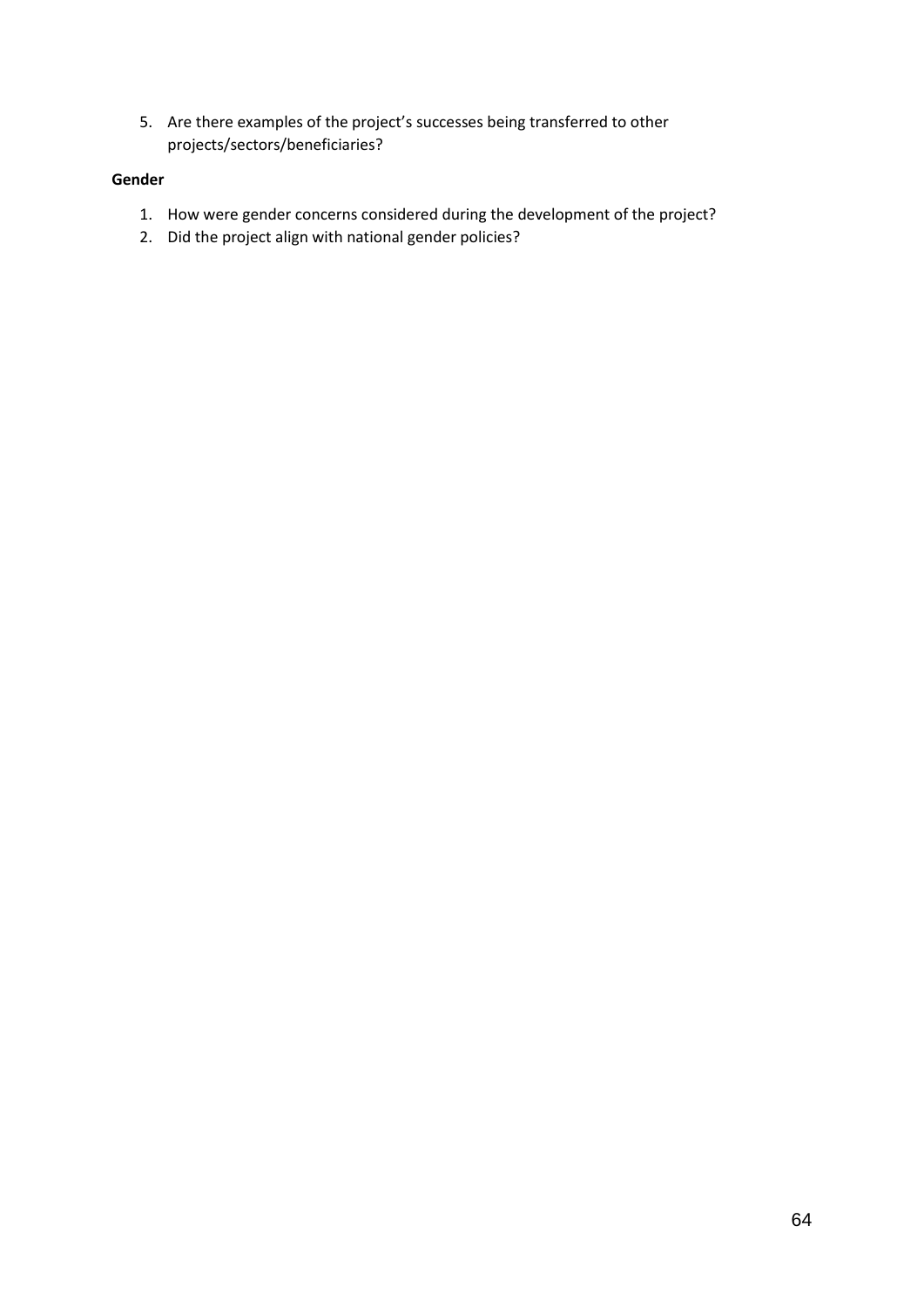# Annex 2: List of People Interviewed

# **Geneva**

| <b>Date</b> | <b>Name</b>               | Gender<br>(M/F) | <b>Position</b>                                | Organization                     | Place  | <b>Method</b>          |
|-------------|---------------------------|-----------------|------------------------------------------------|----------------------------------|--------|------------------------|
| 14&15/12    | Rasha<br>Tabbara          | F               | Evaluation<br>Manager                          | <b>ILO</b><br><b>WORKQUALITY</b> | Geneva | In-person<br>interview |
| 14/12       | Naomi Asukai              | F               | Senior<br>Evaluation<br>Officer                | <b>ILOAIDS</b>                   | Geneva | In-person<br>interview |
| 14/12       | Anna<br>Torriente         | F               | Senior Legal<br>Officer-<br><b>ILOAIDs</b>     | <b>ILOAIDS</b>                   | Geneva | In-person<br>interview |
| 14/12       | Ingrid Sipi-<br>Johnson   | F               | Technical<br>Officer<br>(Gender<br>Specialist) | <b>ILOAIDS</b>                   | Geneva | In-person<br>interview |
| 14/12       | Alice<br>Ouedraogo        | F               | Chief                                          | <b>ILOAIDS</b>                   | Geneva | In-person<br>interview |
| 15/12       | Brigitte Zug-<br>Castillo | F               | Senior<br>Advisor to<br>the Director           | <b>ILOAIDS</b>                   | Geneva | In-person<br>interview |
| 15/12       | Jennifer Hahn             | F               | Gender<br>Specialist                           | PARDEV, ILO                      | Geneva | In-person<br>interview |
| 15/07       | Olumeri<br>Doherty        | M               | Technical<br>Officer                           | <b>ILOAIDS</b>                   | Geneva | In-person<br>interview |
| 15/07       | Margherita<br>Licata      | F               | Technical<br>Specialist                        | <b>ILOAIDS</b>                   | Geneva | In-person<br>interview |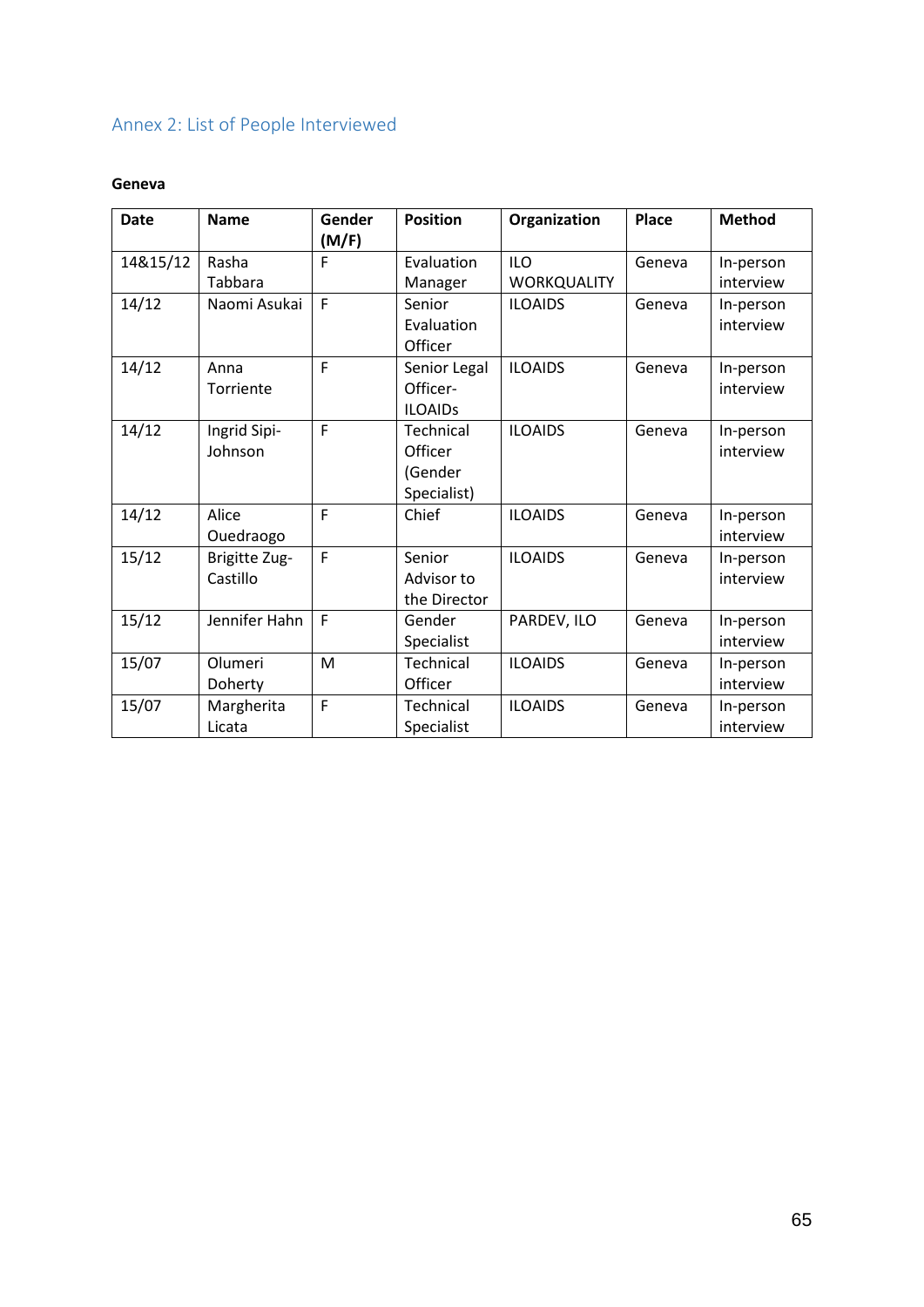# **Skype Interviews**

| <b>Date</b>   | <b>Name</b>                 | Gender<br>(M/F) | <b>Position</b>                                                                                                                      | Organization                                         | Place                               | <b>Method</b> |
|---------------|-----------------------------|-----------------|--------------------------------------------------------------------------------------------------------------------------------------|------------------------------------------------------|-------------------------------------|---------------|
| 01/12         | Brigitte Zug-<br>Castillo   | F               | Senior Advisor to<br>the Director                                                                                                    | <b>ILOAIDS</b>                                       | Beirut &<br>Geneva                  | Skype         |
| 04/12         | Anne<br>Torriente           | $\mathsf F$     | Senior Legal<br>Officer                                                                                                              | <b>ILOAIDS</b>                                       | Beirut &<br>Geneva                  | Skype         |
| 18 &<br>21/12 | Ana Catalina<br>Ramirez     | $\mathsf F$     | Sub-regional<br>Specialist on HIV<br>and AIDS and the<br>world of work,<br>Central America,<br>Dom. Republic,<br>Haiti and<br>Panama | <b>ILOAIDS</b>                                       | Beirut &<br>San Jose                | Skype         |
| 05/01         | Christiane<br>Wiskow        | $\overline{F}$  | <b>Health Services</b><br>Specialist                                                                                                 | Sectoral<br>Policies<br>Department<br><b>ILO</b>     | Beirut &<br>Geneva                  | Skype         |
| 08/01         | Rodrigo<br>Mogrovejo        | M               | <b>National Project</b><br>Coordinator,<br><b>Bolivia</b>                                                                            | <b>ILO</b>                                           | Beirut &<br>Spain                   | Skype         |
| 08/01         | Carmell-Rose<br>Jann        | $\mathsf F$     | <b>National Project</b><br>Coordinator,<br>Haiti                                                                                     | <b>ILO</b>                                           | Beirut &<br>Port-au-<br>Prince      | Skype         |
| 11/01         | Eric Carlson                | M               | Former sub-<br>regional<br>Specialist, Bolivia<br>and Paraguay                                                                       | <b>ILOAIDS</b>                                       | Beirut &<br>Geneva                  | Skype         |
| 12/01         | Kidist Chala                | F               | Programme<br>Officer, Ethiopia                                                                                                       | <b>ILO</b>                                           | Beirut &<br>Addis<br>Ababa          | Skype         |
| 14/01         | Hellen<br>Mugutu<br>Amakobe | F               | <b>Focal Point HIV</b><br>and AIDS<br>(Former National<br>Project<br>Coordinator),<br>Kenya                                          | <b>ILO</b>                                           | Beirut &<br>Nairobi                 | Skype         |
| 28/01         | Ines Lopez                  | F               | Consultant,<br>Paraguay Project                                                                                                      | <b>ILO</b>                                           | Dakar and<br>Asunción               | Skype         |
| 01/02         | Dr.<br>Bathsheba<br>Osoro   | F               | Head of<br>Stakeholder<br>Coordinator                                                                                                | <b>National Aids</b><br>Control<br>Council           | <b>North</b><br>Cave and<br>Nairobi | Skype         |
| 01/02         | Isaac Kiema                 | M               | Projects<br>Coordinator                                                                                                              | Federation of<br>Kenya<br>Employers                  | North<br>Cave and<br>Nairobi        | Skype         |
| 01/02         | Juan Godoy                  | M               | Leader                                                                                                                               | Transport<br><b>Sector Trade</b><br>Union<br>(LUCHA) | North<br>Cave and<br>Asunción       | Skype         |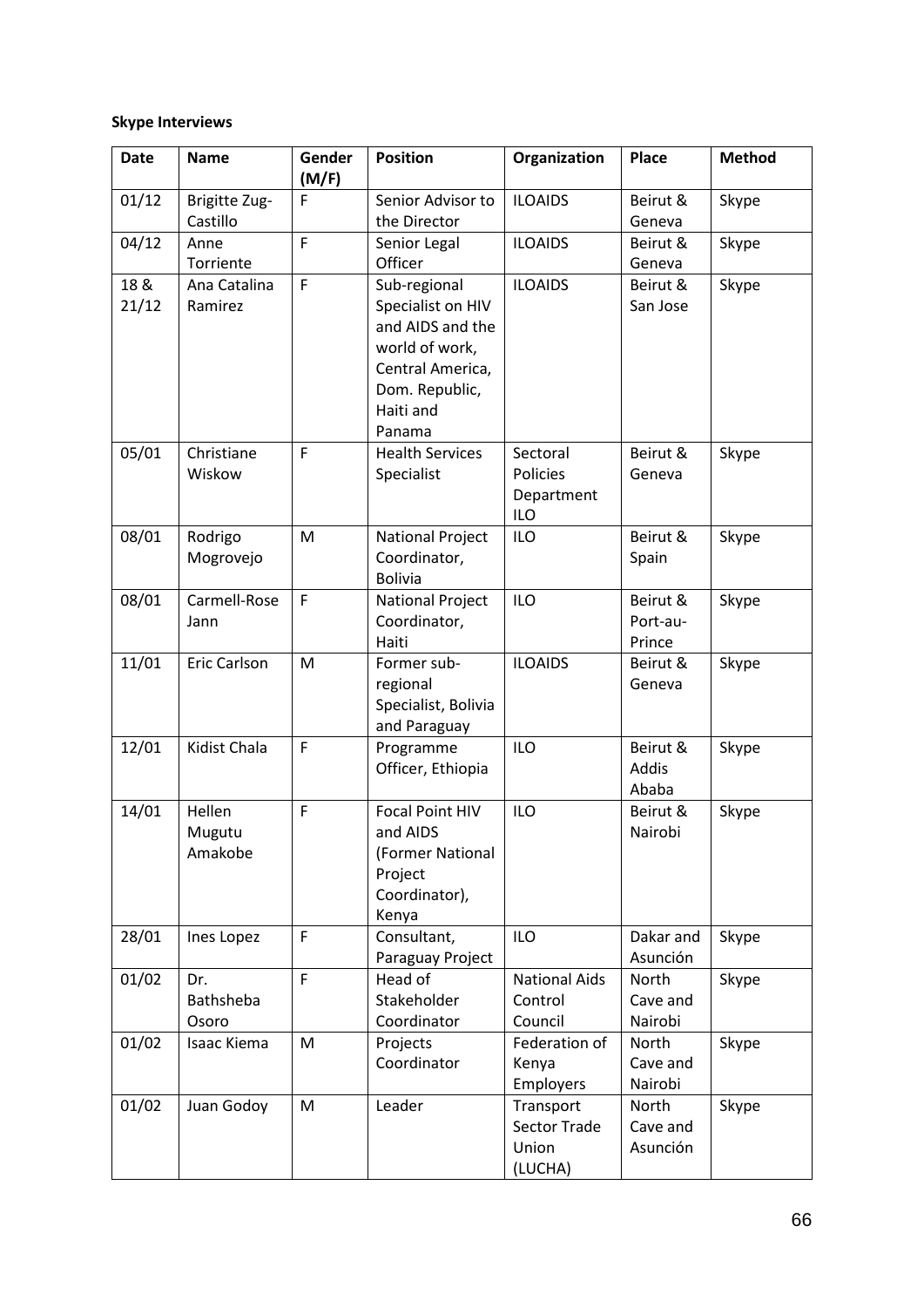| 04/02  | Lucia Sossa<br>Aranibar | F | Executive of<br>Legal Affairs | Confederation<br>de<br>Empresarios<br>Privados de | North<br>Cave and<br>La Paz | Skype |
|--------|-------------------------|---|-------------------------------|---------------------------------------------------|-----------------------------|-------|
|        |                         |   |                               | <b>Bolivia</b>                                    |                             |       |
| 08/02  | Marie Rose<br>Verneret  | F | President                     | <b>LUFIAVIH</b>                                   | Beirut and<br>Port au       | Skype |
|        | Pastor Joel<br>Sainton  | M | President                     | <b>APIA LAVIE</b>                                 | Prince                      |       |
|        | Bernard<br>Bertony      | M | <b>Trainer</b>                |                                                   |                             |       |
| 08/02  | Antoine Jean            | M | <b>HR Manager</b>             | Premium                                           | Beirut and                  | Skype |
|        | Evens                   |   |                               |                                                   | Port au                     |       |
|        |                         |   |                               |                                                   | Prince                      |       |
| 088/02 | Selindié                | M | Labour Director               | Ministry of                                       | Beirut and                  | Skype |
|        | Abellard                |   | Nord-Est                      | <b>Social Affairs</b>                             | Port au                     |       |
|        |                         |   | Department                    |                                                   | Prince                      |       |

# **Honduras**

| <b>Date</b> | <b>Name</b>                                 | Gender<br>(M/F) | <b>Position</b>                                         | Organization                                                 | <b>Place</b> | <b>Method</b>                     |
|-------------|---------------------------------------------|-----------------|---------------------------------------------------------|--------------------------------------------------------------|--------------|-----------------------------------|
| 17/01       | Ana Catalina<br>Ramierez &<br>Liliana Mejia | 2F              | Sub-regional<br>specialist & ex-<br><b>NPC</b>          | <b>ILO</b>                                                   | Tegucigalpa  | In-person<br>logistics<br>meeting |
| 18/01       | Rudy<br>Molinero                            | F               | Occupational<br>Physician and<br><b>HIV Focal Point</b> | Social<br>Protection<br>Department,<br>Ministry of<br>Labour | Tegucigalpa  | In-person<br>interview            |
| 18/01       | Carlos<br>Madero                            | M               | Minister of<br>Labour                                   | Ministry of<br>Labour                                        | Tegucigalpa  | In-person<br>interview            |
| 18/01       | Guillermo<br>Matamoros                      | M               | Manufacturing<br>Sector<br>Representative               | <b>COHEP</b>                                                 | Tegucigalpa  | In-person<br>group<br>interview   |
|             | Lina Mejia                                  | F               | Legal Adviser<br>and HIV Focal<br>Point                 |                                                              |              |                                   |
|             | Adelaida<br>Fiallos                         | F               | Communication<br>Officer                                |                                                              |              |                                   |
| 18/01       | Benita<br>Ramirez                           | F               | Representative                                          | <b>ASONAPVIHSIDA</b>                                         | Tegucigalpa  | In-person<br>interview            |
| 19/01       | Noe Ivan<br>Flores                          | M               | Member                                                  | <b>CGT</b>                                                   | Tegucigalpa  | In-person<br>group                |
|             | Benjamin<br>Vasquez                         | M               | Deputy General<br>Secretary                             | CGT/Tripartite<br>Committee<br>Member                        |              | interview                         |
|             | Marco Nieto<br>Posadas                      | M               | Member                                                  | CGT/Tripartite<br>Committee<br>Member                        |              |                                   |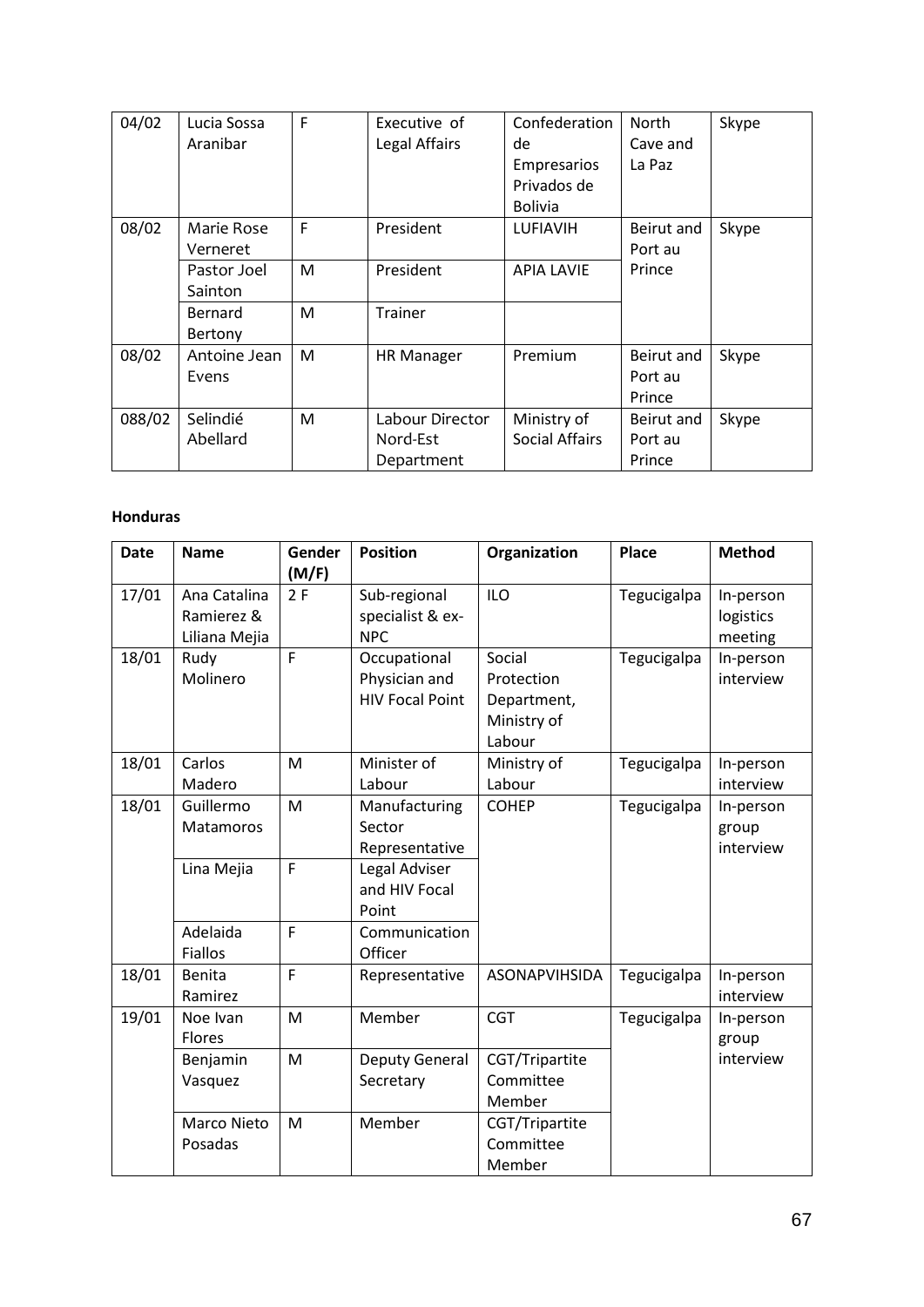|       | Belinda                  | F            | Member                 | <b>CUTH</b>           |             |              |
|-------|--------------------------|--------------|------------------------|-----------------------|-------------|--------------|
|       | Montejo                  |              |                        |                       |             |              |
|       | Leticia                  | F            | Member                 | CTH/Tripartite        |             |              |
|       | Maribel                  |              |                        | Committee             |             |              |
|       | Zelaya                   |              |                        | Member                |             |              |
|       | Hilario                  | M            | General                | <b>CTH</b>            |             |              |
|       | Espinoza                 |              | Secretary              |                       |             |              |
|       | Daniel                   | M            | General                | <b>CGT</b>            |             |              |
|       | Duron                    |              | Secretary              |                       |             |              |
| 19/01 | Juan Ramón               | M            | Social                 | <b>UNAIDS</b>         | Tegucigalpa | In-person    |
|       | Ramírez                  |              | Mobilization           |                       |             | group        |
|       |                          |              | Advisor                |                       |             | interview    |
|       | Hector                   | M            | M&E Advisor            |                       |             |              |
|       | Sucilla                  |              | and Acting CD          |                       |             |              |
| 20/01 | Maria Isabel             | F            | <b>Training</b>        | Ministry of           | Tegucigalpa | Focus        |
|       | Aguilar                  |              | Coordinator            | Health                |             | Group        |
|       | <b>Rosa Cacires</b>      | F            | Training               | Ministry of           |             |              |
|       |                          |              | Coordinator of         | Health                |             |              |
|       |                          |              | the Technical          |                       |             |              |
|       |                          |              | Assistants             |                       |             |              |
|       |                          |              | Programme              |                       |             |              |
|       | Naicy                    | F            | Coordinator of         | General               |             |              |
|       | Alvarez                  |              | Youth                  | Confederation         |             |              |
|       |                          |              | Programme              | of Workers            |             |              |
|       | Esther                   | F            | Coordinator of         | Ministry of           |             |              |
|       | Martinez                 |              | <b>Nursing</b>         | Health                |             |              |
|       |                          |              | Assistants             |                       |             |              |
|       |                          |              | Programme              |                       |             |              |
|       | Marco                    | M            | Member                 | CGT/Tripartite        |             |              |
|       | Nieto                    |              |                        | Committee             |             |              |
|       | Posadas                  |              |                        | Member                |             |              |
| 20/01 | Liliana                  | F            | Ex-National            | <b>ILO</b>            | Tegucigalp  | In-person    |
|       | Mejia                    |              | Project                |                       | a           | interview    |
|       |                          |              | Coordinator            |                       |             |              |
| 20/01 | Rudy                     | F            | Occupational           | Social                | Tegucigalp  | Tripartite   |
|       | Molinero                 |              | Physician and          | Protection            | a           | Constituents |
|       |                          |              | <b>HIV Focal Point</b> | Department,           |             | Project      |
|       |                          |              |                        | Ministry of<br>Labour |             | Committee    |
|       |                          | $\mathsf{F}$ |                        |                       |             | meeting      |
|       | Benita<br>Ramirez        |              | Representative         | ASONAPVIHSID          |             |              |
|       | Leticia                  | F            | Member                 | Α<br>CTH/Tripartite   |             |              |
|       | Maribel                  |              |                        | Committee             |             |              |
|       | Zelaya                   |              |                        | Member                |             |              |
| 21/01 | Martha                   | $\mathsf{F}$ | Administrative         | AHM                   | San Pedro   | In-person    |
|       | <b>Benavides</b>         |              | Technical              |                       | Sula        | group        |
|       |                          |              | Director               |                       |             | interview    |
|       | Mercy                    | F            | <b>Trainer</b>         |                       |             |              |
|       |                          |              |                        |                       |             |              |
|       |                          |              |                        |                       |             |              |
|       | Valeriano<br>Lidia Giron | $\mathsf F$  | Social                 |                       |             |              |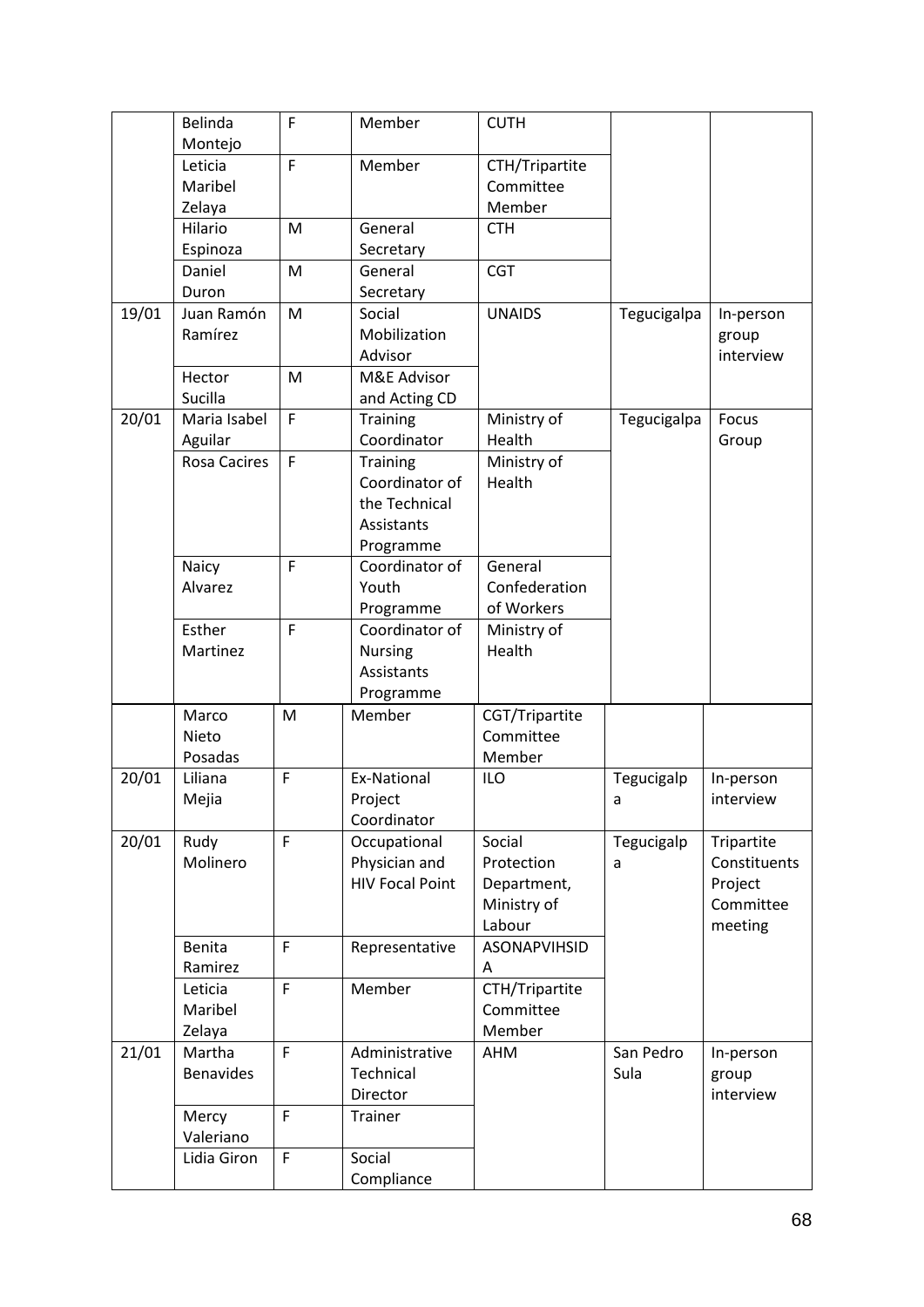|       |                            |                | Coordinating<br>Unit                                  |                             |           |                           |
|-------|----------------------------|----------------|-------------------------------------------------------|-----------------------------|-----------|---------------------------|
|       | Telsa                      | $\mathsf{F}$   | Communication                                         |                             |           |                           |
|       | Callejas                   |                | s Director                                            |                             |           |                           |
|       | Walquiria<br>Ochoa         | $\mathsf F$    | General<br>Coordinator<br><b>PROCINCO</b>             |                             |           |                           |
|       |                            | M              | Program<br><b>OSH</b>                                 |                             |           |                           |
|       | Geovanny<br>Lara           |                | Coordinator and<br>Trainer                            |                             |           |                           |
| 21/01 | Maria<br>Elena<br>Licona   | $\mathsf{F}$   | <b>SOLVE Trainer</b>                                  | AHM                         | San Pedro | Focus group<br>discussion |
|       | Miguel                     | M              |                                                       |                             |           |                           |
|       | Ferrera                    |                |                                                       |                             |           |                           |
|       | Fernando<br>Monterros<br>o | M              |                                                       |                             |           |                           |
|       | Mauricio<br>Aguilar        | M              |                                                       |                             |           |                           |
|       | Jorge<br><b>Bonilla</b>    | M              |                                                       |                             |           |                           |
|       | Geovanny<br>Lara           | M              | <b>OSH</b><br>Coordinator and<br><b>SOLVE Trainer</b> |                             |           |                           |
|       | Mercy<br>Valeriano         | $\overline{F}$ | <b>SOLVE Trainer</b>                                  |                             |           |                           |
| 22/01 | Mario<br>Sobillon          | M              | Trained industry<br>representative                    | Manufacturing<br>industries | San Pedro | Focus group<br>discussion |
|       | Dennis<br>Serrano          | M              |                                                       | represented by<br>AHM       |           |                           |
|       | Mario<br>Maldonald<br>o    | M              |                                                       |                             |           |                           |
|       | Omar<br>Benitez            | M              |                                                       |                             |           |                           |
|       | Silivia Piaz               | $\mathsf F$    |                                                       |                             |           |                           |
|       | Yesmin<br>Gomez            | F              |                                                       |                             |           |                           |
|       | Geovanny<br>Lara           | M              | <b>OSH</b><br>Coordinator and<br><b>SOLVE Trainer</b> | AHM                         |           |                           |
|       | Mercy<br>Valeriano         | $\mathsf{F}$   | <b>SOLVE Trainer</b>                                  | AHM                         |           |                           |
| 22/01 | Dr Orlando                 | M              | Regional                                              | Instituto                   | San Pedro | In-person                 |
|       | Ventura                    |                | Coordinator,                                          | Hondureños de               | Sula      | interview                 |
|       |                            |                | Occupational<br><b>Health Services</b>                | Seguridad Social            |           |                           |
| 22/01 | Evangelina                 | $\mathsf{F}$   | General                                               | <b>Trade Unions</b>         | San Pedro | In-person                 |
|       | Argueta                    |                | Secretary                                             | from the                    | Sula      | interview                 |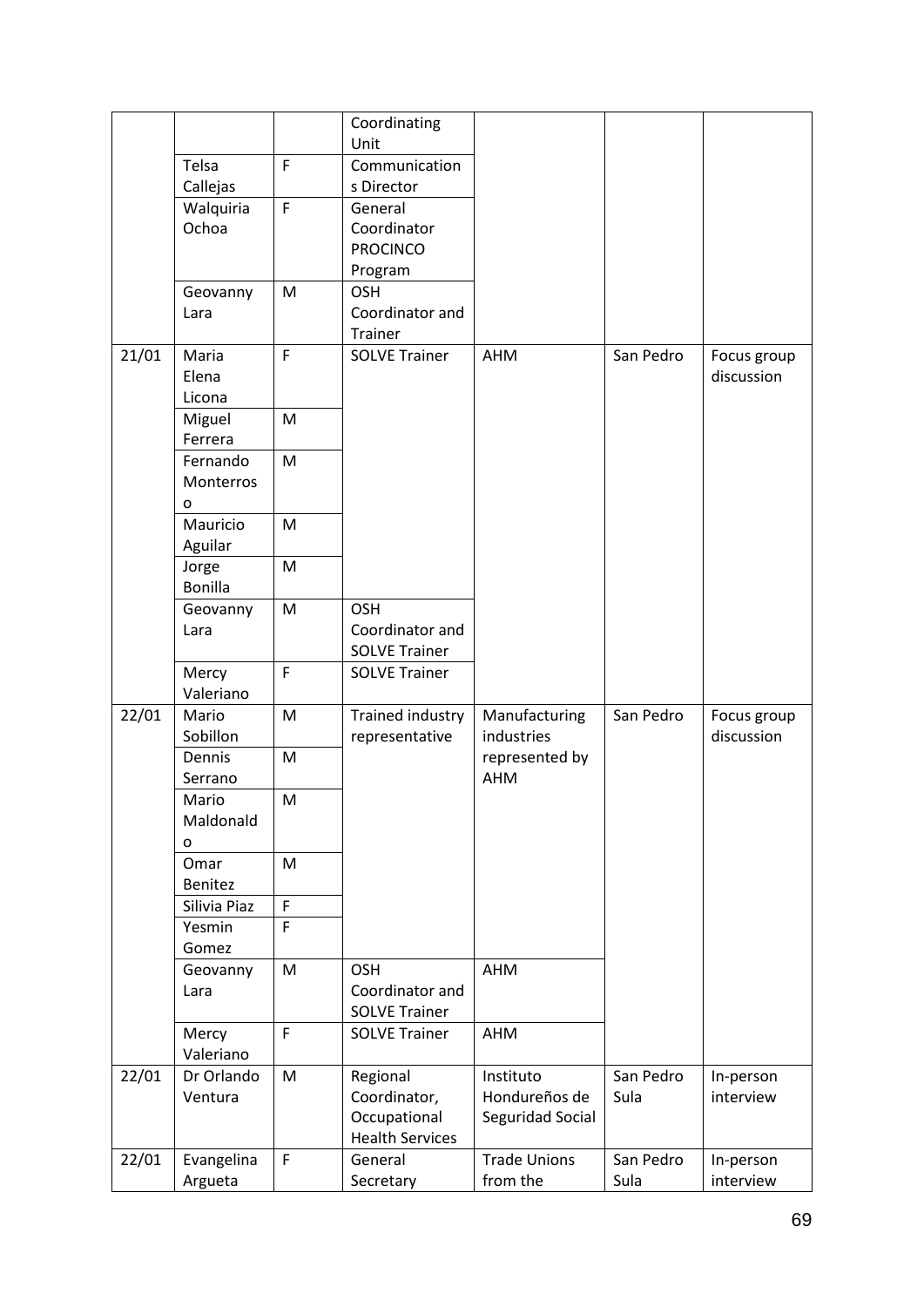|       |          |              | Manufacturing |           |          |
|-------|----------|--------------|---------------|-----------|----------|
|       |          |              | sector        |           |          |
| 17/01 | Ana      | Sub-Regional | <b>ILO</b>    | Tegus and | Various  |
|       | Catalina | Specialist   |               | San Pedro | meetings |
| 22/01 | Ramirez  |              |               |           |          |

# **Senegal**

| <b>Date</b> | <b>Name</b>      | Gende          | <b>Position</b>        | Organization         | <b>Place</b> | <b>Method</b>      |
|-------------|------------------|----------------|------------------------|----------------------|--------------|--------------------|
|             |                  | r(M/F)         |                        |                      |              |                    |
| 25/01       | Karim Cissé      | M              | Director               | Ministry of          | Dakar        | In-person          |
|             |                  |                | General of             | Labour               |              | group              |
|             |                  |                | Labour                 |                      |              | interview          |
|             | Ndieme           | $\mathsf{F}$   | Head of                |                      |              |                    |
|             | Seck Diouf       |                | Division, OSH          |                      |              |                    |
|             | Arame            | F              | Deputy of              |                      |              |                    |
|             | Ndoye            |                | Division, OSH          |                      |              |                    |
|             | Diagne           |                |                        |                      |              |                    |
| 25/01       | Madame           | F              | Director of            | Ministry of          | Dakar        | In-person          |
|             | Diakhate         |                | Social                 | Labour               |              | interview          |
|             |                  |                | Protection             |                      |              |                    |
| 25/01       | Ndieme           | F              | Head of                | Ministry of          | Dakar        | <b>Focus Group</b> |
|             | Seck Diouf       |                | Division, OSH          | Labour               |              | Discussion         |
|             | Seydin           | M              | Labour                 |                      |              |                    |
|             | Diagne           |                | Inspector              |                      |              |                    |
|             | Djibril Kane     | M              | Labour                 |                      |              |                    |
|             |                  |                | Inspector              |                      |              |                    |
|             | Barboucar        | M              | Labour                 |                      |              |                    |
|             | <b>Basse</b>     |                | Inspector              |                      |              |                    |
|             | <b>Boulkhere</b> | M              | Labour                 |                      |              |                    |
|             | Fall             |                | Inspector              |                      |              |                    |
|             | Arame            | $\overline{F}$ | Deputy of              |                      |              |                    |
|             | Ndoye            |                | Division, OSH          |                      |              |                    |
|             | Diagne           |                |                        |                      |              |                    |
| 26/01       | Awa Badji        | F              | <b>Regional HIV</b>    | Ministry of          | Mbour and    | Phone              |
|             |                  |                | <b>Focal Point</b>     | Tourism              | Dakar        | Interview          |
| 27/01       | Dr Fatou         | F              | Head of                | <b>National AIDS</b> | Dakar        | In-person          |
|             | Nar Mbaye        |                | Program Unit           | Council              |              | interview          |
| 27/01       | Dr. Anne         | F              | <b>Head of Quality</b> | Abass Ndal           | Dakar        | <b>Focus Group</b> |
|             | Laure            |                | Management             | Hospital             |              | Discussion         |
|             |                  |                | Unit                   |                      |              |                    |
|             | Younouss         | M              | <b>Trade Union</b>     | Albert Royer         |              |                    |
|             | Mane             |                | Rep on                 | Hospital             |              |                    |
|             |                  |                | HealthWise             |                      |              |                    |
|             |                  |                | Committee              |                      |              |                    |
|             | Madiop           | M              | Human                  | Fann Hospital        |              |                    |
|             | Diagne           |                | Resources              |                      |              |                    |
|             | Serigne          | M              | Maintenance            | Fann Hospital        |              |                    |
|             | Ndiaye           |                | Servic                 |                      |              |                    |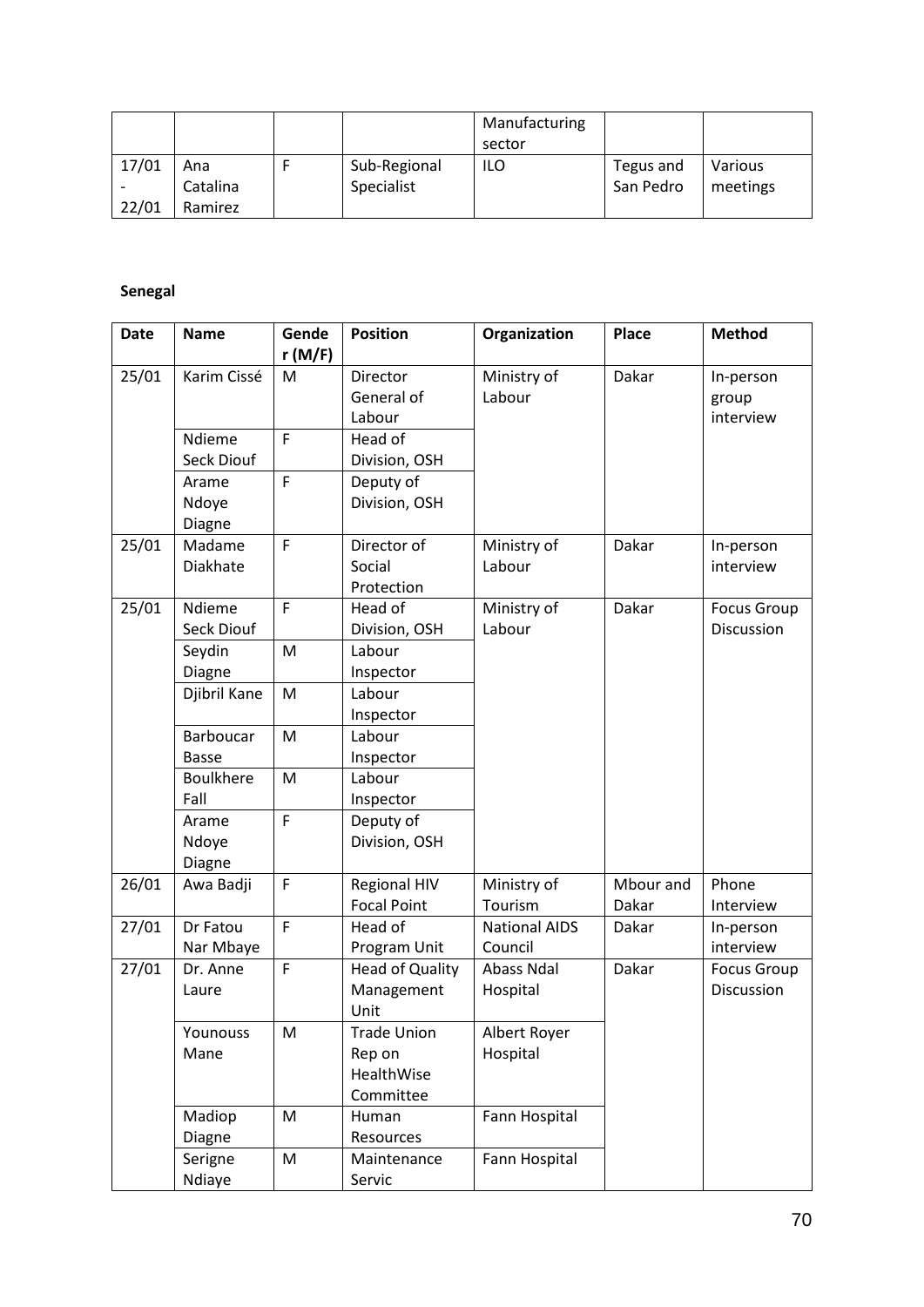|       | Francois      | M | <b>Hygine Unit</b>     | Fann Hospital         |           |                |
|-------|---------------|---|------------------------|-----------------------|-----------|----------------|
|       | Gomis         |   | Cooridnator            |                       |           |                |
|       | Cheikh        | M | Consultant             | Healthwise            |           |                |
|       | Makebe        |   |                        |                       |           |                |
|       | Sylla         |   |                        |                       |           |                |
| 28/01 | Aliou         | M | Regional               | La Lumiere            | Kedougou  | Phone          |
|       | Bakhoum       |   | Coordinator            |                       | and Dakar | Interview      |
| 28/01 | Abdou         | M | Director               | TransVie              | Dakar     | In-person      |
|       | Diagne        |   | General                |                       |           | interview      |
| 28/01 | Demba         | M | Country                | <b>UNAIDS</b>         | Dakar     | In-person      |
|       | Kone          |   | Coordinator            |                       |           | interview      |
| 29/01 | Issa          | M | Director               | Abass Ndao            | Dakar     | In-person      |
|       | SAVARE        |   |                        | Hospital              |           | group          |
|       | Dr. Anne      | F | <b>Head of Quality</b> |                       |           | interview      |
|       | Laure         |   | Management             |                       |           |                |
|       |               |   | Unit                   |                       |           |                |
| 29/01 | Dr. Anne      | F | <b>Head of Quality</b> | Abass Ndao            |           | Observatory    |
|       | Laure         |   | Management             | Hospital              |           | tour of        |
|       |               |   | Unit                   |                       |           | facilities and |
|       |               |   |                        |                       |           | changes        |
|       |               |   |                        |                       |           | implemente     |
|       |               |   |                        |                       |           | d through      |
|       |               |   |                        |                       |           | HealthWise     |
|       |               |   |                        |                       |           | in hospital.   |
| 29/01 | Younouss      | M | <b>Trade Union</b>     | Albert Royer          | Dakar     | Phone call     |
|       | Mane          |   | Rep on                 | Hospital              |           |                |
|       |               |   | HealthWise             |                       |           |                |
|       |               |   | Committee              |                       |           |                |
| 29/01 | Fatoumata     | F | Director of            | Ministry of           | Dakar     | Tripartite     |
|       | Diakhate      |   | Social                 | Labour                |           | Constituents   |
|       |               |   | Protection             |                       |           | Project        |
|       | Ndieme        | F | Head of                | Ministry of           |           | Committee      |
|       | Seck Diouf    |   | Division, OSH          | Labour                |           | meeting        |
|       | Makhtar Ba    | M | Representative         | <b>CNP</b> (Employers |           |                |
|       |               |   |                        | Union)                |           |                |
|       | El Hadji Issa | M | Representative         | <b>UNSAS (Trade</b>   |           |                |
|       | Gueye         |   |                        | Union)                |           |                |
|       | Cheikh        | M | Representative         | <b>CNTS</b> (Trade    |           |                |
|       | Ousmane       |   |                        | Union)                |           |                |
|       | Diop          |   |                        |                       |           |                |
| 25/01 | Madi          | M | Former NPC             | <b>ILO</b>            | Dakar     | Various in-    |
|       | Diagne        |   |                        |                       |           | person         |
| 29/01 |               |   |                        |                       |           | meetings       |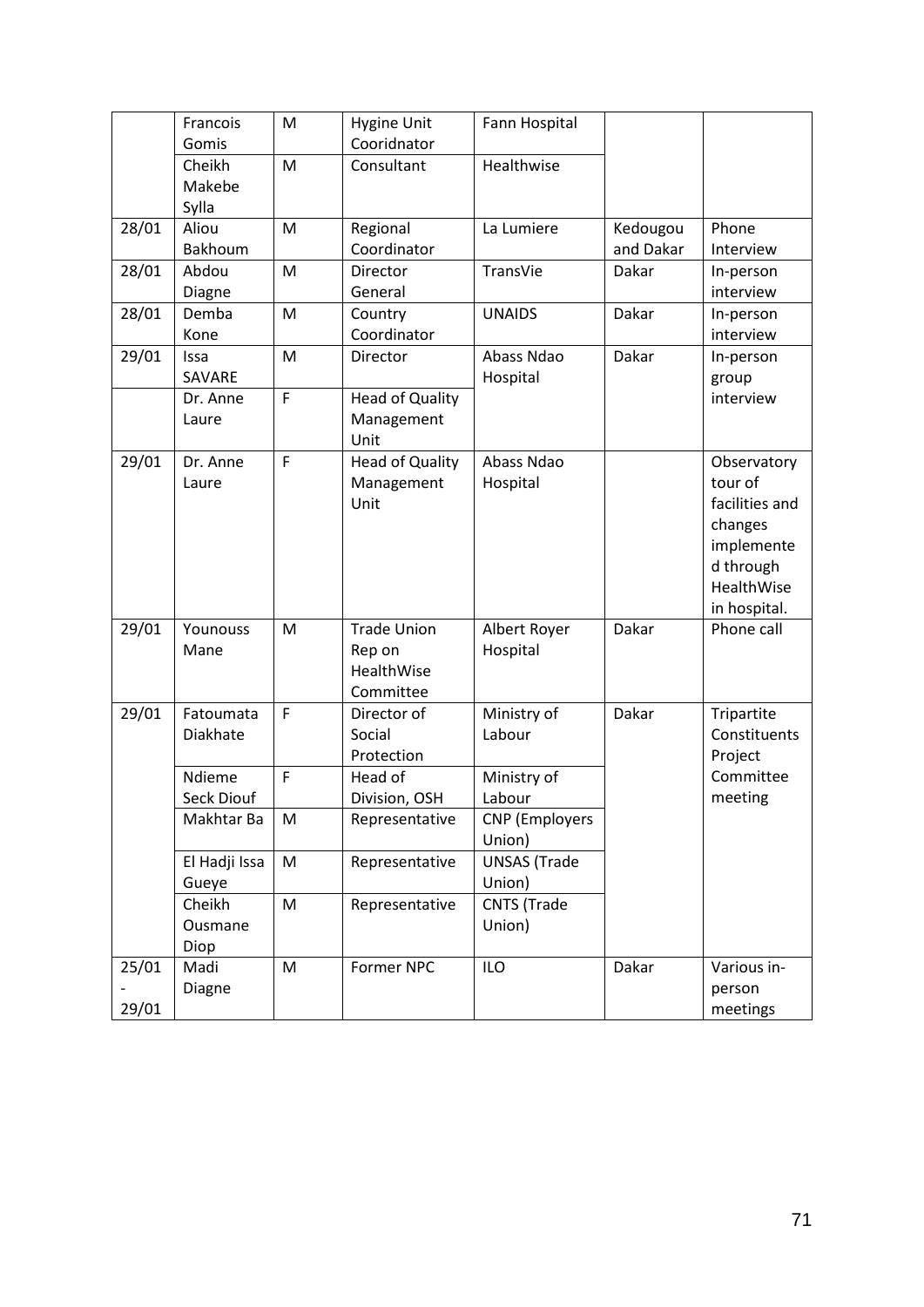## Annex 3: Evaluation TOR

## GLO/13/06/OPE – Strengthening HIV Prevention, Care, Treatment and

Social Protection in the World of Work

Final Independent Evaluation

**Terms of Reference**

| <b>Project Title:</b>       | <b>Strengthening HIV Prevention, Care, Treatment and Social</b><br><b>Protection in the World of Work</b> |
|-----------------------------|-----------------------------------------------------------------------------------------------------------|
| <b>Type of Evaluation:</b>  | Final independent evaluation                                                                              |
| <b>Countries:</b>           | Ethiopia, Kenya, Senegal, Bolivia, Haiti, Honduras, Paraguay, Global                                      |
| <b>Project End:</b>         | 31 December 2015                                                                                          |
| <b>Evaluation Manager:</b>  | Rasha TABBARA                                                                                             |
| <b>Technical Unit:</b>      | HIV/AIDS and the World of Work Branch (ILOAIDS)                                                           |
| <b>Collaborating Units:</b> | CO-Addis Ababa; CO-Dar es Salam; DWT/CO-Dakar; DWT/CO-Lima;<br>DWT/CO-San José; DWT/CO-Santiago           |

#### **1. BACKGROUND AND CONTEXT**

HIV is highly preventable. Nevertheless, 35 million people worldwide were living with HIV as of the end of 2013[15.](#page-72-0) The age group worst affected everywhere is the 15-49-year-olds, the active population, whose contributions to the family, society and the economy may be lost if HIV is not prevented or if those living with HIV do not have access to treatment. Women and girls, particularly those aged 15 to 24, remain especially vulnerable to HIV. According to UNAIDS, for every 10 HIV-positive men, there are 13 HIV-positive women<sup>[16](#page-72-1)</sup>. Even more alarmingly, up to 64% of those living with HIV in the seven OFID-ILO programme countries<sup>[17](#page-72-2)</sup> are women.

Africa. Africa accounts for 70% of the global HIV burden<sup>18</sup>.

*Ethiopia* has over 96 million people. However, the effects of excess mortality due to AIDS has resulted in lower life expectancy, higher infant mortality, higher death rates, lower population growth rates,

<span id="page-72-0"></span> <sup>15</sup> UNAIDS, The GAP Report, 2014

<span id="page-72-1"></span><sup>16</sup> UNAIDS Report on Global AIDS Epidemic, 2012

<span id="page-72-2"></span><sup>17</sup> Ethiopia, Kenya, Senegal, Bolivia, Haiti, Honduras, Paraguay

<span id="page-72-3"></span><sup>18</sup> UNAIDS, The GAP Report, 2014 .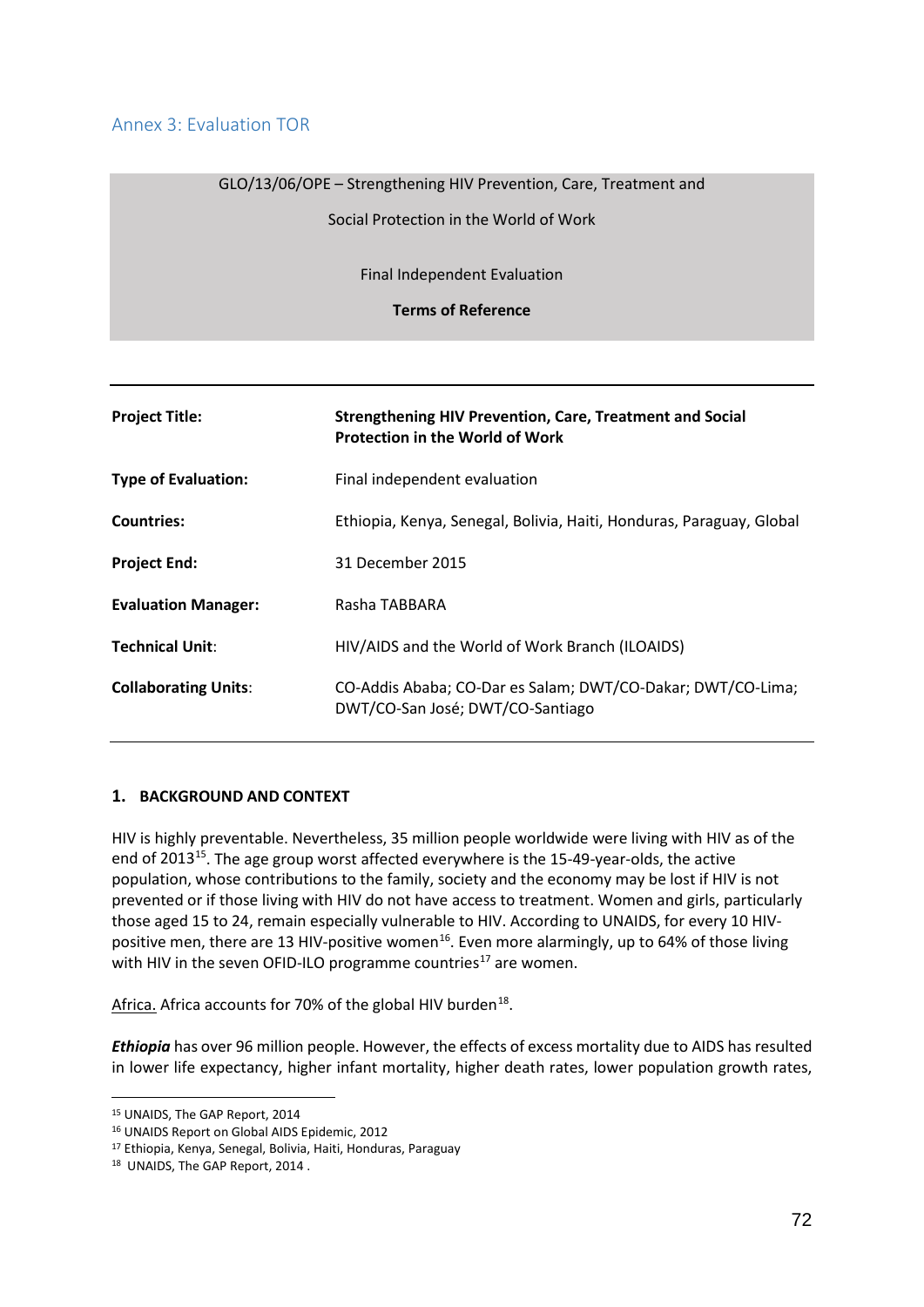and changes in the distribution of population by age and sex than would otherwise be expected. Its per capita income is among the lowest in the world and 39% of its population is under the poverty line.<sup>[19](#page-73-0)</sup> Gender inequality is reflected in the unemployment rates, with 29.4% unemployed young women compared with 19.5% unemployed young men.<sup>[20](#page-73-1)</sup>. Low literacy and low levels of income, high rates of migration and high levels of gender inequality contribute to the spread of HIV in Ethiopia. However, an increased involvement of workplaces in the national AIDS response will facilitate the interventions to target the most vulnerable segments of the Ethiopian population - central to the national response to reach zero new infections.

**Kenya.** Up to 43.4% of the population are living below the poverty line.<sup>[21](#page-73-2)</sup>. The HIV prevalence is at 5.3%, the rate is stabilizing and begins to decrease. With improved access to HIV treatment, more people living with HIV (PLHIV) are able to contribute to the productive economy of the country. However, they lack the requisite employable skills. This project aims to fill this gap.

**Senegal.** About 54% of its population live below the poverty line<sup>[22](#page-73-3)</sup>. HIV prevalence is just below 1%. However, Senegal's social and health infrastructures and health personnel are insufficient to support the demand for service generated by the epidemic. On average, there are six physicians to every 100,000 people. A strengthened Senegalese health and economic sector responses would be necessary to hold-back the tide of service demands and help contain the HIV epidemic.

## Latin America & the Caribbean

*Bolivia.* As of 2014, Bolivia had an HIV prevalence rate of 0.3%. Of the 14,000 people living with HIV in Bolivia, two-thirds are men.<sup>[23](#page-73-4)</sup> The third phase of the project seeks to strengthen the capacity of the tripartite constituents to respond to the epidemic, as well as to strengthen the legal framework in the country. The project also focusses on reaching most at risk economic sectors, particularly long distance truck drivers, with prevention information and access to HIV-related services. The project also seeks to reach other sectors in Bolivia with HIV prevention information and education, including the manufacturing and banking sectors.

Haiti. As of 2014, Haiti had the highest HIV prevalence in the region, at 1.9%. Approximately 60% of those living with HIV in Haiti are women. Haiti accounted for 59% of all AIDS-related deaths in the Caribbean region in 2013. <sup>[24](#page-73-5)</sup> Despite numerous challenges, from 2013 to 2014, Haiti has made significant progress in responding to HIV and AIDS.  $^{25}$  $^{25}$  $^{25}$  The project aims to strengthen the capacity of the constituents to respond to HIV and AIDS in and through the workplace.

*Honduras.* Honduras is the second poorest country in Latin America, and suffers from high levels of income inequality as well as high underemployment. More than half of the population lives in poverty and per capita income is one of the lowest in the region<sup>26</sup>.As of 2014, the HIV adult prevalence rate was 0.4%. The epidemic affects more

<span id="page-73-0"></span> <sup>19</sup> The World Fact book, Ethiopia, February 2013

<span id="page-73-1"></span><sup>&</sup>lt;sup>20</sup> Report on the National Labour Force Survey. 2006, Addis Ababa Ethiopia, Central Statistical Authority

<span id="page-73-2"></span><sup>21</sup> World FactBook, Kenya, July, 2012

<span id="page-73-3"></span><sup>22</sup> World Fact Book, Senegal, February 2013

<span id="page-73-5"></span><span id="page-73-4"></span><sup>23</sup> UNAIDS Epidemiological Fact Sheet. Available at http://www.unaids.org/sites/default/files/epidocuments/BOL.pdf <sup>24</sup> See

http://www.unaids.org/sites/default/files/en/media/unaids/contentassets/documents/factsheet/2014/20140716\_FactShe et\_en.pdf

<span id="page-73-6"></span><sup>25</sup> See Déclaration d'engagement sur le VIH/sida GARPR: Rapport de situation Nationale Haiti, mars 2014. Available at : http://www.unaids.org/sites/default/files/country/documents//HTI\_narrative\_report\_2014.pdf

<span id="page-73-7"></span><sup>26</sup> World Fact Book, Honduras, October 2015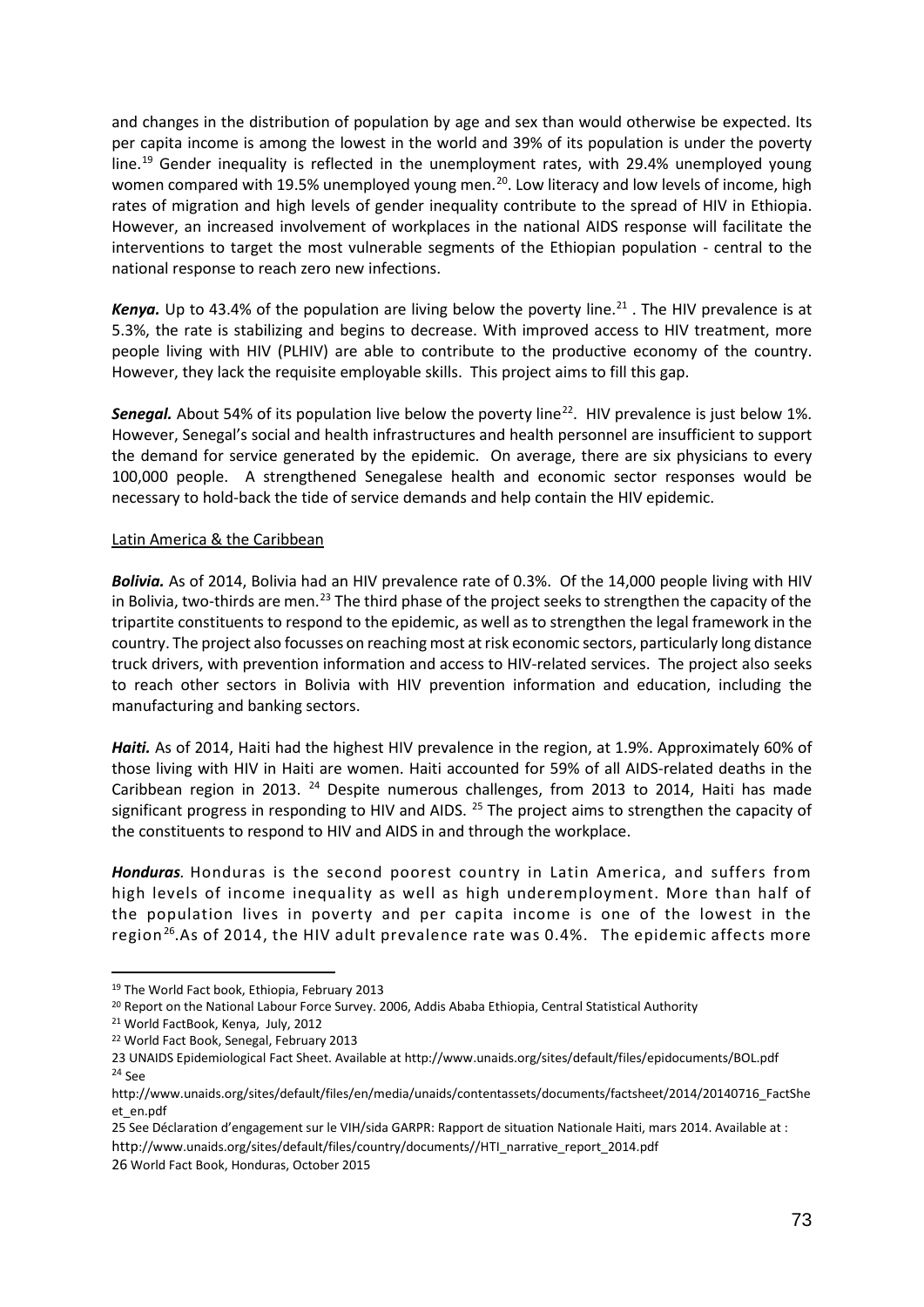men than women, with 60% of the 22,000 adults living with HIV being male.<sup>27</sup> The second phase of the OFID project sought to build on and consolidate the achievements of the previous phase.

*Paraguay.* As of 2014, Paraguay had a 0.4% adult prevalence rate, with 65% of those affected being male. <sup>28</sup>The third phase of the project seeks to build on the success of the previous phase in reaching long distance truck drivers and inter-city bus drivers with HIV-related services, including prevention information and access to voluntary and confidential testing for HIV and STIs though a mobile testing unit. The mobile unit is intended to reach the target group at identified rest stops where drivers congregate and which are "hot-spots" for transmission of HIV and STIs. These rest stops lack clean water, rest and sanitation facilities, and are also areas where sex workers offer their services. The mobile nature of the drivers' work, long absences from home and family and lack of access to HIVrelated services are all factors contributing to the HIV vulnerabilities of long-distance truck and intercity bus drivers and their local communities $^{29}$ .

The programme complements existing HIV programmes implemented by the government and NGOs by contributing to filling gaps in HIV service provision for hard-to-reach but highly vulnerable workers in key sectors. Building on the successful implementation of phases One<sup>[30](#page-74-3)</sup> and Two<sup>[31](#page-74-4)</sup> of the OFID-ILO partnership, the programme was to set-up workplace HIV services to implement the national policies developed in the beneficiary countries between 2009 and 2012, in particular for the construction, mining and transport sectors.

The programme was aligned with the UNAIDS Strategy (2011-2015) to contribute specifically to three goals: reducing the sexual transmission of HIV by 50%; eliminating mother-to-child transmission; and ensuring universal access to antiretroviral therapy for people living with HIV and in need of treatment. It also contributed to OFID's focus area of improving health indicators, including on HIV and AIDS and was designed to reach the ILO's target of supporting the world of work respond effectively to the HIV and AIDS epidemic.

Mining, construction and transport workers often work in areas that HIV services do not reach. Low levels of awareness in relation to HIV prevention, coupled with high levels of HIV-related stigma and discrimination further undermine HIV prevention efforts and deter people from seeking voluntary testing to know their status as well as from seeking appropriate care and treatment. This programme will provide access to sustainable workplace HIV prevention, treatment, care and support services for these hard-to-reach but vulnerable working age men and women.

OFID/ILO Partnership. During the implementation of the country-level projects, national HIV workplace policies have been developed in Kenya (Road sector) and Senegal (tourism, mining sectors) in Africa; and Honduras and Haiti (industrial processing zone) and Paraguay (transport sector) in Latin America. As a result of the project, on 11 July 2014, the Bolivian Ministry of Labour and Social

**.** 

<span id="page-74-0"></span><sup>27</sup> UNAIDS Epidemiological Fact Sheet for Honduras, available at:

http://www.unaids.org/en/regionscountries/countries/honduras

<span id="page-74-1"></span><sup>&</sup>lt;sup>28</sup> See UNAIDS Epidemiological Fact sheet. Available at:

http://www.unaids.org/en/regionscountries/countries/paraguay

<span id="page-74-2"></span><sup>29</sup> Vida de camioneros: Condiciones de trabajo y salud sexual: El VIH y el transporte de larga distancia en Paraguay, ILO/OFID Project, Paraguay, May 2011.

<span id="page-74-3"></span><sup>30</sup> OFID-ILO Phase one countries: Guinea Bissau, Guinea Conakry, Senegal, Sierra Leone, Madagascar, Mozambique, Zimbabwe, Kenya, Bolivia, Paraguay, Peru and Suriname

<span id="page-74-4"></span><sup>31</sup> OFID-ILO Phase two countries: Kenya, Liberia, Senegal, Sierra Leone, Dominican Republic, Honduras, Nicaragua and Paraguay.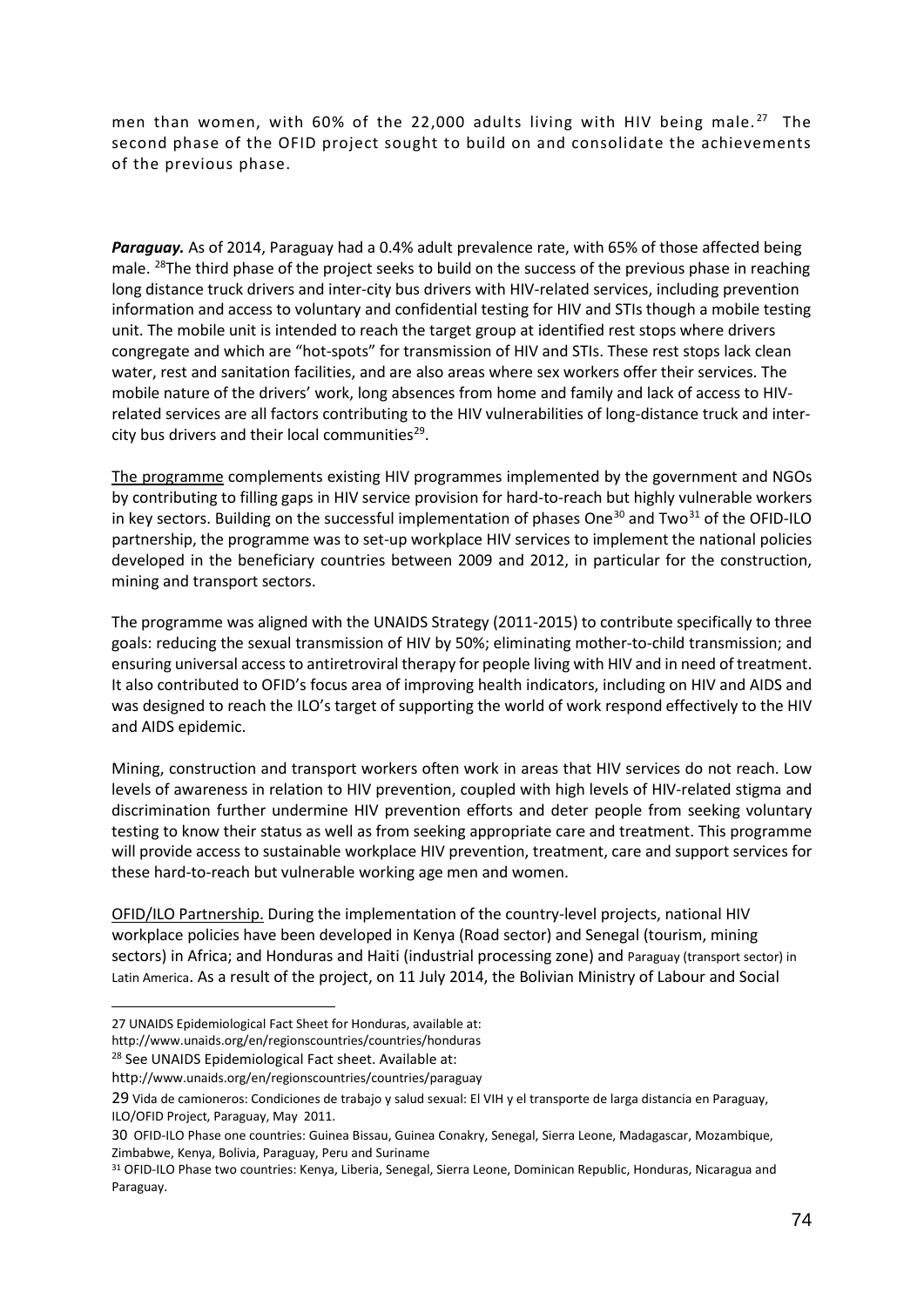Welfare issued Administrative Resolution No. 243-14, establishing the "Programme on Prevention and Education regarding HIV and AIDS in workplaces", which calls for the social partners to implement training programmes on HIV prevention. In addition, Ethiopia has elaborated a strategic action plan based on existing national HIV workplace policy. The national policies set the enabling environment for implementing workplace HIV prevention and AIDS impact mitigation programmes for these sectors in these participating countries for the proposed Phase III of the OFID-ILO partnership programme.

The workplace is an ideal venue to reach most people of working age with HIV prevention information and services. Improved social protection for accessing essential health-services contributes to HIV prevention and AIDS treatment; and enhanced employability can increase productive participation of those under-employed or unemployed.

Previously, OFID had supported two multiregional programmes on HIV/AIDS Workplace Policies and Programmes within the framework of the ILO Global Programme on HIV/AIDS and the World of Work*,* totalling US\$4.5 million. These operations were both completed successfully.

## **2. OUTCOME STRATEGY**

The umbrella programme was initially designed to extend HIV-related services to the most vulnerable working populations currently not covered by HIV services due to their mobility (construction and transport sector workers) or remote working locations (miners). The extension of HIV services to these workers will move the world closer to reaching the long-term UNAIDS goal of zero new infections, zero AIDS-related deaths and zero discrimination. It will use a combination of approaches, including: extending HIV services (VCT, STI diagnosis, treatment services and PMTCT) to these groups; reducing stigma and discrimination—including for health providers dealing with PLHIV— and provision of tools and equipment to health workers.

The programme was also designed to significantly increase the access and uptake of HIV services for workers, their families and communities. The services to be provided include: voluntary counselling and testing (VCT), diagnosis and treatment of sexually transmitted infections (STIs), anti-retroviral therapy, prevention of mother-to-child transmission (PMTCT), voluntary male medical circumcision (Ethiopia and Kenya), and male and female condom promotion and distribution. These workplace HIV services will be implemented in Africa (Ethiopia, Kenya and Senegal) and the Americas (Haiti, Honduras, Bolivia and Paraguay) together with ILO's three key partners: government, employers' and workers' organizations, in close collaboration with networks of people living with HIV.

Under the umbrella programme, individual country-specific projects were designed on the basis of country-level consultations with the tripartite constituents, taking into account national objectives, absorption and technical capacities of participating countries, as well as the results of preceding phases of implementation.

The programme also reflects Decent Work Country Programmes (DWCP). Each DWCP has been reviewed to ensure complementarities with other ILO activities. Specifically this programme complements and collaborates with specific ILO-country projects such as Better Work factories in Haiti and on youth employment and Road Projects in Kenya. In some of the countries, the projects aimed at strengthening occupational safety and health to protect health sector workforce as well as improving HIV-sensitivity in social protection schemes in Kenya, Senegal and Honduras.

The strategy of the projects was to provide quality HIV-related services in and through the workplace, reaching individuals, couples, their families and the communities adjacent to remote worksites (such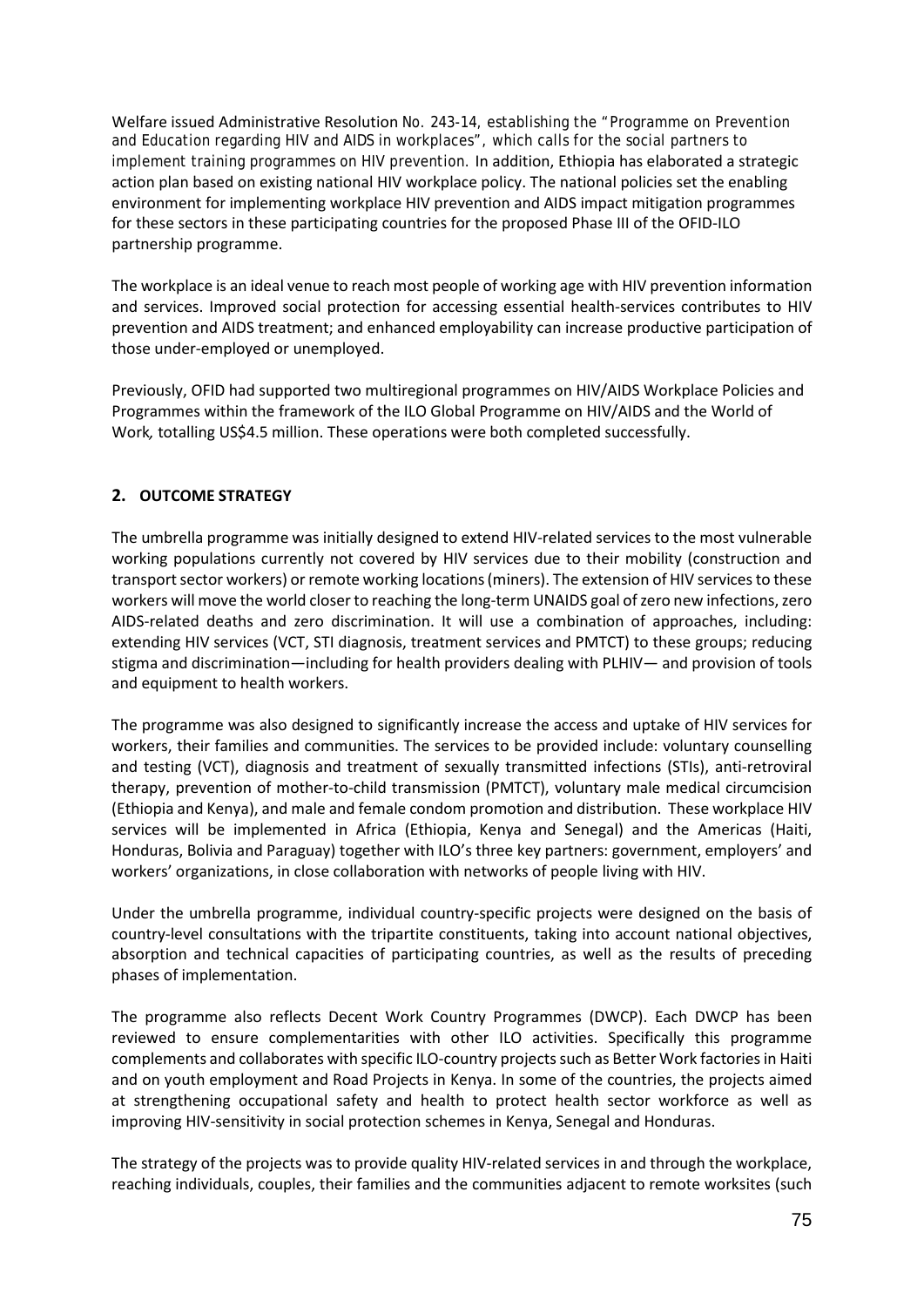as mining and construction operations and transport corridors currently not covered by national HIV programs). Partnerships have been established with existing services. Innovative solutions were used to reach mobile workers in remote areas, including mobile wellness centres/clinics. The program will apply a rights-based approach to remove barriers posed by HIV-related stigma and discrimination that impede increased uptake of services.

## **3. RATIONALE FOR THE EVALUATION**

The ILO/OFID partnership agreement programme for 2014-2015 supports ILO work on HIV and AIDS in the workplace at both the global and country levels. The evaluation will be undertaken in accordance with the ILO's Evaluation Policy adopted by the Governing Body in 2005, which provides for systematic evaluations of projects in order to improve quality, accountability, transparency of the ILO's work, strengthen the decision-making process and support to constituents in promoting decent work and social justice. The evaluation will comply with UN norms and standards and ethical safeguards will be followed.

## **4. PURPOSE AND CLIENTS OF THE EVALUATION**

The purpose of this final evaluation is to assess the relevance, effectiveness, efficiency, coherence, impact and sustainability of the ILO's actions taken under this project. It will seek to ascertain what has worked, what has not worked, and the underlying reasons (internal and external). The evaluation will also identify contributions made to the ILO's internal learning processes. The evaluation will be undertaken in accordance with the ILO's Evaluation Policy adopted by the Governing Body in 2005, which provides for systematic evaluations of projects in order to improve quality, accountability, transparency of the ILO's work, strengthen the decision-making process and support constituents in promoting decent work and social justice. The evaluation will comply with UN and OECD/DAC norms and standards, and ethical safeguards will be followed.

The key evaluation clients will be the OPEC Fund for International Development (OFID) as project donor; the ILO as executor of the project; and the project management and staff.

#### **5. SCOPE**

The project has a budget amounting to US\$ 1,500,000 and is meant to contribute to the prevention and management of HIV through the provision of quality HIV-related services in and through the workplace, reaching individuals, couples, their families and the communities adjacent to remote worksites. The evaluation will look at whether results, as originally foreseen in the project documents, have been achieved and a rights-based approach has been applied to remove barriers posed by HIVrelated stigma and discrimination that impede increased uptake of services. The evaluation will also provide lessons and insights on the ILO/OFID partnership.

Following ILO evaluation requirements, the evaluation will be based on the Development Assistance Committee (DAC) criteria of relevance, efficiency, effectiveness and evidence of impact and sustainability through contributions of ILO support. The evaluation will identify how donor funding contributes to the achievement of the project's objectives.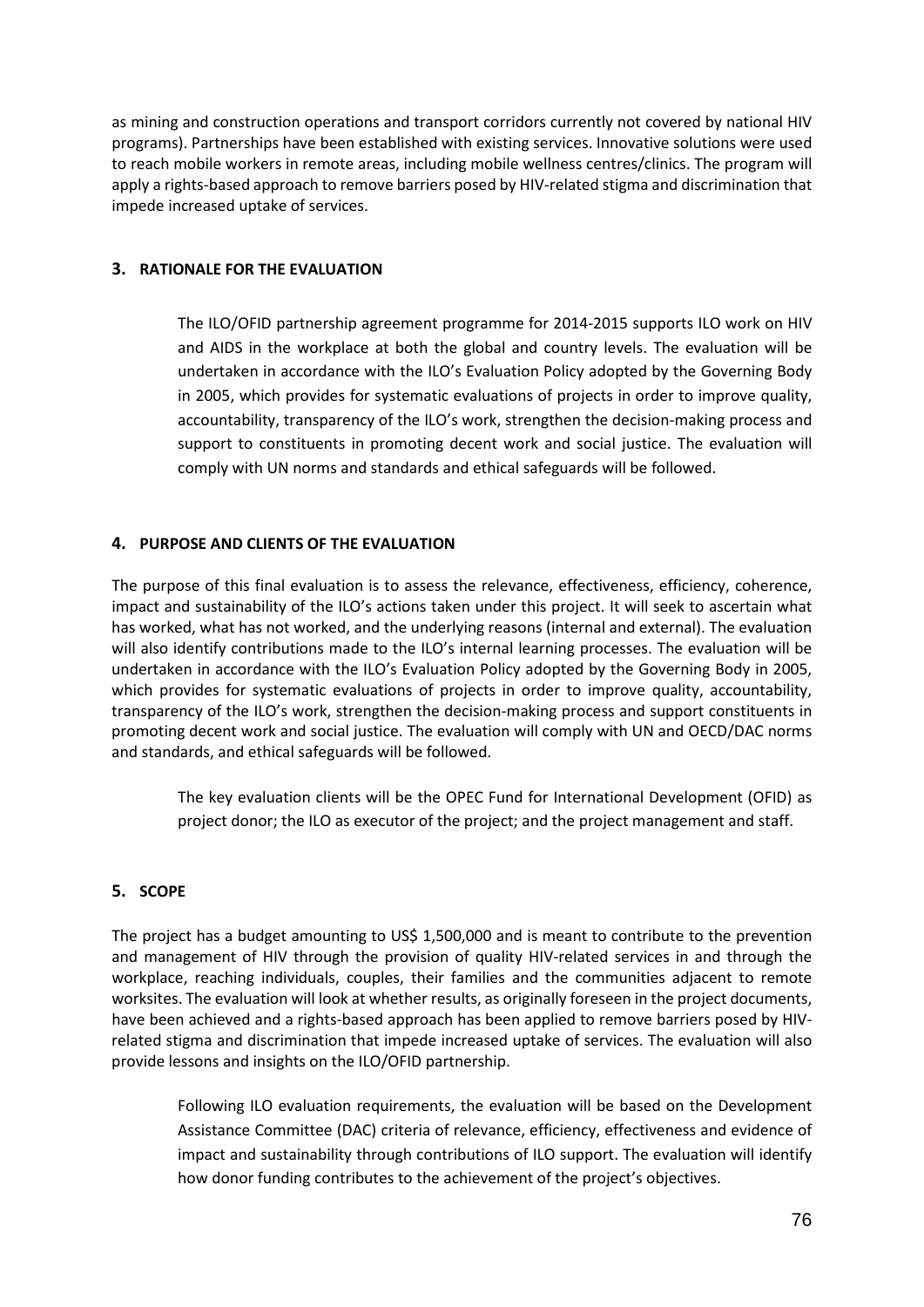## **6. EVALUATION QUESTIONS**

In analyzing the evaluation data compiled and drawing conclusions about the relevance and strategic fit of the project, as well as the validity of its design, impact orientation and sustainability, the following questions have been identified. The evaluator, upon completing his/her initial desk review phase, may refine or propose further key questions in the inception report. The final key evaluation questions will be agreed between the evaluation manager and the evaluator.

All aspects of this evaluation shall be guided by the ILO evaluation policy which adheres to the OECD/DAC Principles and the UNEG norms and standards. The evaluation will be based on the OECD/DAC criteria of relevance, efficiency, effectiveness, and evidence of impact and sustainability through the analysis of the project implementation and outputs.

#### Relevance

- To what extent is the design of the ILO projects relevant to the national AIDS strategies, ILO's 2014-2015 Outcome 8 (The world of work responds effectively to the HIV/AIDS epidemic) and UNAIDS Strategy on Getting To Zero (2011-2015), in particular the following goals: reducing the sexual transmission of HIV by 50%; eliminating mother to child transmission; and ensuring universal access to antiretroviral therapy for people living with HIV in need of treatment.
- To what extent are the interventions aligned with the HIV and AIDS and the World of Work Recommendation, 2010 (No. 200) and the ILO Code of Practice on HIV/AIDS and the world of work.
- To what extent is the project design aligned to Decent Work Country Programmes and to the United Nations Development Assistance Frameworks (if/when applicable)?

## Coherence

- To what extent are the various activities in the project's strategy coherent and complementary (in its design and implementation) with regard to global and country-level interventions?
- How do current efforts build on previous experience and/or maximize synergies realized with other ILO interventions and sources of funding?
- How are issues relating to decent work mainstreamed in the project's implementation?

#### **Effectiveness**

- Was the project strategy effective in facilitating project implementation?
- Did the project deliver the expected results?
- Were the reporting and monitoring systems adequate to capture progress and identify challenges so that appropriate changes could be made?

#### **Efficiency**

- Assess the progress made to established baselines, design a sustainability strategy and manage risks.
- To what extent are the project's resources (technical and financial) being used efficiently?
- Assess how the project has leveraged other funds at the country level.
- What means have been used to create, share/disseminate knowledge?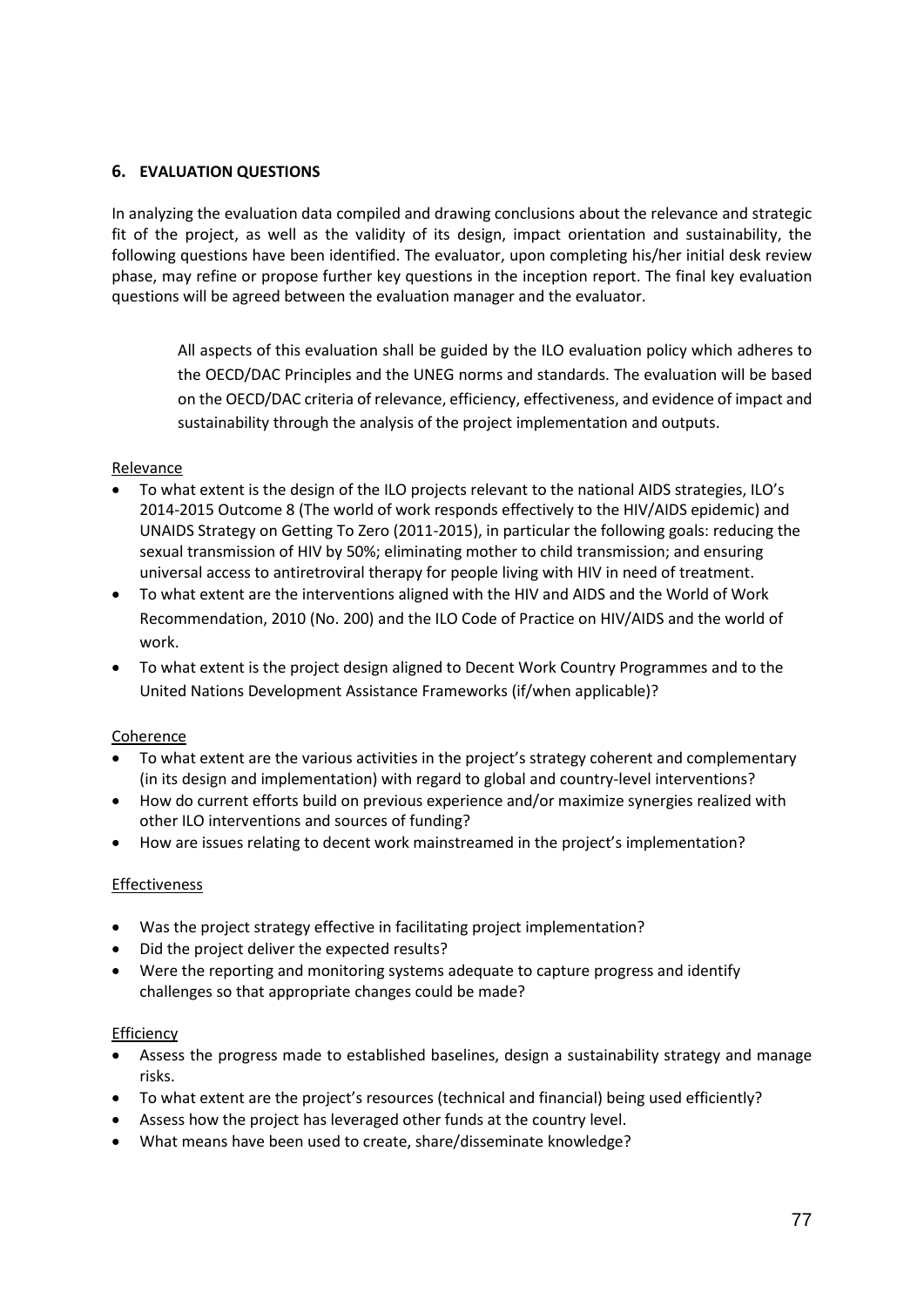## Impact

• To what extent have the project's actions had a demonstrated impact towards the achievements of the project's objectives? (Assess results and impact against baselines and provide specific examples of results and impact (if/where applicable) in the field. Details about the impact orientation of activities and results to date will allow the donor to determine how its funding has helped produce change.)

## Sustainability

- Does the project have a sustainability strategy that involves tripartite constituents and development partners to establish synergies that could enhance impact and sustainability?
- Provide recommendations and a clear articulation of lessonslearned and good practices to inform future project development and contribute to knowledge development of the ILO and project stakeholders.

## Gender concerns

- Were the project objectives consistent with the target group's needs and priorities, including with national gender policies and strategies?
- Did the project take gender specificities into consideration in its design and implementation?

## **7. EVALUATION METHODOLOGY**

The final independent evaluation will combine a desk review of relevant project documentation; briefings at ILO Geneva; field visits to 2 selected countries which will be decided by the evaluator in coordination with the evaluation manager; and compilation of information on progress in other countries through other methods (e.g. phone/skype interviews, questionnaires, online surveys).

Key questions to be posed to all relevant country offices will be prepared by the evaluator and once agreed with the evaluation manager, a questionnaire will be prepared and sent out to relevant field offices. This will be established in the evaluation inception report. The evaluator will then undertake a field visit to the selected countries to conduct the field evaluation mission to gather country-level case studies and undertake consultations with constituents and partner organizations. Where possible, a sample of beneficiaries will be interviewed to determine their views on the impact of interventions. All data should be sexdisaggregated in the report or provide estimates to this effect, and any gender-based needs and concerns of women and men targeted by the programme should be considered throughout the evaluation process and integrated throughout the final evaluation report. The evaluator will submit a draft report which will be circulated for comments to all relevant stakeholders. The comments will be consolidated by the Evaluation Manager. A final evaluation report, incorporating the comments (if/when applicable) will be submitted by mid-February 2016.

## **8. MAIN OUTPUTS/DELIVERABLES OF THE EVALUATION**

The evaluation process will yield the following outputs:

1. An inception report with an agreed evaluation design (methodology, evaluation questions).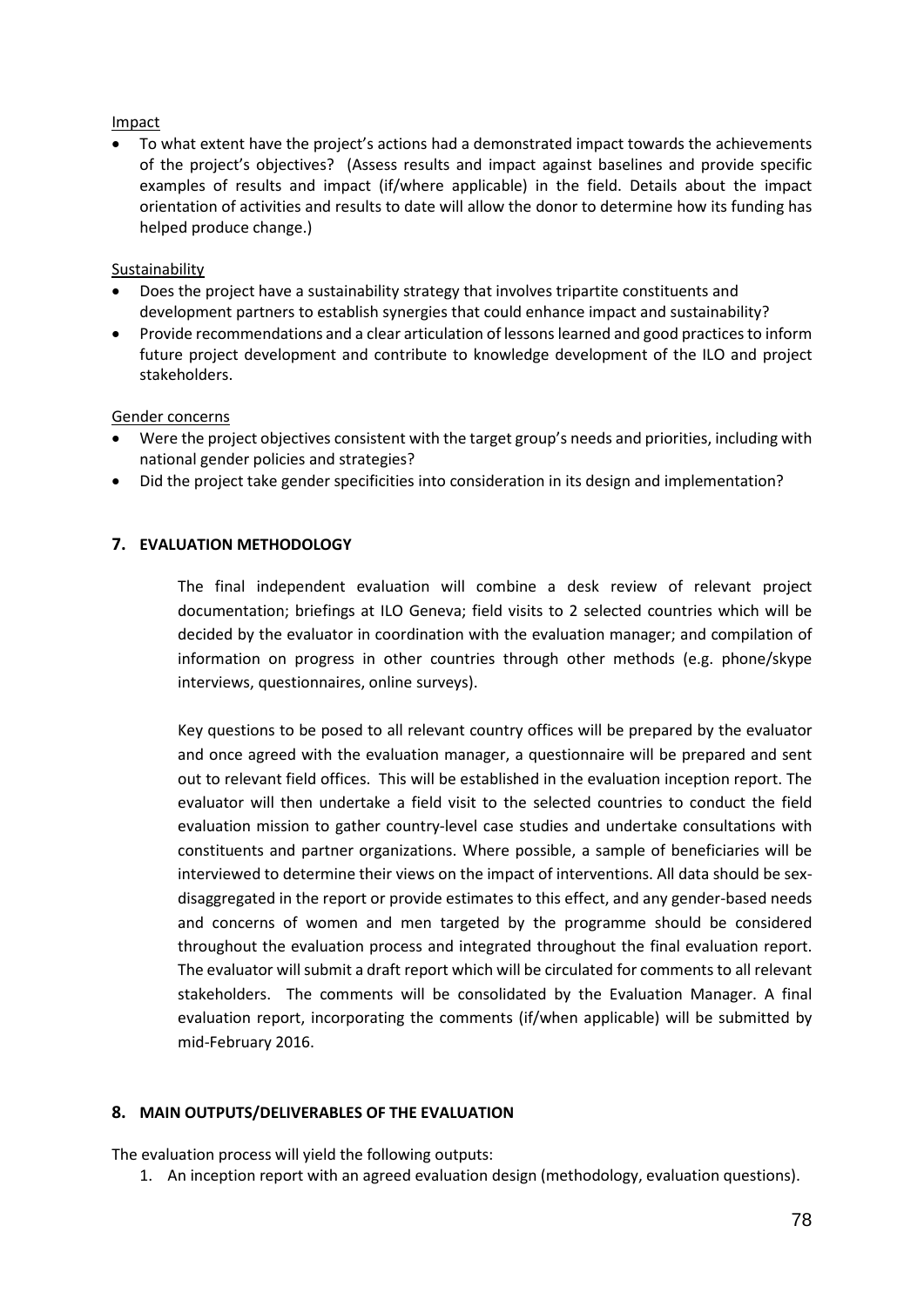- 2. A draft report.
- 3. A final report including lessons learned, emerging good practices and recommendations.
- 4. An Executive Summary according to the ILO guidelines and template.

## **9. MANAGEMENT ARRANGEMENTS**

The evaluation will be managed by an Evaluation Manager, an ILO staff member who has not been involved in the design or implementation of the project. The person selected must meet the independence criteria set forth in the ILO's Policy Guidelines for results-based evaluation. The Administrator/Programme Analyst of the Conditions of Work and Equality Department has been selected for this purpose.

The evaluation team will comprise an international evaluation consultant, who will be the evaluation team leader with responsibility for the timely and submission of deliverables, including the final evaluation report which should comply with ILO evaluation policy guidelines.

## **10. PROPOSED TIMEFRAME AND WORKPLAN**

The total duration of the evaluation process from the desk review to the submission of the final report should be for a three-month period (November 2015 – February 2016). It is proposed that the desk review will take place in mid-November 2015 and the field work will take place in December 2015 – January 2016, with a draft report by end of January 2016 and the final report by February 2016.

The evaluation consultant will be engaged for 35 working days, of which 12 days to conduct visits to ILO Geneva and to two countries covered by the project to be decided by the evaluation team in consultation with the evaluation manager.

| <b>Phase</b> | <b>Tasks</b>                                                                                                                                                                                                                 | <b>Timeframe</b>                     |
|--------------|------------------------------------------------------------------------------------------------------------------------------------------------------------------------------------------------------------------------------|--------------------------------------|
|              | Draft, circulate, revise and finalize TORs<br>Recruit external consultant                                                                                                                                                    | November<br>2015                     |
| Ш            | Telephone briefing<br><b>Desk Review</b><br>п<br>Consultations with ILO staff<br>Inception report with Evaluation questionnaire based on<br>п<br>desk review and consultations                                               | November-<br>December<br>2015        |
| $\mathbf{H}$ | Circulation of questionnaire to ILO staff and national<br>٠<br>partners in different countries, to gather feedback.<br>Field visits to intervention sites in selected countries<br>Consultations with national partners<br>٠ | December<br>$2015 - January$<br>2016 |
| Ш            | Draft report based on consultations from field visits, desk<br>review and responses to questionnaire survey                                                                                                                  | End January<br>2016                  |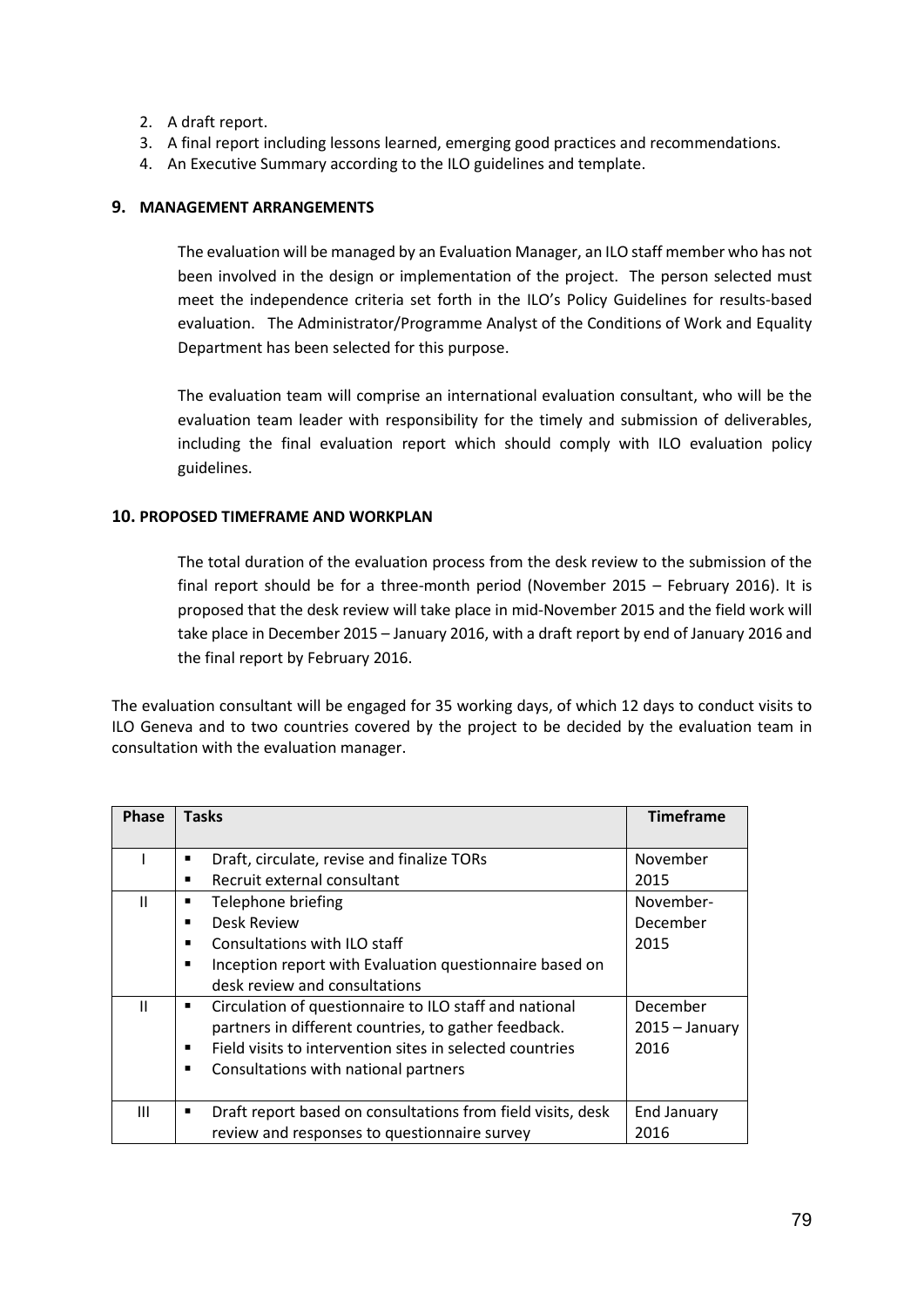| IV | Circulate draft report to key stakeholders        | End January   |
|----|---------------------------------------------------|---------------|
|    | Consolidate comments of stakeholders and send to  | 2016          |
|    | evaluator                                         |               |
| v  | Finalize the report including explanations on why | February 2016 |
|    | comments were not included                        |               |

#### **Dates**

The contract will start on *16 November 2015* and will end on *29 February 2016*.

#### **Practical arrangements**

Within the context of this assignment, the consultant will be expected to undertake a certain number of trips, which will be determined later, in agreement with the Evaluation Manager.

In accordance with the relevant ILO rules, the ILO will provide pre-paid return air tickets in economy class and by the most direct route. Any upgrade or deviation in the journey made by the consultant will be at his own expense.

The ILO will also pay Daily Subsistence Allowance (DSA) at the standard UN rate for the dates of the trips to cover lodging, meals and incidentals while on travel agreed with the ILO. The DSA will always be paid to the consultant by bank transfer after each trip and upon presentation of the relevant proofs of travel (boarding pass and hotel invoice).

Although the ILO covers the subsistence expenses, it accepts no liability in the event of accident or illness and it is the responsibility of the consultant to take out any insurance policy he might consider necessary.

Please also note that it is the full responsibility of the consultant to obtain any visa that might be required and that the ILO does not bear any cost incurred in the processing of visas.

#### **Financial details**

The cost of this contract is of US\$ 15,750, as per the following details:

Fees – US\$ 15,750 for 35 working days.

The travel expenses will be paid separately, as indicated above.

#### **Payment Schedule**

- US\$ 3,000 upon submission of the inception report to the satisfaction of the ILO.
- US\$ 8,000 upon submission of the draft report to the satisfaction of the ILO.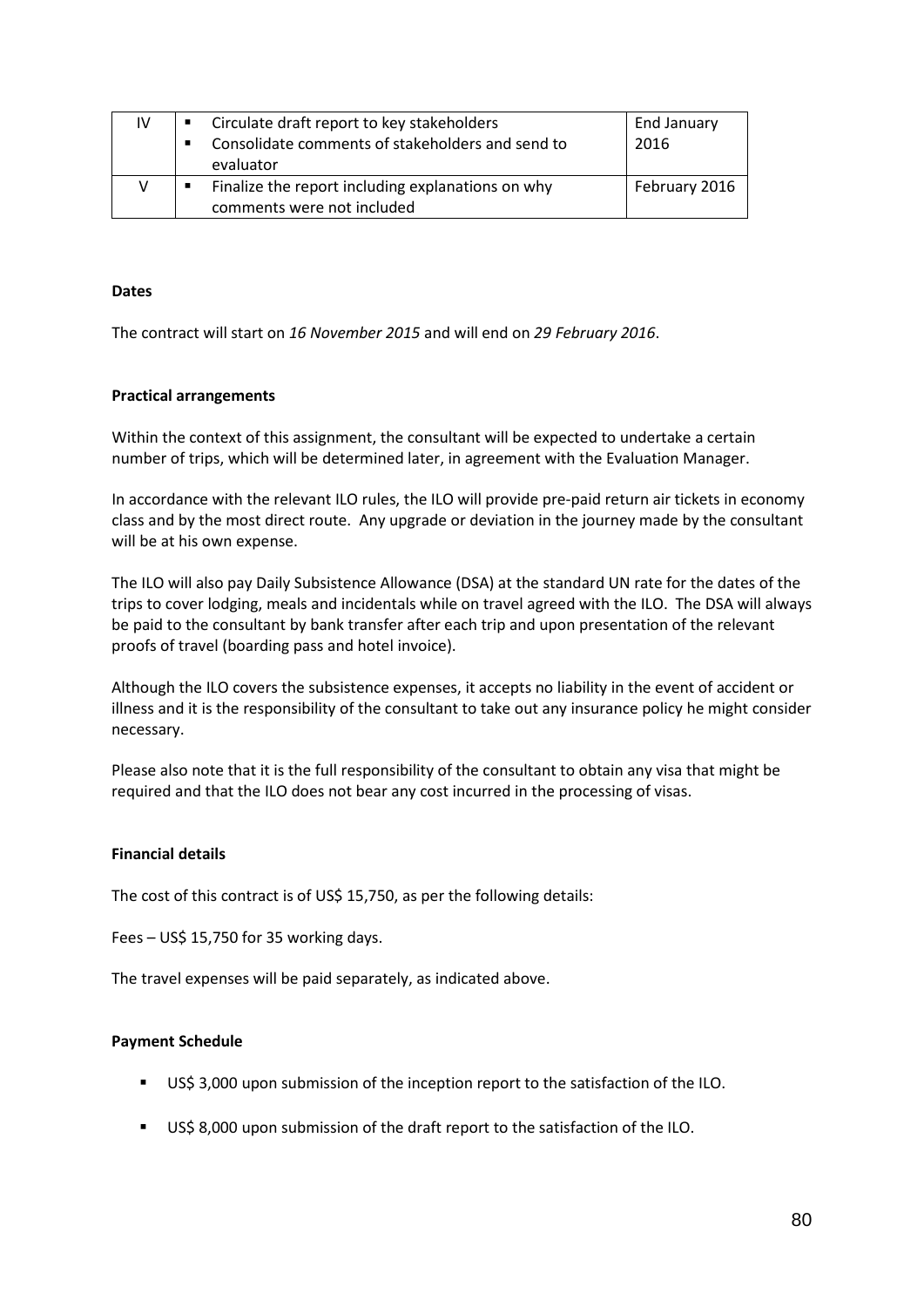US\$ 4,750 upon submission of the final report, incorporating ILO comments (if/when applicable), to the satisfaction of the ILO. This final submission should include the final report, including recommendations, lessons learned and emerging good practices, and an Executive Summary.

\*\*\*\*\*\*\*\*\*\*\*\*\*\*\*\*\*\*\*\*\*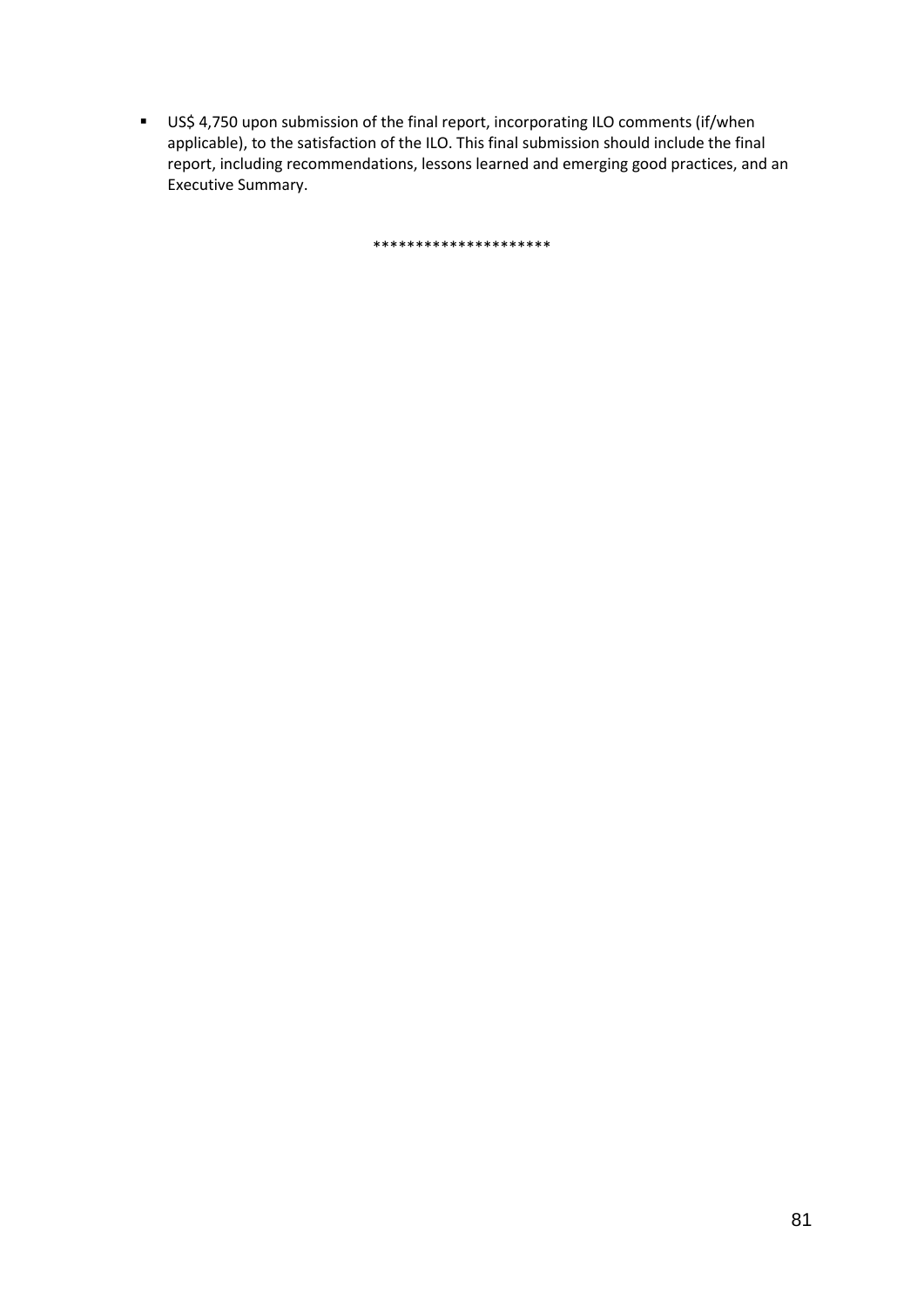Annex 4: Inception Report

# **Independent Evaluation of ILO's project "Strengthening HIV Prevention, Care, Treatment and Social Protection in the World of Work"**

**Inception Report**

**Prepared by:**

**Chris Morris**

**December 2015**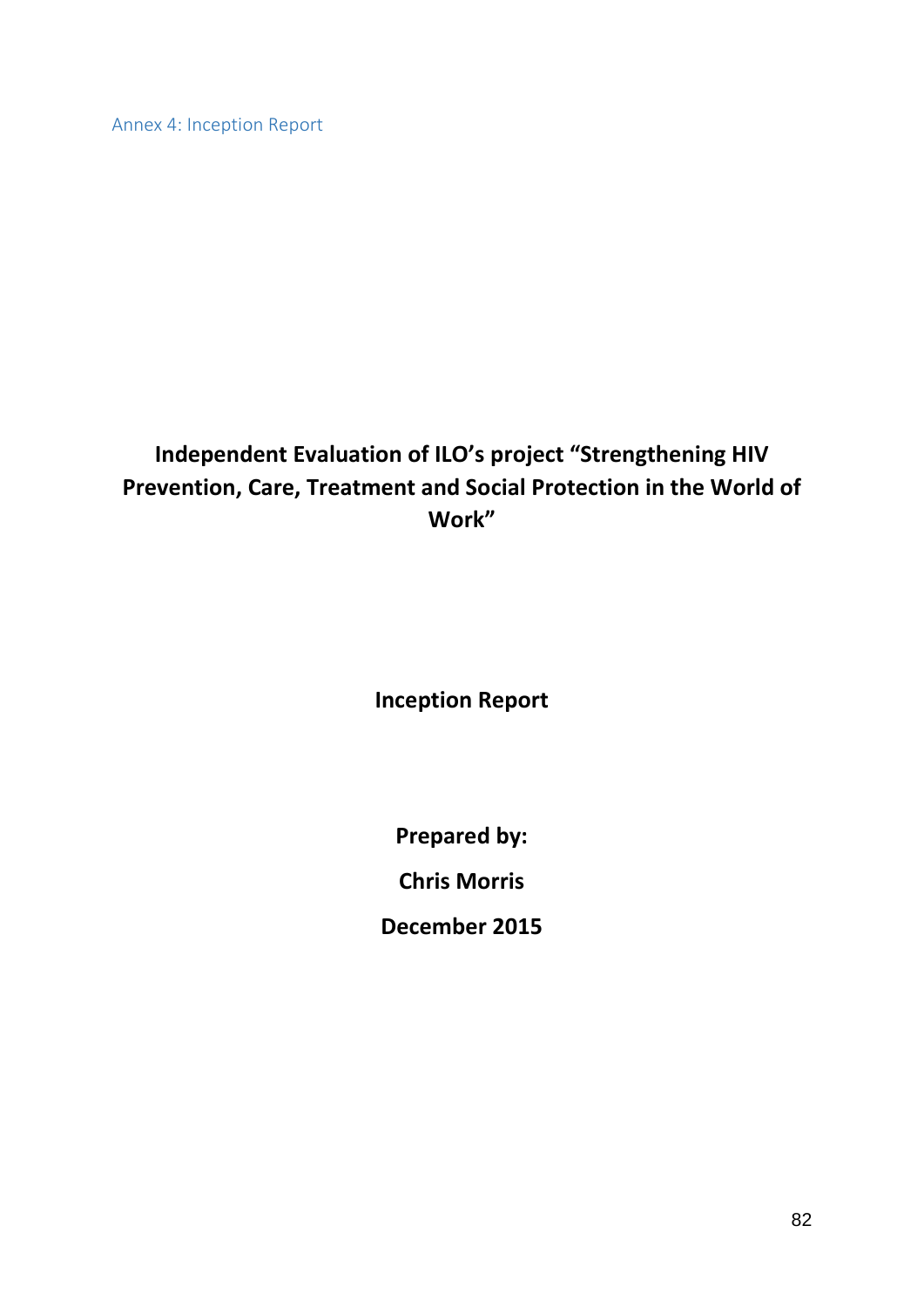# Table of Contents

| 3. |  |
|----|--|
| 4. |  |
| 5. |  |
| 6. |  |
| 7. |  |
| 8. |  |
|    |  |
|    |  |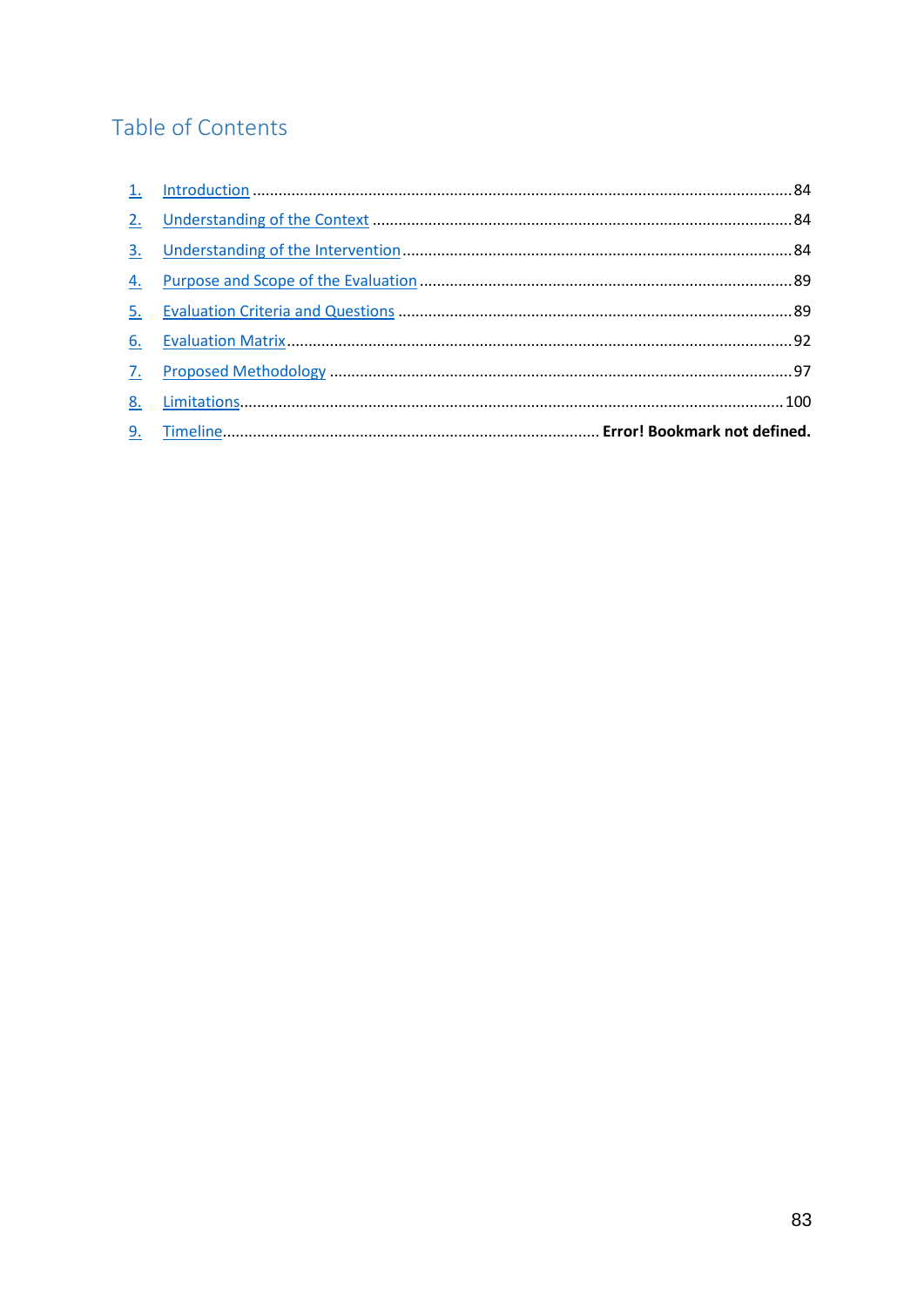#### <span id="page-84-0"></span>Introduction

In November 2015, the International Labour Organization (ILO) commissioned an evaluation of the project "Strengthening HIV Prevention, Care, Treatment and Social Protection in the World of Work". This document serves as the inception report for the evaluation. The purpose of the inception report is to introduce the plans of the evaluation and serve as a document of understanding between ILO and the evaluator. It introduces the context that the intervention took place in and defines the scope, goals and questions of the evaluation. The report presents an evaluation matrix that identifies subquestions, lines of enquiry, indicators, data sources and methods that will be used to answer the evaluation questions. It also describes the methodology the evaluator will follow and lays out suggested meetings and timelines for the evaluation.

## <span id="page-84-1"></span>Understanding of the Context

HIV prevention and treatment is one of the world's most pressing global public health and development priorities. HIV is preventable but 35 million people worldwide were living with HIV by the end of 2013[32](#page-84-3). HIV prevalence is highest in the 15-49 age group. Traditionally this group is relied on most for economic activity and household wealth. A failure to prevent or effectively treat HIV, and reduce social stigmas around the disease therefore has serious repercussions on family, social and community cohesion through reducing an individual's potential to live a full and productive life. HIV has affected the continent of Africa the worst, with an estimated 70% of the global HIV burden and where 1 one in 20 adults live with  $HIV^{33}$ .

Women are more likely to be infected with HIV than men. Societal norms that limit women's opportunities to take control of their reproductive health combined with biological factors mean than the global infection rate for women is higher than men. It is estimated that for every 10 men living with HIV, there are 13 women<sup>[34](#page-84-5)</sup>. This pattern is exacerbated in certain areas. For example, in sub-Saharan Africa, 60% of people living with HIV are women<sup>35</sup>. Geographical, societal and financial reasons also mean that certain professions are at greater risk of HIV than others. Mining, construction, and transportation workers often have limited access to health care, information, and prevention efforts, exacerbating the risk to workers.

The HIV pandemic poses a serious barrier to decent work and sustainable livelihoods. ILO has implemented policies and recommendations aimed at recognizing the world of work as playing a crucial role in the addressing HIV and AIDs. The workplace can provide an important gateway for health practitioners, governments and civil society to improve access to information, testing, treatment and social support. However in too many cases discrimination, stigma and a lack of understanding close off this gateway. ILO adopted a code of practice on HIV/AIDs and the world of work in 2001 and launched recommendation 200 in 2010 to provide an international labour standard dedicated to HIV/AIDs and the workplace.

#### <span id="page-84-2"></span>Understanding of the Intervention

This was the third phase of the OFID/ILO partnership. Building on previous interventions, ILO developed country level proposals to respond to the challenges of the HIV response in 7 countries. The seven countries, Ethiopia, Kenya, Senegal, Haiti, Honduras. Bolivia, and Paraguay, were nominated

<span id="page-84-3"></span> <sup>32</sup> UNAIDS. 2014. The Gap Report

<span id="page-84-4"></span><sup>&</sup>lt;sup>33</sup> UNAIDS. 2014. The Gap Report

<span id="page-84-5"></span><sup>&</sup>lt;sup>34</sup> UNAIDS. 2010. Getting to Zero

<span id="page-84-6"></span><sup>&</sup>lt;sup>35</sup> UNAIDS, 2010. Getting to Zero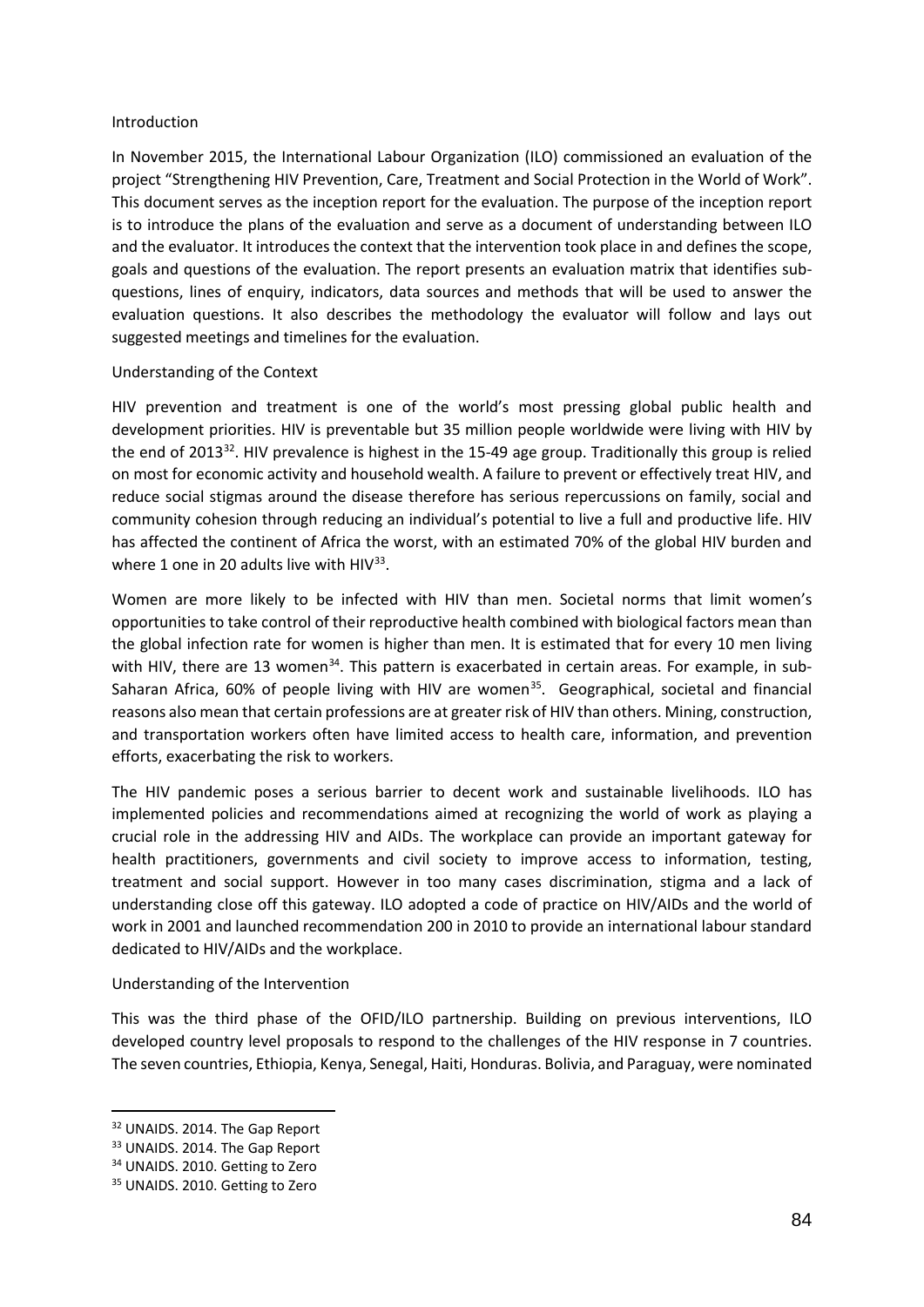by the donor to be the target countries. The program was designed to address gaps in HIV service provision in each country, and compliment the programs of the national governments and NGOs.

The project was designed to be aligned with the UNAIDS Strategy (2011-15), "Getting to Zero". It specifically targeted contributions to three particular goals: 'reducing the sexual transmission of HIV by 50%; eliminating mother-to-child transmission; and ensuring universal access to antiretroviral therapy for people living with HIV and in need of treatment'.

The global proposal for the program, listed the following as the objectives and strategy of the project:

"The strategy of the project is to provide quality HIV-related services in and through the workplace, reaching individuals, couples, their families and the communities adjacent to remote worksites (such as mining and construction operations and transport corridors currently not covered by national HIV programs). Partnerships will be established with existing services. Innovative solutions will be used to reach mobile workers in remote areas, including mobile wellness centres/clinics. The program will apply a rights-based approach to remove barriers posed by HIV-related stigma and discrimination that impede increased uptake of services."

The global proposal also includes two main outputs and lists a number of activities which will contribute to the outputs. The outputs are:

"Output 1: vulnerable workers will have access to HIV prevention, treatment, care and support services."

Within this output, the program aimed to ensure that 35,000 workers have access to HIV services, including providing voluntary counselling and testing (VCT) to 20,000 workers, all reproductive-age women targeted by the project would have access to PMTCT counselling, 2 mobile services would be in operation and 50,000 family and community members would have increased access to HIV services.

It was proposed these targets would be met through the following activities:

VCT services

PMTCT services

STI diagnosis and treatment services

Mobile HIV services

Extension of HIV services

"Output 2: Improved access to care, support and treatment services for people living with HIV."

Within this output, the project aimed to ensure that 10,000 people living with HIV would have access to ART services, 15 occupational health services would be available to the targeted workers, 1,000 health workers would have access to equipment, all participating workplaces will have HIV antidiscrimination policies.

These targets were to be met through the following activities:

HIV treatment services

Occupational health services

Health workers occupational safety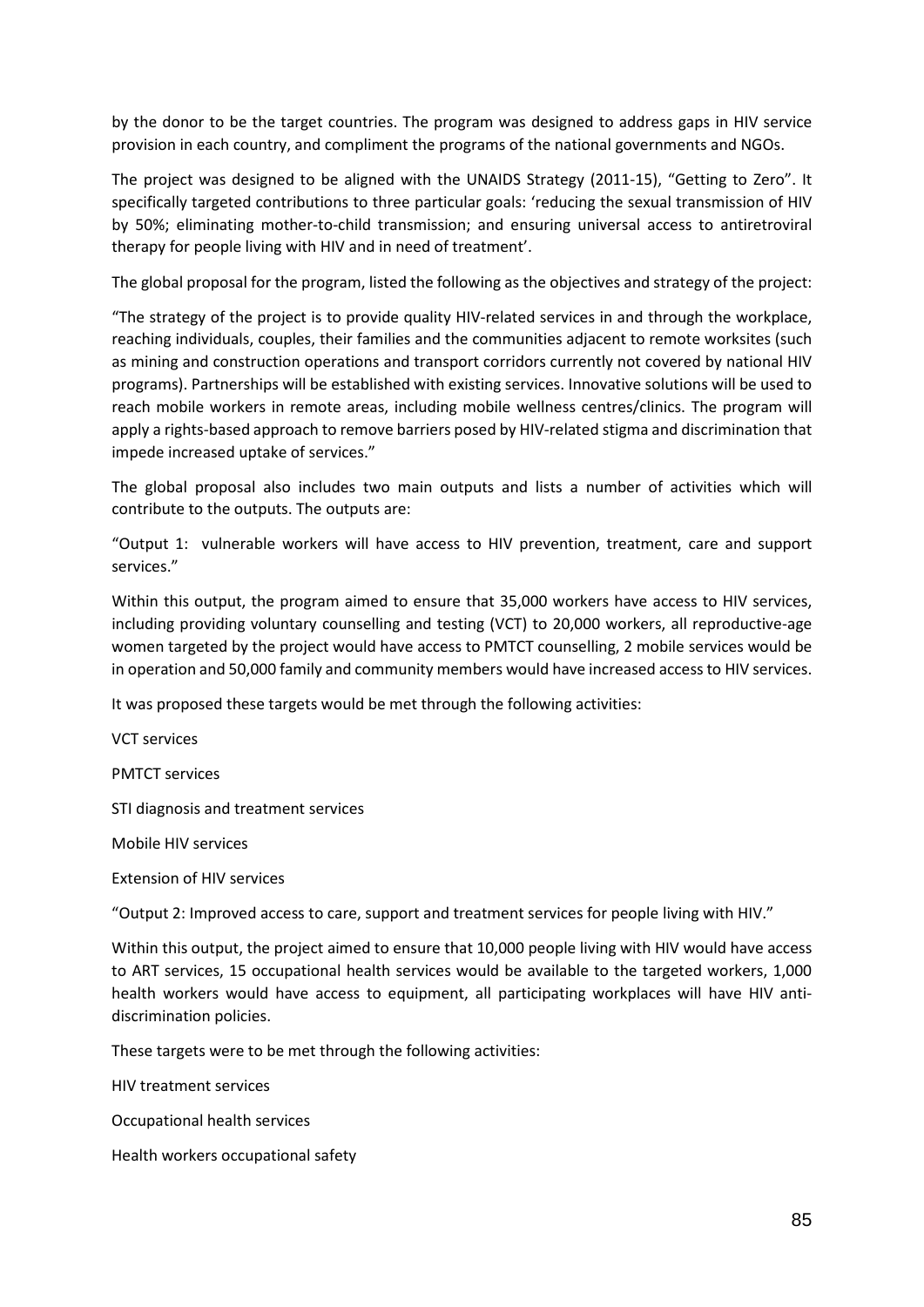#### Zero-HIV discrimination at work policies

The global pro-doc gives an overview of the project. The seven individual countries were asked to develop country-level proposals detailing specific interventions they would undertake. The projects developed were specific to the context of the country. There are very different infection rates, prevalence hotspots, national policies etc. in each country. The individual proposals were designed to respond to the context of the country and the needs of the tripartite constituents. The tables below detail the development objectives and immediate objectives of each country's project.

Each of the countries involved has different challenges. Prevalence rates in the African countries are higher. Ethiopia had an estimated prevalence rate in 2011 of 1.5%<sup>[36](#page-86-0)</sup>, Kenya's is 5.6%<sup>[37](#page-86-1)</sup> and Senegal's is 0.5%<sup>[38](#page-86-2)</sup>. HIV affects more women than men in sub-Saharan Africa, and rates of mother-to-child infection are high. Poverty, income disparity, malnutrition, and the prevalence of other diseases all contribute to exacerbate the effects of HIV.

The prevalence rates in the targeted Latin American countries are generally lower; Bolivia's rate is 0.2%<sup>[39](#page-86-3)</sup>, Honduras is 0.67%<sup>40</sup>, and Paraguay is 0.4%<sup>[41](#page-86-5)</sup>. These countries also have higher rates among men than women. Haiti has a higher prevalence rate, 2.2%<sup>[42](#page-86-6)</sup> and also more women than men are infected.

The different political, economic and social contexts in each of the target countries required different approaches to the project. Each country developed their own project in coordination with their tripartite constituents.

<span id="page-86-2"></span>[http://www.unaids.org/en/regionscountries/countries/senegal,](http://www.unaids.org/en/regionscountries/countries/senegal) December 12, 2016

<span id="page-86-0"></span><sup>&</sup>lt;sup>36</sup> The Government of Ethiopia. 2011. Demographic and Health Survey

<span id="page-86-1"></span><sup>&</sup>lt;sup>37</sup> Kimanga DO et al. 2014. Prevalence and incidence of HIV infection, trends, and risk factors among persons aged 15-64 years in Kenya: results from a nationally representative study. J Acquir Immune Defic Syndr 38 UNAIDs. 2014. Senegal HIV and AIDs estimate. Retrieved from

<span id="page-86-3"></span><sup>&</sup>lt;sup>39</sup> Bolivia: national report of progress in the response to HIV/AIDS. Follow-up to the political declaration on HIV/AIDS 2011, 31st March 2012. Plurinational State of Bolivia. Ministry of health and sports. HIV/AIDS national programme

<span id="page-86-4"></span><sup>40</sup> Global report of progress in the fight against AIDS, Honduras, 2012

<span id="page-86-5"></span><sup>&</sup>lt;sup>41</sup> UNAIDs. 2014. Paraguay HIV and AIDs estimate. Retrieved from

[http://www.unaids.org/en/regionscountries/countries/paraguay/,](http://www.unaids.org/en/regionscountries/countries/paraguay/) December 12, 2016

<span id="page-86-6"></span><sup>42</sup>UNAIDS. 2012. National control programme against AIDS: report National Haiti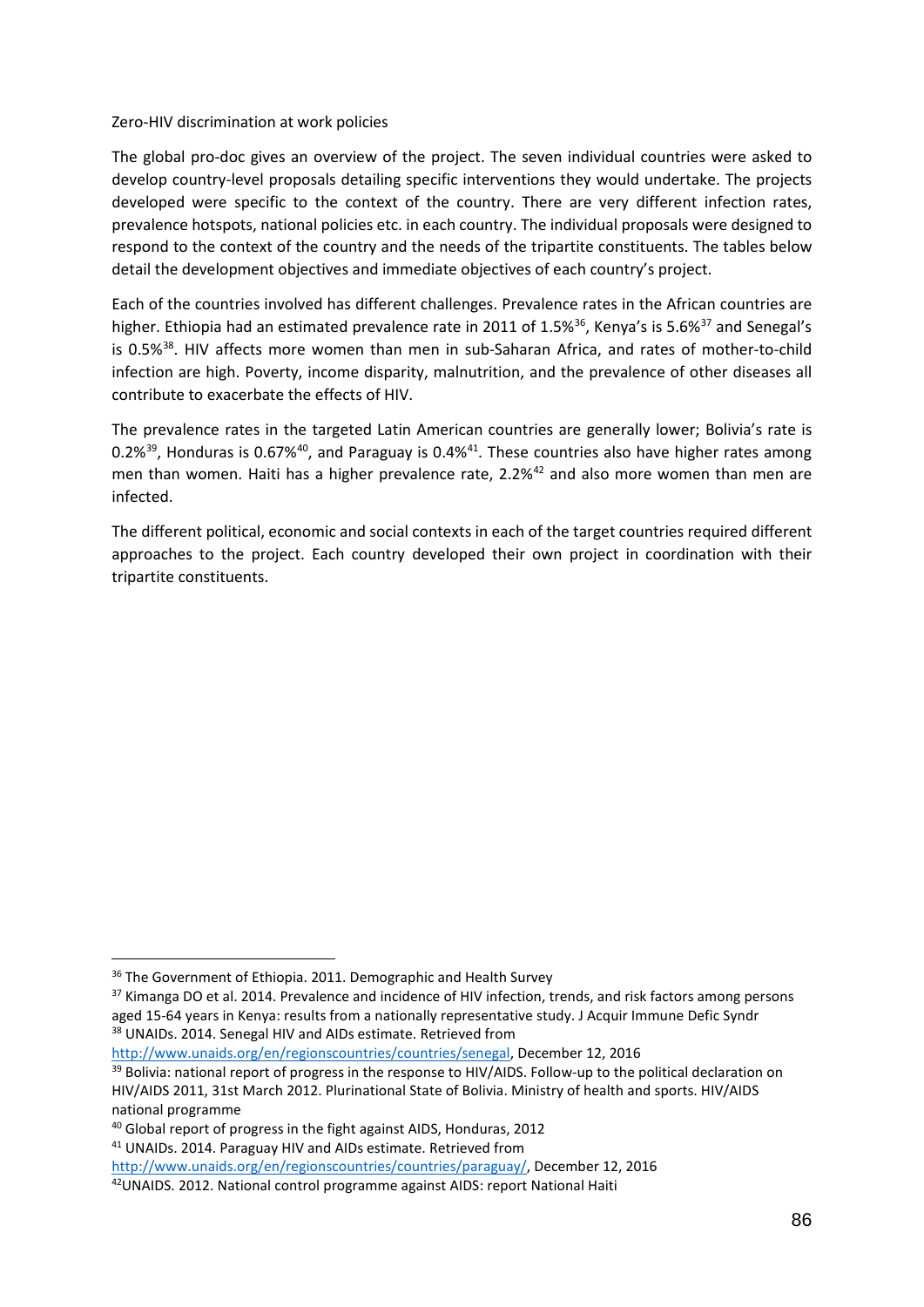# **Development Objectives**

| Global                 | Kenya             | Ethiopia          | Senegal           | Haiti              | Honduras            | Paraguay          | <b>Bolivia</b>    |
|------------------------|-------------------|-------------------|-------------------|--------------------|---------------------|-------------------|-------------------|
| The strategy of        | Reduced stigma    | The project will  | Contribute<br>to  | Knowledge          | To contribute to    | Vulnerabilities   | Contribute to the |
| the project is to      | and               | contribute to the | the reduction of  | about HIV and      | the reduction of    | related to HIV in | reduction of new  |
| provide quality        | discrimination    | reduction of new  | infections<br>new | prevention         | infections<br>new   | long-distance     | infections        |
| HIV-related            | increased<br>and  | infections<br>in  | through<br>an     | practices          | the<br>among        | and<br>Intercity  | the<br>among      |
| services in<br>and     | social protection | Ethiopia in line  | effective         | increase in<br>the | working             | buses<br>οf       | working           |
| through<br>the         | informal<br>for   | with the goals of | from<br>response  | working<br>age     | population in the   | Paraguay<br>truck | of<br>population  |
| workplace,             | economy           | the<br>Strategic  | the world<br>of   | population         | agricultural        | drivers<br>are    | Bolivia<br>to     |
| reaching               | women and men     | 2010/11-<br>Plan  | work and<br>the   |                    | sector and the      | observed,         | their<br>improve  |
| individuals,           | workers<br>and    | 2014/15,          | improvement of    |                    | of<br>the<br>sector | analyzed<br>and   | knowledge<br>and  |
| their<br>couples,      | their families    | through<br>an     | services          |                    | textile<br>maquila  | reduced           | ability           |
| families and the       |                   | increased access  | provided<br>to    |                    | through<br>access   | significantly     | the<br>concerning |
| communities            |                   | of women and      | workers           |                    | prevention<br>to    |                   | prevention<br>and |
| adjacent<br>to         |                   | men workers to    |                   |                    | and<br>programs     |                   | care of HIV $/$   |
| remote                 |                   | HIV services.     |                   |                    | access<br>to        |                   | <b>AIDS</b>       |
| worksites (such        |                   |                   |                   |                    | treatment<br>and    |                   |                   |
| as mining and          |                   |                   |                   |                    | support related     |                   |                   |
| construction           |                   |                   |                   |                    | to HIV.             |                   |                   |
| operations<br>and      |                   |                   |                   |                    |                     |                   |                   |
| transport              |                   |                   |                   |                    |                     |                   |                   |
| corridors              |                   |                   |                   |                    |                     |                   |                   |
| currently<br>not       |                   |                   |                   |                    |                     |                   |                   |
| covered<br>by          |                   |                   |                   |                    |                     |                   |                   |
| <b>HIV</b><br>national |                   |                   |                   |                    |                     |                   |                   |
| programs).             |                   |                   |                   |                    |                     |                   |                   |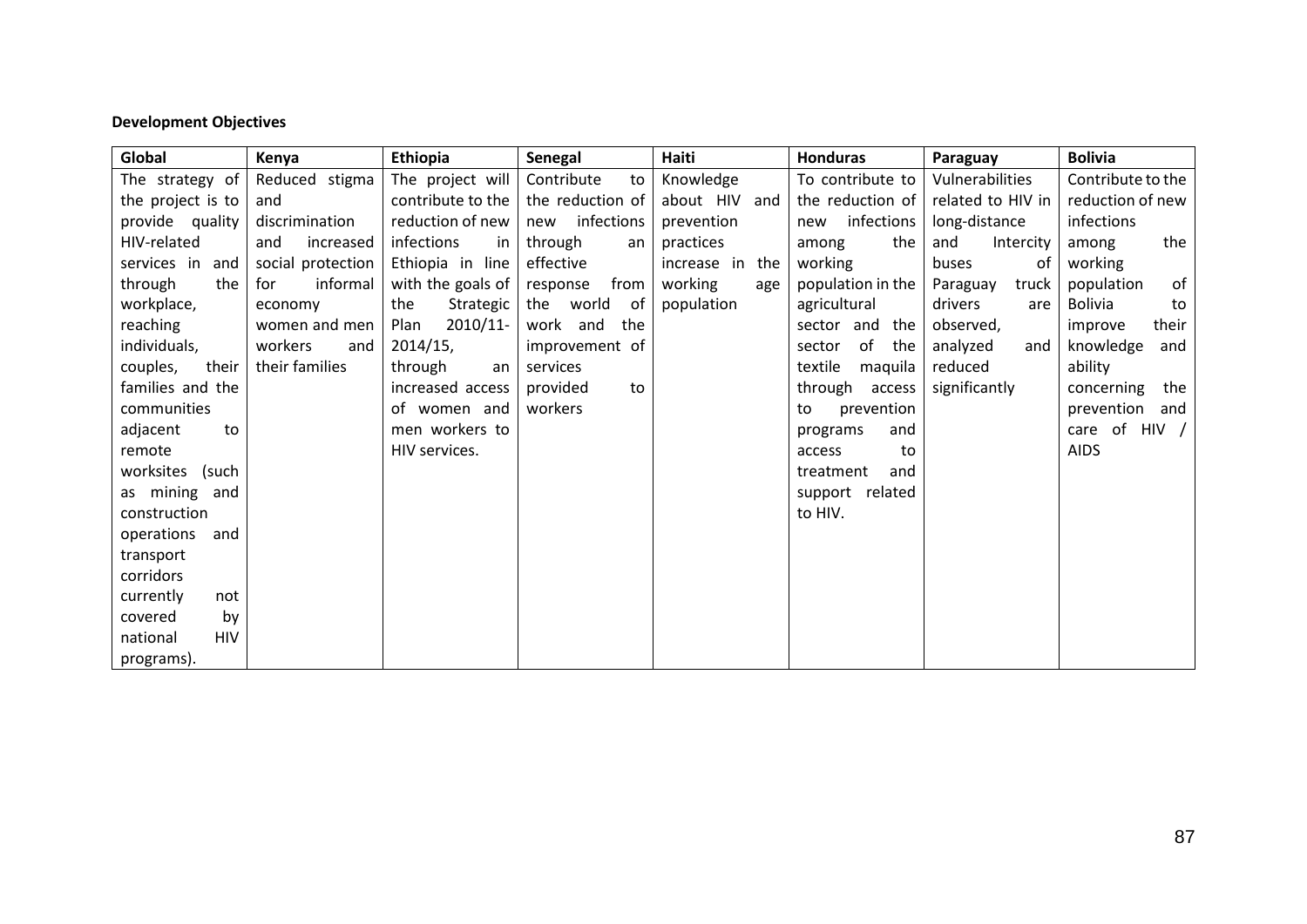# **Objectives per Country**

|                | Kenya                   | <b>Ethiopia</b>           | Senegal              | Haiti               | <b>Honduras</b>  | Paraguay                   | <b>Bolivia</b>          |
|----------------|-------------------------|---------------------------|----------------------|---------------------|------------------|----------------------------|-------------------------|
| Project        | Jan 14-Dec 14           | Jan 14-Mar 15             | Jan 14-Dec 14        | Jul 14-Dec 15       | Jan 14-Dec14     | Jan 14-Nov 15              | Jan 14-Dec 15           |
| Date:          |                         |                           |                      |                     |                  |                            |                         |
| $\mathbf{1}$   | Increased<br>social     | MOLSA,<br><b>CETU</b>     | The<br>legal<br>and  | The world of work   | Manufacturing    | Mobile health services     | The Bolivian State and  |
|                | protection coverage     | and EEF have the          | institutional        | adopts strategy on  | and<br>agro      | improve the quality and    | the organizations of    |
|                | especially<br>for       | tools<br>and              | framework for the    | HIV and AIDS in the | industry         | efficacy of their services | workers and employers   |
|                | informal<br>economy     | knowledge<br>to           | fight against HIV    | workplace<br>that   | workers          | having better knowledge    | in the country improve  |
|                | and<br>women<br>men     | <b>HIV</b><br>assess      | and AIDS in the      | incorporates<br>the | improve<br>their | of<br>service-delivery     | their response capacity |
|                | workers<br>and<br>their | interventions             | workplace<br>is      | principles outlined | knowledge,       | points, the risk factors   | on the prevention of    |
|                | families<br>including   | and plan future           | strengthened and     | in.                 | preventive       | for the target population  | HIV in the workplace    |
|                | PLHIV                   | <b>HIV</b><br>and<br>AIDS | known by actors      | Recommendation      | practices<br>and | and reception of their     | and the application of  |
|                |                         | programmes                | and beneficiaries    | No. 200             | self-care        | prevention campaigns.      | relevant legislation    |
|                |                         |                           |                      |                     | regarding HIV.   |                            |                         |
| $\overline{2}$ | Improved knowledge      | Access to<br>HIV          | The response of the  | ILO<br>constituents | Working          | Long-distance<br>truck     |                         |
|                | of HIV status among     | services<br>by            | sectors of health,   | implement<br>a      | population from  | drivers and inter-urban    |                         |
|                | and<br>men<br>women     | women and men             | transport<br>and     | strategy on HIV and | the              | bus drivers have access    |                         |
|                | both<br>workers<br>in   | workers<br>in             | tourism<br>is        | AIDS in the textile | manufacturing    | to mobile health services  |                         |
|                | formal and informal     | horticulture and          | reinforced and the   | construction<br>and | sector and the   | that reduce their HIV      |                         |
|                | economies including     | construction              | access to screening  | industries          | industry<br>agro | vulnerabilities as well as |                         |
|                | construction sector     | sectors enhanced          | is increased for the |                     | has access to    | their risk of syphilis and |                         |
|                | through<br><b>VCT</b>   | scale<br>to<br>up         | male and female      |                     | HIV prevention,  | other<br>sexually-         |                         |
|                | campaigns<br>with       | prevention, STIs          | workers              |                     | care<br>and      | diseases<br>transmitted    |                         |
|                | linkage to treatment    | management,               |                      |                     | support services | and<br>situations<br>to    |                         |
|                | and support services.   | <b>VCT</b><br>and         |                      |                     | through<br>the   | exposure to risk.          |                         |
|                |                         | treatment                 |                      |                     | workplace        |                            |                         |
| 3              | Enhanced<br>women       |                           | Female orphans of    |                     |                  |                            |                         |
|                | and<br>health<br>men    |                           | Kedougou<br>have     |                     |                  |                            |                         |
|                | workers'                |                           | adequate<br>social   |                     |                  |                            |                         |
|                | occupational safety     |                           | welfare services     |                     |                  |                            |                         |
|                | and health relating to  |                           |                      |                     |                  |                            |                         |
|                | HIV and<br>reduce       |                           |                      |                     |                  |                            |                         |
|                | stigma<br>and           |                           |                      |                     |                  |                            |                         |
|                | discrimination.         |                           |                      |                     |                  |                            |                         |
|                |                         |                           |                      |                     |                  |                            |                         |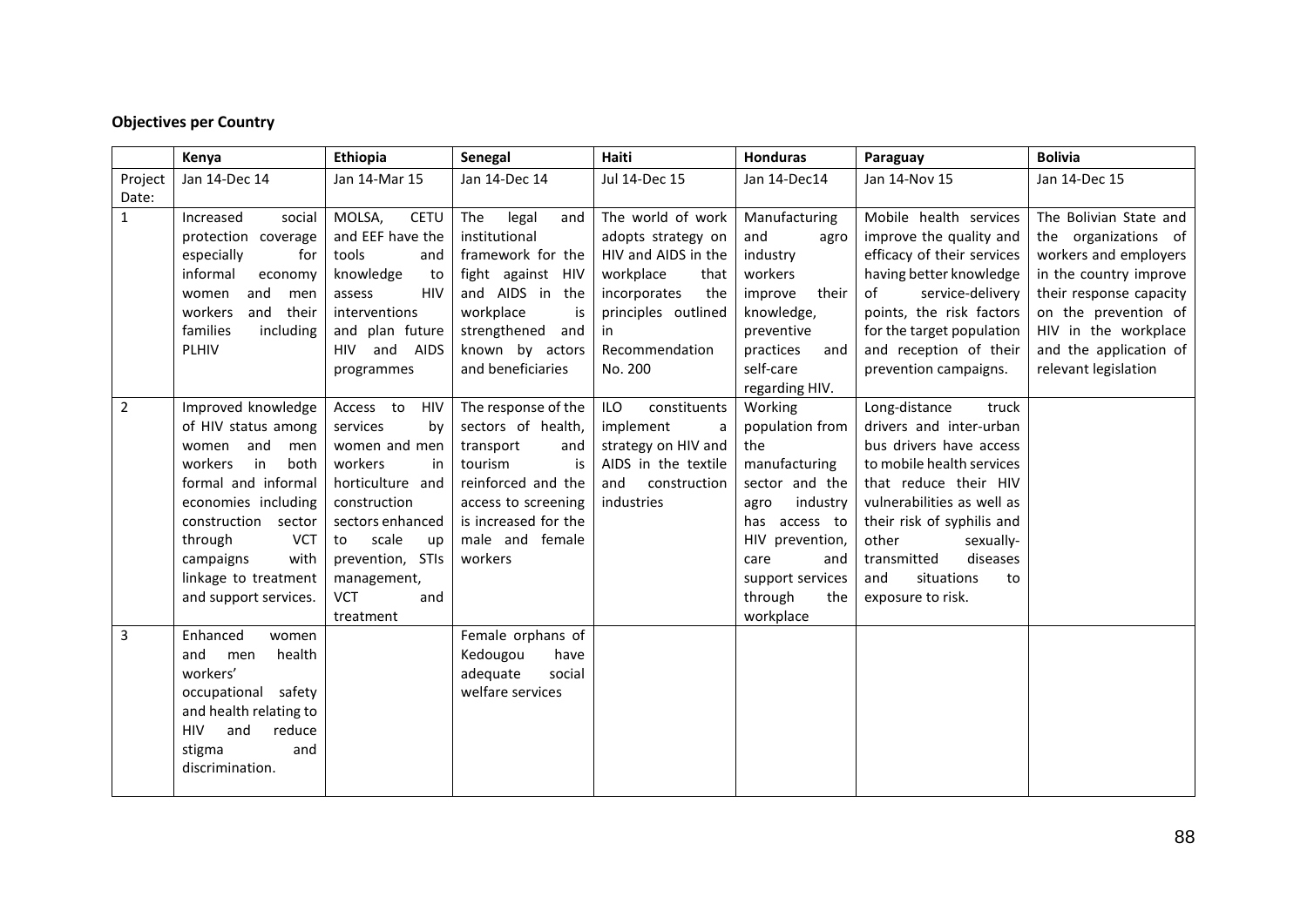### <span id="page-89-0"></span>Purpose and Scope of the Evaluation

The intended users/clients of this evaluation are OPEC as the donor, ILO as the executor of the project, and ILO's project management and staff, including those in Geneva and the Country Offices involved in the project. The evaluation has both accountability and lesson learning functions to it. The evaluation provides the opportunity for accountability to OPEC and also ILO's tripartite constituents, as well as internal, mutual accountability between Country, Regional and Global offices.

The TOR also requires a strong lesson learning element to the evaluation. The TOR states that the evaluation will "seek to ascertain what has worked, what has not worked, and the underlying reasons (internal and external). The evaluation will also identify contributions made to the ILO's internal learning processes."

ILO's evaluation policy requires that evaluation should use the standard OECD/DAC criteria of relevance, efficiency effectiveness and evidence of impact and sustainability. If individual criterion are not used, a justification for doing so must be given. The TOR for this evaluation includes the standard criteria and also adds coherence and gender concerns as additional criteria. Coherence is a criterion more usually applied in the evaluation of humanitarian action. In brief it is designed as a criterion to ask questions of whether actions and projects are complimentary of each other and working towards the same goal[s43](#page-89-2). In this case it is taken to require the evaluation to address whether the individual projects in each country complimented the broader national and international efforts and policies to address HIV/AIDs. This includes whether the intervention aligned with government policies and objectives, as well as UN and ILO goals at the country and global level.

Gender concerns will be mainstreamed into the evaluation throughout. The suggested questions in the TOR under the gender criterion could fit into the relevance and effectiveness criteria. However, having a separate section of the report to detail the effectiveness of the gender mainstreaming of the project will give greater visibility to this crucial issue. This will not though detract from considering gender in the other criteria. ILO's Guidance Note 4 "Integrating Gender Equality in Monitoring and Evaluation of Projects (March 2014)" details questions to be considered to include gender in each evaluation criterion. The evaluation will follow this guidance.

## <span id="page-89-1"></span>Evaluation Criteria and Questions

The evaluation criteria for the evaluation are relevance, coherence, effectiveness, efficiency, impact, sustainability and gender concerns. The following questions are proposed:

## **Relevance**

To what extent is the design of the ILO projects relevant to the national AIDS strategies, ILO's 2014- 2015 Outcome 8 (The world of work responds effectively to the HIV/AIDS epidemic) and UNAIDS Strategy on Getting To Zero (2011-2015), in particular the following goals: reducing the sexual transmission of HIV by 50%; eliminating mother to child transmission; and ensuring universal access to antiretroviral therapy for people living with HIV in need of treatment.

To what extent are the interventions aligned with the HIV and AIDS and the World of Work Recommendation, 2010 (No. 200) and the ILO Code of Practice on HIV/AIDS and the world of work.

To what extent is the project design aligned to Decent Work Country Programmes and to the United Nations Development Assistance Frameworks (if/when applicable)?

<span id="page-89-2"></span> <sup>43</sup> See ALNAP, 2003. "Evaluating Humanitarian Action".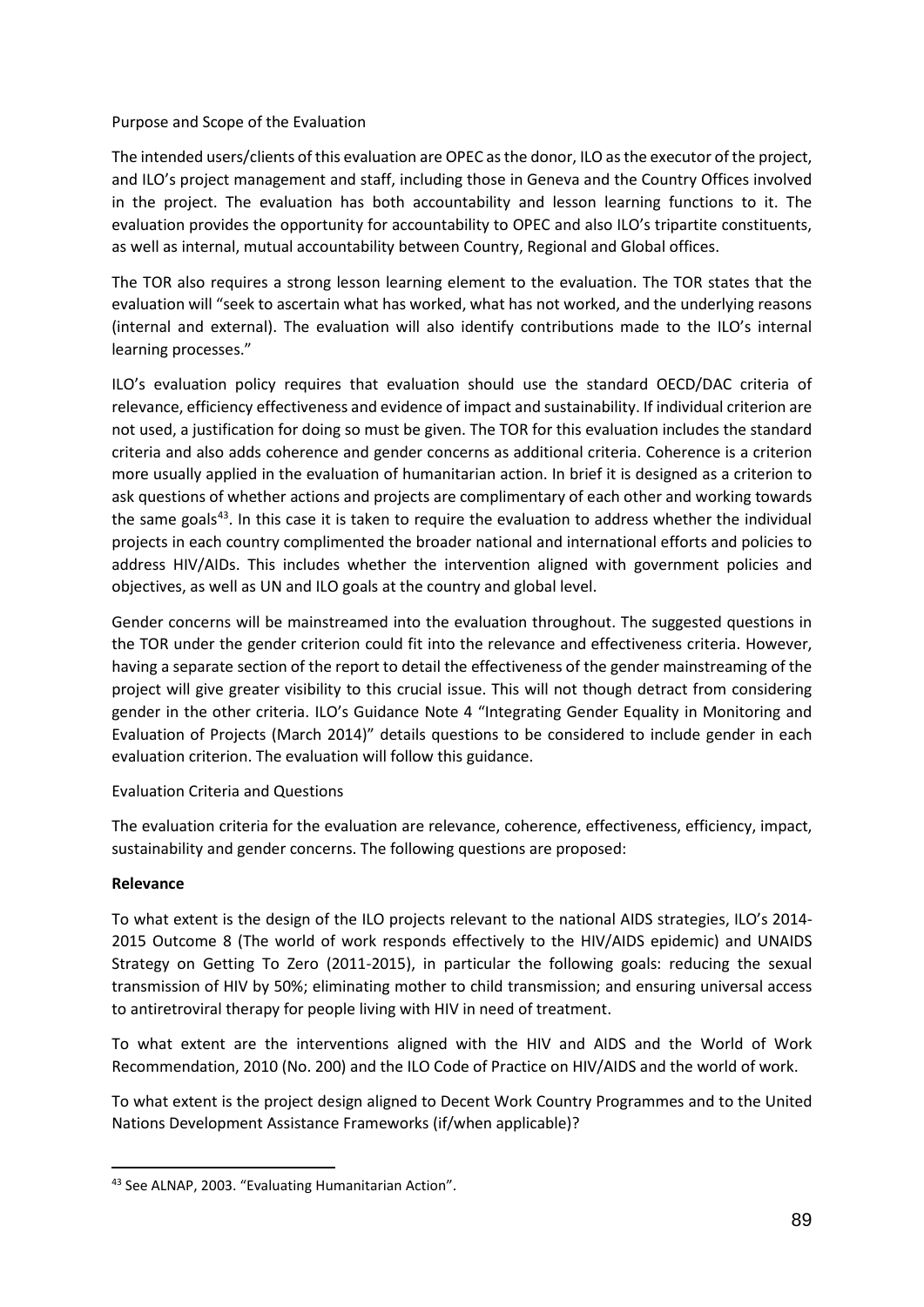Did the project respond to the needs of the tripartite constituents, persons living with HIV, and other relevant stakeholders? This is an additional question suggested by the evaluator to ensure the evaluation asks questions about relevance to the target community and downward accountability as laid out in the UNAIDs strategy, "Getting to Zero".

#### **Coherence**

To what extent are the various activities in the project's strategy coherent and complementary (in its design and implementation) with regard to global and country-level interventions?

How do current efforts build on previous experience and/or maximize synergies realized with other ILO interventions and sources of funding?

How are issues relating to decent work mainstreamed in the project's implementation?

## **Effectiveness**

Was the project strategy effective in facilitating project implementation?

Did the project deliver the expected results?

Were the reporting and monitoring systems adequate to capture progress and identify challenges so that appropriate changes could be made?

## **Efficiency**

Assess the progress made to established baselines, design a sustainability strategy and manage risks.

To what extent are the project's resources (technical and financial) being used efficiently?

Assess how the project has leveraged other funds at the country level.

What means have been used to create, share/disseminate knowledge?

#### **Impact**

To what extent have the project's actions had a demonstrated impact towards the achievements of the project's objectives? (Assess results and impact against baselines and provide specific examples of results and impact (if/where applicable) in the field. Details about the impact orientation of activities and results to date will allow the donor to determine how its funding has helped produce change.)

#### **Sustainability**

Does the project have a sustainability strategy that involves tripartite constituents and development partners to establish synergies that could enhance impact and sustainability?

Provide recommendations and a clear articulation of lessons learned and good practices to inform future project development and contribute to knowledge development of the ILO and project stakeholders. Recommendations will be developed through the findings and results of the other questions. As such this question is not included in the evaluation matrix.

#### **Gender concerns**

Were the project objectives consistent with the target group's needs and priorities, including with national gender policies and strategies?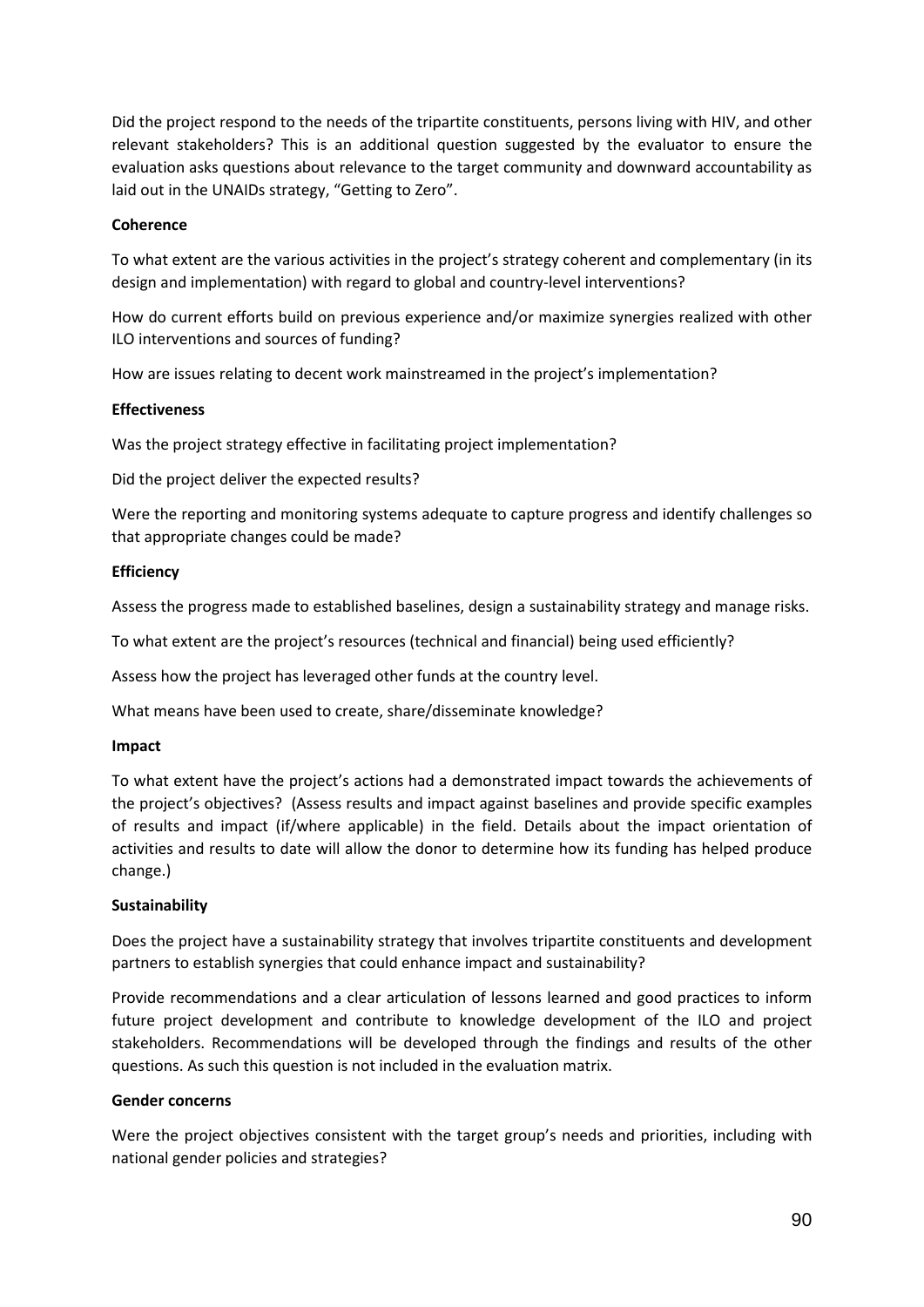Did the project take gender specificities into consideration in its design and implementation?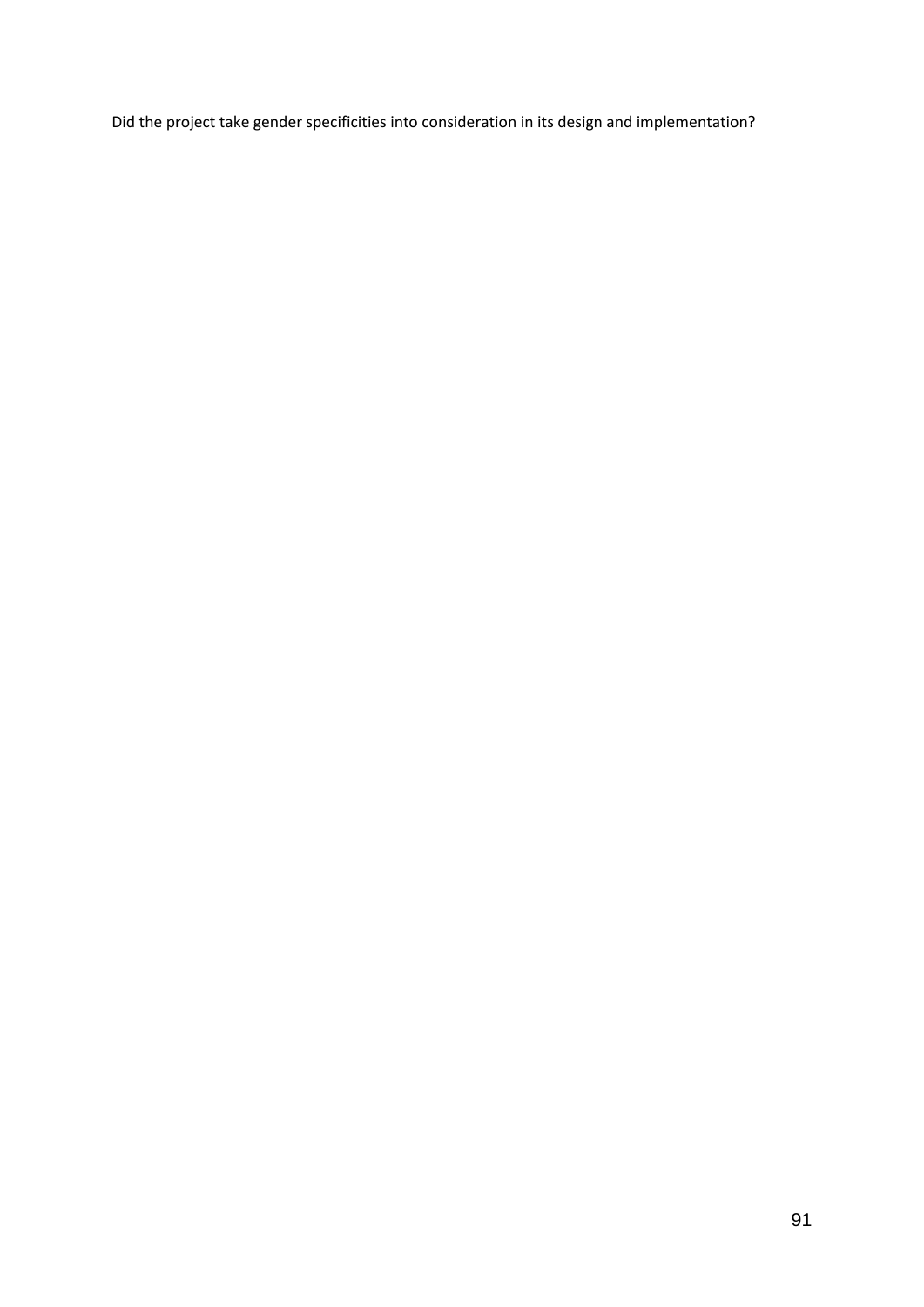## Evaluation Matrix

<span id="page-92-0"></span>

| Relevance                                                                                                                                               |                                                                                                                                                    |                                   |                      |                            |  |  |
|---------------------------------------------------------------------------------------------------------------------------------------------------------|----------------------------------------------------------------------------------------------------------------------------------------------------|-----------------------------------|----------------------|----------------------------|--|--|
| Q.1.1: To what extent is the design of the ILO projects relevant to the national AIDS strategies, ILO's 2014-2015 Outcome 8 (The world of work responds |                                                                                                                                                    |                                   |                      |                            |  |  |
| effectively to the HIV/AIDS epidemic) and UNAIDS Strategy on Getting To Zero (2011-2015)?                                                               |                                                                                                                                                    |                                   |                      |                            |  |  |
| Sub-questions                                                                                                                                           | Lines of Enquiry or Concerns                                                                                                                       | Indicators                        | Data Sources         | Mode of Inquiry            |  |  |
| Has the project been relevant to the                                                                                                                    | Did<br>the<br>project<br>provide                                                                                                                   | Evidence of alignment of project  | Project documents    | Review of documents        |  |  |
| goals of reducing the sexual                                                                                                                            | antiretroviral treatment to                                                                                                                        | design with relevant policies and | Policy and strategic | <b>Interviews</b>          |  |  |
| transmission of HIV by<br>$50\%;$                                                                                                                       | groups who struggle to access                                                                                                                      | strategies.                       | documents            | Questionnaire              |  |  |
| mother<br>eliminating<br>to<br>child l                                                                                                                  | it?                                                                                                                                                | # of beneficiaries who benefitted | ILO staff            |                            |  |  |
| transmission; and ensuring universal                                                                                                                    | Has the project been successful                                                                                                                    | from various intervention goals   | Project partners     |                            |  |  |
| access to antiretroviral therapy for                                                                                                                    | in increasing understanding of                                                                                                                     |                                   | M&E data             |                            |  |  |
| people living with HIV in need of                                                                                                                       | HIV transmission and changing                                                                                                                      |                                   | <b>Beneficiaries</b> |                            |  |  |
| treatment?                                                                                                                                              | behaviours to reduce sexual                                                                                                                        |                                   |                      |                            |  |  |
| Have the<br>countries<br>met the                                                                                                                        | transmission?                                                                                                                                      |                                   |                      |                            |  |  |
| achieving<br>ILO's<br>indicators<br>for                                                                                                                 | Did the project operate with a                                                                                                                     |                                   |                      |                            |  |  |
| outcome 8?                                                                                                                                              | rights based approach?                                                                                                                             |                                   |                      |                            |  |  |
| How do the projects align to the                                                                                                                        |                                                                                                                                                    |                                   |                      |                            |  |  |
| national HIV policies?                                                                                                                                  |                                                                                                                                                    |                                   |                      |                            |  |  |
|                                                                                                                                                         | Q.1.2: To what extent are the interventions aligned with the HIV and AIDS and the World of Work Recommendation, 2010 (No. 200) and the ILO Code of |                                   |                      |                            |  |  |
| Practice on HIV/AIDS and the world of work?                                                                                                             |                                                                                                                                                    |                                   |                      |                            |  |  |
| Have the projects been designed in $\vert$ Are the tripartite constituents                                                                              |                                                                                                                                                    | Evidence of alignment of project  | Project documents    | <b>Review of documents</b> |  |  |
| line with 200 and the Code of $\vert$ aware of 200 and the code?                                                                                        |                                                                                                                                                    | design with relevant policies and | Policy and strategic | Interviews                 |  |  |
| Practice?                                                                                                                                               |                                                                                                                                                    | strategies                        | documents            | Questionnaire              |  |  |
| Are there priorities in 200 and the                                                                                                                     |                                                                                                                                                    |                                   | ILO staff            |                            |  |  |
| code not included in the project?                                                                                                                       |                                                                                                                                                    |                                   | Project partners     |                            |  |  |
|                                                                                                                                                         |                                                                                                                                                    |                                   | M&E data             |                            |  |  |
| Q.1.3: To what extent is the project design aligned to Decent Work Country Programmes and to the United Nations Development Assistance Frameworks       |                                                                                                                                                    |                                   |                      |                            |  |  |
| (if/when applicable)?                                                                                                                                   |                                                                                                                                                    |                                   |                      |                            |  |  |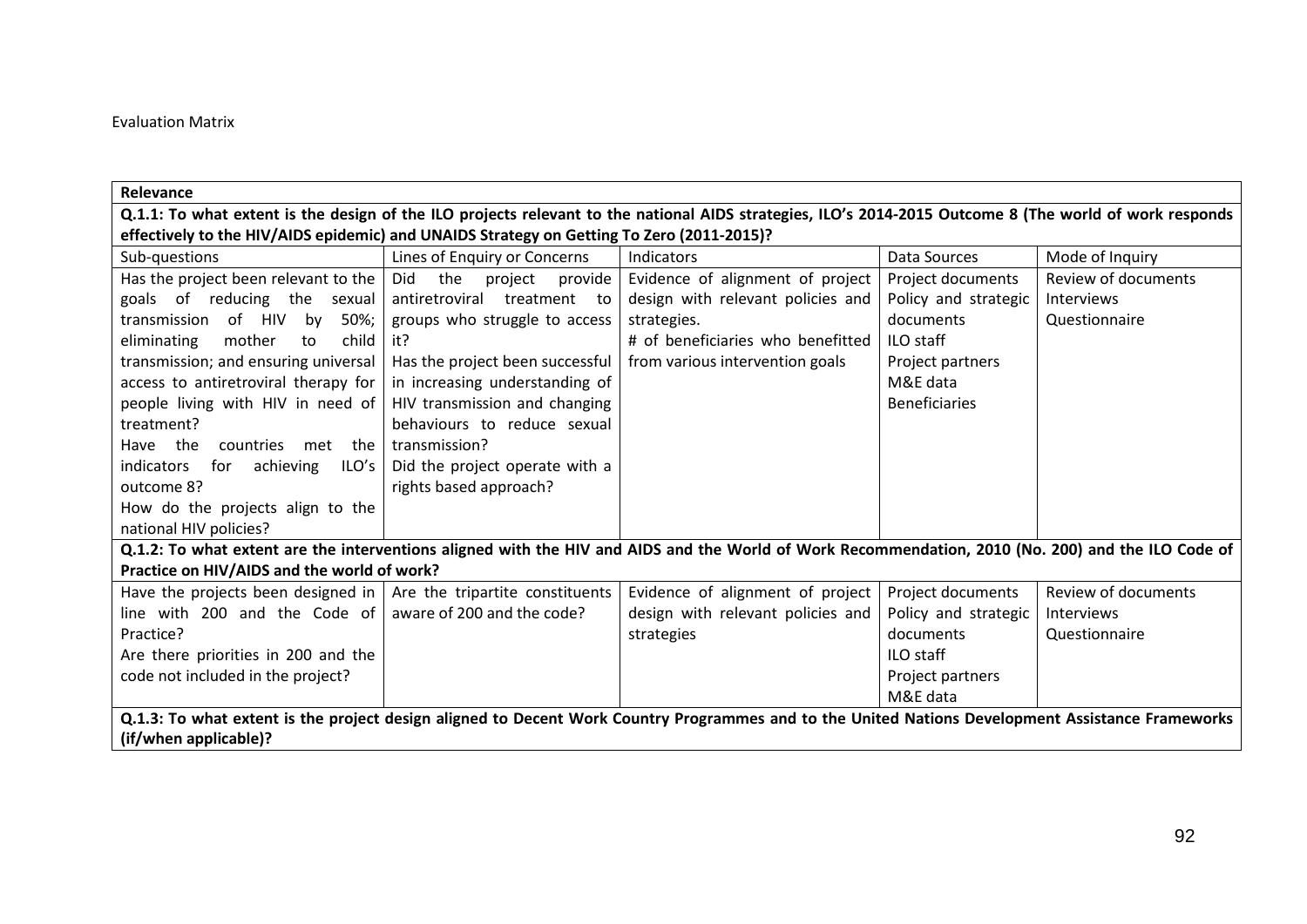| Did the project contribute to                                                                                                                                  | Are the alignments claimed in     | Evidence of alignment of project    | Project documents    | Review of documents            |
|----------------------------------------------------------------------------------------------------------------------------------------------------------------|-----------------------------------|-------------------------------------|----------------------|--------------------------------|
| successfully<br>achieving<br><b>DWCP</b>                                                                                                                       | the proposals valid?              | design with relevant DWCPs and      | Policy and strategic | <b>Interviews</b>              |
| outcomes?                                                                                                                                                      |                                   | <b>UNDA Frameworks</b>              | documents            | Questionnaire                  |
| What synergies are there with                                                                                                                                  |                                   |                                     | ILO staff            |                                |
| applicable UNDA Frameworks?                                                                                                                                    |                                   |                                     | Project partners     |                                |
|                                                                                                                                                                |                                   |                                     | M&E data             |                                |
| Q.1.4: Did the project respond to the needs of the tripartite constituents, persons living with HIV, and other relevant stakeholders?                          |                                   |                                     |                      |                                |
| How involved were the tripartite                                                                                                                               | What examples of successful       | Evidence of engagement including    | Project documents    | Review of documents            |
| constituents<br>in designing<br>the                                                                                                                            | strategies to engage all relevant | needs assessments, consultation in  | ILO staff            | Interviews                     |
| project?                                                                                                                                                       | stakeholders are there?           | project design and involvement of   | Project partners     | Questionnaire                  |
| stakeholders<br>all<br>views<br>Were                                                                                                                           |                                   | a variety of stakeholders including | Organizations        | <b>Focus Group Discussions</b> |
| considered equally?                                                                                                                                            |                                   | more marginalized groups.           | representing PLHIV   |                                |
| Have PLHIV been involved in the                                                                                                                                |                                   |                                     |                      |                                |
| design and monitoring of the                                                                                                                                   |                                   |                                     |                      |                                |
| project?                                                                                                                                                       |                                   |                                     |                      |                                |
| <b>Coherence</b>                                                                                                                                               |                                   |                                     |                      |                                |
| Q.2.1: To what extent are the various activities in the project's strategy coherent and complementary (in its design and implementation) with regard to global |                                   |                                     |                      |                                |
| and country-level interventions?                                                                                                                               |                                   |                                     |                      |                                |
| How integrated is the project into                                                                                                                             | Link to questions 1.1 and 1.4     | Evidence of coordination with       | Project documents    | Review of documents            |
| national initiatives?                                                                                                                                          |                                   | other initiatives                   | ILO staff            | Interviews                     |
| Does it compliment the work of                                                                                                                                 |                                   | Evidence of synergies with national | Project partners     | Questionnaire                  |
| other actors (NGOs, Civil Society                                                                                                                              |                                   | priorities                          | Organizations        | <b>Focus Group Discussions</b> |
| $etc$ ?                                                                                                                                                        |                                   |                                     | representing PLHIV   |                                |
|                                                                                                                                                                |                                   |                                     |                      |                                |
| Q.2.2: How do current efforts build on previous experience and/or maximize synergies realized with other ILO interventions and sources of funding?             |                                   |                                     |                      |                                |
| Were the recommendations of the                                                                                                                                | Have lessons learned<br>been      | Evidence that lessons learned/best  | Project documents    | Review of documents            |
| evaluation of the 2 <sup>nd</sup><br>phase                                                                                                                     | recorded?                         | practices were used in designing    | ILO staff            | <b>Interviews</b>              |
| implemented?                                                                                                                                                   | practices<br>Have best<br>been    | and implementing the project        |                      | Questionnaire                  |
| What successful<br>of I<br>examples                                                                                                                            | shared?                           | Existence<br>of                     |                      |                                |
| synergies with other ILO work are                                                                                                                              |                                   | cooperation/partnership<br>with     |                      |                                |
| there?                                                                                                                                                         |                                   | other ILO projects                  |                      |                                |
| Q.2.3 How are issues relating to decent work mainstreamed in the project's implementation?                                                                     |                                   |                                     |                      |                                |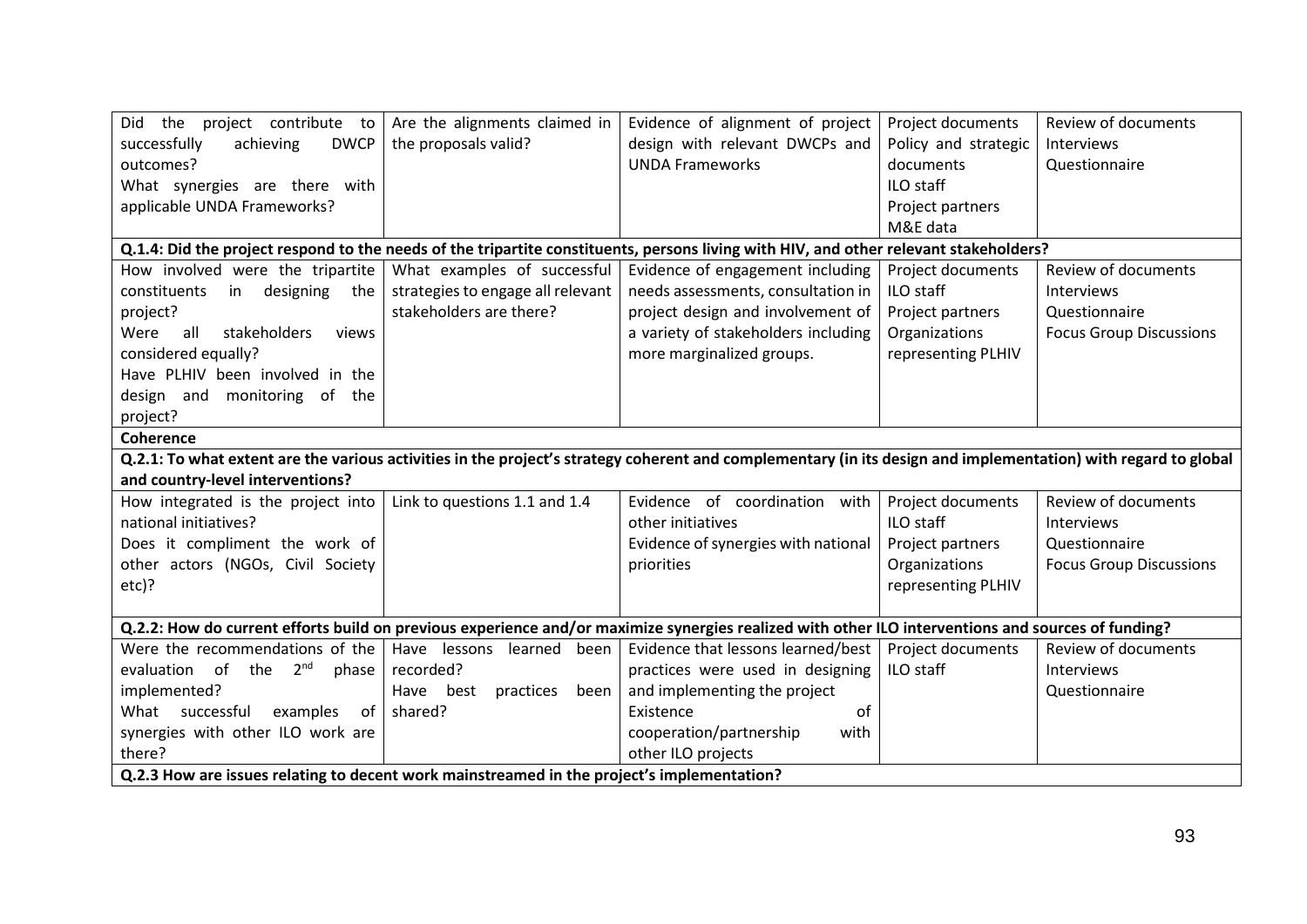| Does the project:                                                                                                                                | What best practices can be      | Evidence<br>of<br>decent<br>work     | Project documents    | Review of documents |
|--------------------------------------------------------------------------------------------------------------------------------------------------|---------------------------------|--------------------------------------|----------------------|---------------------|
| Promote jobs?                                                                                                                                    | identified in this area         | throughout the<br>mainstreamed       | Policy and strategic | Interviews          |
| Guarantee rights at work?                                                                                                                        |                                 | project                              | documents            | Questionnaire       |
| Extend<br>social<br>protection?                                                                                                                  |                                 |                                      | ILO staff            |                     |
| Promote social dialogue?                                                                                                                         |                                 |                                      | Project partners     |                     |
| Have gender equality as a cross-                                                                                                                 |                                 |                                      |                      |                     |
| cutting objective?                                                                                                                               |                                 |                                      |                      |                     |
| <b>Effectiveness</b>                                                                                                                             |                                 |                                      |                      |                     |
| Q.3.1: Was the project strategy effective in facilitating project implementation?                                                                |                                 |                                      |                      |                     |
| Did the management system support                                                                                                                | What were the most effective    | Existence of project management      | Project reports      | Review of documents |
| effective implementation of the                                                                                                                  | strategies?                     | structure                            | ILO staff            | Interviews          |
| project?                                                                                                                                         | Link to question 3.1            | Evidence<br>that<br>country-level    |                      | Questionnaire       |
|                                                                                                                                                  |                                 | systems supported responding to      |                      |                     |
|                                                                                                                                                  |                                 | challenges                           |                      |                     |
| Q.3.2: Did the project deliver the expected results?                                                                                             |                                 |                                      |                      |                     |
| Has the global project delivered the                                                                                                             | What prevented results being    | Difference between initial results   | M&E data             | Review of documents |
| objectives, goals and outputs                                                                                                                    | delivered?                      | and achieved results                 | Project reports      | Interviews          |
| outlined in the PRODOC?                                                                                                                          |                                 | # of VCTs, testing, awareness,       | ILO staff            | Questionnaire       |
| Have the individual countries met                                                                                                                |                                 | training etc in proposal compared    | Partner              |                     |
| their objectives, goals and outputs?                                                                                                             |                                 | to final results                     | organizations        |                     |
| Q.3.3: Were the reporting and monitoring systems adequate to capture progress and identify challenges so that appropriate changes could be made? |                                 |                                      |                      |                     |
| What challenges did the project                                                                                                                  | Is there progress that is not   | Existence of functioning M&E         | M&E data             | Review of documents |
| What worked will in<br>face?                                                                                                                     | being captured?                 | system                               | Project reports      | Interviews          |
| responding to these challenges?                                                                                                                  | Link to question 3.1            | Evidence of challenges<br>being      | ILO staff            | Questionnaire       |
| What progress has the M&E system                                                                                                                 |                                 | responded to                         | Partner              |                     |
| captured?                                                                                                                                        |                                 |                                      | organizations        |                     |
| <b>Efficiency</b>                                                                                                                                |                                 |                                      |                      |                     |
| Q.4.1: Assess the progress made to established baselines, design a sustainability strategy and manage risks?                                     |                                 |                                      |                      |                     |
| What baselines exist?                                                                                                                            | Has there been follow up to the | Evidence of risks identified and the | M&E data             | Review of documents |
| How did the projects respond to                                                                                                                  | baselines? What monitoring      | response employed                    | Project reports      | Interviews          |
| challenges and risks?                                                                                                                            | data has been collected?        | # of beneficiaries/trainings etc     | ILO staff            | Questionnaire       |
|                                                                                                                                                  |                                 |                                      | Partner              |                     |
|                                                                                                                                                  |                                 |                                      | organizations        |                     |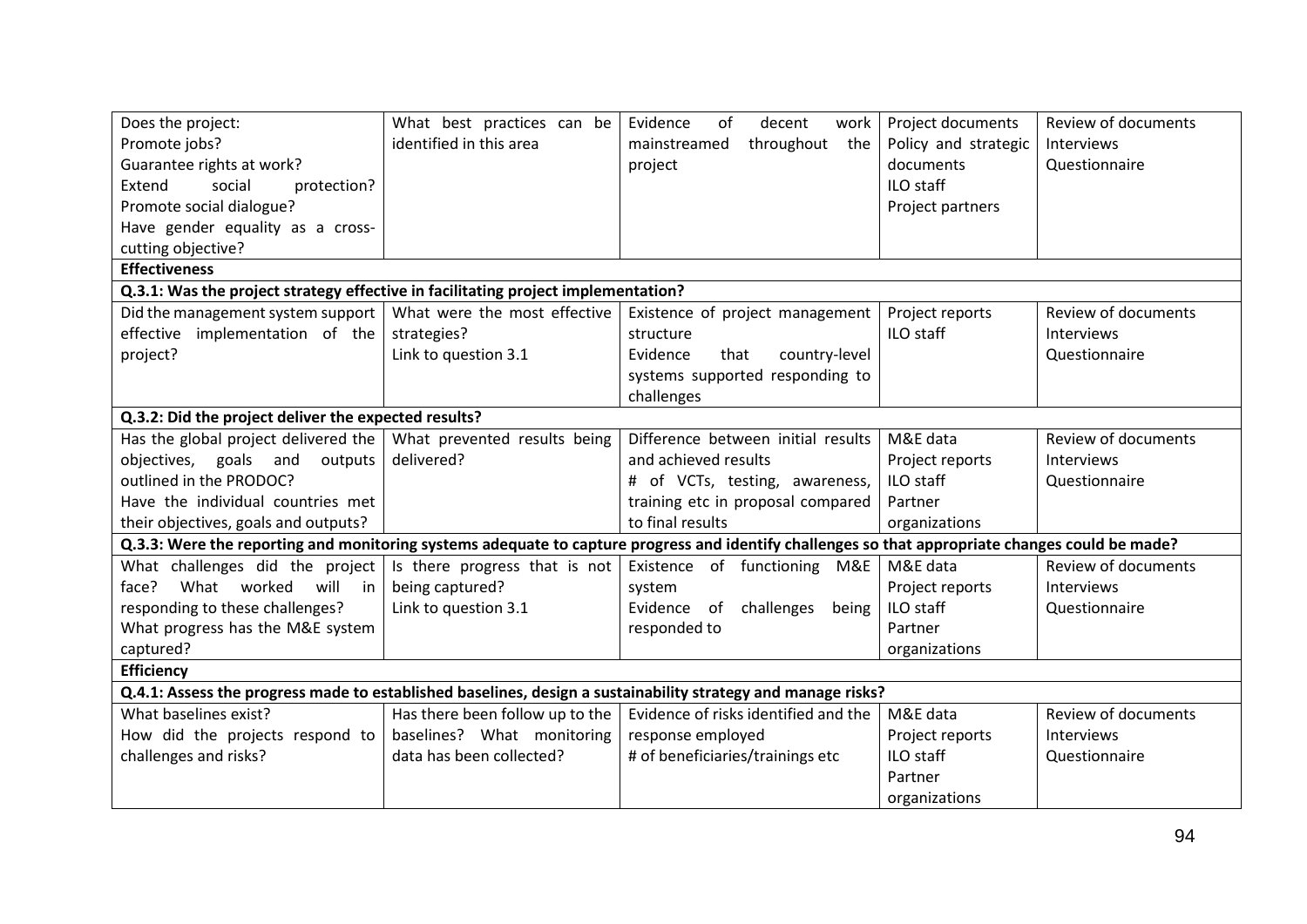| Q.4.2: To what extent are the project's resources (technical and financial) being used efficiently?                              |                                 |                                        |                      |                            |
|----------------------------------------------------------------------------------------------------------------------------------|---------------------------------|----------------------------------------|----------------------|----------------------------|
| Have the budgets been used as                                                                                                    | Which resources produced the    | of<br>Existence<br>qualified<br>and    | Budget data          | Review of documents        |
| projected?                                                                                                                       | efficient<br>results?<br>most   | experience staff                       | Project reports      | Interviews                 |
| Were available technical resources                                                                                               | What management structure at    | Evidence of use of ILO's manuals       | ILO staff            | Questionnaire              |
| deployed appropriately?                                                                                                          | the country level produced the  | Staff retention rates                  | Partner              |                            |
|                                                                                                                                  | best results?                   |                                        | organizations        |                            |
| Q.4.3: Assess how the project has leveraged other funds at the country level?                                                    |                                 |                                        |                      |                            |
| What funds have been leveraged at                                                                                                | Have<br>the<br>projects<br>been | of<br>additional<br>funds<br>Existence | Project reports      | Review of documents        |
| the country level?                                                                                                               | successful in securing other    | secured                                | Budget data          | Interviews                 |
|                                                                                                                                  | funding?                        | Evidence of partnership with other     | ILO staff            | Questionnaire              |
|                                                                                                                                  | Has ILO supported partners to   | projects/organizations to leverage     |                      |                            |
|                                                                                                                                  | obtain other funding?           | funds                                  |                      |                            |
|                                                                                                                                  | Has ILO found partners to       |                                        |                      |                            |
|                                                                                                                                  | implement activities<br>using   |                                        |                      |                            |
|                                                                                                                                  | other sources of funding?       |                                        |                      |                            |
| Q.4.4: What means have been used to create, share/disseminate knowledge?                                                         |                                 |                                        |                      |                            |
| Has knowledge been disseminated                                                                                                  | What have been the successful   | Evidence of knowledge sharing          | Project reports      | Interviews                 |
| to stakeholders within country?                                                                                                  | of<br>disseminating<br>means    | platform being used                    | ILO staff            | Focus group discussions    |
| Has knowledge been shared with                                                                                                   | knowledge?                      | Examples of successful knowledge       | Project partners     | Questionnaire              |
| other ILO country offices?                                                                                                       | Have certain methodologies      | dissemination                          | <b>Beneficiaries</b> |                            |
|                                                                                                                                  | not worked?                     |                                        |                      |                            |
| Impact                                                                                                                           |                                 |                                        |                      |                            |
| Q.5.1: To what extent have the project's actions had a demonstrated impact towards the achievements of the project's objectives? |                                 |                                        |                      |                            |
| Has there been a change in                                                                                                       | How possible is it quantify the | Existence of data demonstrating        | Project reports      | Focus group discussions    |
| attitudes/behaviours<br>of                                                                                                       | impact the project has made     | improvement from baselines?            | ILO staff            | <b>Beneficiary stories</b> |
| constituents/partners/beneficiaries?                                                                                             | towards the objectives?         | Evidence<br>of<br>impact<br>on.        | Project partners     | <b>Interviews</b>          |
| Has the project made progress in                                                                                                 | What activities/outputs have    | lives/behaviour/knowledge<br>of        | <b>Beneficiaries</b> | Questionnaire              |
| addressing<br>the<br>development                                                                                                 | been the most successful in     | beneficiaries                          |                      |                            |
| objectives in the proposals?                                                                                                     | achieving impact?               |                                        |                      |                            |
| What changes against baselines can                                                                                               | What baselines exist?           |                                        |                      |                            |
| be seen?                                                                                                                         |                                 |                                        |                      |                            |
| Sustainability                                                                                                                   |                                 |                                        |                      |                            |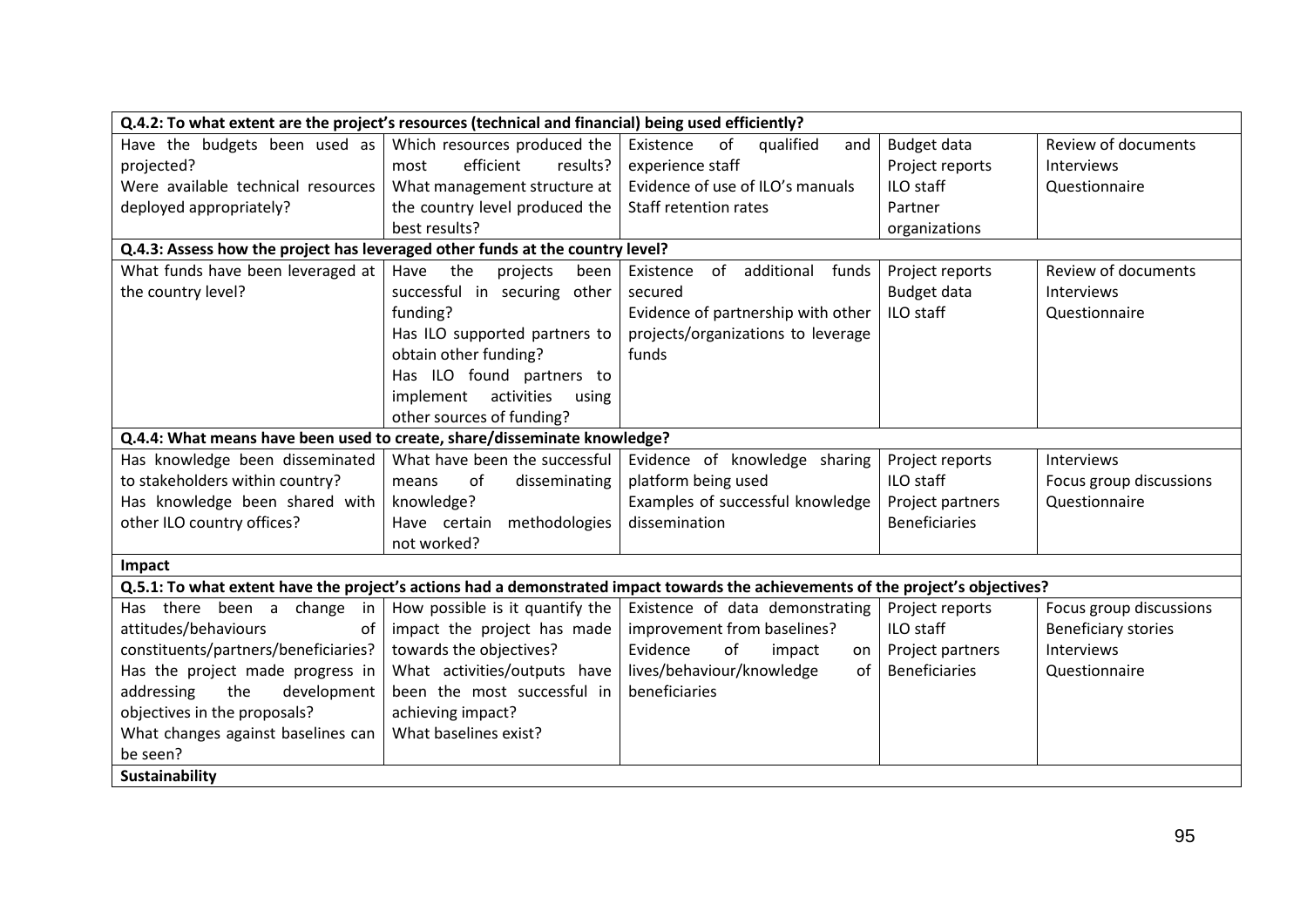| Q.6.1: Does the project have a sustainability strategy that involves tripartite constituents and development partners to establish synergies that could enhance |                               |                                     |                         |                         |
|-----------------------------------------------------------------------------------------------------------------------------------------------------------------|-------------------------------|-------------------------------------|-------------------------|-------------------------|
| impact and sustainability?                                                                                                                                      |                               |                                     |                         |                         |
| What sustainability strategy exists?                                                                                                                            | For countries whose project   | Evidence of continuing activities   | Project reports         | Focus group discussions |
| How committed are the tripartite                                                                                                                                | finished months ago; are the  | of<br>Evidence<br>support<br>and    | Project partners        | <b>Interviews</b>       |
| constituents to maintaining the                                                                                                                                 | effects of the project still  | commitment<br>from<br>tripartite    | ILO staff               | Review<br>of<br>policy  |
| project's gains?                                                                                                                                                | supported?                    | constituents                        | <b>Beneficiaries</b>    | documents               |
| What practices demonstrate the                                                                                                                                  |                               | Policy and legislative changes      |                         | Questionnaire           |
| strongest level of sustainability                                                                                                                               |                               |                                     |                         |                         |
| <b>Gender Concerns</b>                                                                                                                                          |                               |                                     |                         |                         |
| Q.7.1: Were the project objectives consistent with the target group's needs and priorities, including with national gender policies and strategies?             |                               |                                     |                         |                         |
| Do the country proposals align with                                                                                                                             | Was a<br>analysis<br>gender   | Evidence of gender analysis         | Project reports         | Interviews              |
| the gender needs of the country?                                                                                                                                | conducted when designing the  | Evidence of alignment with policies | <b>ILO staff</b>        | Focus group discussions |
|                                                                                                                                                                 | project?                      | and strategies                      | <b>Project Partners</b> | Questionnaire           |
|                                                                                                                                                                 |                               |                                     |                         | Document review         |
| Q.7.2: Did the project take gender specificities into consideration in its design and implementation?                                                           |                               |                                     |                         |                         |
| What country-level practices were                                                                                                                               | monitoring<br>data<br>ls.     | Monitoring data disaggregated by    | Project reports         | Interviews              |
| particularly<br>successful<br>in I                                                                                                                              | disaggregated by gender?      | gender                              | Project partners        | Focus group discussions |
| mainstreaming<br>gender into<br>the                                                                                                                             | Have there been links and     | Evidence of links with gender       | <b>ILO</b> staff        | Questionnaire           |
| project?                                                                                                                                                        | synergies with gender focused | focused project                     |                         | Document review         |
|                                                                                                                                                                 | projects implemented by ILO   | Gender<br>balance<br>project<br>in  |                         |                         |
|                                                                                                                                                                 | and other stakeholders?       | committees                          |                         |                         |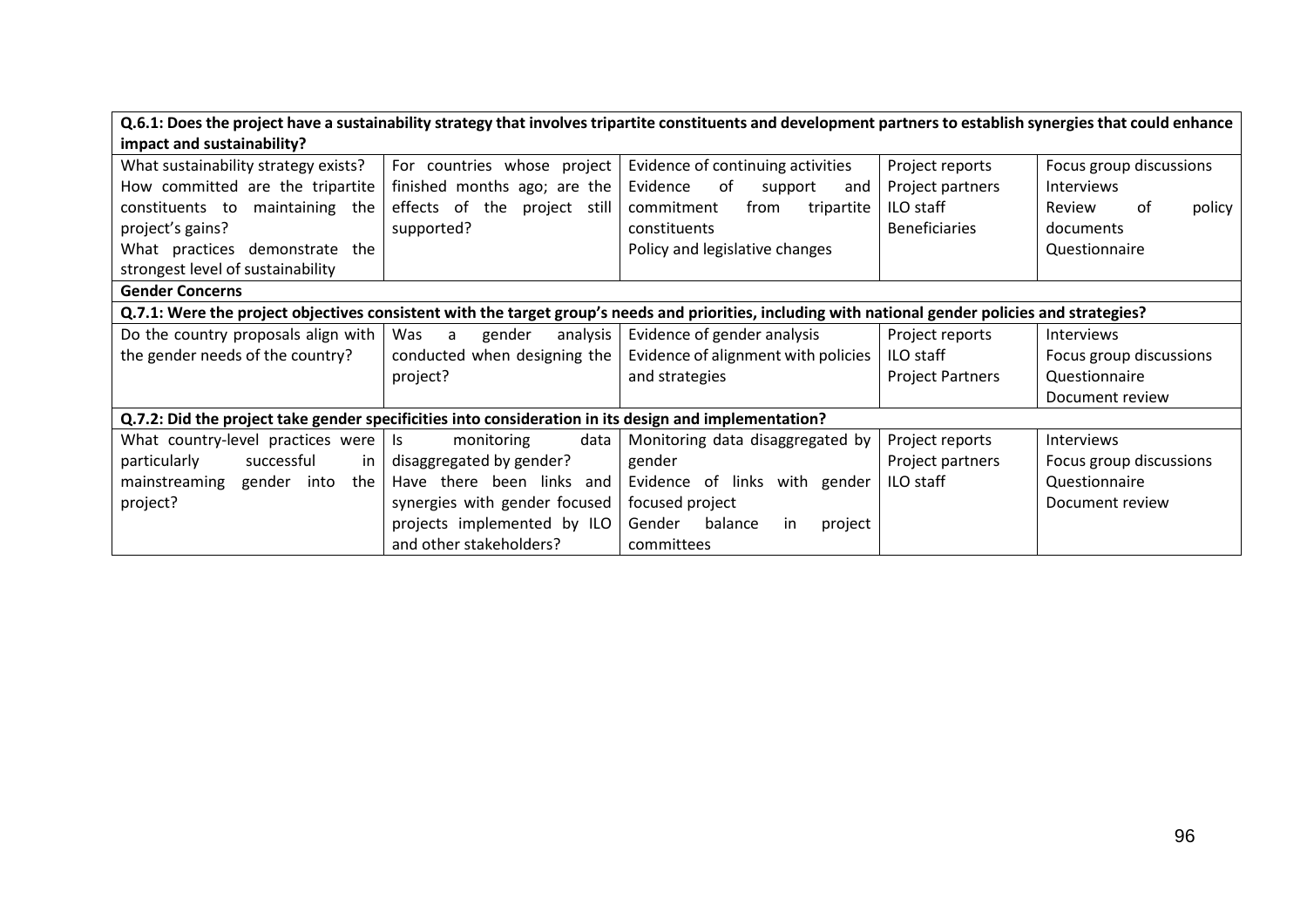#### Proposed Methodology

<span id="page-97-0"></span>The TOR requires evaluating both the processes used to deliver the project and the outcomes/impact that occurred as a result. The evaluation of the processes will cover the system for designing the project, ensuring its relevance and the efficiency and effectiveness with which it was delivered. The evaluation of the outcomes will look at the impact and long-term sustainability of the project. The evaluation will involve assessing both national and global level work and address the inputs of various stakeholders. As such the evaluation needs an approach that captures the perspective of multiple stakeholders and identifies how the different elements of the project join together to provide the projected outcomes. It is proposed to use a mixed methods approach that blends qualitative data gathered through interviews, a questionnaire, focus group discussions and stories of impact and change collected at the focus groups with quantitative data gathered from project monitoring and budget data.

The Monitoring and Evaluation Reference Group of UNAIDS has published a strategic guidance on the evaluation of HIV prevention programmes<sup>[44](#page-97-1)</sup>. This project includes treatment and testing, as well as prevention, but the guidance provides a useful framework for this evaluation. The evaluation will answer stages 5, 6, and 7 of the public health questions approach to HIV monitoring and evaluating (p.25). These are, what are we doing, are we doing it right, are we implementing the programme as planned, and are the interventions working/making a difference?

Overall the evaluation will be guided by the principles of democratic evaluation (MacDonald & Kushnar, 2005). This is an approach that sees the evaluator in the role of facilitator rather than referee. The evaluator is tasked with ensuring that all stakeholders, particularly those who hold less power, have the opportunity to participate and meaningfully impact the evaluation.

The requirements in the TOR for both lesson learning and accountability, and for assessing process and outcomes, mean that a mixed methods approach is appropriate. The focus in the TOR on identifying what has worked and identifying contributions to ILO's internal learning process makes an appreciative inquiry approach an appropriate method to use for engaging ILO staff and tripartite constituents. Appreciative inquiry is a facilitated learning approach that seeks to identify what worked well. The theory behind the approach is that identifying what worked well in a project helps focus stakeholders on how to develop future work in a positive manner, whereas if the evaluation focus is on what did not work, it can lead to recrimination that is not productive for future partnership. The tripartite nature of ILO means appreciate inquiry is a positive evaluation method to use, as it can help reduce power imbalances and prevent responses aimed at securing favourable status in future work. Using this approach will not preclude identifying challenges that occurred but will ensure the positive experiences of what did work are prioritized to support ILO's future work.

To support this approach, the evaluation will use focus groups with project beneficiaries to collect testimonies of what change or impact the project has made to them. This data collection technique will be modelled on CARE International's adapted use of the most significant change approach for gathering stories from beneficiaries on the impact of the project. This will not use the full most significant change methodology, and should not be seen as an over-arching evaluation approach, but a participatory method

<span id="page-97-1"></span> <sup>44</sup> MERG. 2010. "Strategic guidance for evaluating HIV prevention programmes". UNAIDS.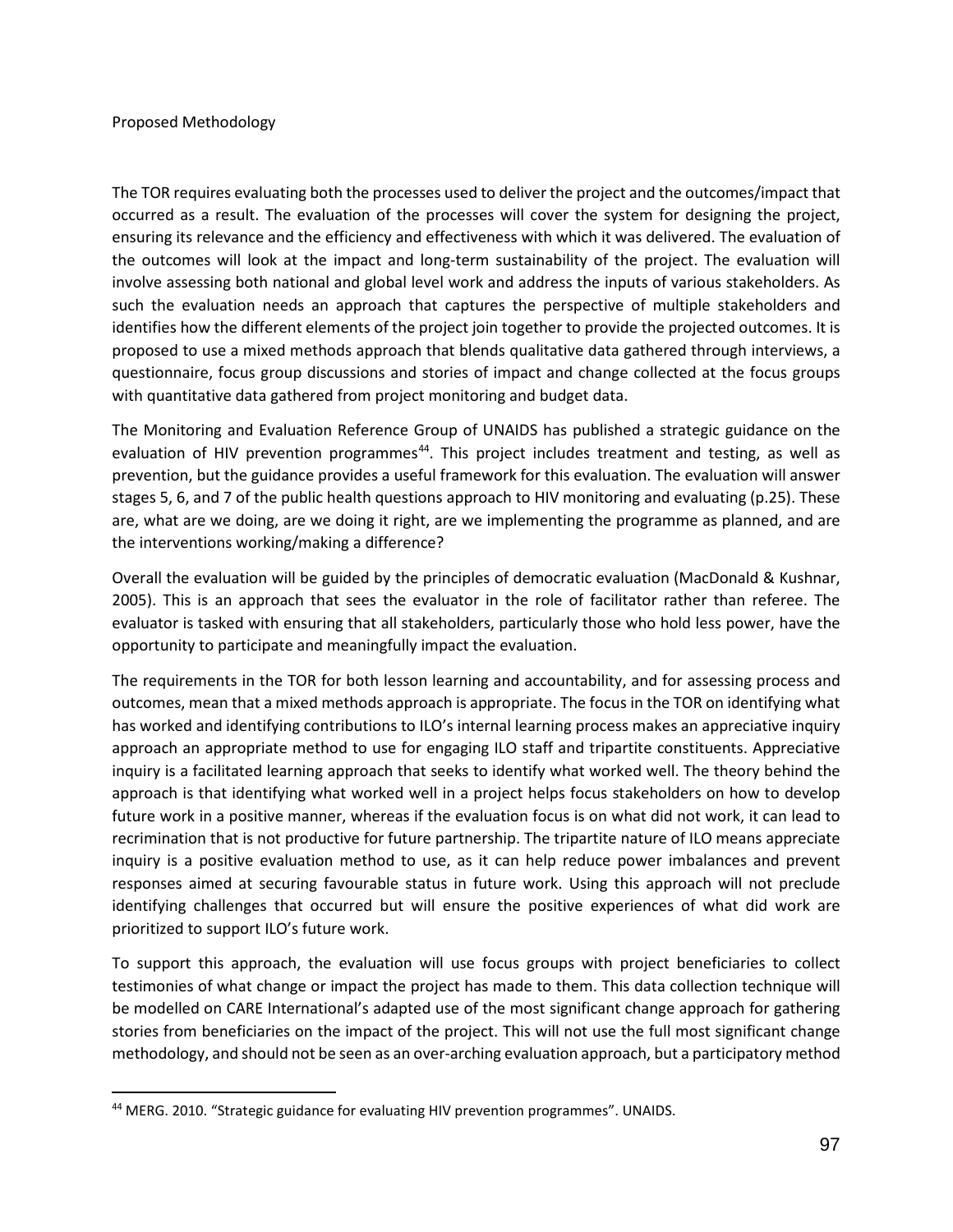for collecting data. Instead it will be limited to supporting the narration of stories from beneficiaries during focus groups to highlight how the project's activities have made a difference to them. This will support reflection within the focus groups discussions about the impact of the project. This data collection method will complement the appreciative inquiry method by providing more data for the tripartite constituents to identify what has happened in the project and suggest what this means for future work. This will be blended with quantitative data gathered from the project's monitoring system, and a comparison of baselines to the current situation.

To ensure a democratic evaluation, a gender responsive approach is important. ILO's guidance on gender mainstreaming in evaluations identifies that gender mainstreaming throughout the project cycle requires:

"This implies taking into account the following elements: (i) the involvement of both men and women in constituents'/beneficiaries' consultations and analysis; (ii) the inclusion of data disaggregated by sex and gender in the background analysis and justification of project documents; (iii) the formulation of gendersensitive strategies and objectives and gender-specific indicators; (iv) outputs and activities consistent with these; (v) striving for gender institutional structures set up under projects; and (vi) in the terms of reference for evaluations, requiring the inclusion of impact assessment on gender equality and gender expertise in the evaluation team."

The evaluation will consider how successful the project has been in including these elements of gender mainstreaming throughout the project cycle. The evaluation will analyse the affect the project has had on the power relationships between men and women, and the consideration of gender concerns that was given to the project's design and implementation. The evaluation report will include disaggregated data and highlight gender responsive recommendations.

The proposed methods will be:

Remote Data Review and Collection

Secondary document and data review

Completed at the start of the evaluation will review project documentation such as proposals and donor reports. Documents will include country level proposals, and monitoring data/reports that are available at a country level. This data will be used to help frame interview and focus group questions, and to triangulate data collected during the field visit. The initial deep-read of project data will be supplemented by re-reading during the data analysis phase of the evaluation. This will allow greater understanding of both the data collected by the evaluator and the data within the project documentation.

## Pre-trip briefings with key ILO staff

Part of the inception phase will involve briefings with key ILO staff. This will allow understanding of the context and agreement on the key goals of the evaluation. These took place prior to the preparation of the inception report with Brigitte Zug-Castillo and Anna Torriente.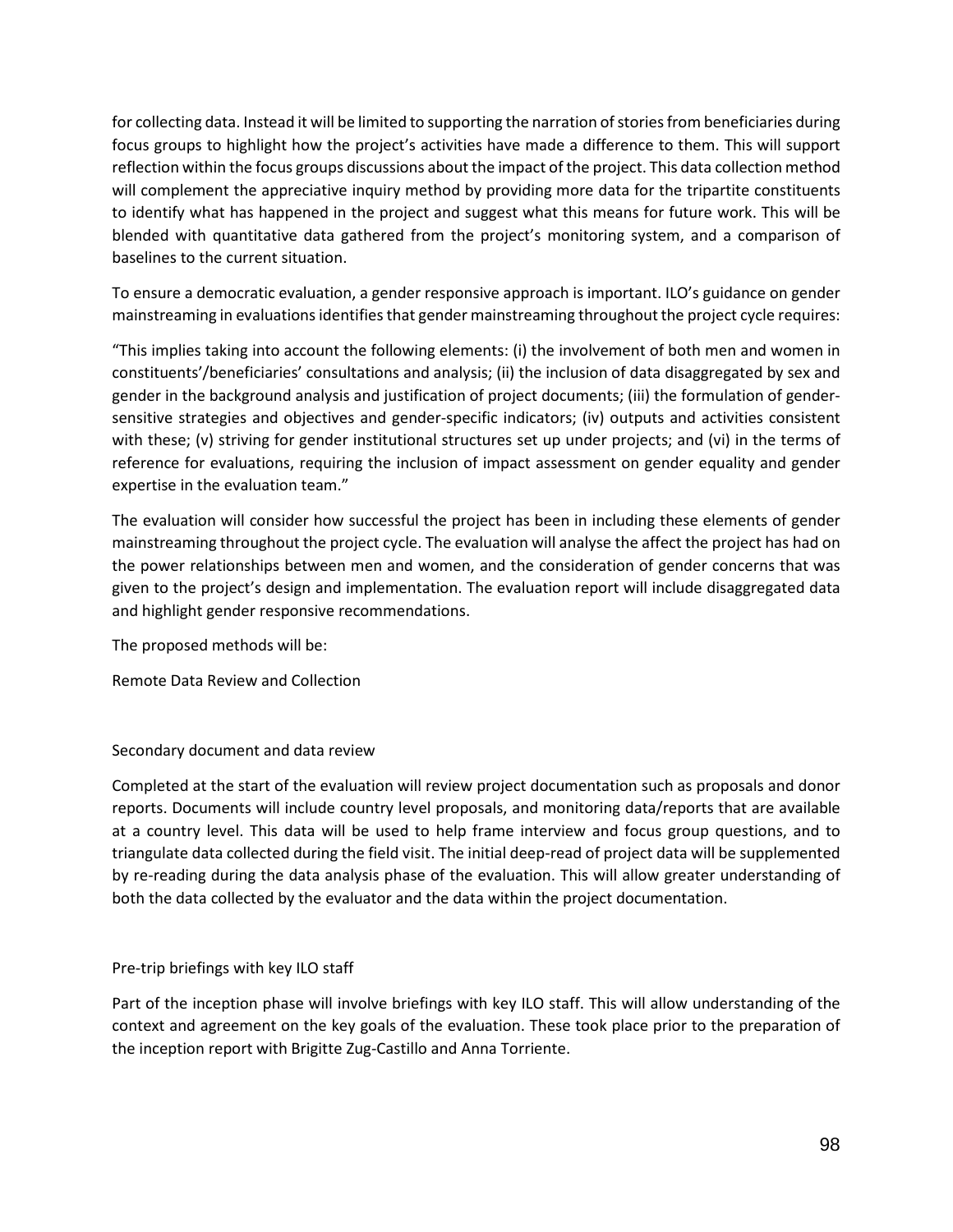Remote interviews with country offices and other stakeholders

The timeframe and budget of the evaluation only allow for visits to 2 countries. In order to compensate for the limitations this will place on the data collection process, interviews with key country office staff involved in the project will be conducted via skype. An interview guide will be developed during the inception phase of the evaluation and the data gathered in these meetings will be supplemented with a short questionnaire submitted to all country offices. A list of interview participants will be agreed during the briefing visit to ILO HQ

The ILO Country Offices or National Project Coordinators will be asked to facilitate the setting up of skype calls with relevant tripartite constituents. The number of interviews and profile of the interviewees will vary between countries depending on relevance, availability and logistical constraints.

## Questionnaire administration

To supplement the interviews with country offices, a questionnaire will be developed by the evaluator and agreed by ILO HQ. This will be submitted to the country offices and potentially other stakeholders if agreed by ILO, who will be asked to complete and return it. The questionnaire will contribute to data collection for answering key evaluation questions.

#### Geneva Visit

• Briefings with ILO staff in Geneva.

A visit to Geneva will be undertaken once a draft of the inception report has been produced. A series of briefings and meetings with key HQ staff will be undertaken during this visit. This will support the collection of data particularly related to the global PROPEL product. The visit will also allow for a review of the inception report/evaluation plan, and any revisions that may be needed before field visits are conducted.

#### Country Visits

Two countries will be visited by the evaluator. Trips will be 5 days per country. The countries to be visited will be finalized at the Geneva briefing. The selection criteria for choosing the two countries includes:

Representations of countries from different regions

Selected countries represent different project outcomes to ensure broad range of project objectives are reviewed

At least one country's project should have finished a few months ago to enable assessment of short-term sustainability

#### Beneficiaries should be accessible to visit

A broad range of partners were involved in the project

More country specific timetables will be agreed with the country offices. However the general data collection techniques will be: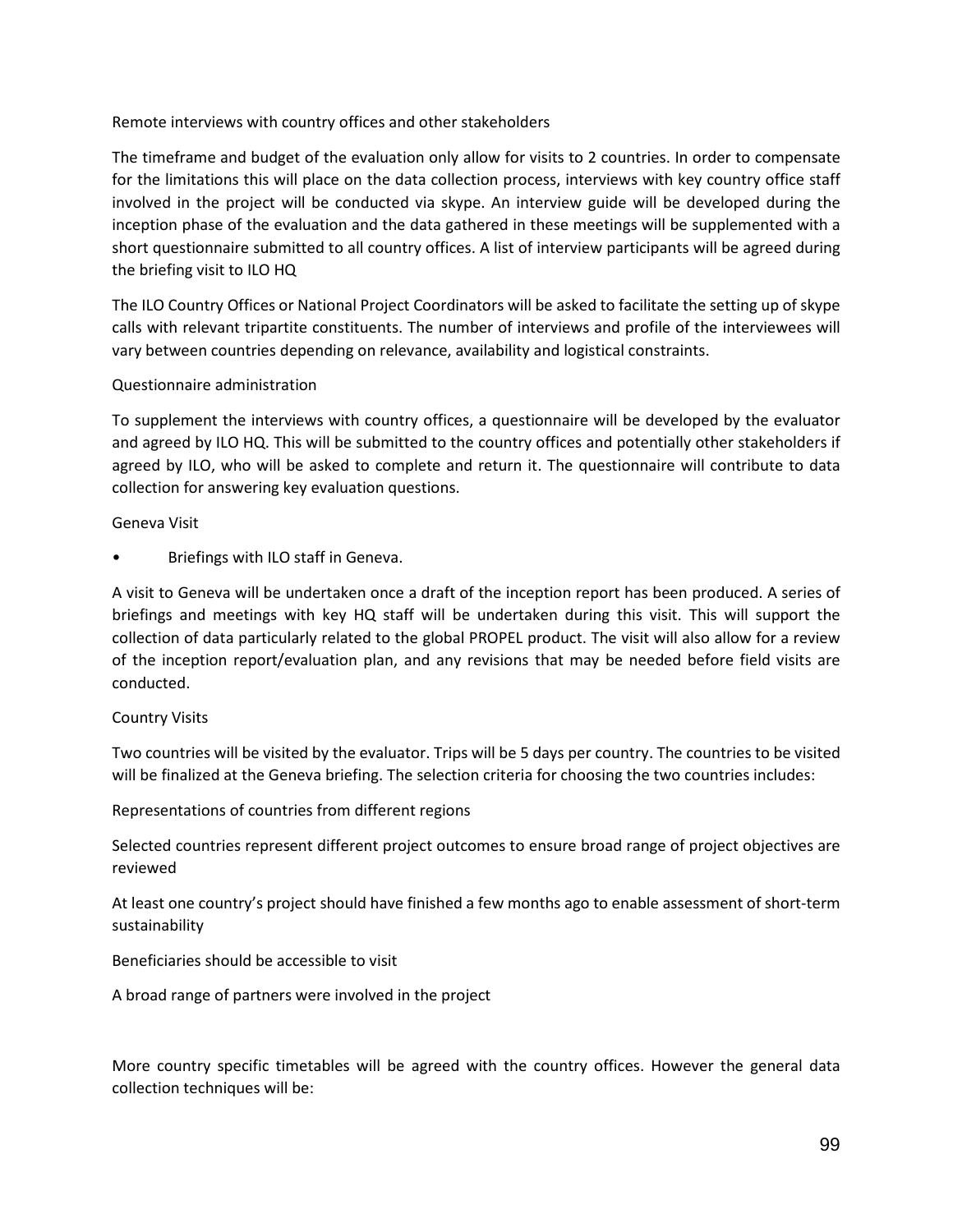Semi-structured interviews with beneficiaries, tripartite constituents, ILO country office staff and other key stakeholders

A series of semi-structured interviews with a variety of stakeholders will be conducted. A list of interviews will be agreed with the country offices depending on time and availability, but it is proposed that a wide variety of stakeholders be interviewed, including workers, representatives of organizations representing persons living with HIV, employers, employer federations, trade union groups, and governmental officials. Interviews with ILO country office staff will also be conducted. Interview guides will be tailored for the particular stakeholder group being interviewed.

## Focus Group Discussions

Focus groups are useful tool for stimulating conservation and ideas beyond what might come from individual interviews. They also allow for including more project beneficiaries in the evaluation than could be accommodation through individual interviews. Focus group discussion guides will be tailored to the profile of the particular groups included. In addition to facilitating discussion about the project, the focus group discussions will also be used to gather stories of change/impact from project beneficiaries. This will follow a data collection method piloted by CARE International that asks focus group participants to work in groups of 2 or 3s to share a story about how the project has had an impact or brought about change. A facilitated discussion is then held and the group identify which story they think represents the most significant change and explain why. This will produce data that can be analysed by the evaluation and the tripartite constituents, and compliment other data collected during the evaluation.

#### Data analysis briefings

At the end of each trip, a briefing will be held with tripartite members and other relevant stakeholders to present the data has been collected and facilitate discussion about the findings. The purpose of the briefing will be to include stakeholders in the analysis of evaluation findings and support the development of agreed recommendations and lessons learned.

#### **Limitations**

<span id="page-100-0"></span>The biggest constraint of this evaluation is that only 2 countries will be visited. This could lead to successes, impacts and challenges that are particularly relevant to one or two countries being missed. Only including two countries also means that beneficiary and stakeholder input will be limited. The evaluation will attempt to include as many beneficiaries and stakeholders in interviews and focus groups as possible in the countries which are visited. This will help counter this problem to a certain extent. The evaluation methods also will allow beneficiaries and stakeholders to be involved in analysing at least some of the evaluation data. However, even with these actions the evaluation will have a limited participatory approach which may weaken the ownership and usefulness of it to the countries where visits are not undertaken and particularly beneficiaries and other key stakeholders.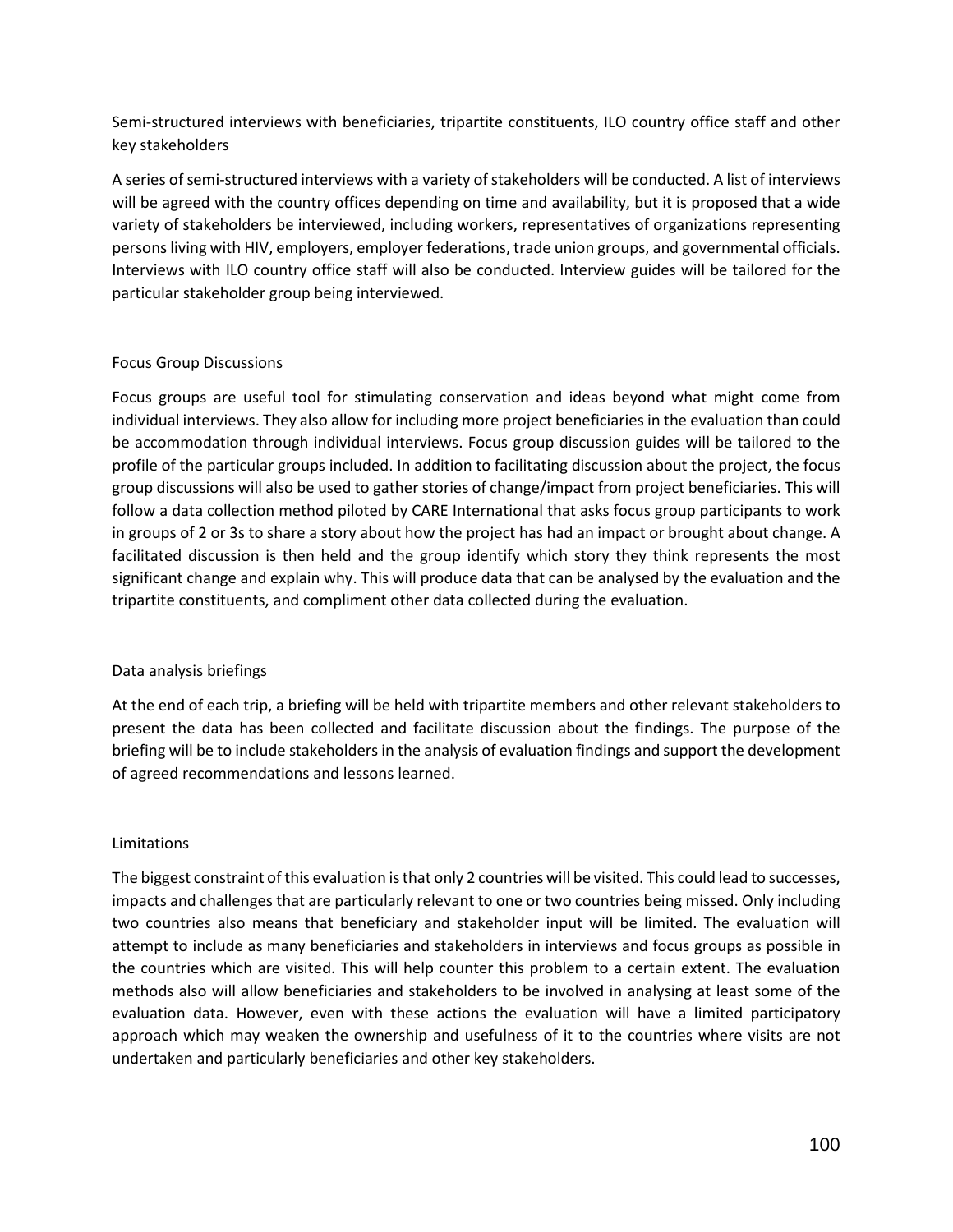The evaluation could also be affected by language constraints. The evaluator does not speak Spanish and only limited French. This could potentially cause problems particularly in organizing skype calls with stakeholders but also interviews and focus groups in the two countries visited. To mitigate this, support in providing translators will be needed from ILO. The evaluator is experienced in talking and presenting through translators which will help reduce the limitations.

An evaluation should consider power imbalances throughout, including in the composition of the evaluation team. This evaluation is being conducted by an individual evaluator rather than a team, which naturally means there is a gender imbalance. In this case the evaluator is a western male. It needs to be recognized that this creates the risk of marginalized groups, including females, who may have already felt disregarded during the project, not being comfortable in raising their concerns with the evaluator. The evaluation will mainstream gender and other equity concerns throughout and attempt to reduce the identified limitations through sensitive interviewing and focus group administration and the triangulation of data to identify gender specific concerns. Data collected will be disaggregated by gender and gender specific concerns identified in the evaluation report.

There are also limitations on how much impact can be identified through the evaluation. It is beyond the scope of the evaluation to conduct full scale surveys to identify changes in prevalence rates, behaviour, practices etc. The quality of baseline data also varies from country to country. This limitation is further exacerbated in certain countries, such as Paraguay, by the difficultly in reaching the beneficiaries of the project. Groups such as long-distance truck drivers are hard to follow up with because the nature of their job means they are not in the same place for very long. The evaluation will use qualitative data to gain a picture of the impact the project has had and combine this with what qualitative data is available.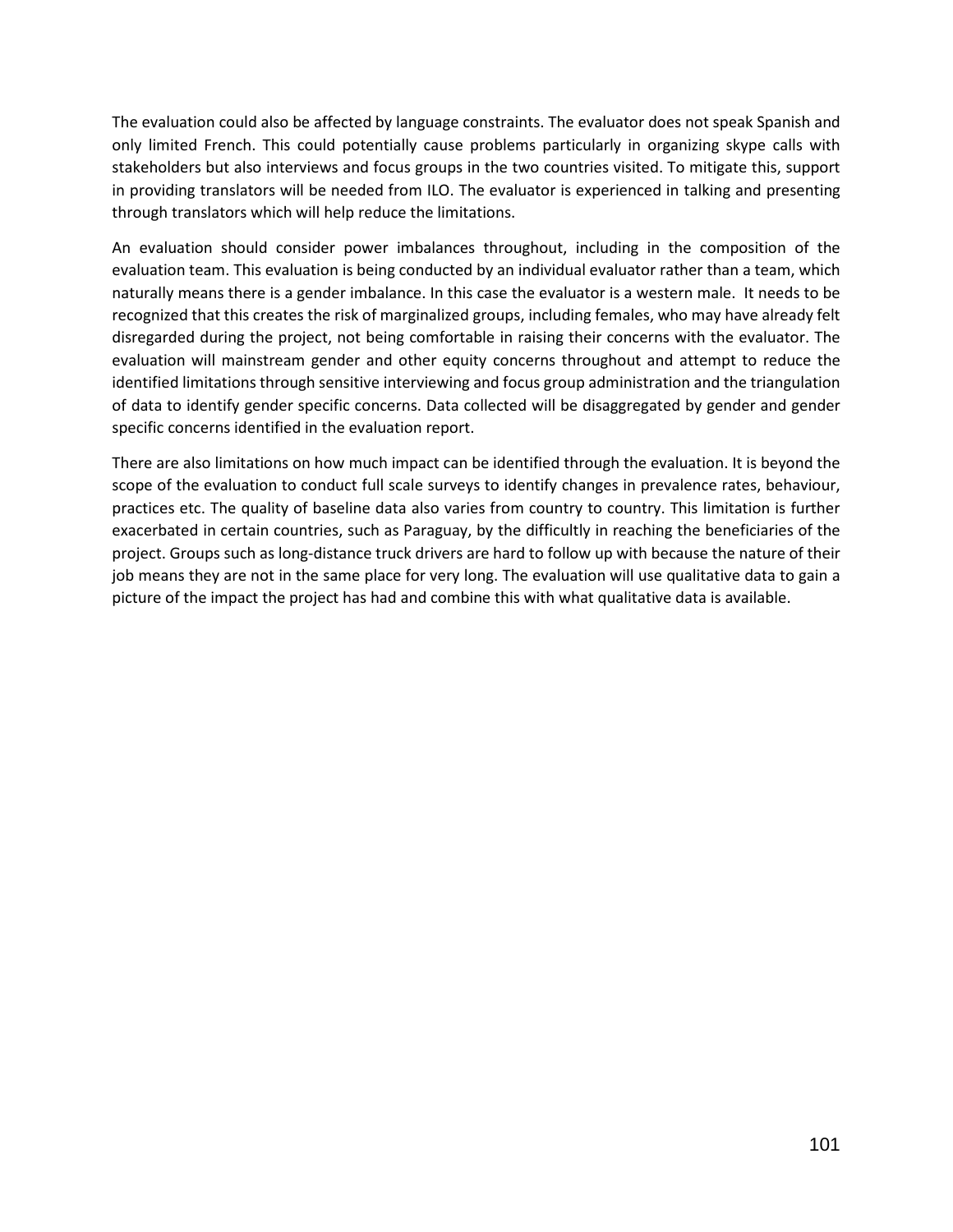# Annex 5: SWOT Analyses

## **Honduras SWOT Analysis**

| <b>Strengths</b>                                   | Weaknesses                                         |
|----------------------------------------------------|----------------------------------------------------|
| Inter-sectoral coordination                        | HIV is currently managed by one sector. So the     |
| Generation of knowledge through the KAP-have       | coverage is still low when considering all the     |
| information of workers                             | economic sectors in the country                    |
| Project contributed one sector (powerful           | Lack of follow up in some of the stages of the     |
| sector) to be empowered in the HIV response        | project                                            |
| Development of national HIV policy                 | Limited funds                                      |
| Social dialogue                                    | Lack of monitoring of the implementation of        |
| Human resources who have been trained              | the policy from all the actors                     |
| Highlighting of human rights of persons living     | Lack of trained staff from the Ministry of         |
| with HIV within the national policy                | Labour to supervise the compliance related to      |
| Pool of materials that have been developed by      | <b>HIV</b>                                         |
| the project                                        | Lack of coordination between ILO's projects so     |
| Support that the project has had from the          | that HIV can be integrated into all projects       |
| national authorities (especially different         | Lack of implementation of the HIV law              |
| ministers) and the 3 constituents                  |                                                    |
| <b>Opportunities</b>                               | <b>Threats</b>                                     |
| Pool of materials that have been developed by      | Sustainability of the project from different       |
| the project                                        | factor-change of govt, change in staff that have   |
| Increase the coverage of the project to reach      | been trained, lack of funding etc                  |
| other economic sectors                             | ILO stops support                                  |
| Share the progress the project has had in the      | Event that affects the social dialogue between     |
| mercilos with other sectors                        | the workers and the employers and                  |
| Systematically put together all the information    | government                                         |
| of the project to identify lessons learned for use | Loss of interest to implement from the private     |
| in other sectors                                   | sector                                             |
| Adapt this project to the needs of the economic    | If the impact is not measured then it is difficult |
| sectors                                            | to know if what was done was useful                |
| Integrating HIV into all of ILO's projects         |                                                    |
| Use the national bodies such as National AIDS      |                                                    |
| Commission and CCM to share the progress of        |                                                    |
| the project                                        |                                                    |
| Project could create a partnership with social     |                                                    |
| projects of government and public/private          |                                                    |
| partnerships                                       |                                                    |
| Project is an opportunity to decrease the          |                                                    |
| epidemic and increase the respect for human        |                                                    |
| rights                                             |                                                    |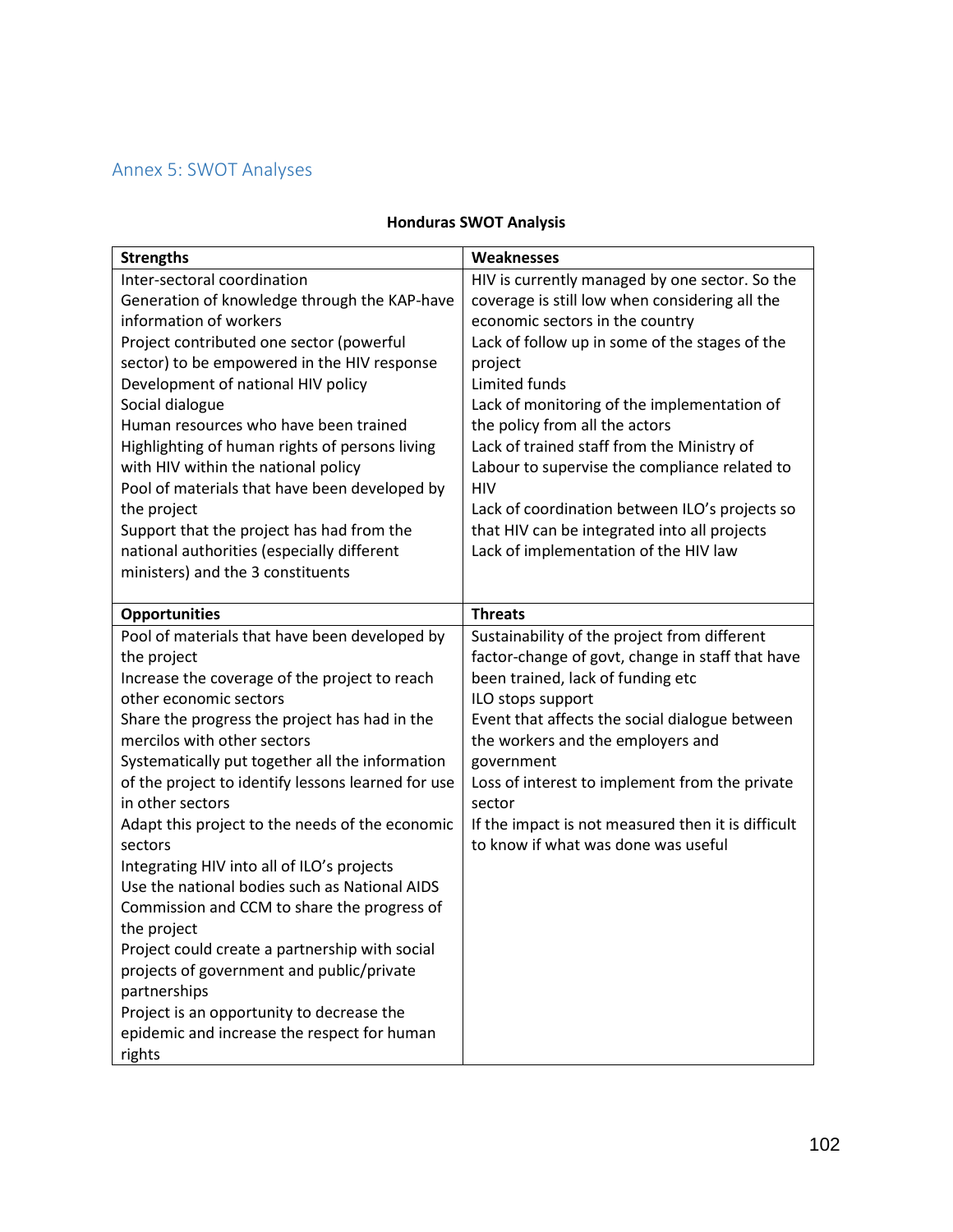# **Senegal SWOT**

| <b>Strengths</b>                                            | <b>Weaknesses</b>                                      |
|-------------------------------------------------------------|--------------------------------------------------------|
| All activities implemented by the Ministry through the      | Project was proposed to by ILO                         |
| tripartite committee                                        | Did not have any freedom to propose the activities     |
| Involvement of all the members of the tripartite            | which they thought were important                      |
| committee.                                                  | No mid-term review                                     |
| Good synergy between the tripartite committee and the       | Tripartite committee did not meet regularly-1 or 2     |
| <b>National AIDs Council</b>                                | maximum where they had all the tripartite members.     |
| Only country with a law in-line with ILO 200                | Availability of ILO 200 in French                      |
| Filled some gaps in reaching certain sectors-enabled them   | Couldn't cover all the sectors                         |
| to do VCT at work                                           |                                                        |
| Build the awareness employers to cater to certain aspects   |                                                        |
| of HIV law/ Awareness building of employers about cost of   |                                                        |
| <b>HIV to business</b>                                      |                                                        |
| Ministerial orders                                          |                                                        |
| HealthWise built the awareness of the importance of OSH     |                                                        |
| committees                                                  |                                                        |
|                                                             |                                                        |
| <b>Opportunities</b>                                        | <b>Threats</b>                                         |
| Very few companies have policy related to HIV-a project     | Companies don't have OSH committee                     |
| has the opportunity to develop more policies in the         | Interest of the committee                              |
| workplace                                                   | Disappearance of the HIV project within ILO-no current |
| Capacity building for the labour inspectors has started     | focal point                                            |
| process of working with companies-can deepen this work      | Global funding for HIV reducing and being redirected   |
| Establishment of national safety and health at work policy- | elsewhere                                              |
| survey being done to see the status of the OSH              |                                                        |
| committees                                                  |                                                        |
| HealthWise expansion                                        |                                                        |
|                                                             |                                                        |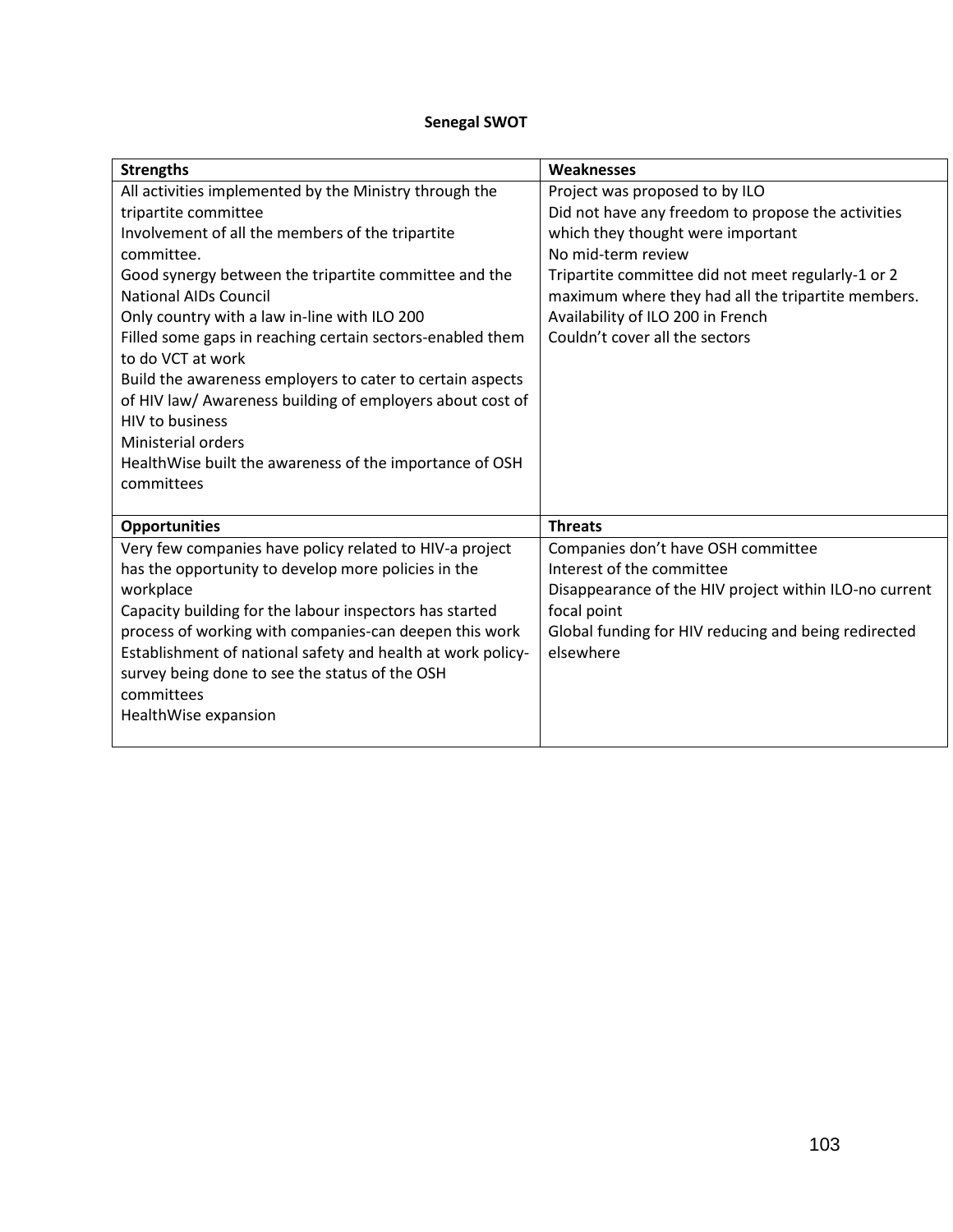|                                                  | Summary estimates in-kind contributions to GLO/13/06/OPE,                                                  |                                                                                                       |                                                                                                                                            |                                                                    |                                                                                                                                                                                                                   |                                                |
|--------------------------------------------------|------------------------------------------------------------------------------------------------------------|-------------------------------------------------------------------------------------------------------|--------------------------------------------------------------------------------------------------------------------------------------------|--------------------------------------------------------------------|-------------------------------------------------------------------------------------------------------------------------------------------------------------------------------------------------------------------|------------------------------------------------|
|                                                  | umbrella project covering 7 individual country projects                                                    |                                                                                                       |                                                                                                                                            |                                                                    |                                                                                                                                                                                                                   |                                                |
|                                                  |                                                                                                            |                                                                                                       | 2,25 work months + mission costs to 7 countries                                                                                            |                                                                    |                                                                                                                                                                                                                   |                                                |
|                                                  |                                                                                                            |                                                                                                       | covered by ILOAIDS resources before GLO/13/06/OPE                                                                                          |                                                                    | Project design costs                                                                                                                                                                                              |                                                |
|                                                  | Project design and preparation 2013                                                                        |                                                                                                       | 93,907 was operational                                                                                                                     | HQ staff                                                           |                                                                                                                                                                                                                   |                                                |
|                                                  |                                                                                                            |                                                                                                       |                                                                                                                                            |                                                                    |                                                                                                                                                                                                                   | 4 Regional Facilitators<br>X1 week each        |
|                                                  |                                                                                                            |                                                                                                       |                                                                                                                                            |                                                                    | HQ staff cost: 31,287                                                                                                                                                                                             | Project coordinator X 2<br>weeks               |
|                                                  |                                                                                                            |                                                                                                       |                                                                                                                                            |                                                                    |                                                                                                                                                                                                                   |                                                |
|                                                  |                                                                                                            |                                                                                                       |                                                                                                                                            |                                                                    | Field staff cost: 18,120                                                                                                                                                                                          | 2 Subregional<br>specialists x 2 weeks<br>each |
|                                                  |                                                                                                            |                                                                                                       |                                                                                                                                            |                                                                    |                                                                                                                                                                                                                   | Deputy Director Lima x<br>1 week               |
|                                                  |                                                                                                            |                                                                                                       |                                                                                                                                            |                                                                    | Total mission costs: 44,500                                                                                                                                                                                       |                                                |
|                                                  |                                                                                                            |                                                                                                       |                                                                                                                                            |                                                                    | HQ mission costs: 31,000                                                                                                                                                                                          |                                                |
|                                                  |                                                                                                            |                                                                                                       |                                                                                                                                            |                                                                    | Field mission costs: 13,500                                                                                                                                                                                       |                                                |
|                                                  |                                                                                                            |                                                                                                       |                                                                                                                                            |                                                                    |                                                                                                                                                                                                                   |                                                |
|                                                  |                                                                                                            |                                                                                                       |                                                                                                                                            |                                                                    | Monitoring costs                                                                                                                                                                                                  |                                                |
|                                                  |                                                                                                            |                                                                                                       |                                                                                                                                            |                                                                    |                                                                                                                                                                                                                   | 1 Regional Facilitator X<br>1 week             |
|                                                  |                                                                                                            |                                                                                                       |                                                                                                                                            |                                                                    | HQ staff cost: 20,303                                                                                                                                                                                             | 1 Regional Facilitator X<br>2 weeks            |
|                                                  |                                                                                                            |                                                                                                       |                                                                                                                                            |                                                                    |                                                                                                                                                                                                                   | 1 Regional Facilitator X<br>2 weeks            |
|                                                  | HQ project monitoring missions 2014-2015                                                                   |                                                                                                       | 20,303 Staff costs for a total of 1,5 work months of 3 HQ Regional coordinators (not paid by the project) who went on monitoring missions. |                                                                    |                                                                                                                                                                                                                   |                                                |
| 392,854<br>country level contributions 2014-2015 |                                                                                                            | in-kind contributions from partners at country level<br>plus ILO's own resources from country offices |                                                                                                                                            | 8,965 Senegal in-kind contributions from partners at country level |                                                                                                                                                                                                                   |                                                |
|                                                  |                                                                                                            |                                                                                                       |                                                                                                                                            |                                                                    |                                                                                                                                                                                                                   |                                                |
|                                                  |                                                                                                            |                                                                                                       |                                                                                                                                            |                                                                    | 17,939 support to activities and monitoring costs Honduras and Haiti                                                                                                                                              |                                                |
|                                                  |                                                                                                            |                                                                                                       |                                                                                                                                            |                                                                    | 5,000 monitoring costs Paraguay                                                                                                                                                                                   |                                                |
|                                                  |                                                                                                            |                                                                                                       |                                                                                                                                            |                                                                    | 167,450 Kenya in-kind contributions from<br>partners at country level plus ILO's own<br>resources from country office                                                                                             |                                                |
|                                                  |                                                                                                            |                                                                                                       |                                                                                                                                            |                                                                    | 193,500 Lima project monitoring and support,<br>salary project staff (OFID funds were used for<br>activities and another project covered the NPC<br>and Assistant's salary for 24 and 15 months<br>respectively). |                                                |
|                                                  |                                                                                                            |                                                                                                       |                                                                                                                                            |                                                                    |                                                                                                                                                                                                                   |                                                |
|                                                  |                                                                                                            |                                                                                                       |                                                                                                                                            |                                                                    |                                                                                                                                                                                                                   |                                                |
| staff support Field and HQ                       |                                                                                                            |                                                                                                       | 2,414,468 88 work months Field staff, 31 work months HQ staff                                                                              | Field staff                                                        |                                                                                                                                                                                                                   |                                                |
|                                                  |                                                                                                            |                                                                                                       |                                                                                                                                            |                                                                    |                                                                                                                                                                                                                   |                                                |
|                                                  |                                                                                                            |                                                                                                       |                                                                                                                                            |                                                                    |                                                                                                                                                                                                                   |                                                |
| Total                                            |                                                                                                            | 2,921,532                                                                                             |                                                                                                                                            |                                                                    |                                                                                                                                                                                                                   |                                                |
|                                                  |                                                                                                            |                                                                                                       |                                                                                                                                            |                                                                    |                                                                                                                                                                                                                   |                                                |
| % w/m                                            | work months Field                                                                                          | work months HQ                                                                                        |                                                                                                                                            |                                                                    |                                                                                                                                                                                                                   |                                                |
|                                                  |                                                                                                            |                                                                                                       |                                                                                                                                            |                                                                    |                                                                                                                                                                                                                   |                                                |
| Total                                            | 88 w/m + (50% of 2,25 for project design) = 89,12 31 + (50% of 2,25 for project design)+1,5=33.62<br>89.12 | 33.62                                                                                                 |                                                                                                                                            |                                                                    |                                                                                                                                                                                                                   |                                                |
|                                                  | 100% = 89.12+33.62=122,745                                                                                 |                                                                                                       |                                                                                                                                            |                                                                    |                                                                                                                                                                                                                   |                                                |

# Annex 5: Full Financial Information on ILO Contribution Provided by ILO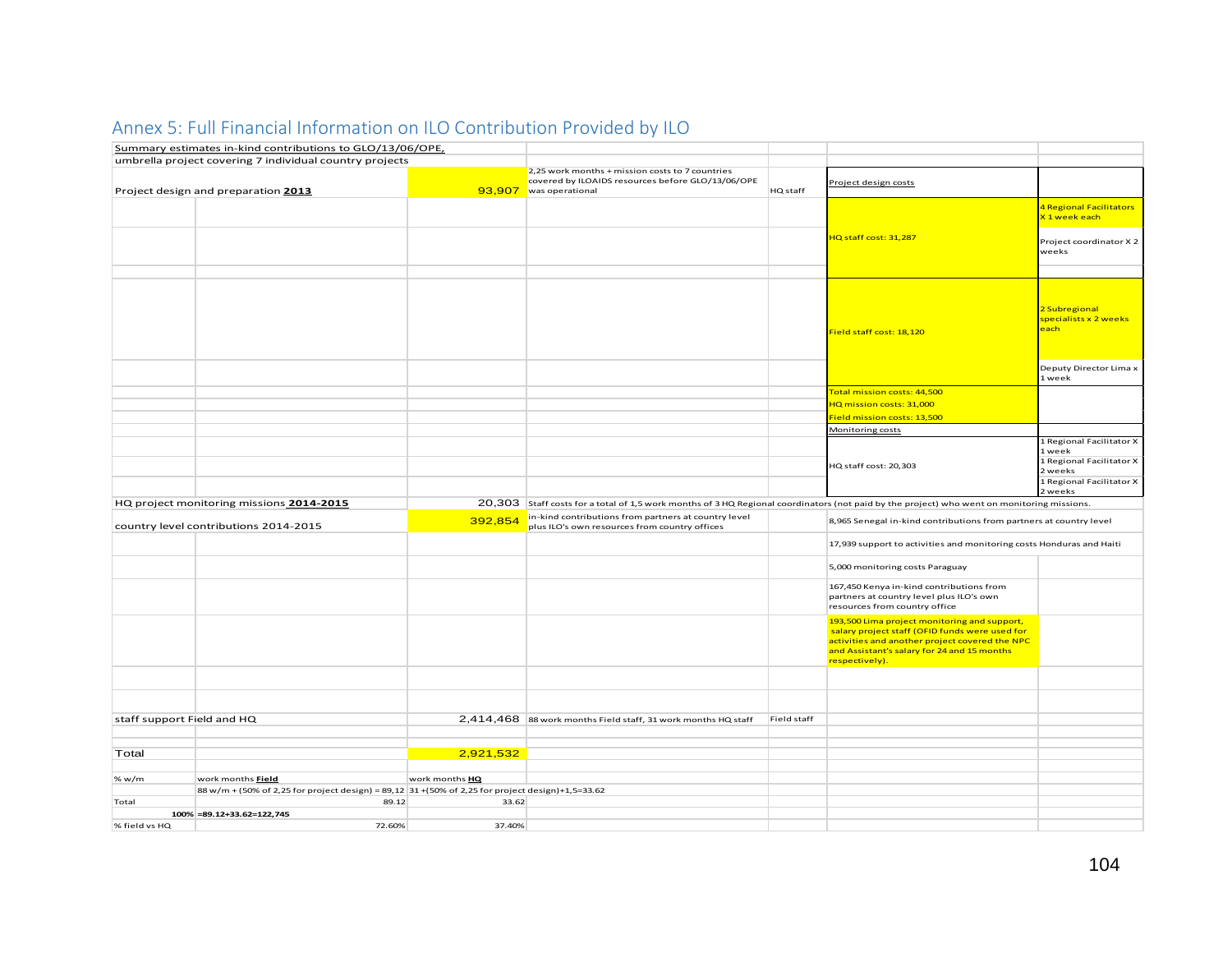# Annex 7: List of documents consulted

#### **Project Proposals:**

2013. "Strengthening HIV Prevention, Care, Treatment and Social Protection in the World of Work-Report of OFID Management to the Governing Board"

2013. "Prevention, support and treatment to HIV through the world of work"; Bolivia PRODOC.

2013. "Scaling up HIV prevention and access to services in construction and horticulture in Ethiopia"; Ethiopia PRODOC.

2013. "HIV prevention in the world of work in Haiti"; Haiti PRODOC.

2013. "Prevention, support and treatment to HIV through the world of work"; Honduras PRODOC.

2013. "Strengthening HIV prevention, treatment, care and social protection in the world of work"; Kenya PRODOC.

2012. "Healthy communities, healthy ways: reducing the vulnerability to HIV of truck drivers of longdistance and Intercity buses by means of mobile health services"; Paraguay PRODOC.

2012. "Reduce new HIV infections in the world of work by strengthening the sectoral approach, the social welfare and voluntary testing"; Senegal PRODOC.

Reporting Period

| Location       | <b>Type</b>             |
|----------------|-------------------------|
| Global         | Progress Report to OFID |
| <b>Bolivia</b> | Progress Report         |
|                | Progress Report         |
|                | Progress Report         |
|                | Progress Report         |
|                | <b>Annual Report</b>    |
| Ethiopia       | Progress Report         |
|                | Six Month Report        |
|                | Progress Report         |
|                | <b>Final Report</b>     |
|                |                         |

#### **Project Reports**

| Global         | Progress Report to OFID | January 2014-August 2015 |
|----------------|-------------------------|--------------------------|
| <b>Bolivia</b> | Progress Report         | June to December 2014    |
|                | Progress Report         | January to May 2015      |
|                | Progress Report         | April to July 2015       |
|                | Progress Report         | July to September 2015   |
|                | Annual Report           | 2014                     |
| Ethiopia       | Progress Report         | January to March 2014    |
|                | Six Month Report        | January to June 2014     |
|                | Progress Report         | July to September 2014   |
|                | <b>Final Report</b>     | January 2014-March 2015  |
| Haiti          | Progress Report         | January to April 2014    |
|                | Progress Report         | July to September 2014   |
|                | <b>Annual Report</b>    | July to December 2014    |
|                | Progress Report         | April to June 2015       |
|                | Copy of Activities      | October to December 2015 |
| Honduras       | Progress Report         | January to April 2014    |
|                | Progress Report         | July to September 2014   |
|                | Six Month Report        | January to July 2014     |
|                | <b>Final Report</b>     | 2014                     |
| Kenya          | Progress Report         | January to June 2014     |
|                | Progress Report         | July to September 2014   |